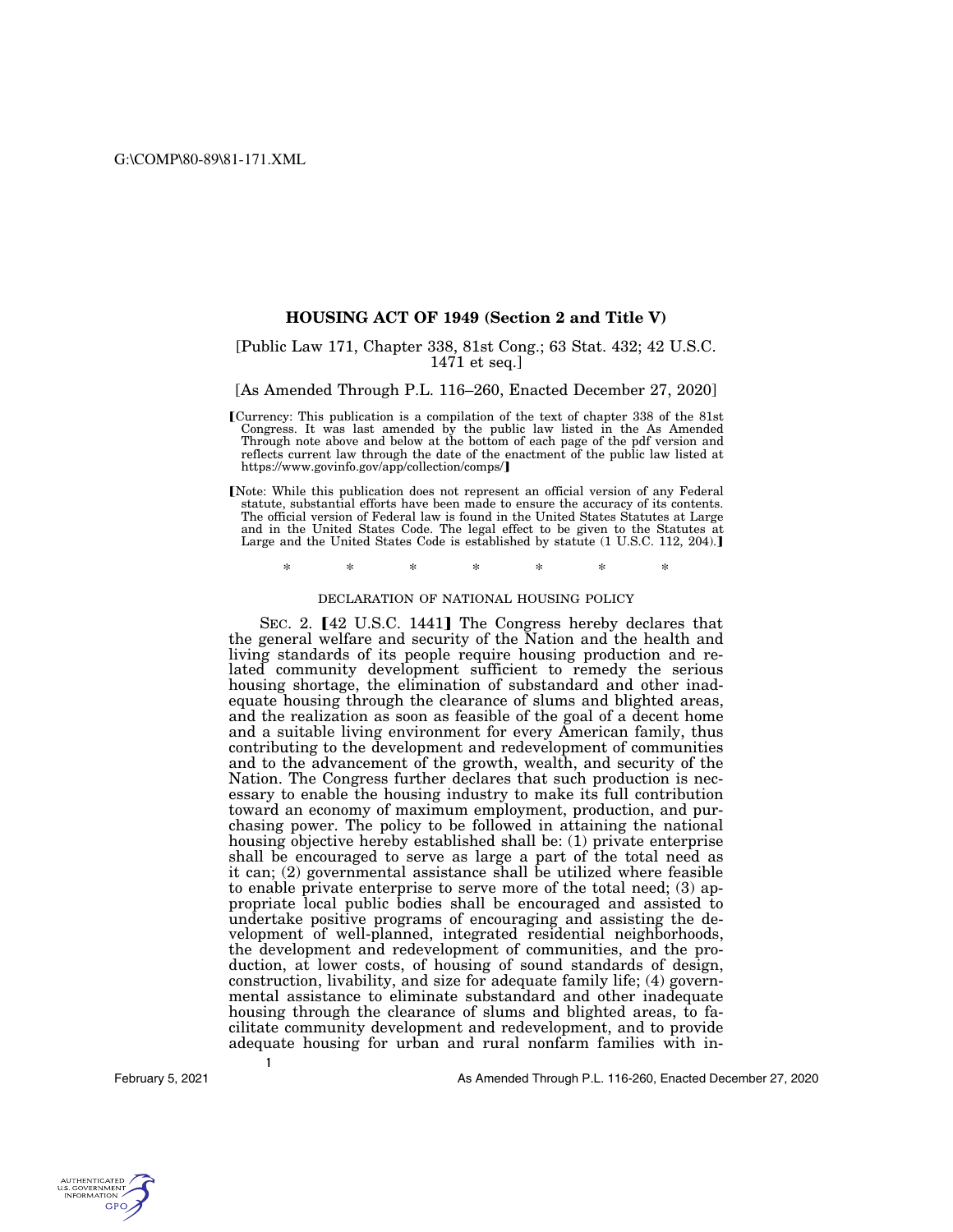# **Sec. 501 HOUSING ACT OF 1949 (Section 2 and Title V) 2**

comes so low that they are not being decently housed in new or existing housing shall be extended to those localities which estimate their own needs and demonstrate that these needs are not being met through reliance solely upon private enterprise, and without such aid; and (5) governmental assistance for decent, safe, and sanitary farm dwellings and related facilities shall be extended where the farmowner demonstrates that he lacks sufficient resources to provide such housing on his own account and is unable to secure necessary credit for such housing from other sources on terms and conditions which he could reasonably be expected to fulfill. The Department of Housing and Urban Development and any other departments or agencies of the Federal Government having powers, functions, or duties with respect to housing, shall exercise their powers, functions or duties under this or any other law, consistently with the national housing policy declared by this Act and in such manner as will facilitate sustained progress in attaining the national housing objective hereby established, and in such manner as will encourage and assist (1) the production of housing of sound standards of design, construction, livability, and size for adequate family life; (2) the reduction of the costs of housing without sacrifice of such sound standards; (3) the use of new designs, materials, techniques, and methods in residential construction, the use of standardized dimensions and methods of assembly of homebuilding materials and equipment, and the increase of efficiency in residential construction and maintenance; (4) the development of well-planned, integrated, residential neighborhoods and the development and redevelopment of communities; and (5) the stabilization of the housing industry at a high annual volume of residential construction.

\* \* \* \* \* \* \*

# TITLE V—FARM HOUSING

# FINANCIAL ASSISTANCE BY THE SECRETARY OF AGRICULTURE

SEC. 501.  $[42 \text{ U.S.C. } 1471]$  (a) The Secretary of Agriculture (hereinafter referred to as the ''Secretary'') is authorized, subject to the terms and conditions of this title, to extend financial assistance, through the Farmers Home Administration,  $1(1)$  to owners of farms in the United States and in the Commonwealth of Puerto Rico, the Virgin Islands, the territories and possessions of the United States, and the Trust Territory of the Pacific Islands, to enable them to construct, improve, alter, repair, or replace dwellings and other farm buildings on their farms, and to purchase buildings and land constituting a minimum adequate site, in order to provide them, their tenants, lessees, sharecroppers, and laborers with decent, safe and sanitary living conditions and adequate farm buildings as specified in this title, and (2) to owners of other real estate in rural areas for the construction, improvement, alteration, or re-

February 5, 2021

<sup>1</sup>Pursuant to the Department of Agriculture Reorganization Act of 1994 (title II of Public Law 103–354) the Farmers Home Administration has been abolished. The Rural Housing Service now has responsibility for housing loan programs formerly administered by the FmHA, commu-<br>nity service loans programs, and other rural housing and community development programs.<br>See 59 Fed. Reg. 66517 (December 27, 1994)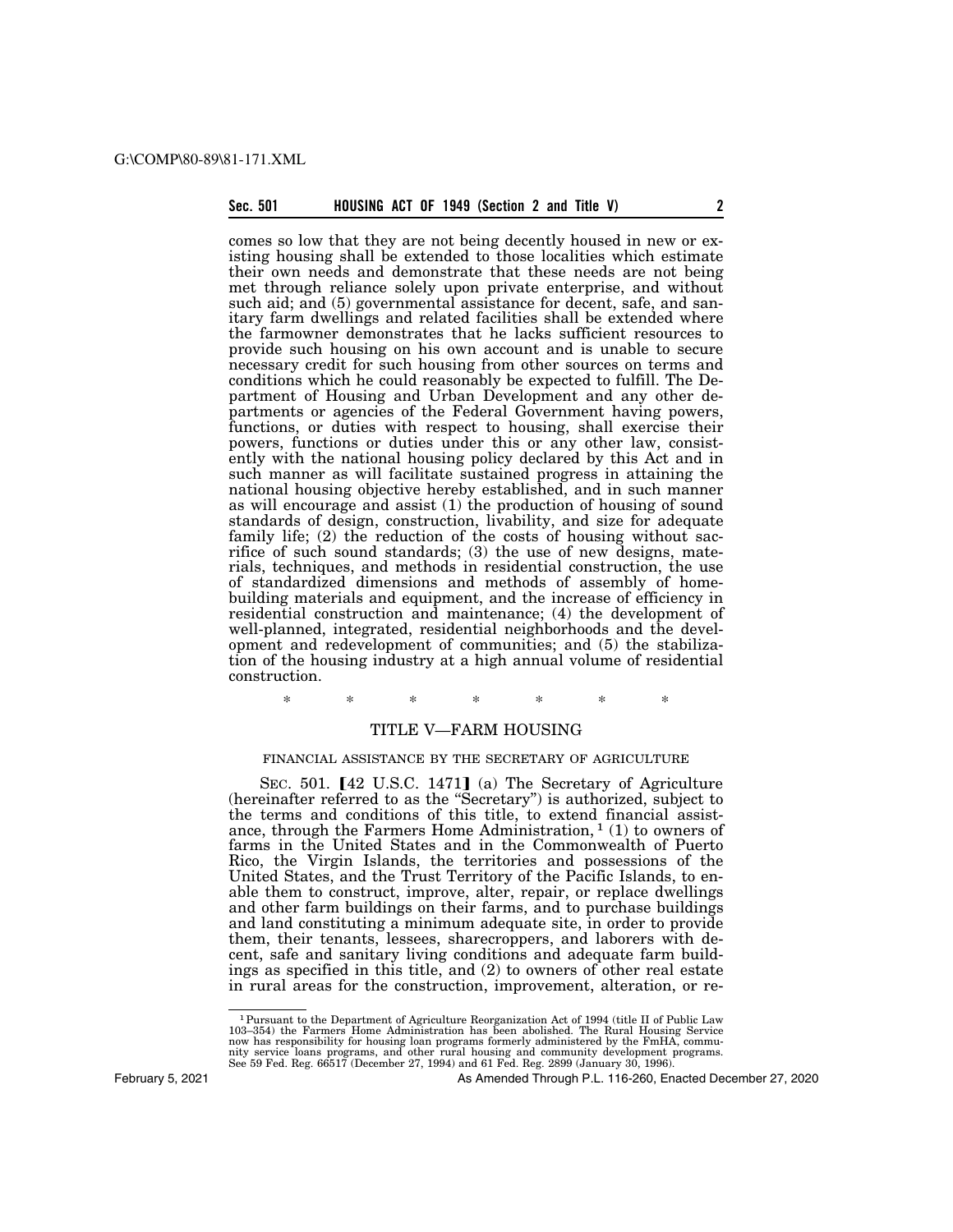pair of dwellings, related facilities, and farm buildings, and to rural residents, including persons who reside in reservations or villages of Indian tribes, for such purposes and for the purchase of buildings and the purchase of land constituting a minimum adequate site, in order to enable them to provide dwellings and related facilities for their own use and buildings adequate for their farming operations, and (3) to elderly or handicapped persons or families who are or will be the owners of land in rural areas for the construction, improvement, alteration, or repair of dwellings and related facilities, the purchase of dwellings and related facilities and the purchase of land constituting a minimum adequate site, in order to provide them with adequate dwellings and related facilities for their own use and  $(4)$  to an owner described in clause  $(1)$ ,  $(2)$ , or (3) for refinancing indebtedness which—

(A) was incurred for an eligible purpose described in such clause, and

(B)(i) if not refinanced, is likely to result (because of circumstances beyond the control of the applicant) at an early date in the loss of the applicant's necessary dwelling or essential farm service buildings, or

(ii) if combined (in the case of a dwelling that the Secretary finds not to be decent, safe, and sanitary) with a loan for improvement, rehabilitation, or repairs and not refinanced, is likely to result in the applicant's continuing to be deprived of a decent, safe, and sanitary dwelling.

 $(5)^2$  DEFINITIONS.—For purposes of this title, the terms "repair", "repairs", "rehabilitate", and "rehabilitation" include measures to evaluate and reduce lead-based paint hazards, as such terms are defined in section 1004 of the Residential Lead-Based Paint Hazard Reduction Act of 1992.

 $(b)(1)$  For the purpose of this title, the term "farm" shall mean a parcel or parcels of land operated as a single unit which is used for the production of one or more agricultural commodities and which customarily produces or is capable of producing such commodities for sale and for home use of a gross annual value of not less than the equivalent of gross annual value of \$400 in 1944, as determined by the Secretary. The Secretary shall promptly determine whether any parcel or parcels of land constitute a farm for the purposes of this title whenever requested to do so by any interested Federal, State, or local public agency, and his determination shall be conclusive.

(2) For the purposes of this title, the terms "owner" and "mortgage'' shall be deemed to include, respectively, the lessee and other security interest in, any leasehold interest which the Secretary determines has an unexpired term (A) in the case of a loan, for a period sufficiently beyond the repayment period of the loan to provide adequate security and a reasonable probability of accomplishing the objectives for which the loan is made, and (B) in the case of a grant for a period sufficient to accomplish the objectives for which the grant is made.

<sup>&</sup>lt;sup>2</sup>This paragraph was added by section  $1012(m)$  of the Housing and Community Development Act of 1992, Pub. L. 102–550. It probably should have been added at the end of subsection (b) of this section and designated as paragraph (9).

As Amended Through P.L. 116-260, Enacted December 27, 2020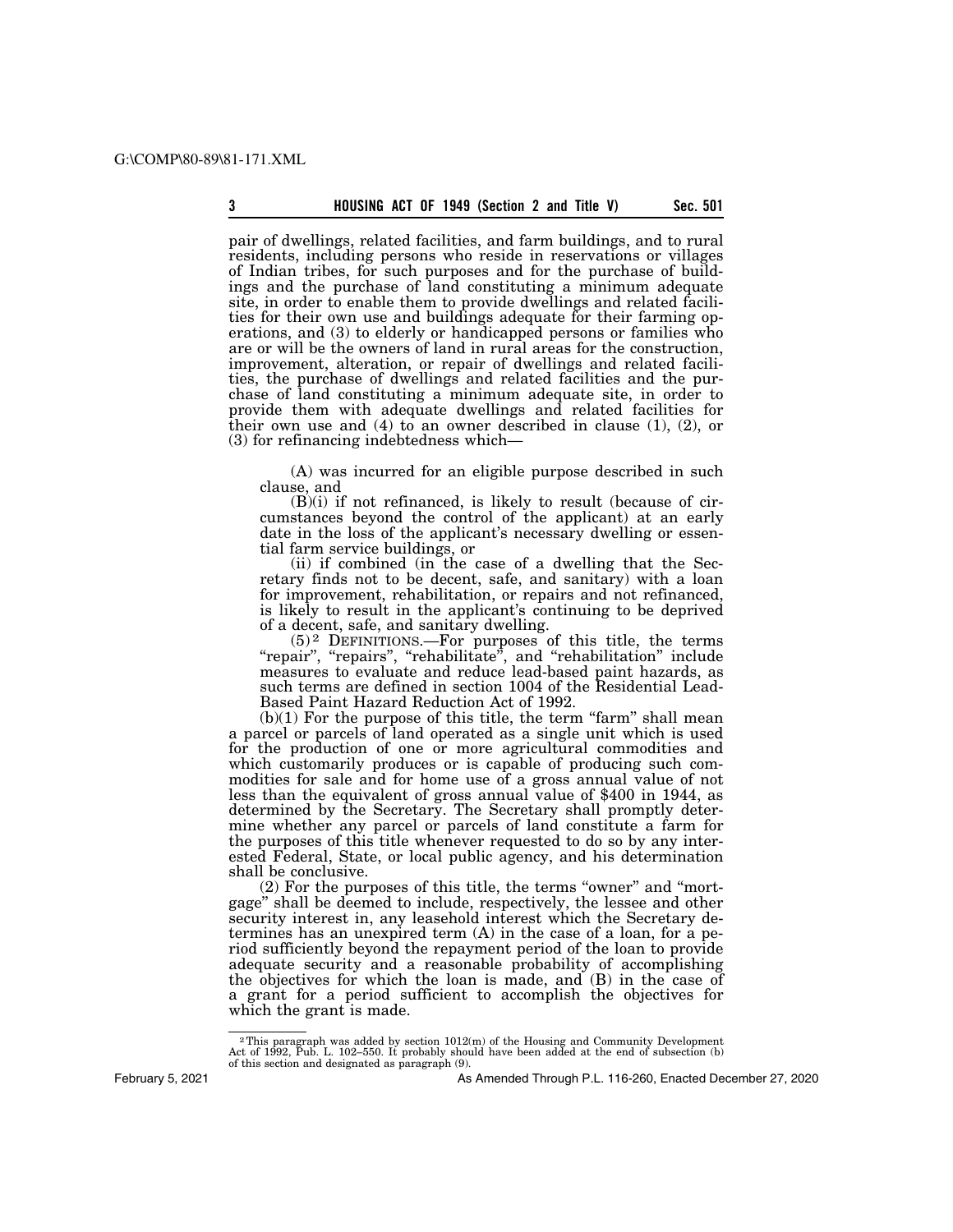# **Sec. 501 HOUSING ACT OF 1949 (Section 2 and Title V) 4**

(3) For the purposes of this title, the term ''elderly or handicapped persons or families'' means families which consist of two or more persons, the head of which (of his or her spouse) is at least sixty-two years of age or is handicapped. Such term also means a single person who is at least sixty-two years of age or is handicapped. A person shall be considered handicapped if such person is determined, pursuant to regulations issued by the Secretary, to have an impairment which  $(A)$  is expected to be of long-continued and indefinite duration, (B) substantially impedes his ability to live independently, and  $(C)$  is of such a nature of such ability could be improved by more suitable housing conditions, or if such person has a developmental disability as defined in section 102 of the Developmental Disabilities Assistance and Bill of Rights Act of 2000. The Secretary shall prescribe such regulations as may be necessary to prevent abuses in determinig, under the definitions contained in this paragraph, eligibility of families and persons for admission to and occupancy of housing constructed wih assistance under this title. Notwithstanding the preceding provisions of this paragraph, such term also includes two or more elderly (sixty-two years of age or over) or handicapped persons living together, one or more such persons living with another person who is determined (under regulations prescribed by the Secretary) to be essential to the care or well-being of such persons, and the surviving member or members of any family described in the first sentence of this paragraph who were living, in a unit assisted under this title, with the deceased member of the family at the time of his or her death.

(4) For the purpose of this title, the terms ''low income families or persons'' and ''very low-income families or persons'' means those families and persons whose incomes do not exceed the respective levels established for lower income families and very low-income families under the United States Housing Act of 1937.<sup>3</sup> Notwithstanding the preceding sentence, the maximum income levels established for purposes of this title for such families and persons in the Virgin Islands shall not be less than the highest such levels established for purposes of this title for such families and persons in American Samoa, Guam, the Northern Mariana Islands, and the Trust Territory of the Pacific Islands. The temporary absence of a child from the home due to placement in foster care should not be considered in considering family composition and family size.

 $(5)(A)$  For the purpose of this title, the terms "income" and "adjusted income" have the meanings given by sections 3(b)(4) and 3(b)(5), respectively, of the United States Housing Act of 1937.

 $(B)^4$  For purposes of this title, the term "income" does not include dividends received from the Alaska Permanent Fund by a person who was under the age of 18 years when that person qualified for the dividend.

 $(6)$  For the purposes of this title, the term "Indian tribe" means any Indian tribe, band, group, and nation, including Alaska Indians, Aleuts, and Eskimos, and any Alaskan Native Village, of the United States, which is considered an eligible recipient under the

<sup>&</sup>lt;sup>3</sup> See section 763 of the Agriculture, Rural Development, Food and Drug Administration, and Related Agencies Appropriations Act, 2004, set forth, *post*, in this part for provisions regarding income limits for isolated r

As Amended Through P.L. 116-260, Enacted December 27, 2020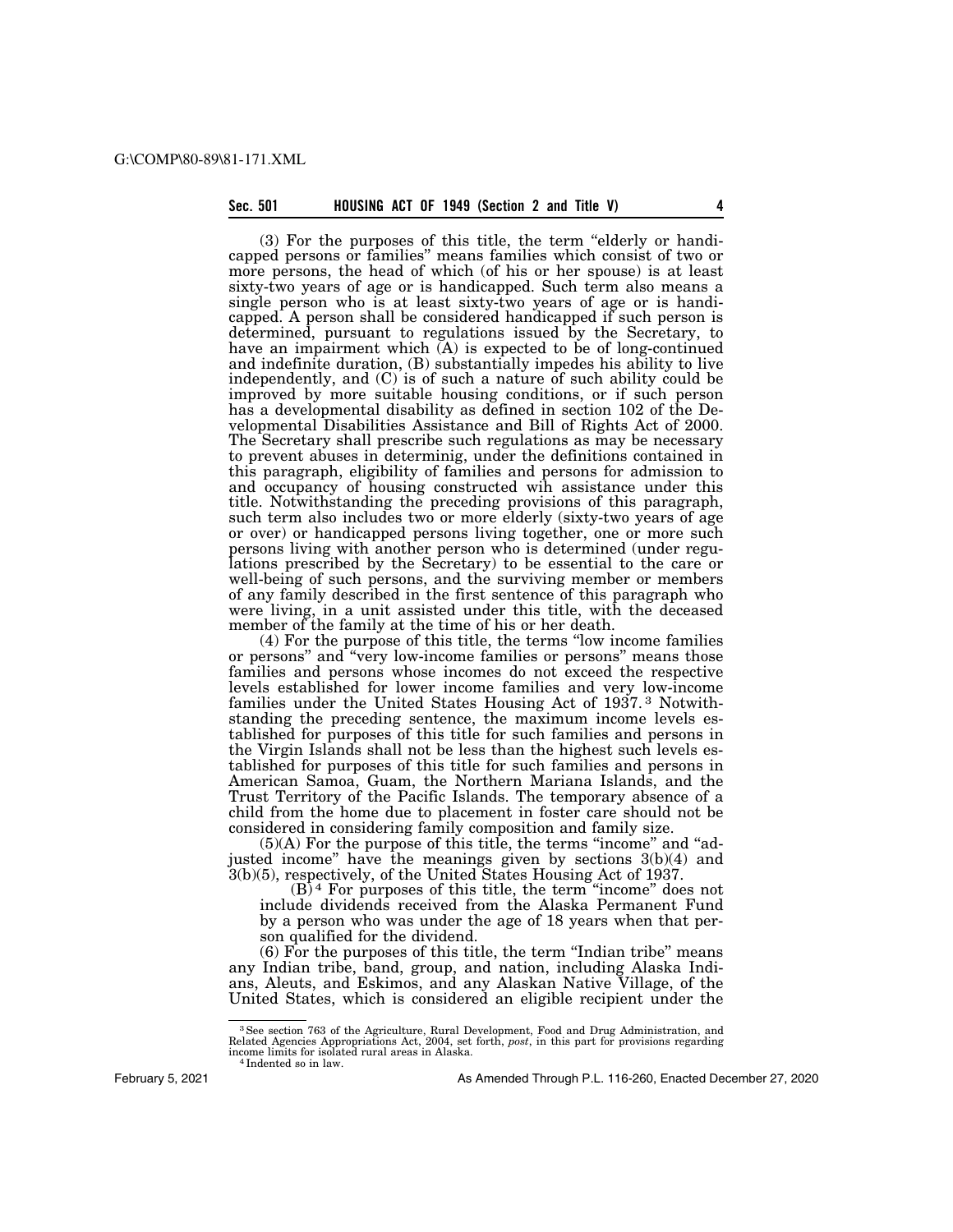Indian Self-Determination and Education Assistance Act (Public Law 93–638) or was considered an eligible recipient under chapter 67 of title 31, United States Code, prior to the repeal of such chapter.

(7) For the purpose of this title, the term "rural resident" shall include a family or a person who is a renter of a dwelling unit in a rural area.

(8) For the purposes of this title, the term ''adequate dwelling'' means a decent, safe, and sanitary dwelling unit.

(c) In order to be eligible for the assistance authorized by paragraph (a), the applicant must show (1) that he is the owner of a farm which is without a decent, safe, and sanitary dwelling for himself and his family and necessary resident farm labor, or for the family of the operating tenant, lessee, or sharecropper or without other farm buildings adequate for the type of farming in which he engages or desires to engage or that he is the owner of other real estate in a rural area or a rural resident without an adequate dwelling or related facilities for his own use or buildings adequate for his farming operations, or that the applicant is an elderly or handicapped person or family in a rural area without an adequate dwelling or related facility for its own use or that he is the owner of a farm or other real estate in a rural area who needs refinancing of indebtedness described in clause (4) of subsection (a); (2) that he is without sufficient resources to provide the necessary housing and buildings on his own account; and (3) that he is unable to secure the credit necessary for such housing and buildings from other sources upon terms and conditions which he could reasonably be expected to fulfill. If an applicant is a State or local public agency or Indian tribe—

(A) the provisions of clause (3) shall not apply to its application; and

(B) the applicant shall be eligible to participate in any program under this title if the persons or families to be served by the applicant with the assistance being sought would be eligible to participate in such program.

(d) As used in this title (except in sections 503 and 504(b)), the terms ''farm,''''farm dwelling,'' and ''farm housing'' shall include dwellings or other essential buildings of eligible applicants.

(e) The Secretary shall establish procedures under which borrowers under this title are required to make periodic payments for the purpose of taxes, insurance, and other necessary expenses as the Secretary may deem appropriate. Notwithstanding any other provision of law, such payments shall not be considered public funds. The Secretary shall direct the disbursement of the funds at the appropriate time or times for the purposes for which the funds were escrowed. The Secretary shall pay the same rate of interest on escrowed funds as is required to be paid on escrowed funds held by other lenders in any State where State law requires payment of interest on escrowed funds, subject to appropriations to the extent that additional budget authority is necessary to carry out this sentence. If the prepayments made by the borrower are not sufficient to pay the amount due, advances may be made by the Secretary to pay the costs in full, which advances shall be charged to

As Amended Through P.L. 116-260, Enacted December 27, 2020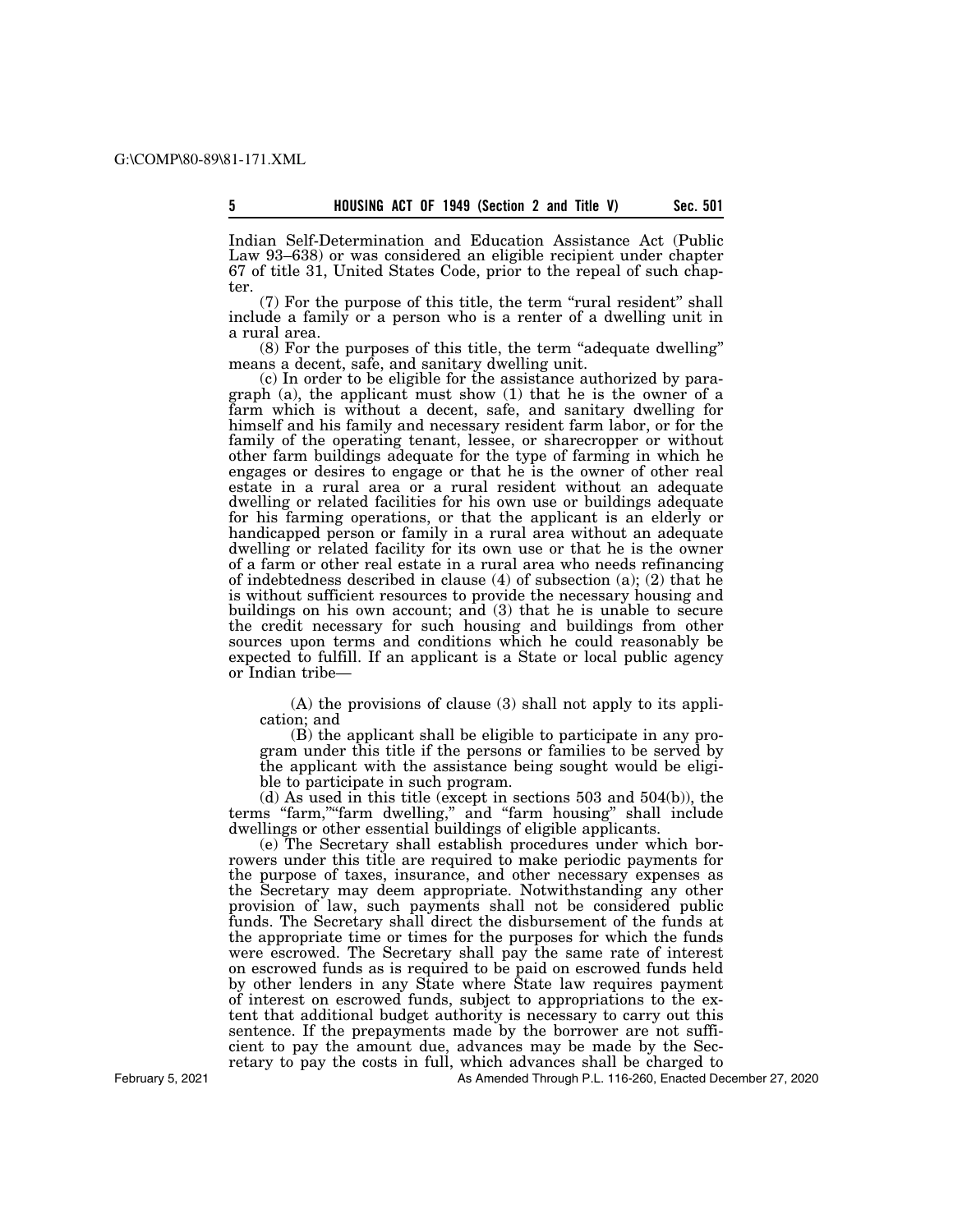the account of the borrower, bear interest, and be payable in a timely fashion as determined by the Secretary. The Secretary shall notify a borrower in writing when loan payments are delinquent.

(f) With respect to any limitation on the amount of any loan which may be made, insured, or guaranteed under this title for the purchase of a dwelling unit, the Secretary may increase such amount by up to 20 percent if such increase is necessary to account for the increased cost of the dwelling unit due to the installation of a solar energy system (as defined in subparagraph (3) of the last paragraph of section  $2(a)$  of the National Housing  $\overline{A}$ ct) therein.

(g) The programs authorized by this title shall be carried out, consistent with program goals and objectives so that the involuntary displacement of families and businesses is avoided.

(h) The Secretary may not restrict the availability of assistance under this title for any alien for whom assistance may not be restrictedunder section 214 of the Housing and Community Development Act of 1980.

(i) For the purposes of this title, the term ''development cost'' shall include the packaging of loan and grant applications and actions related thereto by public and private nonprofit organizations tax exempt under the Internal Revenue Code of 1986.

(j) PROGRAM TRANSFERS.—Notwithstanding any other provision of law, the Secretary shall not transfer any program authorized by this title to the Rural Development Administration.

# LOANS FOR HOUSING AND BUILDINGS ON ADEQUATE FARMS

SEC. 502.  $[42 \text{ U.S.C. } 1472]$  (a)(1) If the Secretary determines that an applicant is eligible for assistance as provided in section 501 and that the applicant has the ability to repay in full the sum to be loaned, with interest giving due consideration to the income and earnings capacity of the applicant and his family from the farm and other sources, and the maintenance of a reasonable standard of living for the owner and the occupants of said farm, a loan may be made by the Secretary to said applicant for a period of not to exceed thirty-three years from the making of the loan with interest. The Secretary may accept the personal liability of any person with adequate repayment ability who will cosign the applicant's note to compensate for any deficiency in the applicant's repayment ability. At the borrower's option, the borrower may prepay to the Secretary as escrow agent, on terms and conditions prescribed by him, such taxes, insurance, and other expenses as the Secretary may require in accordance with section 501(e).

(2) The Secretary may extend the period of any loan made under this section if the Secretary determines that such extension is necessary to permit the making of such loan to any person whose income does not exceed 60 per centum of the median income for the area and who would otherwise be denied such loan because the payments required under a shorter period would exceed the financial capacity of such person. The aggregate period for which any loan may be extended under this paragraph may not exceed 5 years.

(3)(A) Notwithstanding any other provision of this title, a loan may be made under this section for the purchase of a dwelling lo-

As Amended Through P.L. 116-260, Enacted December 27, 2020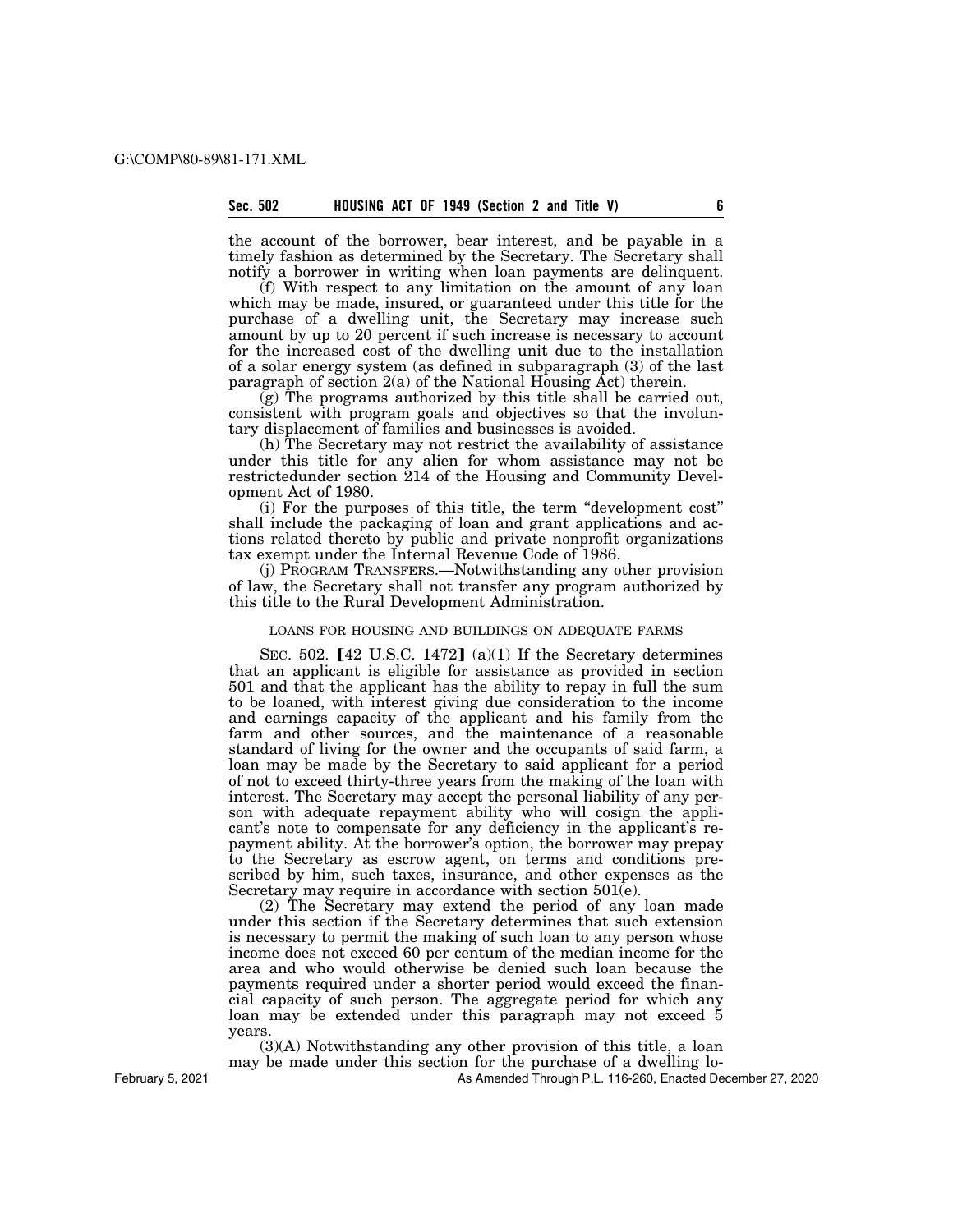cated on land owned by a community land trust, if the borrower and the loan otherwise meet the requirements applicable to loans under this section.

(B) For purposes of this paragraph, the term ''community land trust'' means a community housing development organization as such term is defined in section 104 of the Cranston-Gonzalez National Affordable Housing Act (except that the requirements under section  $104(6)(C)$  and section  $104(6)(D)$  shall not apply for purposes of this paragraph)—

(i) that is not sponsored by a for-profit organization;

(ii) that is established to carry out the activities under clause (iii);

(iii) that—

(I) acquires parcels of land, held in perpetuity, primarily for conveyance under long-term ground leases;

(II) transfers ownership of any structural improvements located on such leased parcels to the lessees; and

(III) retains a preemptive option to purchase any such structural improvement at a price determined by formula that is designed to ensure that the improvement remains affordable to low- and moderate-income families in perpetuity; and

(iv) that has its corporate membership open to any adult resident of a particular geographic area specified in the bylaws of the organization.

(b) The instruments under which the loan is made and the security given shall—

(1) provide for security upon the applicant's equity in the farm or such other security or collateral, if any, as may be found necessary by the Secretary reasonably to assure repayment of the indebtedness;

(2) provide for the repayment of principal and interest in accordance with schedules and repayment plans prescribed by the Secretary, except that any prepayment of a loan made or insured under section 514 or 515 shall be subject to the provisions of subsection (c);

(3) except for guaranteed loans, contain the agreement of the borrower that he will, at the request of the Secretary, proceed with diligence to refinance the balance of the indebtedness through cooperative or other responsible private credit sources whenever the Secretary determines, in the light of the borrower's circumstances, including his earning capacity and the income from the farm, that he is able to do so upon reasonable terms and conditions; 5

(4) be in such form and contain such covenants as the Secretary shall prescribe to secure the payment of the loan with interest, protect the security, and assure that the farm will be maintained in repair and that waste and exhaustion of the farm will be prevented.

 $(c)(1)(A)$  The Secretary may not accept an offer to prepay, or request refinancing in accordance with subsection  $(b)(3)$  of, any loan made or insured under section 514 or 515 of this title pursu-

 $^5\rm{So}$  in law.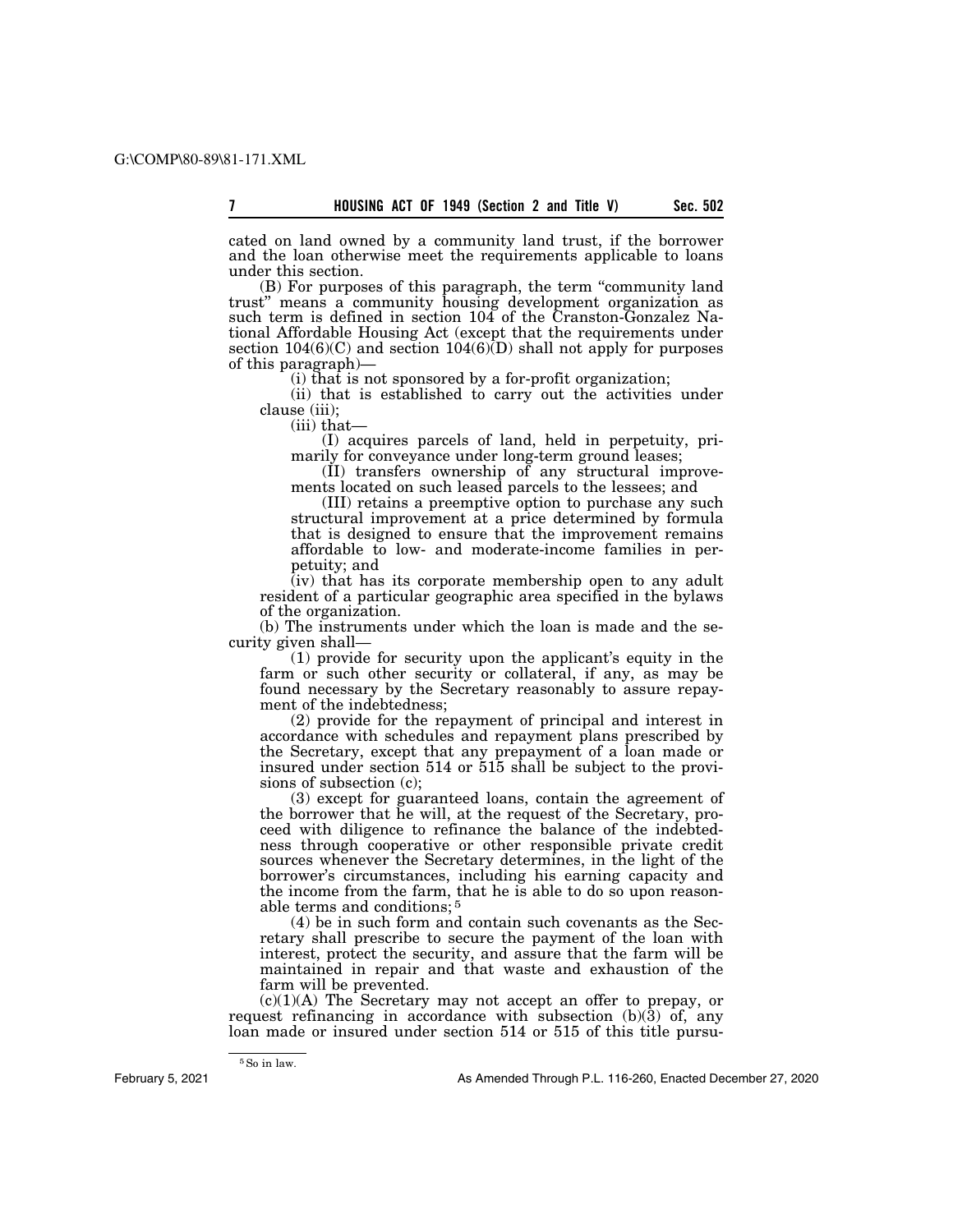ant to a contract entered into after December 21, 1979, but before the date of the enactment of the Department of Housing and Urban Development Reform Act of 1989, <sup>6</sup> unless the Secretary takes appropriate action which will obligate the borrower (and successors in interest thereof) to utilize the assisted housing and related facilities for the purposes specified in section 514 or 515, as the case may be, for a period of—

(i) fifteen years from the date on which the loan was made in the case of a loan made or insured pursuant to a contract entered into after December 21, 1979, but before the date of the enactment of the Department of Housing and Urban Development Reform Act of 1989, and <sup>6</sup> utilized for housing and related facilities which have not received assistance under section 521 (a)(1)(B), (a)(2), or  $(5)^7$  of this title or section 8 of the United States Housing Act of 1937; or

(ii) twenty years from the date on which the loan was made in the case of any or other such loan;

or until the Secretary determines (prior to the end of such period) that there is no longer a need for such housing and related facilities to be so utilized or that Federal or other financial assistance provided to the residents of such housing will no longer be provided.

(B) The Secretary may not accept an offer to prepay, or request refinancing in accordance with subsection (b)(3) of, any initial loan made or insured under section 515 pursuant to a contract entered into on or after the date of the enactment of the Department of Housing and Urban Development Reform Act of 1989.

(2) If any loan which was made or insured under section 514 or 515 pursuant to a contract entered into prior to the date of enactment of the Department of Housing and Urban Development Reform Act of 1989 $\dot{s}$ , is prepaid or refinanced on or after the date of enactment of the Housing and Community Development Act of 1980 9, and tenants of the housing and related facilities financed with such loan are displaced due to a change in the use of the housing, or to an increase in rental or other charges, as a result of such prepayment or refinancing, the Secretary shall provide such tenants a priority for relocation in alternative housing assisted pursuant to this title.

(3) NOTICE OF OFFER TO PREPAY.—Not less than 30 days after receiving an offer to prepay any loan made or insured under section 514 or 515, the Secretary shall provide written notice of the offer or request to the tenants of the housing and related facilities involved, to interested nonprofit organizations, and to any appropriate State and local agencies.

(4)(A) AGREEMENT BY BORROWER TO EXTEND LOW INCOME USE.—Before accepting any offer to prepay, or requesting refinancing in accordance with subsection  $(b)(3)$  of, any loan made or insured under section 514 or 515 pursuant to a contract entered into prior to the date of enactment of the Department of Housing and Urban Development Reform Act of  $1989^{\circ}$ , the Secretary shall

February 5, 2021

<sup>6</sup>December 15, 1989. 7So in law. 8December 15, 1989.

<sup>9</sup>October 8, 1980.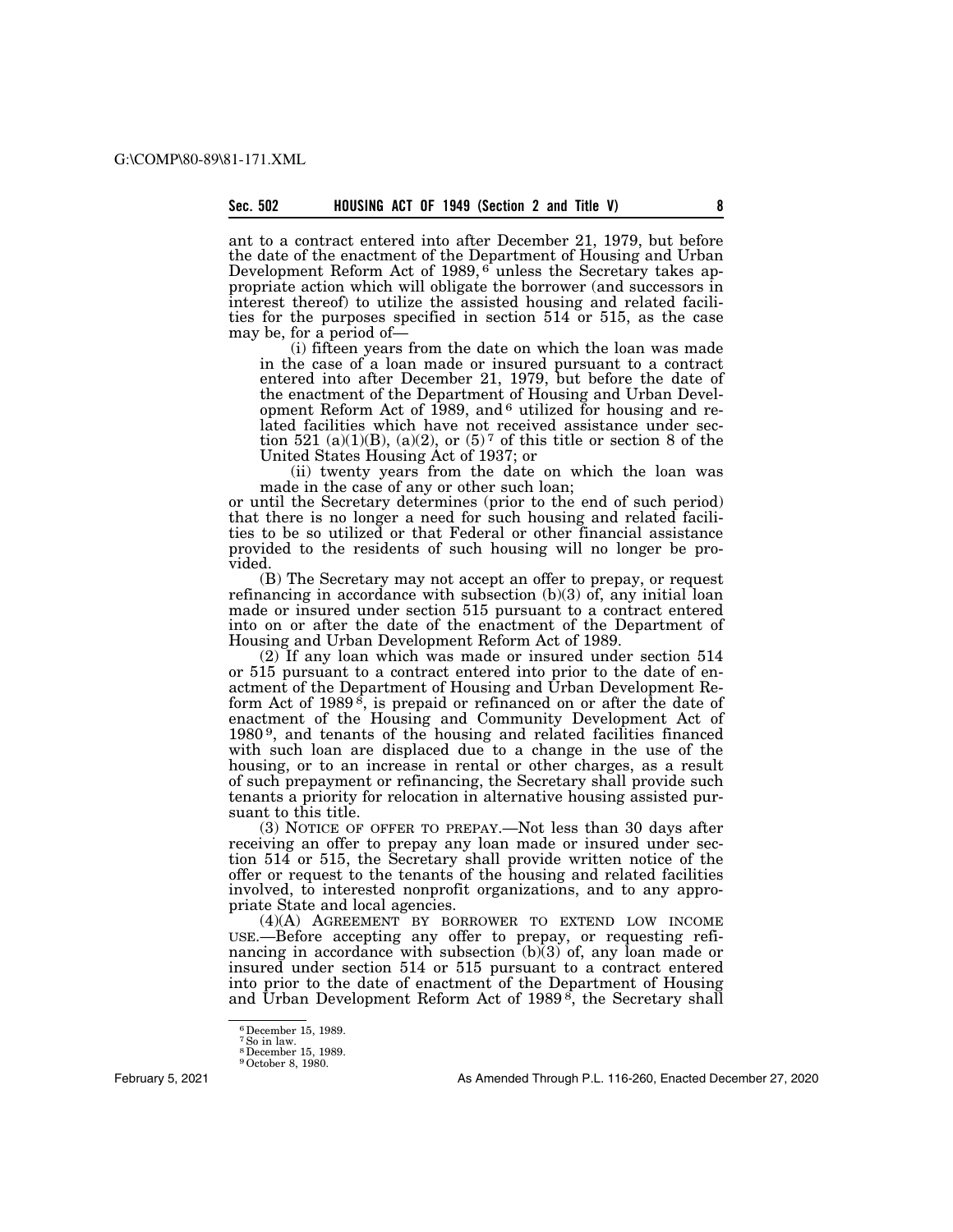make reasonable efforts to enter into an agreement with the borrower under which the borrower will make a binding commitment to extend the low income use of the assisted housing and related facilities involved for not less than the 20-year period beginning on the date on which the agreement is executed.

(B) ASSISTANCE AVAILABLE TO BORROWER TO EXTEND LOW IN-COME USE.—To the extent of amounts provided in appropriation Acts, the agreement under subparagraph (A) may provide for 1 or more of the following forms of assistance that the Secretary, after taking into account local market conditions, determines to be necessary to extend the low income use of the housing and related facilities involved:

(i) Increase in the rate of return on investment.

(ii) Reduction of the interest rate on the loan through the provision of interest credits under section  $521(a)(1)(B)$ , or additional assistance or an increase in assistance provided under section  $521(a)(5)$ .

(iii) 10 Additional rental assistance, or an increase in assistance provided under existing contracts, under section 521(a)(2) or under section 8 of the United States Housing Act of 1937.

(iv) An equity loan to the borrower under paragraphs (1) and  $(2)$  of section 515 $(c)$  or under paragraphs  $(1)$  and  $(2)$  of section  $514(i)$ ,  $11$  except that an equity loan referred to in this clause may not be made available after the date of the enactment of the Act entitled ''An Act making appropriations for Agriculture, Rural Development, Food and Drug Administration, and Related Agencies programs for the fiscal year ending September 30, 1997, and for other purposes"  $12$ , unless the Secretary determines that the other incentives available under this subparagraph are not adequate to provide a fair return on the investment of the borrower, to prevent prepayment of the loan insured under section 514 or 515, or to prevent the displacement of tenants of the housing for which the loan was made.

(v) Incremental rental assistance in connection with loans under clauses (ii) and (iv) to the extent necessary to avoid increases in the rental payments of current tenants not receiving rental assistance under section  $521(a)(2)$  or under section 8 of the United States Housing Act of 1937, or current tenants of projects not assisted under section 521(a)(5).

(vi) 13 In the case of a project that has received rental assistance under section 8 of the United States Housing Act of 1937, permitting the owner to receive rent in excess of the amount determined necessary by the Secretary to defray the cost of long-term repair or maintenance of such a project.

February 5, 2021

<sup>&</sup>lt;sup>10</sup>Section 599C(e)(2)(A)(iii) of the Quality Housing and Work Responsibility Act of 1998, title Law 105–276, approved October 21, 1998, provides that this clause is amended "by'or 521(a)(5)'after'section 521(a)(2)' ". Th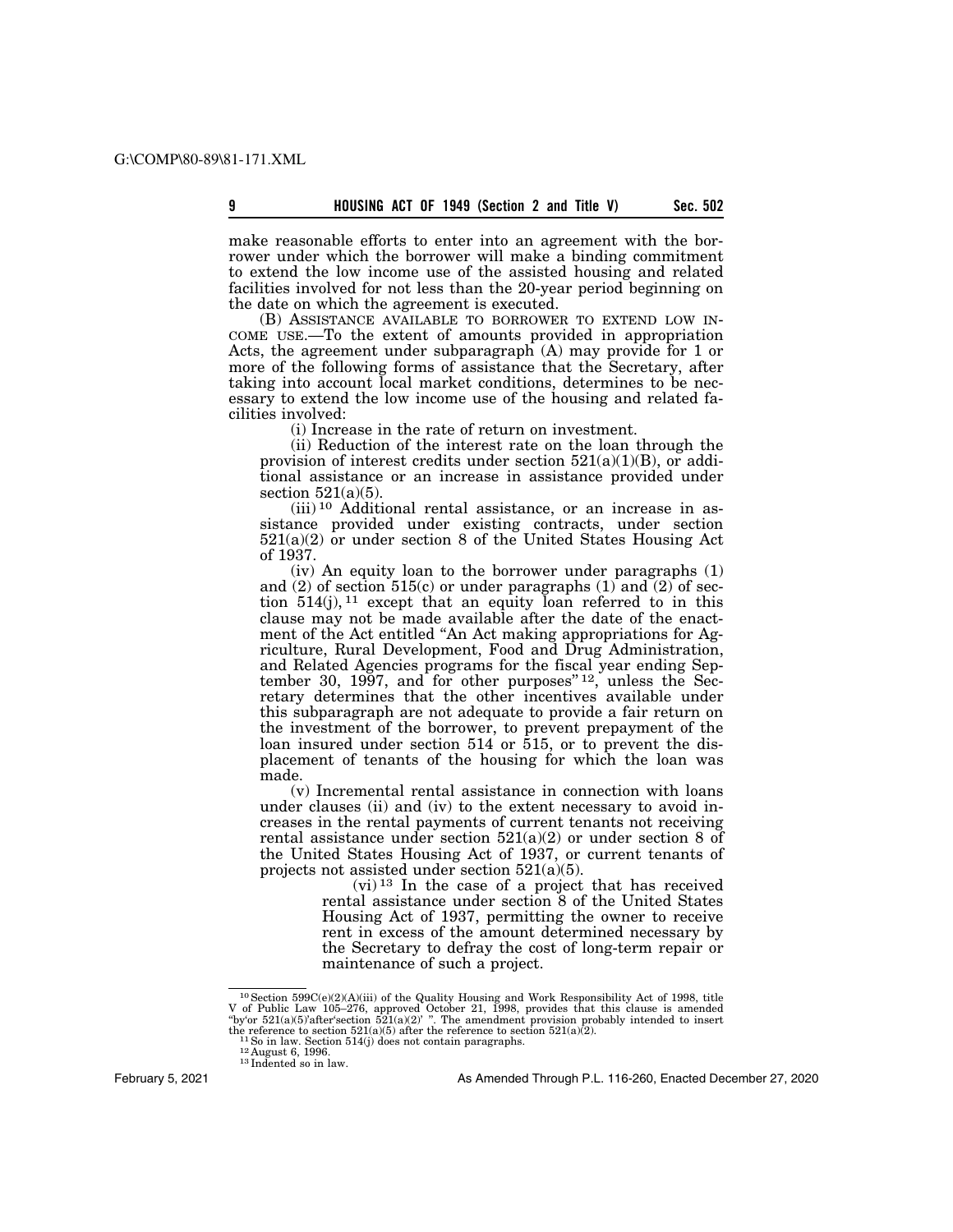(C) APPROVAL OF ASSISTANCE.—The Secretary may approve assistance under subparagraph (B) for assisted housing only if the restrictive period has expired for any loan for the housing made or insured under section 514 or 515 pursuant to a contract entered into after December 21, 1979, but before the date of the enactment of the Department of Housing and Urban Development Reform Act of  $1989<sup>14</sup>$ , and the Secretary determines that the combination of assistance provided—

(i) is necessary to provide a fair return on the investment of the borrower; and

(ii) is the least costly alternative for the Federal Government that is consistent with carrying out the purposes of this subsection.

(5)(A) OFFER TO SELL TO NONPROFIT ORGANIZATIONS AND PUB-LIC AGENCIES.—

(i) IN GENERAL.—If the Secretary determines after a reasonable period that an agreement will not be entered into with a borrower under paragraph (4), the Secretary shall require the borrower (except as provided in subparagraph (G)) to offer to sell the assisted housing and related facilities involved to any qualified nonprofit organization or public agency at a fair market value determined by 2 independent appraisers, one of whom shall be selected by the Secretary and one of whom shall be selected by the borrower. If the 2 appraisers fail to agree on the fair market value, the Secretary and the borrower shall jointly select a third appraiser, whose appraisal shall be binding on the Secretary and the borrower.

(ii) PERIOD FOR WHICH REQUIREMENT APPLICABLE.—If, upon the expiration of 180 days after an offer is made to sell housing and related facilities under clause (i), no qualified nonprofit organization or public agency has made a bona fide offer to purchase, the Secretary may accept the offer to prepay, or may request refinancing in accordance with subsection  $(b)(3)$  of, the loan. This clause shall apply only when funds are available for purposes of carrying out a transfer under this paragraph.

(B) QUALIFIED NONPROFIT ORGANIZATIONS AND PUBLIC AGEN-CIES.—

(i) LOCAL NONPROFIT ORGANIZATION OR PUBLIC AGENCY.— A local nonprofit organization or public agency may purchase housing and related facilities under this paragraph only if—

(I) the organization or agency is determined by the Secretary to be capable of managing the housing and related facilities (either directly or through a contract) for the remaining useful life of the housing and related facilities; and

(II) the organization or agency has entered into an agreement that obligates it (and successors in interest thereof) to maintain the housing and related facilities as affordable for very low-income families or persons and low income families or persons for the remaining useful life of the housing and related facilities.

14December 15, 1989.

February 5, 2021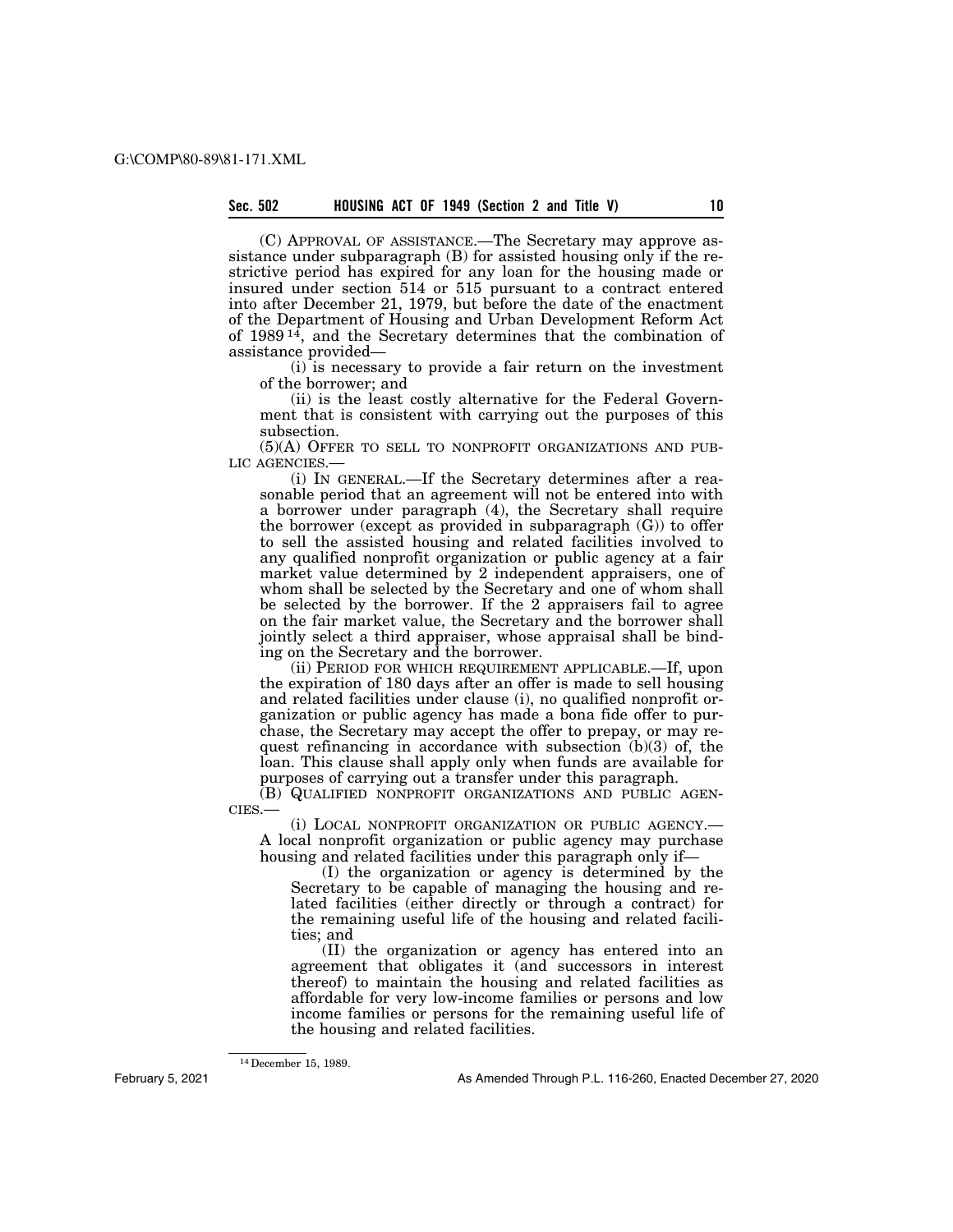(ii) NATIONAL OR REGIONAL NONPROFIT ORGANIZATION.—If the Secretary determines that there is no local nonprofit organization or public agency qualified to purchase the housing and related facilities involved, the Secretary shall require the borrower to offer to sell the assisted housing and related facilities to an existing qualified national or regional nonprofit organization.

(iii) SELECTION OF QUALIFIED PURCHASER.—The Secretary shall promulgate regulations that establish criteria for selecting a qualified nonprofit organization or public agency to purchase housing and related facilities when more than 1 such organization or agency has made a bona fide offer. Such regulations shall give a priority to those organizations or agencies with the greatest experience in developing or managing low income housing or community development projects and with the longest record of service to the community.

(C) FINANCING OF SALE.—To facilitate the sale described in subparagraph (A), the Secretary shall—

(i) to the extent provided in appropriation Acts, make an advance to the nonprofit organization or public agency whose offer to purchase is accepted under this paragraph to cover any direct costs (other than the purchase price) incurred by the organization or agency in purchasing and assuming responsibility for the housing and related facilities involved;

(ii) approve the assumption, by the nonprofit organization or public agency involved, of the loan made or insured under section 514 or 515;

(iii) to the extent provided in appropriation Acts, transfer any rental assistance payments that are received under section  $521(a)(2)(A)$  or under section 8 of the United States Housing Act of 1937, or any assistance payments received under section  $521(a)(5)$ , with respect to the housing and related facilities involved; and

(iv) to the extent provided in appropriation Acts, provide a loan under section  $515(c)(3)$  to the nonprofit organization or public agency whose offer to purchase is accepted under this paragraph to enable the organization or agency to purchase the housing and related facilities involved.

(D) RENT LIMITATION AND ASSISTANCE.—The Secretary shall, to the extent provided in appropriation Acts, provide to each nonprofit organization or public agency purchasing housing and related facilities under this paragraph financial assistance (in the form of monthly payments or forgiveness of debt) in an amount necessary to ensure that the monthly rent payment made by each low income family or person residing in the housing does not exceed the maximum rent permitted under section  $521(a)(2)(A)$  or, in the case of housing assisted under section  $521(a)(5)$ , does not exceed the rents established for the project under such section.

(E) RESTRICTION ON SUBSEQUENT TRANSFERS.—Except as provided in subparagraph (B)(ii), the Secretary may not approve the transfer of any housing and related facilities purchased under this paragraph during the remaining useful life of the housing and related facilities, unless the Secretary determines that—

As Amended Through P.L. 116-260, Enacted December 27, 2020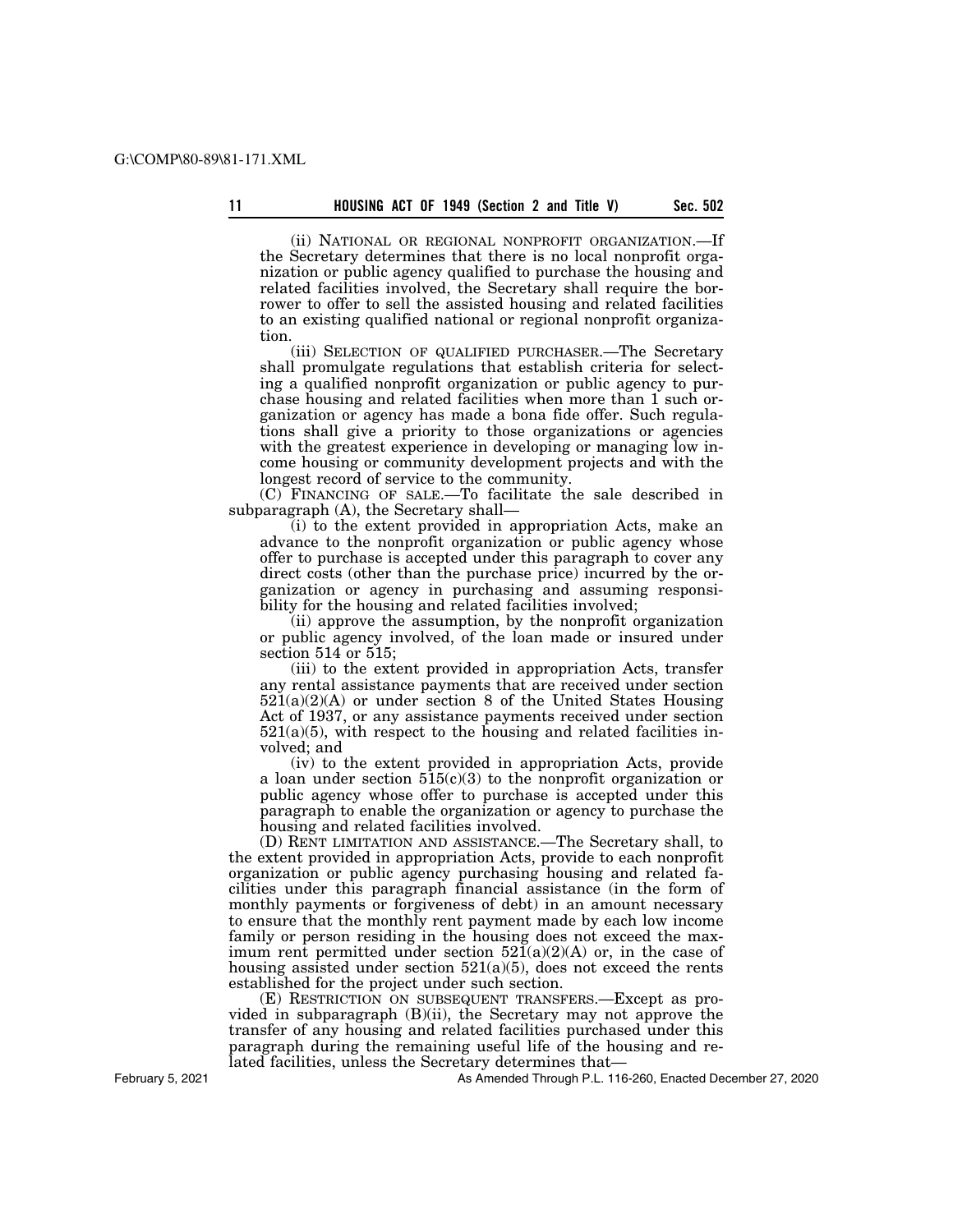(i) the transfer will further the provision of housing and related facilities for low income families or persons; or

(ii) there is no longer a need for such housing and related facilities by low income families or persons.

(F) GENERAL RESTRICTION ON PREPAYMENTS AND REFINANCINGS.—Following the transfer of the maximum number of dwelling units set forth in subparagraph (H)(i) in any fiscal year or the maximum number of dwelling units for which budget authority is available in any fiscal year, the Secretary may not accept in such fiscal year any offer to prepay, or request refinancing in accordance with subsection (b)(3) of, any loan made or insured under section 514 or 515 pursuant to a contract entered into prior to the date of enactment of the Department of Housing and Urban Development Reform Act of 1989<sup>15</sup>, except in accordance with subparagraph (G). The limitation established in this subparagraph shall not apply to an offer to prepay, or request to refinance, if, following the date on which such offer or request is made (or following the date of the enactment of the Housing and Community Development Act of 1987, 16 whichever occurs later) a 15-month period expires during which no budget authority is available to carry out this paragraph. For purposes of this subparagraph, the Secretary shall allocate budget authority under this paragraph in the order in which offers to prepay, or request to refinance, are made.

(G) EXCEPTION.—This paragraph shall not apply to any offer to prepay, or any request to refinance in accordance with subsection  $(b)(3)$ , any loan made or insured under section 514 or 515 pursuant to a contract entered into prior to the date of enactment of the Department of Housing and Urban Development Reform Act of  $1989^{15}$ , if-

(i) the borrower enters into an agreement with the Secretary that obligates the borrower (and successors in interest thereof)—

(I) to utilize the assisted housing and related facilities for the purposes specified in section 514 or 515, as the case may be, for a period determined by the Secretary (but not less than the period described in paragraph (1)(B) calculated from the date on which the loan is made or insured); and

(II) upon termination of the period described in paragraph (1)(B), to offer to sell the assisted housing and related facilities to a qualified nonprofit organization or public agency in accordance with this paragraph; or

(ii) the Secretary determines that housing opportunities of minorities will not be materially affected as a result of the prepayment or refinancing, and that—

(I) the borrower (and any successor in interest thereof) are obligated to ensure that tenants of the housing and related facilities financed with the loan will not be displaced due to a change in the use of the housing, or to an increase in rental or other charges, as a result of the prepayment or refinancing; or

<sup>15</sup> December 15, 1989<br><sup>16</sup> February 5, 1988.

February 5, 2021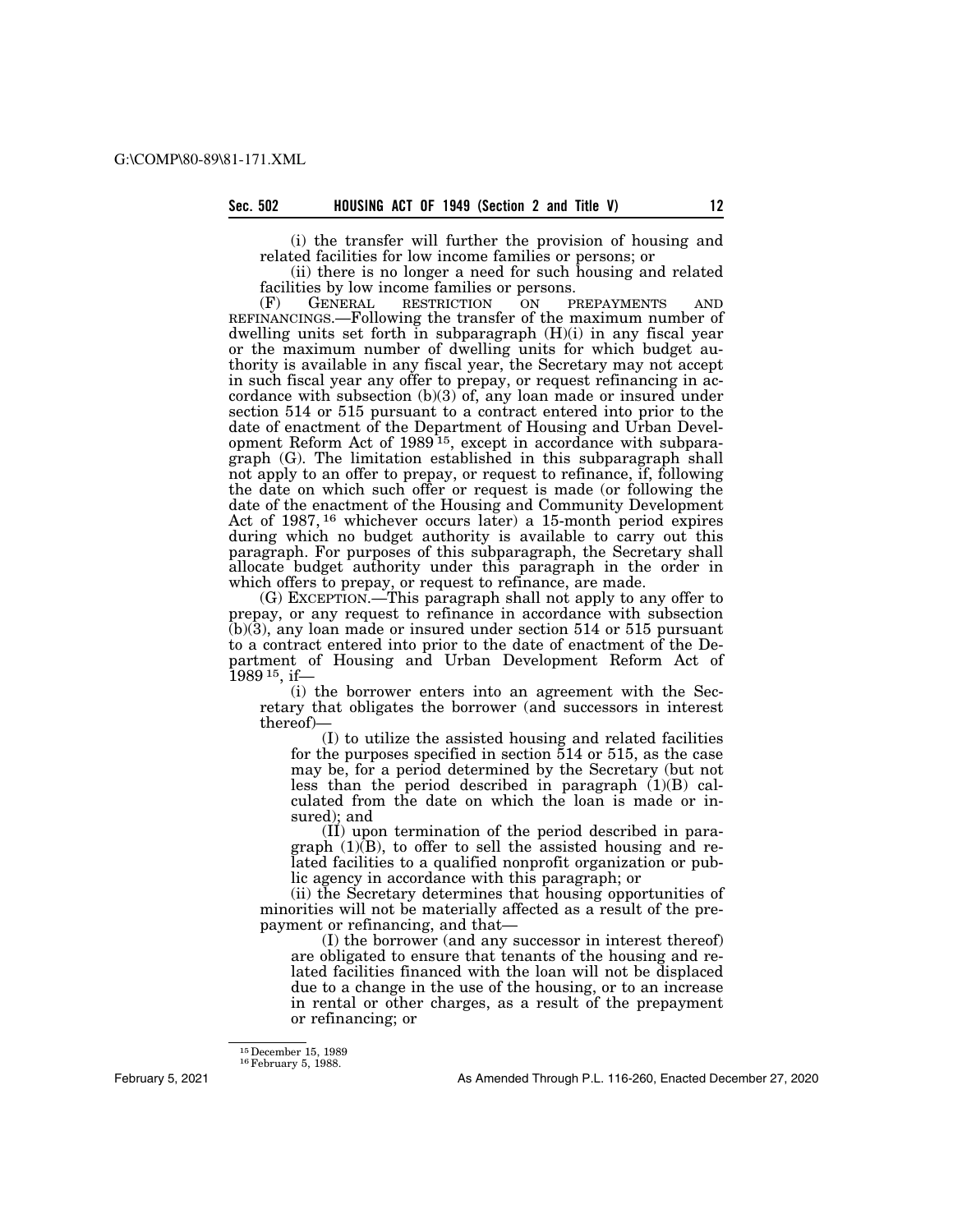(II) there is an adequate supply of safe, decent, and affordable rental housing within the market area of the housing and related facilities and sufficient actions have been taken to ensure that the rental housing will be made available to each tenant upon displacement.

(H) FUNDING.—

(i) BUDGET LIMITATION.—Not more than 5,000 dwelling units may be transferred under this paragraph in any fiscal year, and the budget authority that may be provided under this paragraph for any fiscal year may not exceed the amounts required to carry out this paragraph with respect to such number.

(ii) REIMBURSEMENT OF RURAL HOUSING INSURANCE FUND.—There are authorized to be appropriated to the Rural Housing Insurance Fund such sums as may be necessary to reimburse the Fund for financial assistance provided under this paragraph, paragraph  $(4)$ , and section  $517(j)(7)$ .

 $($ I) DEFINITIONS.—For purposes of this paragraph:

(i) LOCAL NONPROFIT ORGANIZATION.—The term ''local nonprofit organization'' means a nonprofit organization that—

(I) has a broad based board reflecting various interests in the community or trade area; and

(II) is a non-for-profit charitable organization whose principal purposes include developing or managing low income housing or community development projects.

(ii) NONPROFIT ORGANIZATION.—The term ''nonprofit organization'' means any private organization—

(I) no part of the net earnings of which inures to the benefit of any member, founder, contributor, or individual;

(II) that is approved by the Secretary as to financial responsibility; and

(III) that does not have among its officers or directorate persons or parties with a material interest (or persons or parties related to any person or party with such an interest) in loans financed under section 515 that have been prepaid.

(J) REGULATIONS.—Notwithstanding section 534, the Secretary shall issue final regulations to carry out this paragraph not later than 60 days after the date of the enactment of the Housing and Community Development Act of 1987. The Secretary shall provide for the regulations to take effect not later than 45 days after the date on which the regulations are issued.

(d) On and after the effective date of the Rural Housing Amendments of 1983 17—

(1) not less than 40 percent of the funds approved in appropriation Acts for use under this section shall be set aside and made available only for very low-income families or persons; and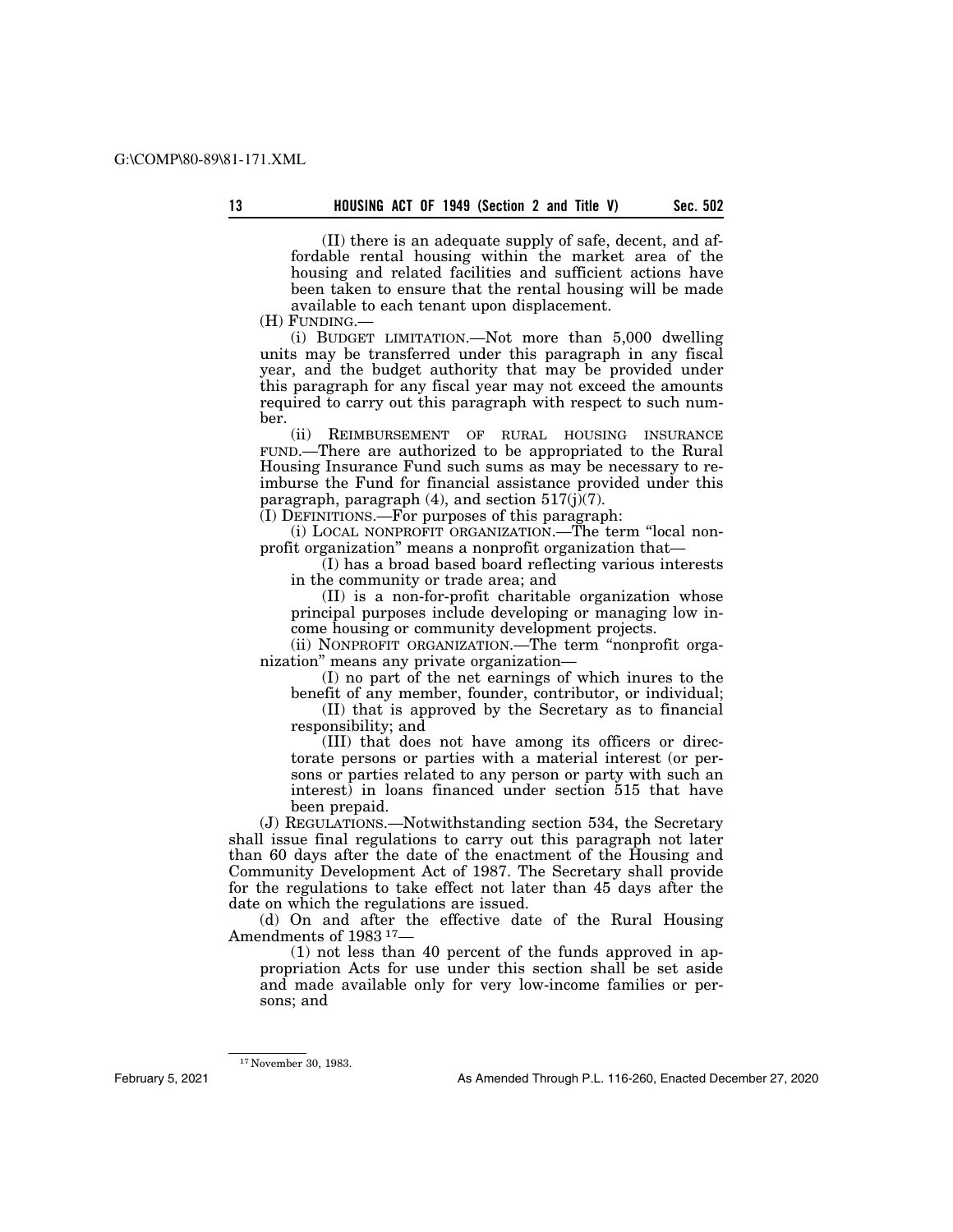(2) not less than 30 percent of the funds allocated to each State under this section shall be available only for very lowincome families or persons. 18

(e)(1) A loan which may be made or insured under this section with respect to housing shall be made or insured with respect to a manufactured home or with respect to a manufactured home and lot, whether such home or such home and lot is real property, personal property, or mixed real and personal property, if-

(A) the manufactured home meets the standards prescribed pursuant to title VI of the Housing and Community Development Act of 1974;

(B) the manufactured home, or the manufactured home and lot, meets the installation, structural, and site requirements which would apply under title II of the National Housing Act; and

(C) the manufactured home meets the energy conserving requirements established under paragraph (2), or until the energy conserving requirements are established under paragraph (2), the manufactured home meets the energy conserving requirements applicable to housing other than manufactured housing financed under this title.

(2) Energy conserving requirements established by the Secretary for the purpose of paragraph  $(1)(C)$  shall-

(A) reduce the operating costs for a borrower by maximizing the energy savings and be cost-effective over the life of the manufactured home or the term of the loan, whichever is shorter, taking into account variations in climate, types of energy used, the cost to modify the home to meet such requirements, and the estimated value of the energy saved over the term of the mortgage; and

(B) be established so that the increase in the annual loan payment resulting from the added energy conserving requirements in excess of those required by the standards prescribed under title VI of the Housing and Community Development Act of 1974 shall not exceed the projected savings in annual energy costs.

(3) A loan that may be made or insured under this section with respect to a manufactured home on a permanent foundation, or a manufactured home on a permanent foundation and a lot, shall be repayable over the same period as would be applicable under section 203(b) of the National Housing Act.<br>(f) REMOTE RURAL AREAS.—

(1) LOAN SUPPLEMENTS.— The Secretary may supplement any loan under this section to finance housing located in a remote rural area or on tribal allotted or Indian trust land with a grant in an amount not greater than the amount by which the reasonable land acquisition and construction costs of the security property exceeds the appraised value of such property.

February 5, 2021

<sup>&</sup>lt;sup>18</sup> Section 105(b)(1) of the Housing and Community Development Technical Amendments Act of 1984, Pub. L. 98–479, approved October 17, 1984, amended paragraphs (1) and (2) to read as shown. Section 105(b)(2) of such Act (

<sup>&</sup>quot; $(2)$  Notwithstanding any other provision of law, the provisions of section 502(d) of the Housing Act of 1949, as amended by paragraph (1), shall apply with respect to fiscal year 1985 and thereafter, and the provisions of such section, as so amended, may not be changed or superseded except by another provision of law which amends such section.''.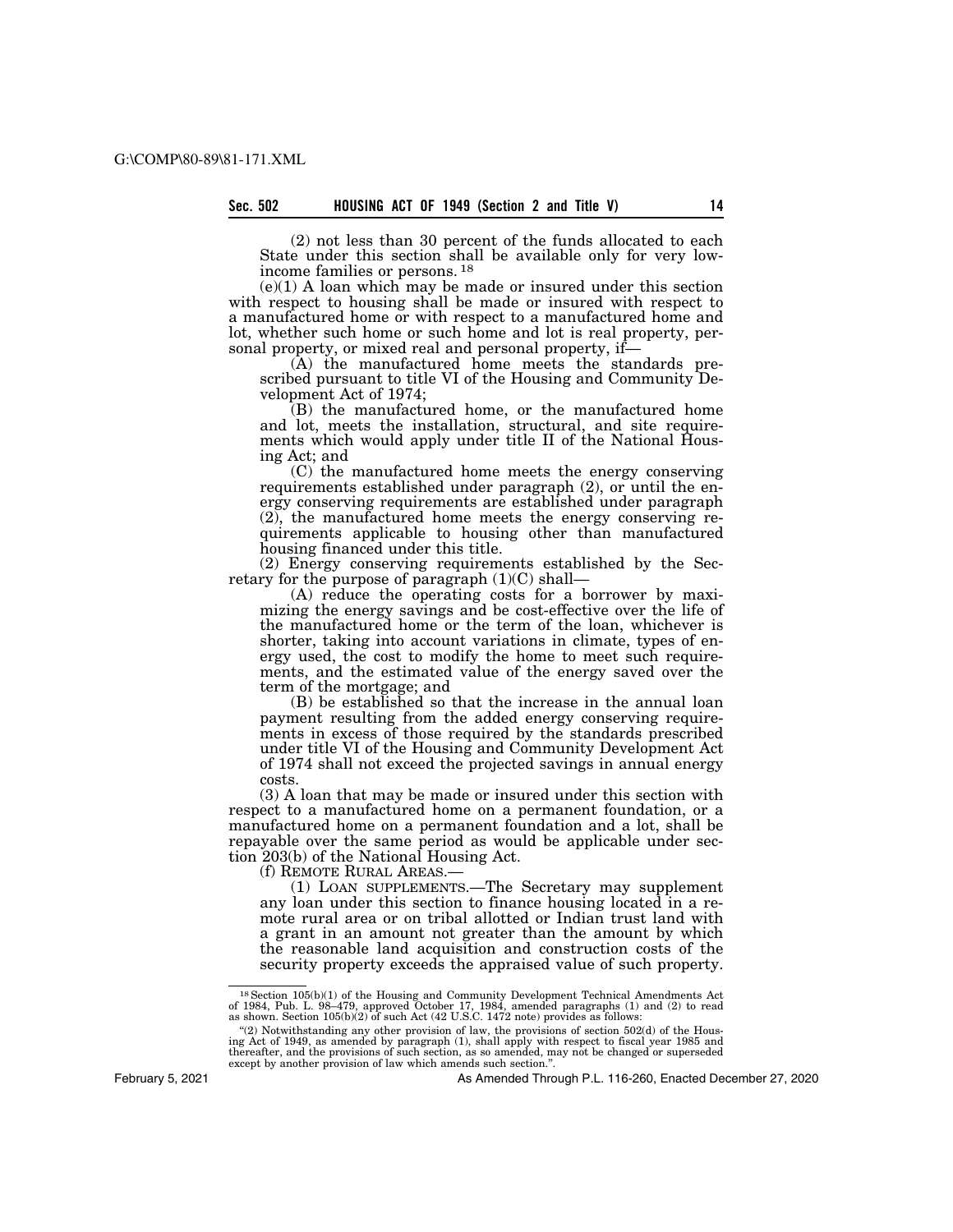land.

(2) PROHIBITION.—The Secretary may not refuse to make, insure, or guarantee a loan that otherwise meets the requirements under this section solely on the basis that the housing involved is located in an area that is excessively rural in character or excessively remote or on tribal allotted or Indian trust

(g) DEFERRED MORTGAGE DEMONSTRATION.—

(1) AUTHORITY.—With respect to families or persons otherwise eligible for assistance under subsection (d) but having incomes below the amount determined to qualify for a loan under this section, the Secretary may defer mortgage payments beyond the amount affordable at 1 percent interest, taking into consideration income, taxes and insurance. Deferred mortgage payments shall be converted to payment status when the ability of the borrower to repay improves. Deferred amounts shall not exceed 25 percent of the amount of the payment due at 1 percent interest and shall be subject to recapture.

(2) INTEREST.—Interest on principal deferred shall be set at 1 percent and any interest payments deferred under this subsection shall not be treated as principal in calculating indebtedness.

(3) FUNDING.—Subject to approval in appropriations Acts, not more than 10 percent of the amount approved for each of fiscal years 1993 and 1994 for loans under this section may be used to carry out this subsection.

(h) DOUG BEREUTER SECTION 502 SINGLE FAMILY HOUSING LOAN GUARANTEE PROGRAM.—

(1) SHORT TITLE.—This subsection may be cited as the ''Doug Bereuter Section 502 Single Family Housing Loan Guarantee Act''.

(2) AUTHORITY.—The Secretary shall, to the extent provided in appropriation Acts, provide guaranteed loans in accordance with this section, section 517(d), and the last sentence of section  $521(a)(1)(A)$ , except as modified by the provisions of this subsection. Loans shall be guaranteed under this subsection in an amount equal to 90 percent of the loan.

(3) ELIGIBLE BORROWERS.—Loans guaranteed pursuant to this subsection shall be made only to borrowers who are low or moderate income families or persons, whose incomes do not exceed 115 percent of the median income of the area, as determined by the Secretary. 19

(4) ELIGIBLE HOUSING.—Loans may be guaranteed pursuant to this subsection only if the loan is used to acquire or construct a single-family residence that is—

(A) to be used as the principal residence of the borrower;

February 5, 2021

<sup>&</sup>lt;sup>19</sup> Section 751 of the Agriculture, Rural Development, Food and Drug Administration, and Re-<br>lated Agencies Appropriations Act, 2001 (H.R. 5426, as introduced in the 106th Congress, enacted by section  $\hat{I}(a)$  of Pub. L. 106–387), provides as follows:

<sup>&</sup>quot;SEC. 751. [42 U.S.C. 1472 note] Hereafter, the Secretary of Agriculture shall consider any borrower whose income does not exceed 115 percent of the median family income of the United<br>States as meeting the eligibility requirements for a borrower contained in section 502(h)(2) of<br>the Housing Act of 1949 (42 U.S.C.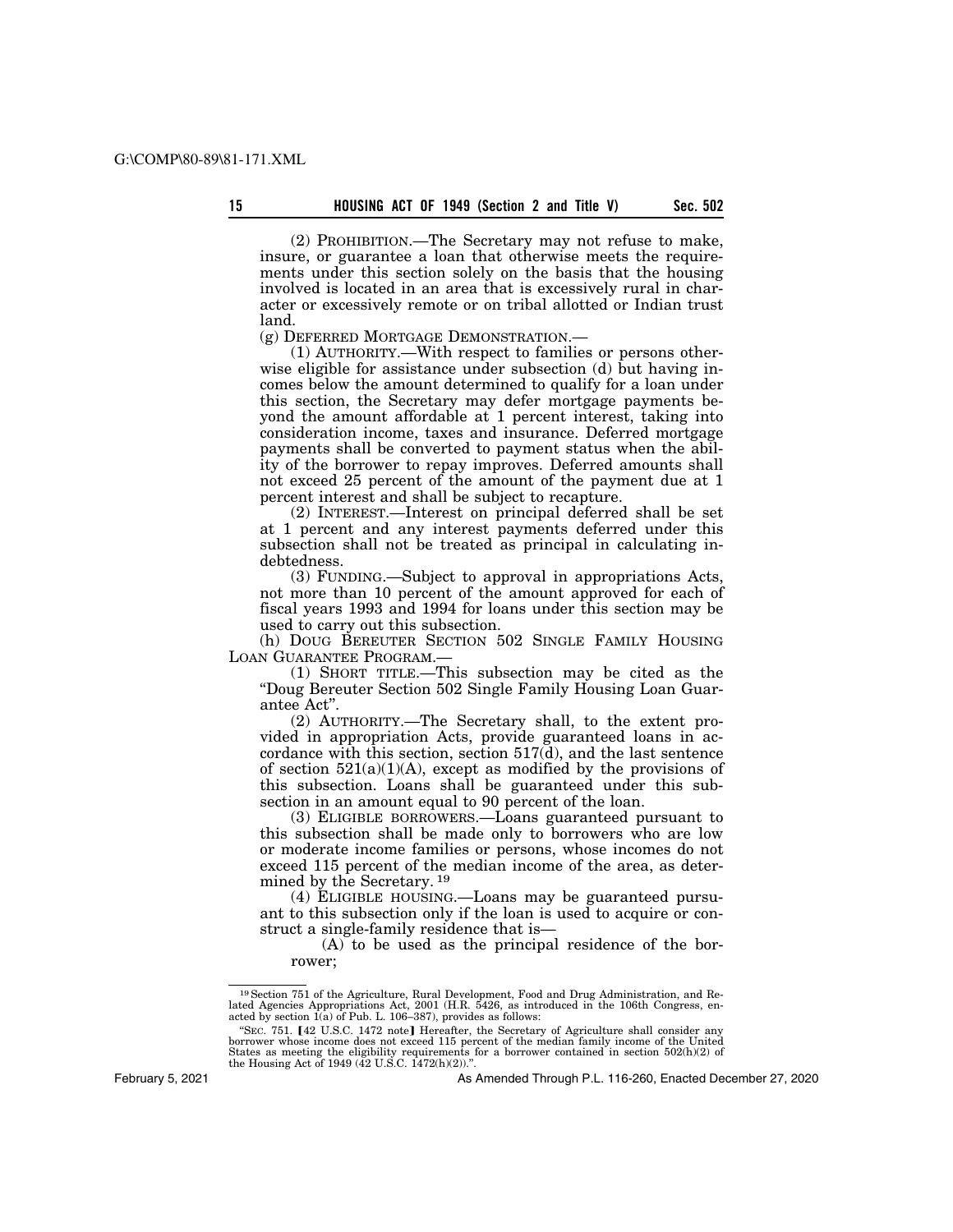(B) eligible for assistance under this section, section 203(b) of the National Housing Act, or chapter 37 of title 38, United States Code; and

(C) located in a rural area 20

(5) PRIORITY AND COUNSELING FOR FIRST-TIME HOME-BUYERS.—

(A) In providing guaranteed loans under this subsection, the Secretary shall give priority to first-time homebuyers (as defined in paragraph  $(17)$ ).

(B) The Secretary may require that, as a condition of receiving a guaranteed loan pursuant to this subsection, a borrower who is a first-time homebuyer successfully complete a program of homeownership counseling under section  $106(a)(1)(iii)$  of the Housing and Urban Development Act of 1968 and obtain certification from the provider of the program that the borrower is adequately prepared for the obligations of homeownership.

(6) ELIGIBLE LENDERS.—Guaranteed loans pursuant to this subsection may be made only by lenders approved by and meeting qualifications established by the Secretary.

(7) LOAN TERMS.—Loans guaranteed pursuant to this subsection shall—

(A) be made for a term not to exceed 30 years;

(B) involve a rate of interest that is fixed over the term of the loan and does not exceed the rate for loans guaranteed under chapter 37 of title 38, United States Code, or comparable loans in the area that are not guaranteed; and

(C) involve a principal obligation (including initial service charges, appraisal, inspection, and other fees as the Secretary may approve)—

(i) for a first-time homebuyer, in any amount not in excess of 100 percent of the appraised value of the property as of the date the loan is accepted or the acquisition cost of the property, whichever is less, plus the guarantee fee as authorized by subsection  $(h)(\bar{7})^{21}$ ; and

(ii) for any borrower other than a first-time homebuyer, in an amount not in excess of the percentage of the property or the acquisition cost of the property that the Secretary shall determine, such percentage or cost in any event not to exceed 100 percent of the appraised value of the property as of the date the loan is accepted or the acquisition cost of the property, whichever is less, plus the guarantee fee as authorized by subsection  $(h)(7)^{21}$ .

(8) FEES.—Notwithstanding paragraph  $(14)(D)$ , with respect to a guaranteed loan issued or modified under this subsection, the Secretary may collect from the lender—

February 5, 2021

<sup>20</sup>Section 743(b) of the Agriculture, Rural Development, Food and Drug Administration, and Related Agencies Appropriations Act, 1992, Pub. L. 102–142, provided that this subparagraph is amended ''by striking all that follows'rural area'and by inserting a'.''after rural area'.''. The amendment to insert a period could not be executed.<br><sup>21</sup>Probably intended to refer to paragraph (8) of this subsection.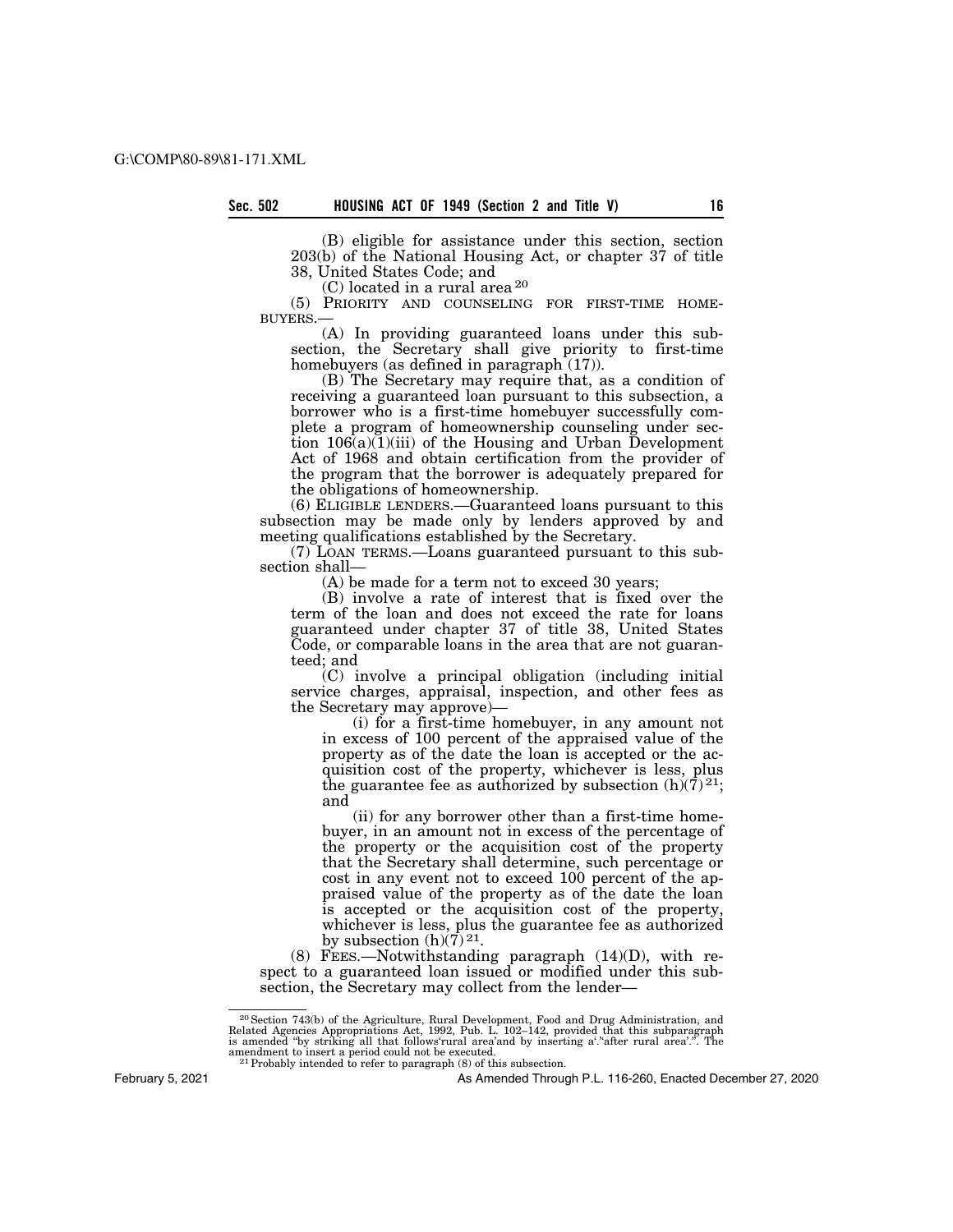(A) at the time of issuance of the guarantee or modification, a fee not to exceed 3.5 percent of the principal obligation of the loan; and

(B) an annual fee not to exceed 0.5 percent of the outstanding principal balance of the loan for the life of the loan.

(9) REFINANCING.—Any guaranteed loan under this subsection may be refinanced and extended in accordance with terms and conditions that the Secretary shall prescribe, but in no event for an additional amount or term which exceeds the limitations under this subsection.

(10) NONASSUMPTION.—Notwithstanding the transfer of property for which a guaranteed loan under this subsection was made, the borrower of a guaranteed loan under this subsection may not be relieved of liability with respect to the loan.

(11) GEOGRAPHICAL TARGETING.—In providing guaranteed loans under this subsection, the Secretary shall establish standards to target and give priority to areas that have a demonstrated need for additional sources of mortgage financing for low and moderate income families.

(12) ALLOCATION.—The Secretary shall provide that, in each fiscal year, guaranteed loans under this subsection shall be allocated among the States on the basis of the need of eligible borrowers in each State for such loans in comparison with the need of eligible borrowers for such loans among all States.

(13) LOSS MITIGATION.—Upon default or imminent default of any mortgage guaranteed under this subsection, mortgagees shall engage in loss mitigation actions for the purpose of providing an alternative to foreclosure (including actions such as special forbearance, loan modification, pre-foreclosure sale, deed in lieu of foreclosure, as required, support for borrower housing counseling, subordinate lien resolution, and borrower relocation), as provided for by the Secretary.

(14) PAYMENT OF PARTIAL CLAIMS AND MORTGAGE MODI-FICATIONS.—The Secretary may authorize the modification of mortgages, and establish a program for payment of a partial claim to a mortgagee that agrees to apply the claim amount to payment of a mortgage on a 1- to 4-family residence, for mortgages that are in default or face imminent default, as defined by the Secretary. Any payment under such program directed to the mortgagee shall be made at the sole discretion of the Secretary and on terms and conditions acceptable to the Secretary, except that—

(A) the amount of the partial claim payment shall be in an amount determined by the Secretary, and shall not exceed an amount equivalent to 30 percent of the unpaid principal balance of the mortgage and any costs that are approved by the Secretary;

(B) the amount of the partial claim payment shall be applied first to any outstanding indebtedness on the mortgage, including any arrearage, but may also include principal reduction;

As Amended Through P.L. 116-260, Enacted December 27, 2020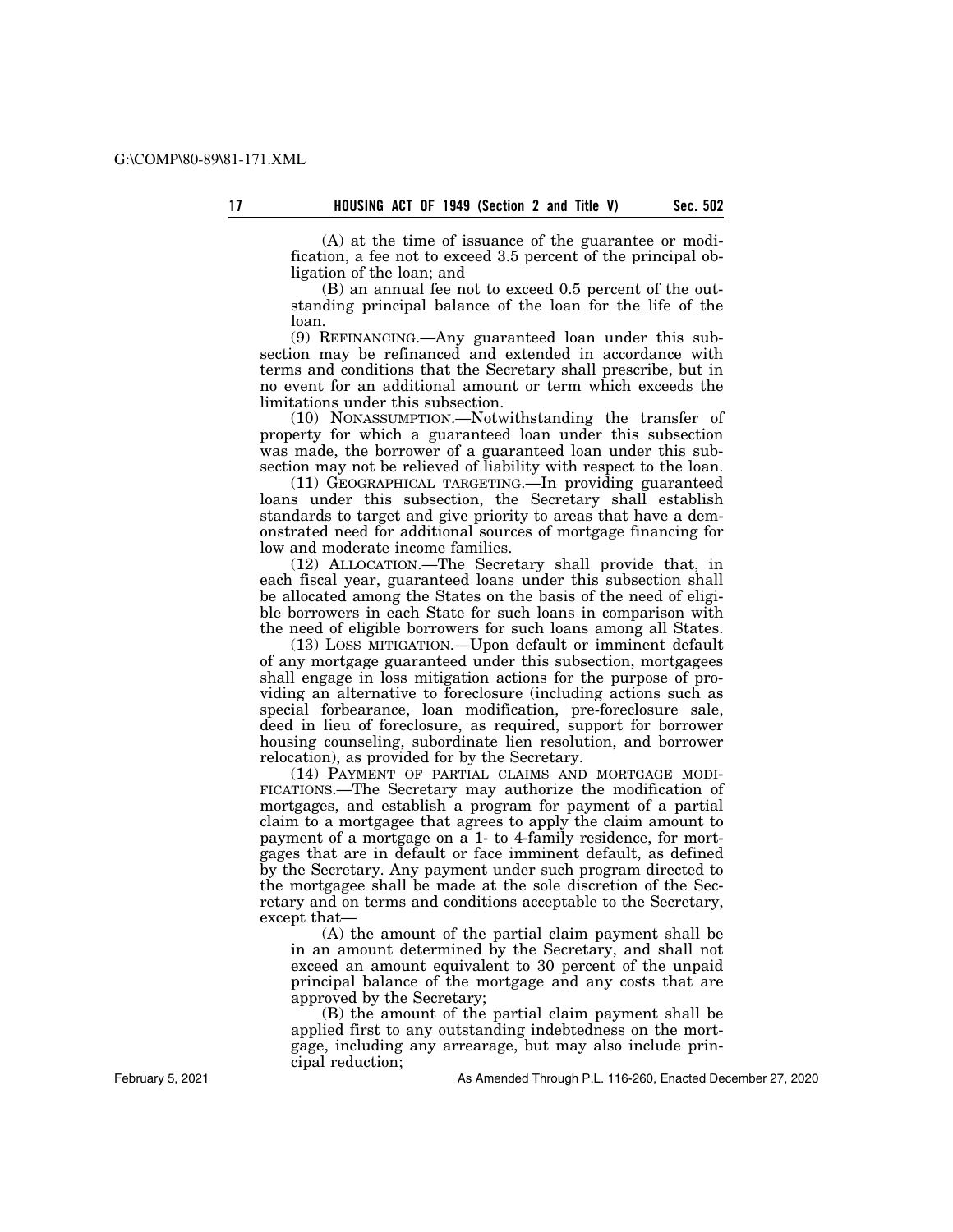(C) the mortgagor shall agree to repay the amount of the partial claim to the Secretary upon terms and conditions acceptable to the Secretary;

(D) expenses related to a partial claim or modification are not to be charged to the borrower;

(E) the Secretary may authorize compensation to the mortgagee for lost income on monthly mortgage payments due to interest rate reduction;

(F) the Secretary may reimburse the mortgagee from the appropriate guaranty fund in connection with any activities that the mortgagee is required to undertake concerning repayment by the mortgagor of the amount owed to the Secretary;

(G) the Secretary may authorize payments to the mortgagee on behalf of the borrower, under such terms and conditions as are defined by the Secretary, based on successful performance under the terms of the mortgage modification, which shall be used to reduce the principal obligation under the modified mortgage; and

(H) the Secretary may authorize the modification of mortgages with terms extended up to 40 years from the date of modification.

(15) ASSIGNMENT.—

(A) PROGRAM AUTHORITY.—The Secretary may establish a program for assignment to the Secretary, upon request of the mortgagee, of a mortgage on a 1- to 4-family residence guaranteed under this chapter 22.

(B) PROGRAM REQUIREMENTS.—

(i) IN GENERAL.—The Secretary may encourage loan modifications for eligible delinquent mortgages or mortgages facing imminent default, as defined by the Secretary, through the payment of the guaranty and assignment of the mortgage to the Secretary and the subsequent modification of the terms of the mortgage according to a loan modification approved under this section.

(ii) ACCEPTANCE OF ASSIGNMENT.—The Secretary may accept assignment of a mortgage under a program under this subsection only if—

(I) the mortgage is in default or facing imminent default;

(II) the mortgagee has modified the mortgage or qualified the mortgage for modification sufficient to cure the default and provide for mortgage payments the mortgagor is reasonably able to pay, at interest rates not exceeding current market interest rates; and

(III) the Secretary arranges for servicing of the assigned mortgage by a mortgagee (which may include the assigning mortgagee) through procedures that the Secretary has determined to be in

As Amended Through P.L. 116-260, Enacted December 27, 2020

<sup>22</sup>So in law. Probably meant to refer to this title.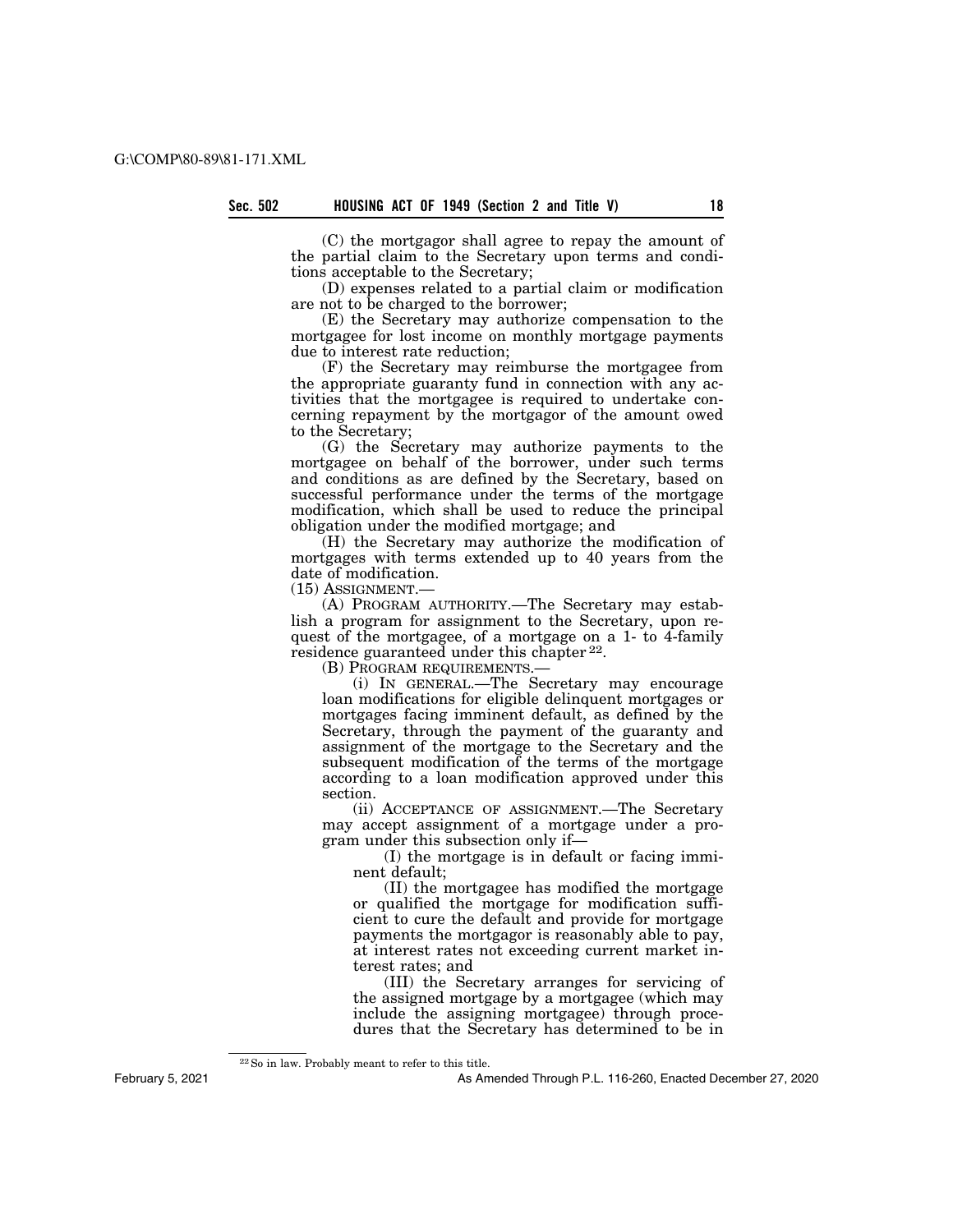the best interests of the appropriate guaranty fund.

(C) PAYMENT OF GUARANTY.—Under the program under this paragraph, the Secretary may pay the guaranty for a mortgage, in the amount determined in accordance with paragraph  $(2)$ , without reduction for any amounts modified, but only upon the assignment, transfer, and delivery to the Secretary of all rights, interest, claims, evidence, and records with respect to the mortgage, as defined by the Secretary.

(D) DISPOSITION.—After modification of a mortgage pursuant to this paragraph, and assignment of the mortgage, the Secretary may provide guarantees under this subsection for the mortgage. The Secretary may subsequently—

(i) re-assign the mortgage to the mortgagee under terms and conditions as are agreed to by the mortgagee and the Secretary;

(ii) act as a Government National Mortgage Association issuer, or contract with an entity for such purpose, in order to pool the mortgage into a Government National Mortgage Association security; or

(iii) re-sell the mortgage in accordance with any program that has been established for purchase by the Federal Government of mortgages insured under this title, and the Secretary may coordinate standards for interest rate reductions available for loan modification with interest rates established for such purchase.

(E) LOAN SERVICING.—In carrying out the program under this subsection, the Secretary may require the existing servicer of a mortgage assigned to the Secretary under the program to continue servicing the mortgage as an agent of the Secretary during the period that the Secretary acquires and holds the mortgage for the purpose of modifying the terms of the mortgage. If the mortgage is resold pursuant to subparagraph  $(D)(iii)$ , the Secretary may provide for the existing servicer to continue to service the mortgage or may engage another entity to service the mortgage.

(16) DEFINITIONS.—For purposes of this subsection:

(A) The term "displaced homemaker" means an individual who—

(i) is an adult;

(ii) has not worked full-time full-year in the labor force for a number of years but has, during such years, worked primarily without remuneration to care for the home and family; and

(iii) is unemployed or underemployed and is experiencing difficulty in obtaining or upgrading employment.

(B) The term ''first-time homebuyer'' means any individual who (and whose spouse) has had no present ownership in a principal residence during the 3-year period end-

As Amended Through P.L. 116-260, Enacted December 27, 2020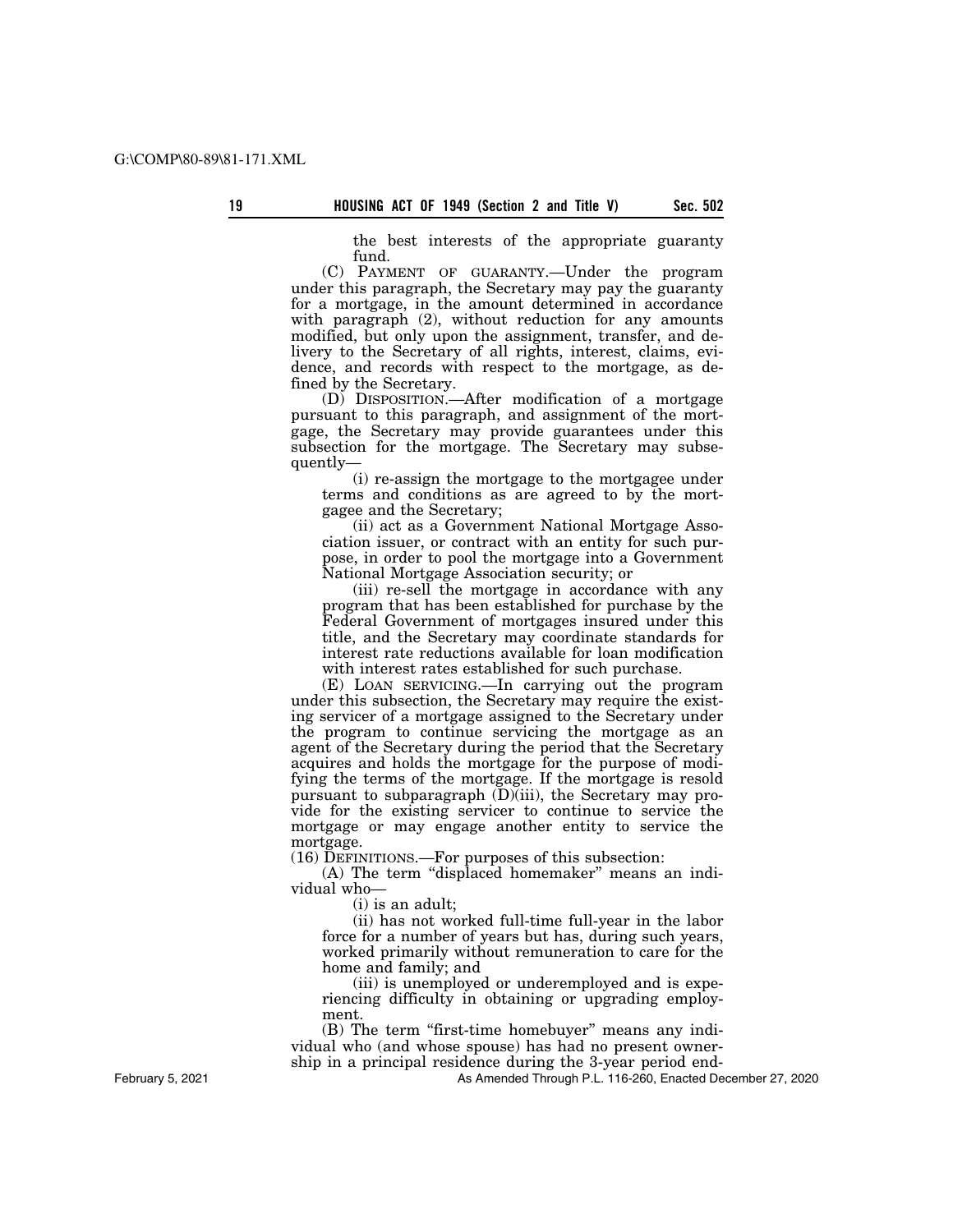ing on the date of purchase of the property acquired with a guaranteed loan under this subsection except that—

(i) any individual who is a displaced homemaker may not be excluded from consideration as a first-time homebuyer under this subparagraph on the basis that the individual, while a homemaker, owned a home with his or her spouse or resided in a home owned by the spouse; and

(ii) any individual who is a single parent may not be excluded from consideration as a first-time homebuyer under this subparagraph on the basis that the individual, while married, owned a home with his or her spouse or resided in a home owned by the spouse.

(C) The term "single parent" means an individual who—

(i) is unmarried or legally separated from a spouse; and

(ii)(I) has 1 or more minor children for whom the individual has custody or joint custody; or

(II) is pregnant.

(D) The term ''State'' means the States of the United States, the Commonwealth of Puerto Rico, the District of Columbia, the Commonwealth of the Northern Mariana Islands, Guam, the Virgin Islands, American Samoa, the Trust Territories of the Pacific, and any other possession of the United States.

(17) GUARANTEES FOR REFINANCING LOANS.—

(A) IN GENERAL.—Upon the request of the borrower, the Secretary shall, to the extent provided in appropriation Acts and subject to subparagraph (F), guarantee a loan that is made to refinance an existing loan that is made under this section or guaranteed under this subsection, and that the Secretary determines complies with the requirements of this paragraph.

(B) INTEREST RATE.—To be eligible for a guarantee under this paragraph, the refinancing loan shall have a rate of interest that is fixed over the term of the loan and does not exceed the interest rate of the loan being refinanced.

(C) SECURITY.—To be eligible for a guarantee under this paragraph, the refinancing loan shall be secured by the same single-family residence as was the loan being refinanced, which shall be owned by the borrower and occupied by the borrower as the principal residence of the borrower.

(D) AMOUNT.—To be eligible for a guarantee under this paragraph, the principal obligation under the refinancing loan shall not exceed an amount equal to the sum of the balance of the loan being refinanced and such closing costs as may be authorized by the Secretary, which shall include a discount not exceeding 200 basis points and an origination fee not exceeding such amount as the Secretary shall prescribe.

As Amended Through P.L. 116-260, Enacted December 27, 2020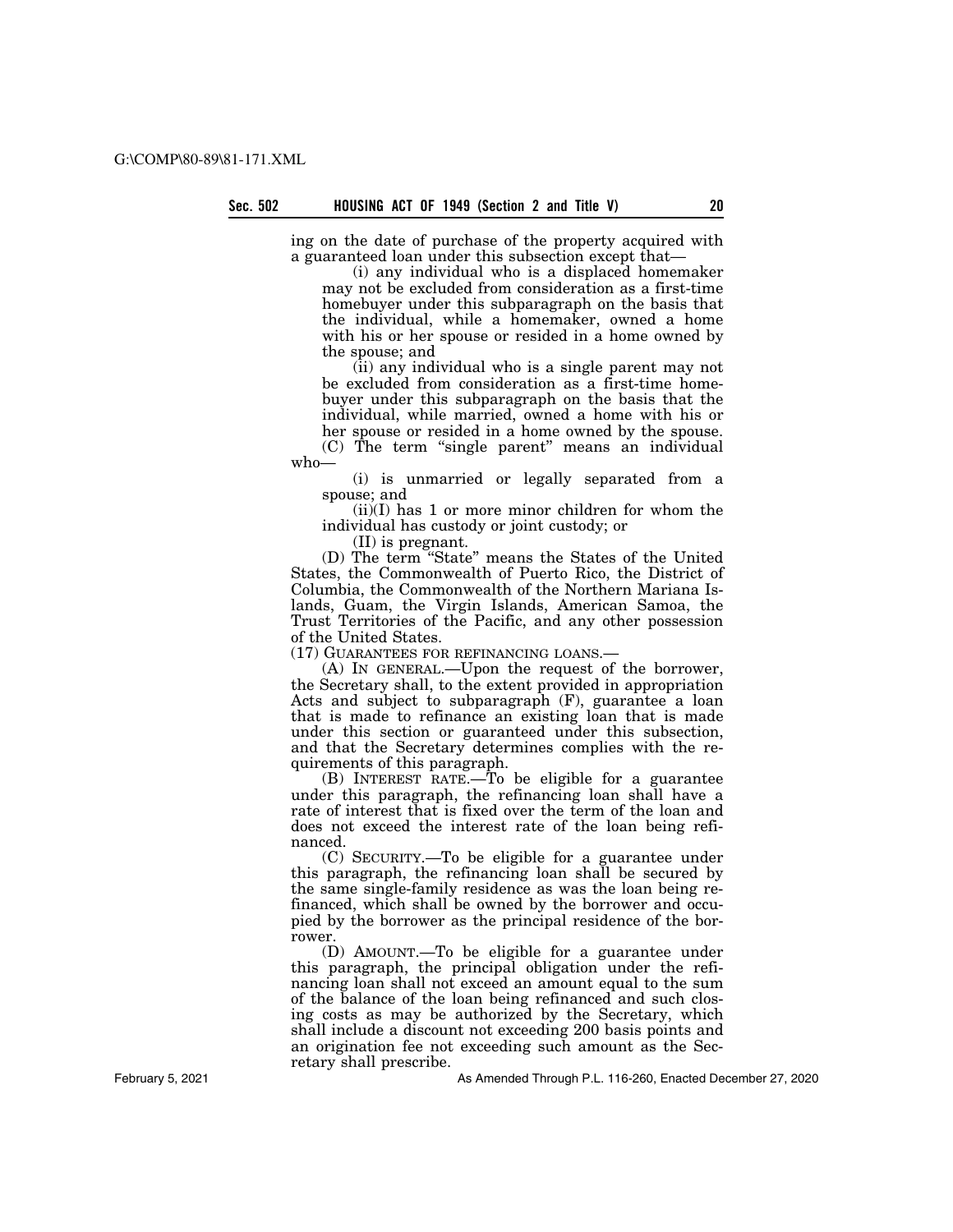(E) OTHER REQUIREMENTS.—The provisions of the last sentence of paragraph (2) and paragraphs (3), (6), (7)(A),  $(8)$ , and  $(10)<sup>23</sup>$  shall apply to loans guaranteed under this paragraph, and no other provisions of paragraphs (2) through  $(13)$ <sup>23</sup> shall apply to such loans.

(F) AUTHORITY TO ESTABLISH LIMITATION.—The Secretary may establish limitations on the number of loans guaranteed under this paragraph, which shall be based on market conditions and other factors as the Secretary considers appropriate.

(18) DELEGATION OF APPROVAL.—The Secretary may delegate, in part or in full, the Secretary's authority to approve and execute binding Rural Housing Service loan guarantees pursuant to this subsection to certain preferred lenders, in accordance with standards established by the Secretary.

(i) GUARANTEED UNDERWRITING USER FEE.—

(1) AUTHORITY; MAXIMUM AMOUNT.—To the extent provided in advance in appropriations Acts, the Secretary may assess and collect a fee for a lender to access the automated underwriting systems of the Department in connection with such lender's participation in the single family loan program under this section and only in an amount necessary to cover the costs of information technology enhancements, improvements, maintenance, and development for automated underwriting systems used in connection with the single family loan program under this section, except that such fee shall not exceed \$50 per loan.

(2) CREDITING; AVAILABILITY.—Any amounts collected from such fees shall be credited to the Rural Development Expense Account as offsetting collections and shall remain available until expended, in the amounts provided in appropriation Acts, solely for expenses described in paragraph (1).

### LOANS FOR HOUSING AND BUILDINGS ON ADEQUATE FARMS

SEC. 503.  $[42 \text{ U.S.C. } 1473]$  If the Secretary determines (a) that, because of the inadequacy of the income of an eligible applicant from the farm to be improved and from other sources, said applicant may not reasonably be expected to make annual repayments of principal and interest in an amount sufficient to repay the loan in full within the period of time prescribed by the Secretary as authorized in this title; (b) that the income of the applicant may be sufficiently increased within a period of not to exceed five years by improvement or enlargement of the farm or an adjustment of the farm practices or methods; and (c) that the applicant has adopted and may reasonably be expected to put into effect a plan of farm improvement, enlargements, or adjusted practices or production which, in the opinion of the Secretary, will increase the ap-

February 5, 2021

<sup>&</sup>lt;sup>23</sup> Paragraph (2) of section 101(b)(2) of division A of Public Law 111–22 provides as follows:<br>
(2) in paragraph (18)(E) (as so redesignated by subsection (a)(2)), by—<br>
(A) striking "paragraphs (3), (6), (7)(A), (8), and

 $(15)$ ".

The amendments probably should have been made to paragraph  $(17)(E)$  as redesignated and therefore could not be executed.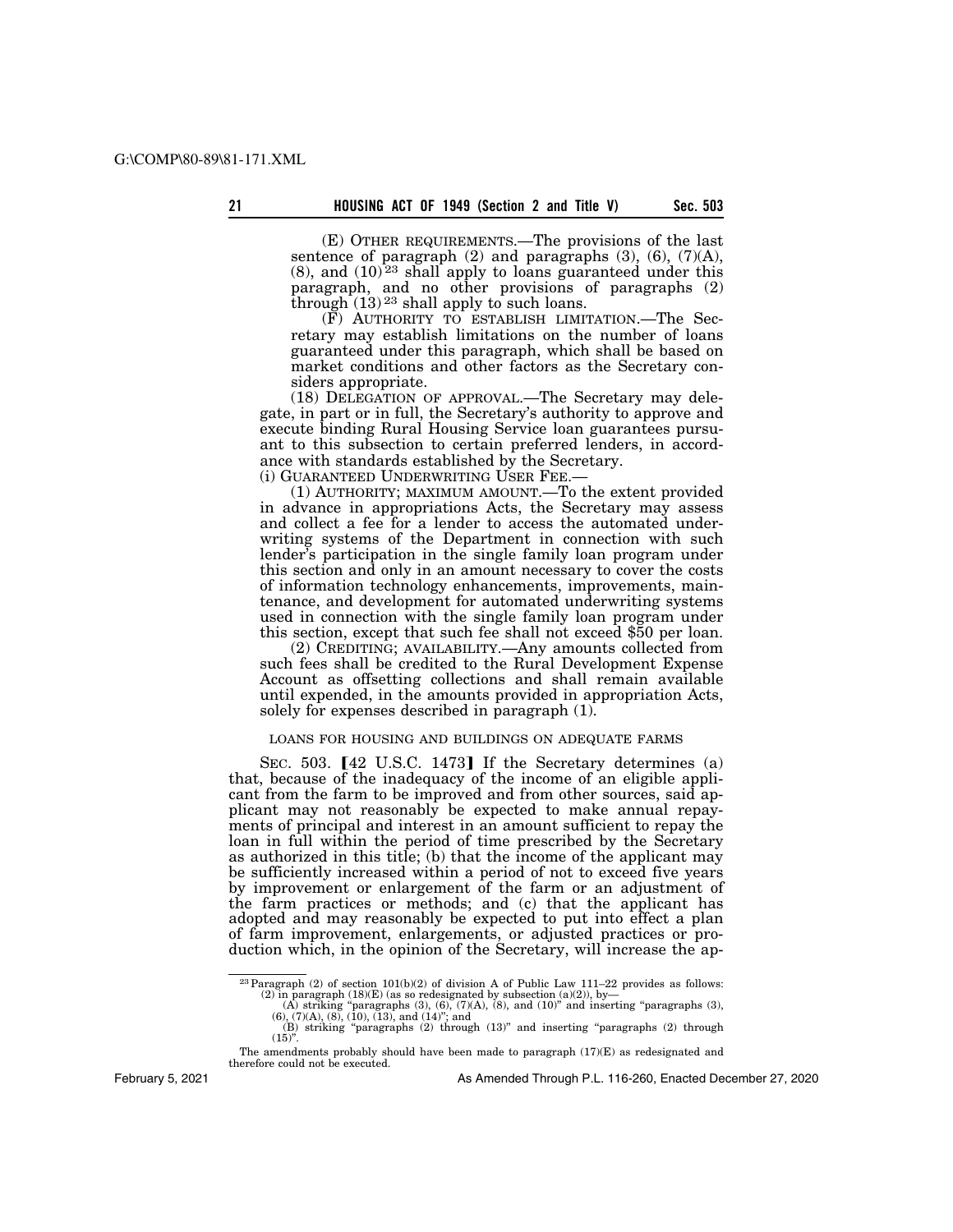# **Sec. 504 HOUSING ACT OF 1949 (Section 2 and Title V) 22**

plicant's income from said farm within a period of not to exceed five years to the extent that the applicant may be expected thereafter to make annual repayments of principal and interest sufficient to repay the balance of the indeptedness less payments in cash and credits for the contributions to be made by the Secretary as hereinafter provided, the Secretary may make a loan in an amount necessary to provide adequate farm dwellings and buildings on said farm under the terms and conditions prescribed in section 502. In addition, the Secretary may agree with the borrower to make annual contributions during the said five-year period in the form of credits on the borrower's indebtedness in an amount not to exceed the annual installment of interest and 50 per centum of the principal payments accruing during any installment year up to and including the fifth installment year, subject to the conditions that the borrower's income is, in fact, insufficient to enable the borrower to make payments in accordance with the plan or schedule prescribed by the Secretary and that the borrower pursues his plan of farm reorganization and improvements or enlargement with due diligence.

This agreement with respect to credits or principal and interest upon the borrower's indebtedness shall not be assignable nor accure to the benefit of any third party without the written consent of the Secretary and the Secretary shall have the right, at his option, to cancel the agreement upon the sale of the farm or the execution or creation of any lien thereon subsequent to the lien given to the Secretary, or to refuse to release the lien given to the Secretary except upon payment in cash of the entire original principal plus accrued interest thereon less actual cash payments of principal and interest when the Secretary determines that the release of the lien would permit the benefits of this section to accure to a person not eligible to receive such benefits.

### OTHER SPECIAL LOANS AND GRANTS FOR MINOR IMPROVEMENTS TO FARM HOUSING AND BUILDINGS

SEC.  $504.$  [42 U.S.C. 1474] (a) The Secretary may make a loan, grant, or combined loan and grant to an eligible very low-income applicant in order to improve or modernize a rural dwelling, to make the dwelling safer or more sanitary, or to remove hazards. The Secretary may make a loan or grant under this subsection to the applicant to cover the cost of any or all repairs, improvements, or additions such as repairing roofs, providing sanitary waste facilities, providing a convenient and sanitary water supply, repairing or providing structural supports, or making similar repairs, additions, improvements, including all preliminary and installation costs in obtaining central water and sewer service. The maximum amount of a grant, a loan, or a loan and grant shall not exceed such limitations as the Secretary determines to be appropriate. Any portion of the sums advanced to the borrower treated as a loan shall be secured and be repayable within twenty years in accordance with the principles and conditions set forth in this title, except that a loan for less than \$7,500 need be evidenced only by a promissory note. Sums made available by grant may be made subject to the conditions set forth in this title for the protection of the

February 5, 2021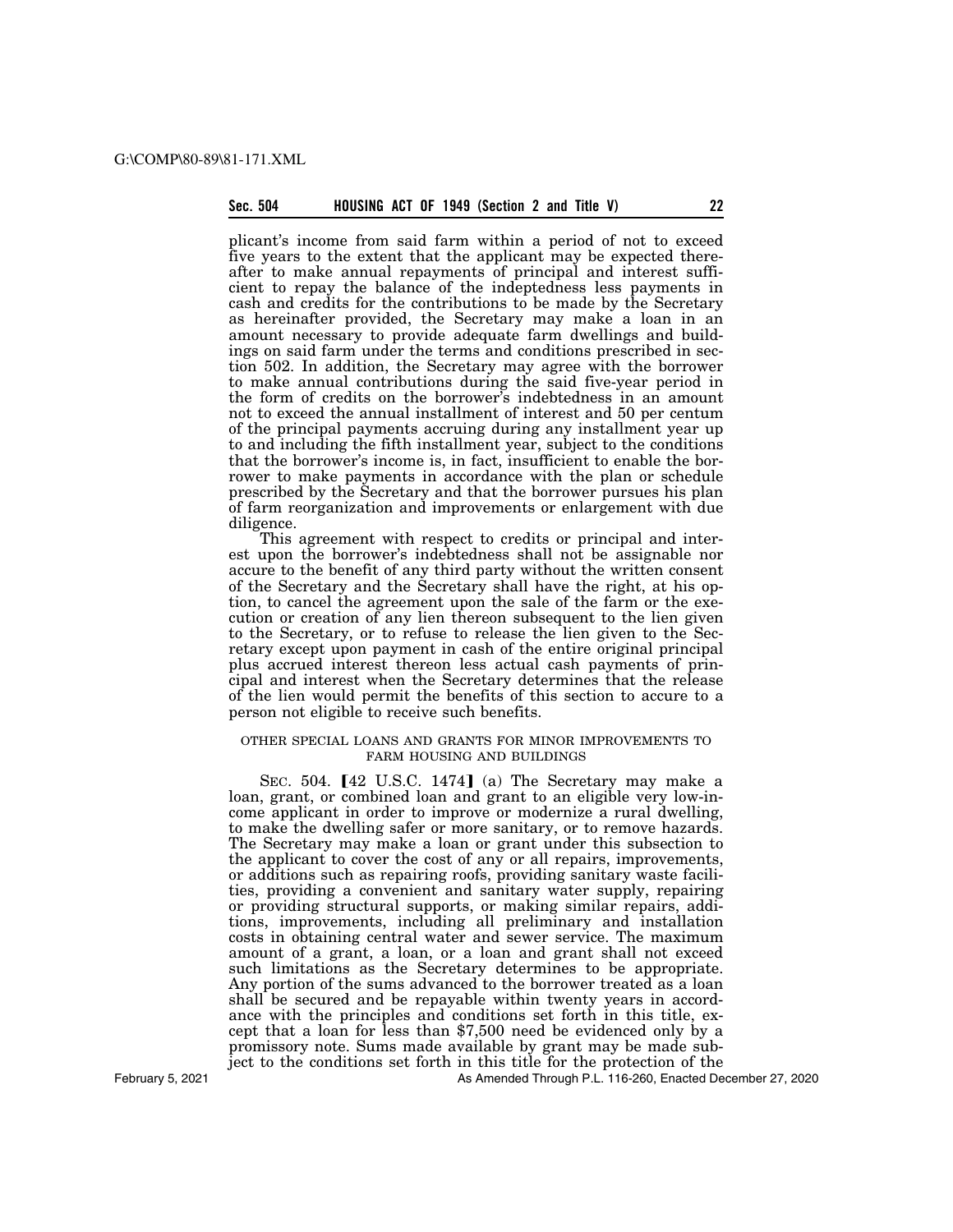Government with respect to contributions made on loans made by the Secretary.

(b) In order to encourage adequate family-size farms the Secretary may make loans under this section and section 503 to any applicant whose farm needs enlargement or development in order to provide income sufficient to support decent, safe, and sanitary housing and other farm buildings and may use the funds made available under clause (b) of section 513 for such purposes.

 $(c)(1)$  In addition to other duties specified in this section, the Secretary shall develop and conduct a weatherization program for the purpose of making grants to finance the purchase or installation, or both, of weatherization materials in dwelling units occupied by low-income families. Such grants shall be made to low-income families who own dwelling units or, subject to the provisions of paragraph (2), to owners of such units for the benefit of the lowincome tenants residing therein. In making grants under this subsection, the Secretary shall give priority to the weatherization of dwelling units occupied by low-income elderly or handicapped persons. The Secretary shall, in carrying out this section, consult with the Director of the Community Services Administration and the Secretary of Energy for the purpose of coordinating the weatherization program under this subsection, section 222(a)(12) of the Economic Opportunity Act of 1964, and part A of the Energy Conservation in Existing Buildings Act of 1976.

(2) In the case of any grant made under this subsection to an owner of a rental dwelling unit the Secretary shall provide that (A) the benefits of weatherization assistance in connection with such unit will accrue primarily to the low-income family residing therein, (B) the rents on such dwelling unit will not be raised because of any increase in value thereof due solely to weatherization assistance provided under this subsection, and  $(C)$  no undue or excessive enhancement will occur to the value of such unit.

(3) In carrying out this subsection, the Secretary shall (A) implement the weatherization standards described in paragraphs  $(2)(A)$  and (3) of section 413(b) of the Energy Conservation in Existing Buildings Act of 1976, and (B) provide that, with respect to any dwelling unit, not more than \$800 of any grant made under this section be expended on weatherization materials and related matters described in section 415(c) of the Energy Conservation in Existing Buildings Act of 1976, except that the Secretary shall increase such amount to not more than \$1,500 to cover labor costs in areas where the Secretary, in consultation with the Secretary of Labor, determines there is an insufficient number of volunteers and training participants and public service employment workers, assisted pursuant to title I of the Workforce Innovation and Opportunity Act or the Community Service Senior Opportunities Act, available to work on weatherization projects under the supervision of qualified supervisors.

(4) For purposes of this subsection, the terms ''elderly,""handicapped person,""low income," and "weatherization materials'' shall have the same meanings given such terms in paragraphs  $(3)$ ,  $(5)$ ,  $(7)$ , and  $(9)$ , respectively, of section 412 of the Energy Conservation in Existing Buildings Act of 1976.

February 5, 2021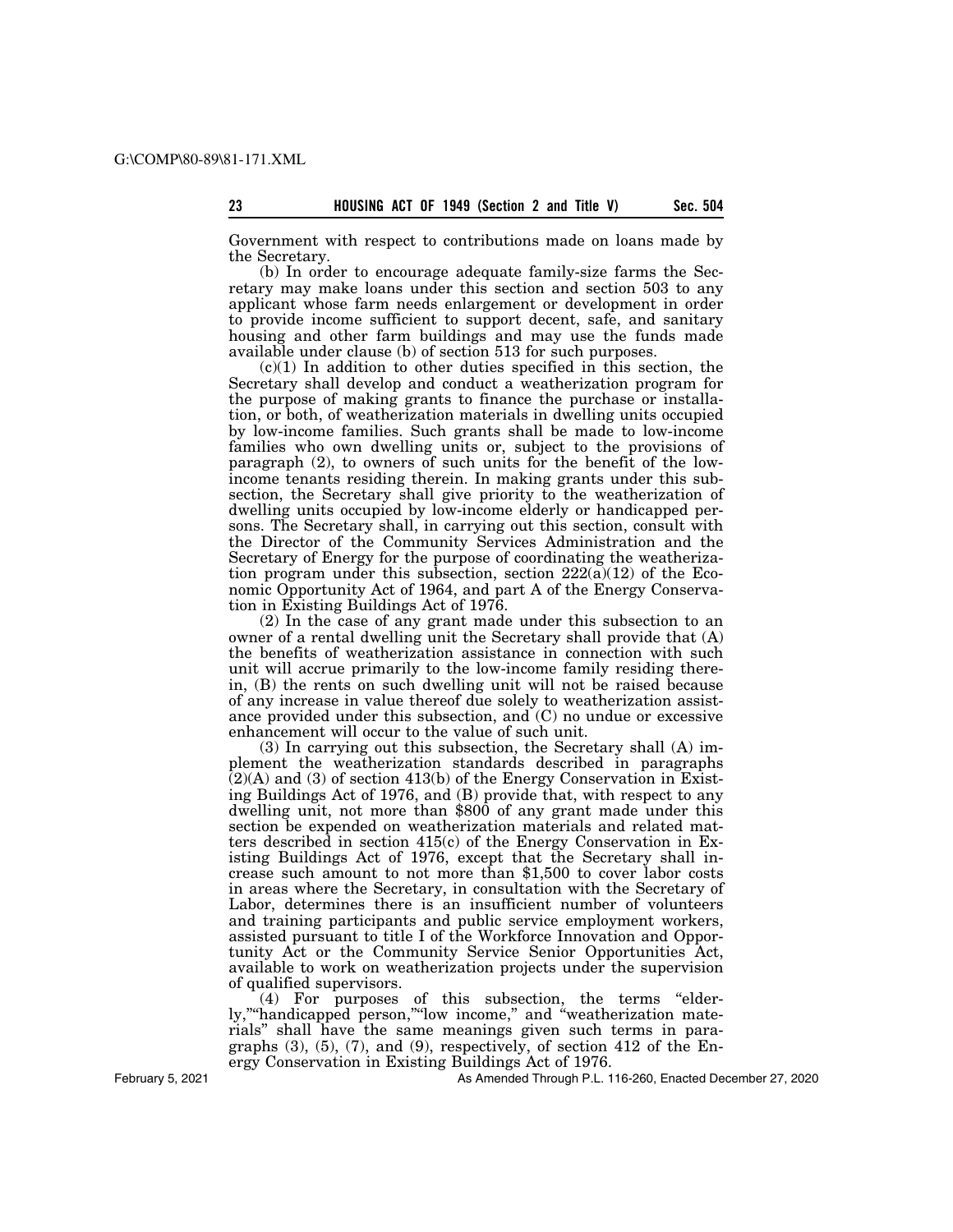#### **Sec. 505 HOUSING ACT OF 1949 (Section 2 and Title V) 24**

#### LOAN PAYMENT MORATORIUM AND FORECLOSURE PROCEDURES

SEC.  $505.$  [42 U.S.C. 1475] (a) MORATORIUM.—During any time that any such loan is outstanding, the Secretary is authorized under regulations to be prescribed by him to grant a moratorium upon the payment of interest and principal on such loan for so long a period as he deems necessary, upon a showing by the borrower that due to circumstances beyond his control, he is unable to continue making payments of such principal and interest when due without unduly impairing his standard of living. In cases of extreme hardship under the foregoing circumstances, the Secretary is further authorized to cancel interest due and payable on such loans during the moratorium. Should any foreclosure of such a mortgage securing such a loan upon which a moratorium has been granted occur, no deficiency judgment shall be taken against the mortgagor if he shall have faithfully tried to meet his obligation.

(b) FORECLOSURE PROCEDURE.—In foreclosing on any mortgage held by the Secretary under this title, the Secretary shall follow the foreclosure procedures of the State in which the property involved is located to the extent such procedures are more favorable to the borrower than the foreclosure procedures that would otherwise be followed by the Secretary. This subsection shall be subject to the availability of amounts approved in appropriations Acts, to the extent additional budget authority is necessary to carry out this subsection.

## TECHNICAL SERVICES AND RESEARCH

SEC. 506.  $[42 \text{ U.S.C. } 1476]$  (a) In connection with financial assistance authorized in this title the Secretary shall require that all new buildings and repairs financed under this title shall be substantially constructed and in accordance with such building plans and specifications as may be required by the Secretary. Buildings and repairs constructed with funds advanced pursuant to this title shall be supervised and inspected as required by the Secretary. In addition to the financial assistance authorized in this title the Secretary is authorized to furnish, through such agencies as he may determine, to any person, including a person eligible for financial assistance under this title, without charge or at such charges as the Secretary may determine, technical services such as building plans, specifications, construction supervision and inspection, and advice and information regarding farm dwellings and other buildings.

(b) The Secretary is further authorized and directed to conduct research, technical studies, and demonstrations relating to the mission and programs of the Farmers Home Administration and the national housing goals defined in section 2 of this Act. In connection with such activities, the Secretary shall seek to promote the construction of adequate farm and other rural housing, with particular attention to the housing needs of the elderly, handicapped, migrant and seasonal farmworkers, Indians and other identifiable groups with special needs. The Secretary shall conduct such activities for the purposes of stimulating construction and improving the architectural design and utility of dwellings and buildings. In carrying out this subsection, the Secretary may permit demonstrations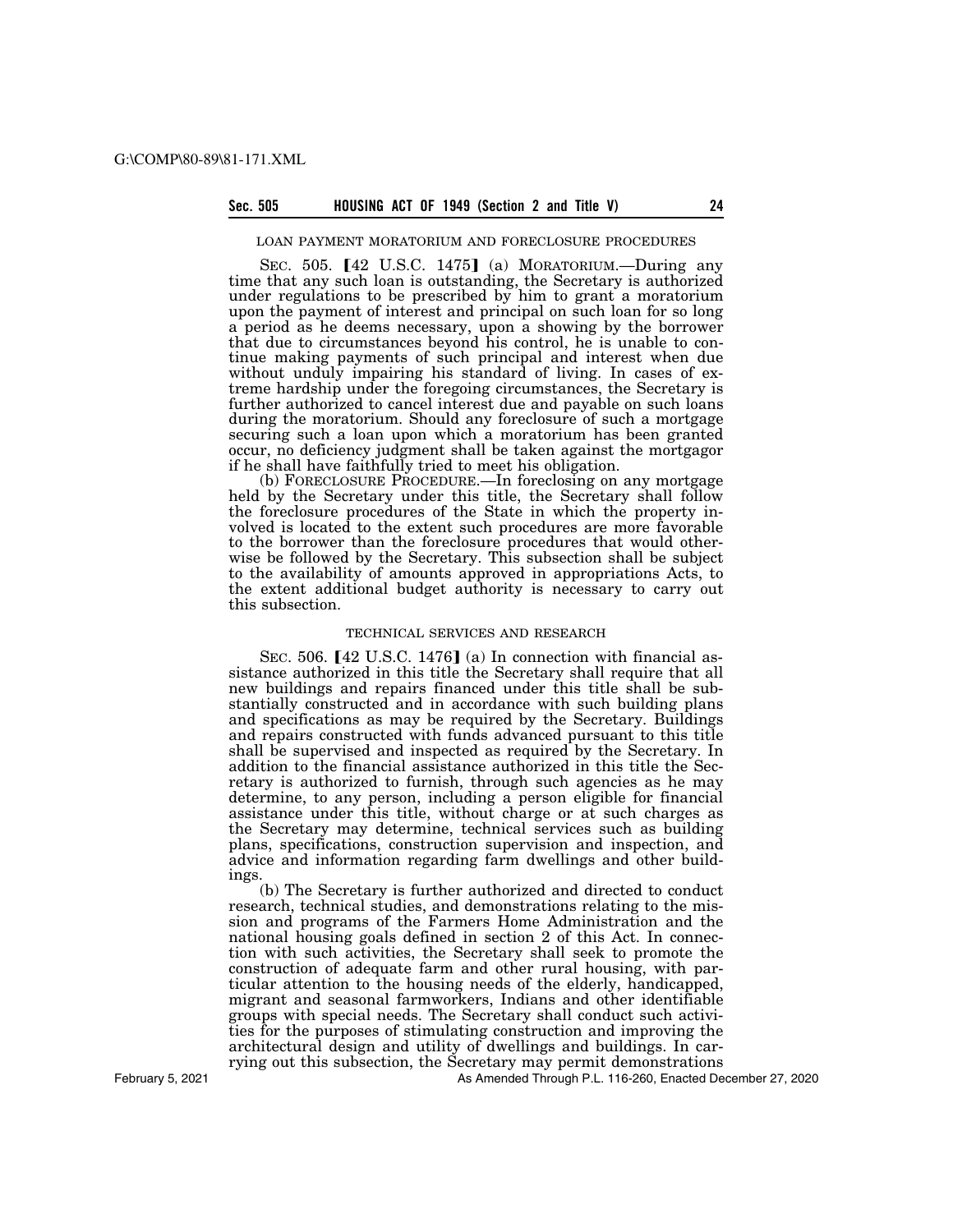involving innovative housing units and systems which do not meet existing published standards, rules, regulations, or policies if the Secretary finds that in so doing, the health and safety of the population of the area in which the demonstration is carried out will not be adversely affected, except that the aggregate expenditures for such demonstrations may not exceed \$10,000,000 in any fiscal year.

(c) The Secretary is further authorized to carry out a program of research, study, and analysis of farm housing in the United States to develop data and information on—

(1) the adequacy of existing farm housing;

(2) the nature and extent of current and prospective needs for farm housing, including needs for financing and for improved design, utility, and comfort, and the best methods of satisfying such needs;

(3) problems faced by farmers and other persons eligible under section 501 in purchasing, constructing, improving, altering, repairing, and replacing farm housing;

 $(4)$  the interrelation of farm housing problems and the problems of housing in urban and suburban areas; and

(5) any other matters bearing upon the provision of adequate farm housing.

(d) In order to carry out this section, the Secretary shall establish a research capacity within the Farmers Home Administration which shall have authority to undertake, or to contract with any public or private body to undertake, research authorized by this section.

(e) The Secretary of Agriculture shall prepare and submit to the President and to the Congress estimates of national rural housing needs and reports with respect to the progress being made toward meeting such needs and correlate and recommend proposals for such executive action or legislation necessary or desirable for the furtherance of the national housing objective and policy established by this Act with respect to rural housing together with such other reports or information as may be required of the Secretary by the President or the Congress.

 $(f)(1)$  The Secretary shall conduct a study of housing which is available for migrant and settled farmworkers. In conducting such study, the Secretary shall—

(A) determine the location, number, quality, and condition of housing units which are available to such farmworkers and the cost assessed such farmworkers for occupying such units;

(B) recommend legislative, administrative, and other action (including the need for new authority for such action) which may be taken for the purpose of improving both the availability and the condition of such housing units; and

(C) determine the possible roles which individual farmworkers, farmworker associations, individual farmers, farmer associations, and public and private nonprofit agencies can perform in improving the housing conditions of farmworkers.

(2) The Secretary shall transmit the results of the study described in paragraph (1) to each House of the Congress within one year after the date of the enactment of this subsection.

February 5, 2021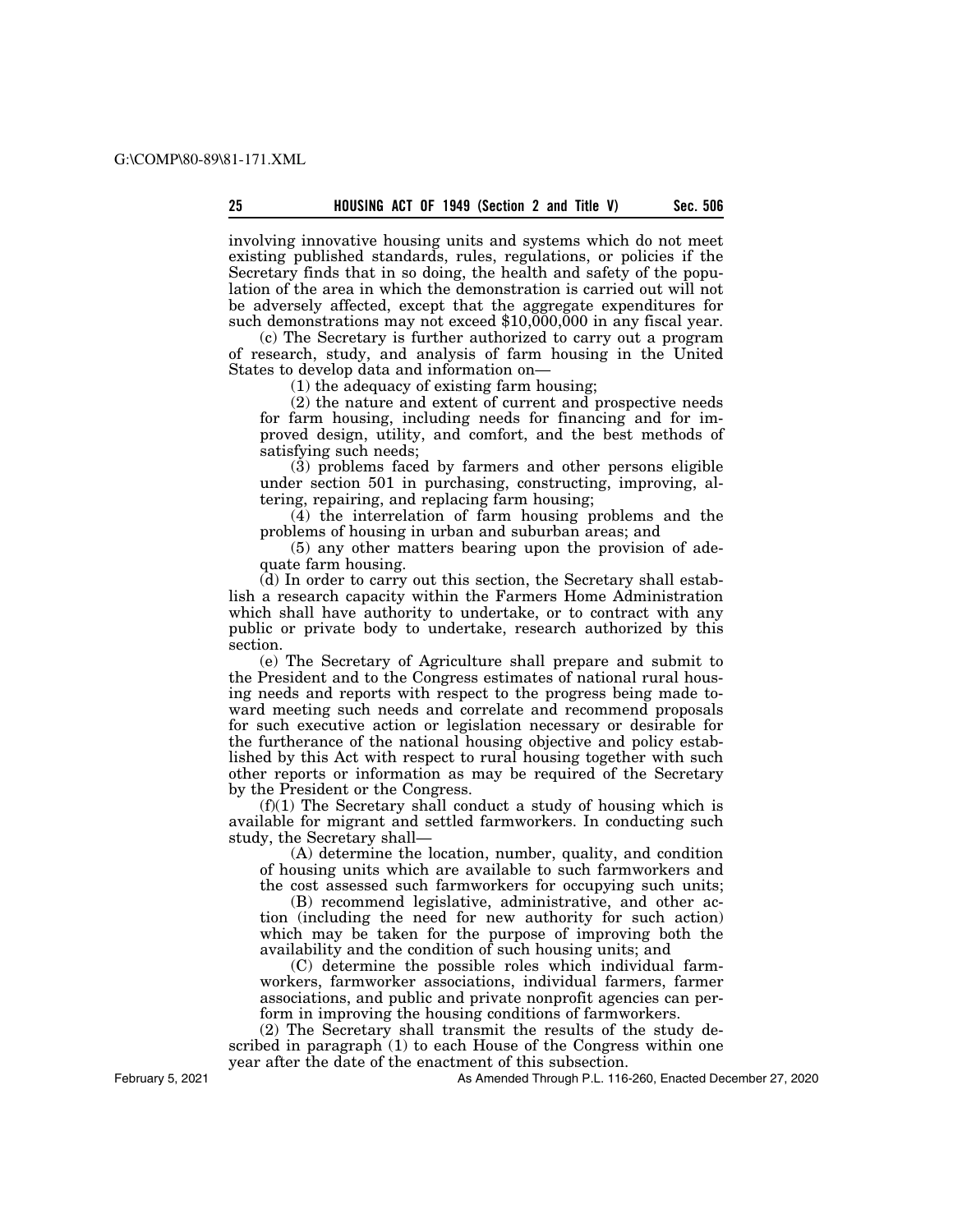## PREFERENCE FOR VETERANS AND FAMILIES OF DECEASED SERVICEMEN

SEC. 507. [42 U.S.C. 1477] As between eligible applicants seeking assistance under sections 501 to 504, inclusive, the Secretary shall give preference to veterans and the families of deceased servicemen. As used herein, a ''veteran'' shall mean a person who served in the military forces of the United States during any war between the United States and any other nation or during the period beginning June 27, 1950, and ending on such date as shall be determined by Presidential proclamation,<sup>24</sup> or during the period beginning after January 31, 1955, and ending on August 4, 1964, or during the Vietnam era (as defined in section 101(29) of title 38, United States Code), and who was discharged or released therefrom on conditions other than dishonorable. ''Deceased servicemen'' shall mean persons who served in the military forces of the United States during any war between the United States and any other nation or during the period beginning June 27, 1950, and ending on such date as shall be determined by Presidential proclamation, 24 or during the period beginning after January 31, 1955, and ending on August 4, 1964, or during the Vietnam era (as defined in section 101(29) of title 38, United States Code), and who died in service before the termination of such war or such period or era.

### LOCAL COMMITTEES TO ASSIST SECRETARY

SEC. 508.  $[42 \text{ U.S.C. } 1478]$  (a) For the purposes of this subsection and subsection (b) of this section, the Secretary may use the services of any existing committee of farmers operating (pursuant to laws or regulations carried out by the Department of Agriculture) in any county or parish in which activities are carried on under this title. In any county or parish in which activities are carried on under this title and in which no existing satisfactory committee is available, the Secretary is authorized to appoint a committee composed of three persons residing in the county or parish. Each member of such existing or newly appointed committee shall be allowed compensation at the rate determined by the Secretary while engaged in the performance of duties under this title and, in addition, shall be allowed such amounts as the Secretary may prescribe for necessary traveling and subsistence expenses. One member of the committee shall be designated by the Secretary as chairman. The Secretary shall prescribed rules governing the procedures of the committee, furnish forms and equipment necessary for the performance of their duties, and authorize and provide for the compensation of such clerical assistance as he deems may be required by any committee.

(b) The committees utilized or appointed pursuant to this section may examine applications of persons desiring to obtain the benefits of section  $501(a)$  (1) and (2) as they relate to the successful operation of a farm, and may submit recommendations to the Sec-

February 5, 2021

<sup>24</sup>Section 12 of the President's Proclamation 3080, January 1, 1955. 20 Fed. Reg. 178, 175, provides that January 31, 1955, is determined as the date ending the period during which per-<br>sons must have served in the military forces of the United States in order that such persons<br>come within the meaning of the term tion 507, by reason of service during the period beginning June 27, 1950.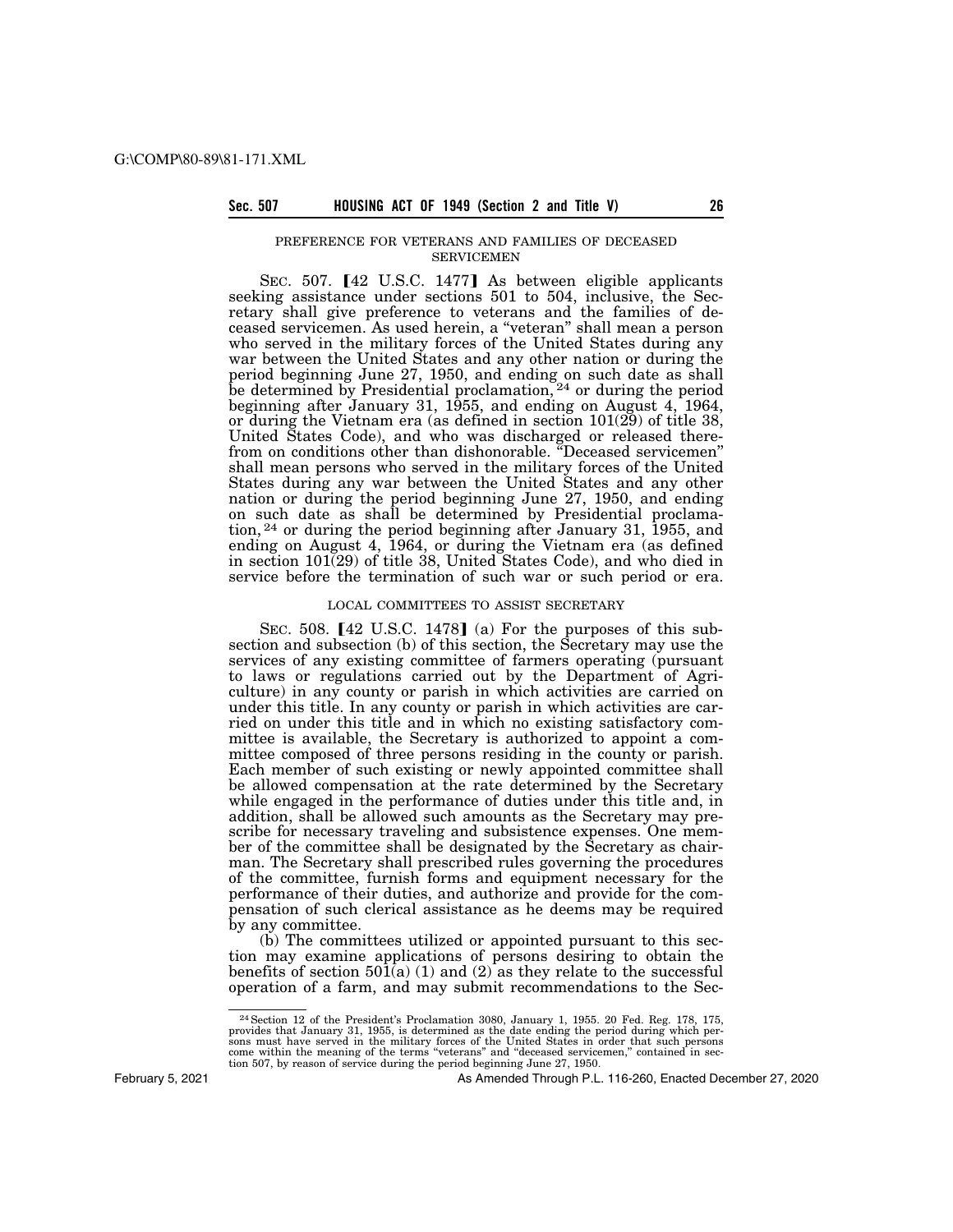#### **27 Sec. 509 HOUSING ACT OF 1949 (Section 2 and Title V)**

retary with respect to each applicant as to whether the applicant is eligible to receive such benefits, whether by reason of his character, ability, and experience he is likely successfully to carry out undertakings required of him under a loan under such section, and whether the farm with respect to which the application is made is of such character that there is a reasonable likelihood that the making of the loan requested will carry out the purposes of this title. The committees may also certify to the Secretary with respect to the amount of any loan.

# GENERAL POWERS OF SECRETARY

SEC. 509.  $[42 \text{ U.S.C. } 1479]$  (a) The Secretary, for the purposes of this title, shall have the power to determine and prescribe the standards of adequate farm housing and other buildings, by farms or localities, taking into consideration, among other factors, the type of housing which will provide decent, safe, and sanitary dwelling for the needs of the family using the housing, the type and character of the farming operations to be conducted, and the size and earning capacity of the land. The Secretary shall approve a residential building as meeting such standards if the building is constructed in accordance with (1) the minimum standards prescribed by the Secretary, (2) the minimum property standards prescribed by the Secretary of the Housing and Urban Development for mortgages insured under title II of the National Housing Act, (3) the standards contained in any of the voluntary national model building codes, or (4) in the case of manufactured housing, the standards referred to in section 502(e) of this Act. To the maximum extent feasible, the Secretary shall promote the use of energy saving techniques through standards established by such Secretary for newly constructed residential housing assisted under this title. Such standards shall, insofar as is practicable, be consistent with the standards established pursuant to section 526 of the National Housing Act and shall incorporate the energy performance requirements developed pursuant to such section.

(b) The Secretary may require any recipient of a loan or grant to agree that the availability of improvements constructed or repaired with the proceeds of the loan or grant under this title shall not be a justification for directly or indirectly changing the terms or conditions of the lease or occupancy agreement with the occupants of such farms to the latter's disadvantage without the approval of the Secretary.

(c) The Secretary is authorized, after October 1, 1977, with respect to any unit or dwelling newly constructed during the period beginning eighteen months prior to the date of enactment of the Housing and Community Development Act of 1977 and purchased with financial assistance authorized by this title which he finds to have structural defects to make expenditures for (1) correcting such defects, (2) paying the claims of the owner of the property arising from such defects, or (3) acquiring title to the property, if such assistance is requested by the owner of the property within eighteen months after financial assistance under this title is rendered to the owner of the property or, in the case of property with respect to which assistance was made available within eighteen months prior

As Amended Through P.L. 116-260, Enacted December 27, 2020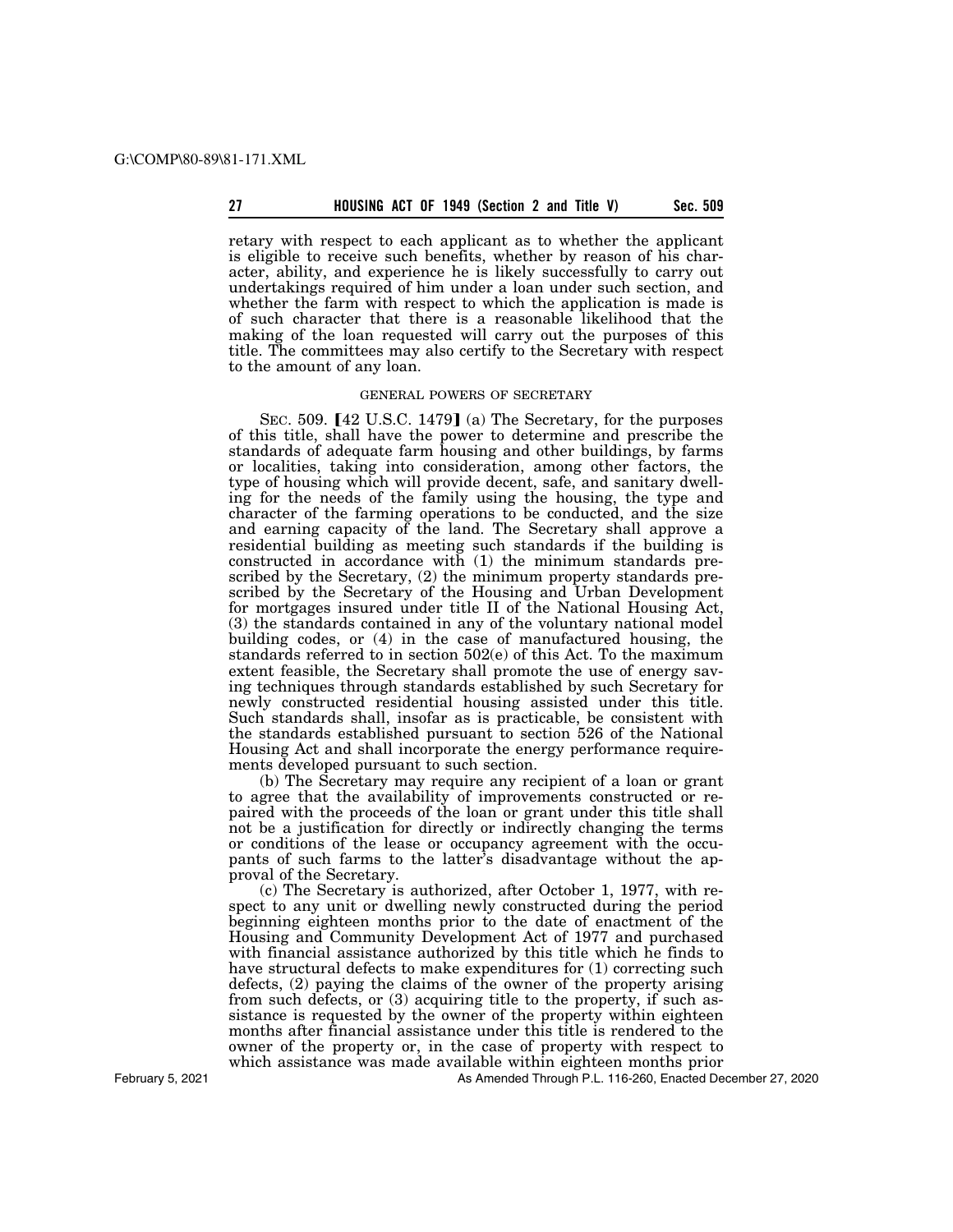to the date of enactment of the Housing and Community Development Act of 1977, within thirty-six months after such date of enactment. Expenditures pursuant to this subsection may be paid from the Rural Housing Insurance Fund. Decisions by the Secretary regarding such expenditures or payments under this subsection, and the terms and conditions under which the same are approved or disapproved, shall not be subject to judicial review.

(d) In the event of default involving a security interest in tribal allotted or trust land, the Secretary shall only pursue liquidation after offering to transfer the account to an eligible tribal member, the tribe, or the Indian housing authority serving the tribe or tribes. If the Secretary subsequently proceeds to liquidate the account, the Secretary shall not sell, transfer, or otherwise dispose of or alienate the property except to one of the entities described in the preceding sentence.

(e) The Secretary shall, by regulation, prescribe the terms and conditions under which expenditures and payments may be made under the provisions of this section.

(f) HOUSING IN UNDERSERVED AREAS.— (1) DESIGNATION OF UNDERSERVED AREA.—The Secretary shall designate as targeted underserved areas 100 counties and communities in each fiscal year that have severe, unmet housing needs as determined by the Secretary. A county or community shall be eligible for designation if, during the 5-year period preceding the year in which the designation is made, it has received an average annual amount of assistance under this title that is substantially lower than the average annual amount of such assistance received during that 5-year period by other counties and communities in the State that are eligible for such assistance calculated on a per capita basis, and has—

(A) 20 percent or more of its population at or below the poverty level; and

 $(B)$  10 percent or more of its population residing in substandard housing.

As used in this paragraph, the term "poverty level" has the meaning given the term in section  $102(a)(9)$  of the Housing and Community Development Act of 1974.

(2) PREFERENCES.—In selecting projects to receive assistance with amounts set aside under paragraph (4), the Secretary shall give preference to any project located in a county or community that has, at the time of designation and as determined by the Secretary—

(A) 28 percent or more of its population at or below poverty level; and

(B) 13 percent or more of its population residing in substandard housing.

In designating underserved areas under paragraph (1), in each fiscal year the Secretary shall designate not less than 5 counties or communities that contain tribal allotted or Indian trust land.

(3) OUTREACH PROGRAM AND REVIEW.—

(A) OUTREACH.—The Secretary shall publicize the availability to targeted underserved areas of grants and

As Amended Through P.L. 116-260, Enacted December 27, 2020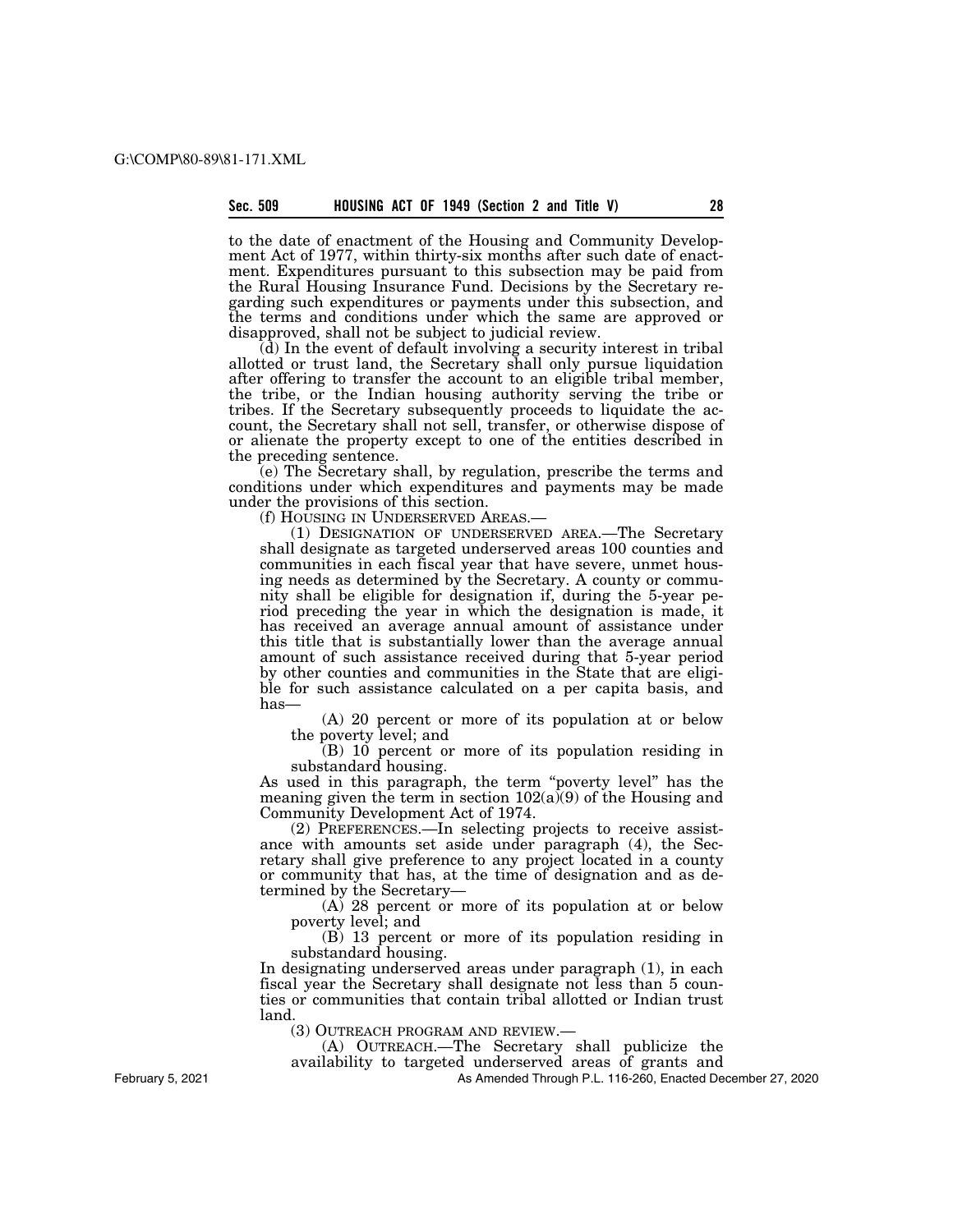loans under this title and promote, to the maximum extent feasible, efforts to apply for those grants and loans for housing in targeted underserved areas.

(B) REVIEW.—Upon the receipt of data from the 1990 decennial census, the Secretary shall conduct a review of any designations made under paragraph (1) and preferences given under paragraph (2) and the eligibility of communities and counties for such designation and preference, examining the effects of such data on such eligibility. The Secretary shall submit to the Congress, not later than 9 months after the availability of the data, a report regarding the review, which shall include any recommendations of the Secretary for modifications in the standards for designation and preference.

(4) SET-ASIDE FOR TARGETED UNDERSERVED AREAS AND COLONIAS.—

(A) IN GENERAL.—The Secretary shall set aside and reserve for assistance in targeted underserved areas an amount equal to 5.0 percent in each fiscal year of the aggregate amount of lending authority under sections 502, 504, 514, 515, and 524. During each fiscal year, the Secretary shall set aside from amounts available for assistance under paragraphs (2) and (5) of section 521(a), an amount that is appropriate to provide assistance with respect to the lending authority under sections 514 and 515 that is set aside for such fiscal year. The Secretary shall establish a procedure to reallocate any assistance set aside in any fiscal year for targeted underserved areas that has not been expended during a reasonable period in such year for use in (i) colonias that have applied for and are eligible for assistance under subparagraph (B) or paragraph (7) and did not receive assistance, and (ii) counties and communities eligible for designation as targeted underserved areas but which were not so designated. The procedure shall also provide that any assistance reallocated under the preceding sentence that has not been expended by a reasonable date established by the Secretary (which shall be after the expiration of the period referred to in the preceding sentence) shall be made available and allocated under the laws and regulations relating to such assistance, notwithstanding this subsection.

(B) PRIORITY FOR COLONIAS.—

(i) Notwithstanding the designation of counties and communities as targeted underserved areas under paragraph (1) and the provisions of section 520, colonias shall be eligible for assistance with amounts reserved under subparagraph (A), as provided in this subparagraph.

(ii) In providing assistance from amounts reserved under this paragraph in each fiscal year, the Secretary shall give priority to any application for assistance to be used in, or in close proximity to, and serving the residents of, a colonia located in a State described under clause (iii). After the Secretary has provided as-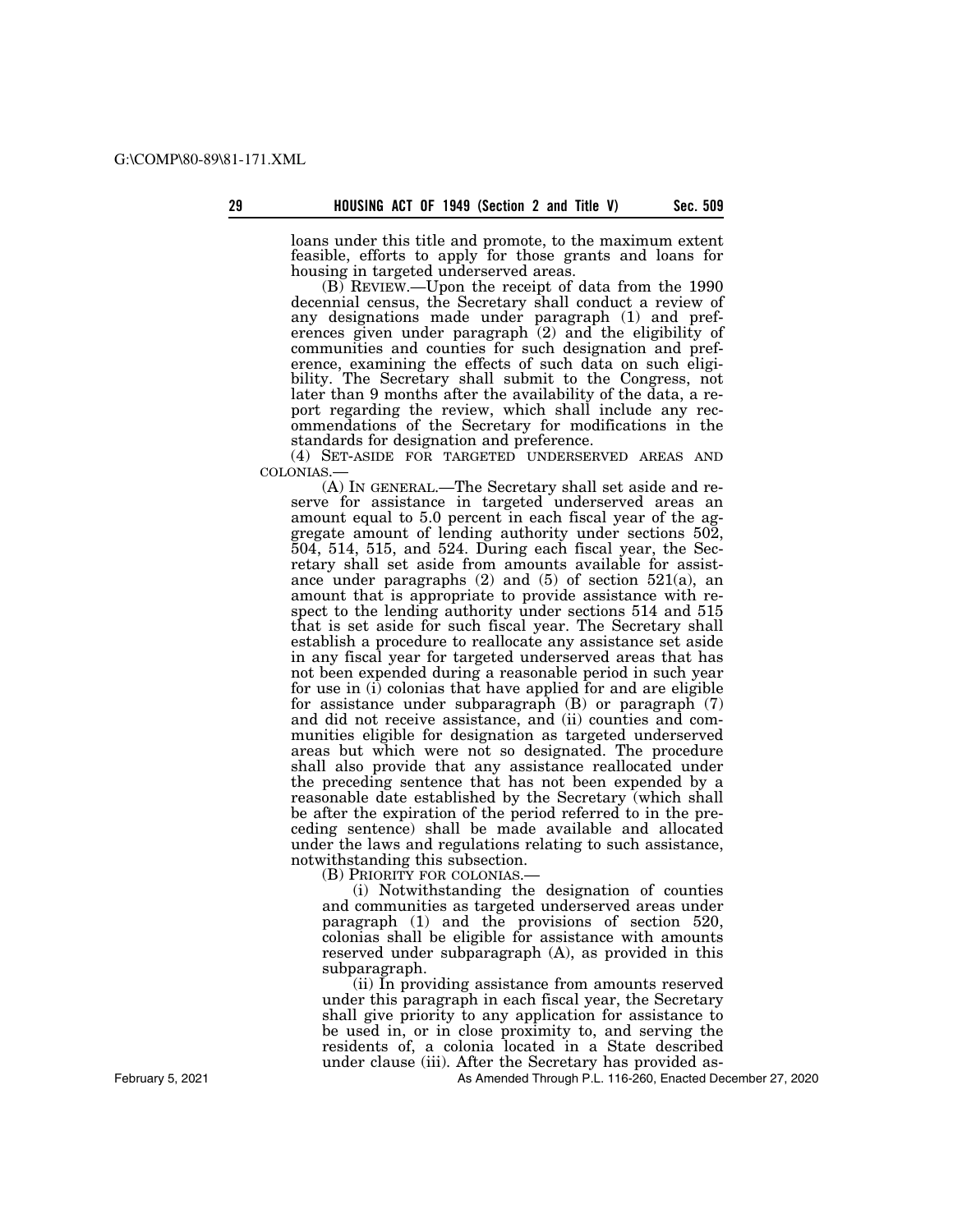sistance under the priority for colonias located in a State in an amount equal to 5 percent of the total amount of assistance allocated under this title to such State in the fiscal year, the priority shall not apply to any applications for colonias in such State.

(iii) This paragraph shall apply to any State for any fiscal year following 2 fiscal years in which the State obligated the total amount of assistance allocated to it under this title during each of such 2 fiscal years.

(5) LIST OF UNDERSERVED AREAS.—The Secretary shall publish annually the current list of targeted underserved areas in the Federal Register.

(6) PROJECT PREPARATION ASSISTANCE.— (A) IN GENERAL.—The Secretary may make grants to eligible applicants under subparagraph (D) to promote the development of affordable housing in targeted underserved areas and colonias.

(B) USE.—A grant under this paragraph shall not exceed an amount that the Secretary determines to equal the customary and reasonable costs incurred in preparing an application for a loan under section 502, 504, 514, 515, or 524, or a grant under section 533 (including preapplication planning, site analysis, market analysis, and other necessary technical assistance). The Secretary shall adjust the loan or grant amount under such sections to take account of project preparation costs that have been paid from grant proceeds under this paragraph and that normally would be reimbursed with proceeds of the loan or grant.

(C) APPROVAL.—The Secretary shall approve a properly submitted application or issue a written statement indicating the reasons for disapproval not later than 60 days after the receipt of the application.

(D) ELIGIBILITY.—For purposes of this paragraph, an eligible applicant may be a nonprofit organization or corporation, a community housing development organization, State, unit of general local government, or agency of a State or unit of general local government.

(E) AVAILABILITY OF FUNDING.—Any amounts appropriated to carry out this paragraph shall remain available until expended.

(7) PRIORITY FOR COLONIAS.—

(A) IN GENERAL.—In providing assistance under this title in any fiscal year described under subparagraph (B), each State in which colonias are located shall give priority to any application for assistance to be used in a colonia. The priority under this subparagraph shall not apply in such State after 5 percent of the assistance available in such fiscal year has been allocated for colonias qualifying for the priority.

(B) COVERED YEARS.—This paragraph shall apply to any fiscal year following 2 fiscal years in which the State did not obligate the total amount of assistance allocated it under this title during each of such 2 fiscal years.

As Amended Through P.L. 116-260, Enacted December 27, 2020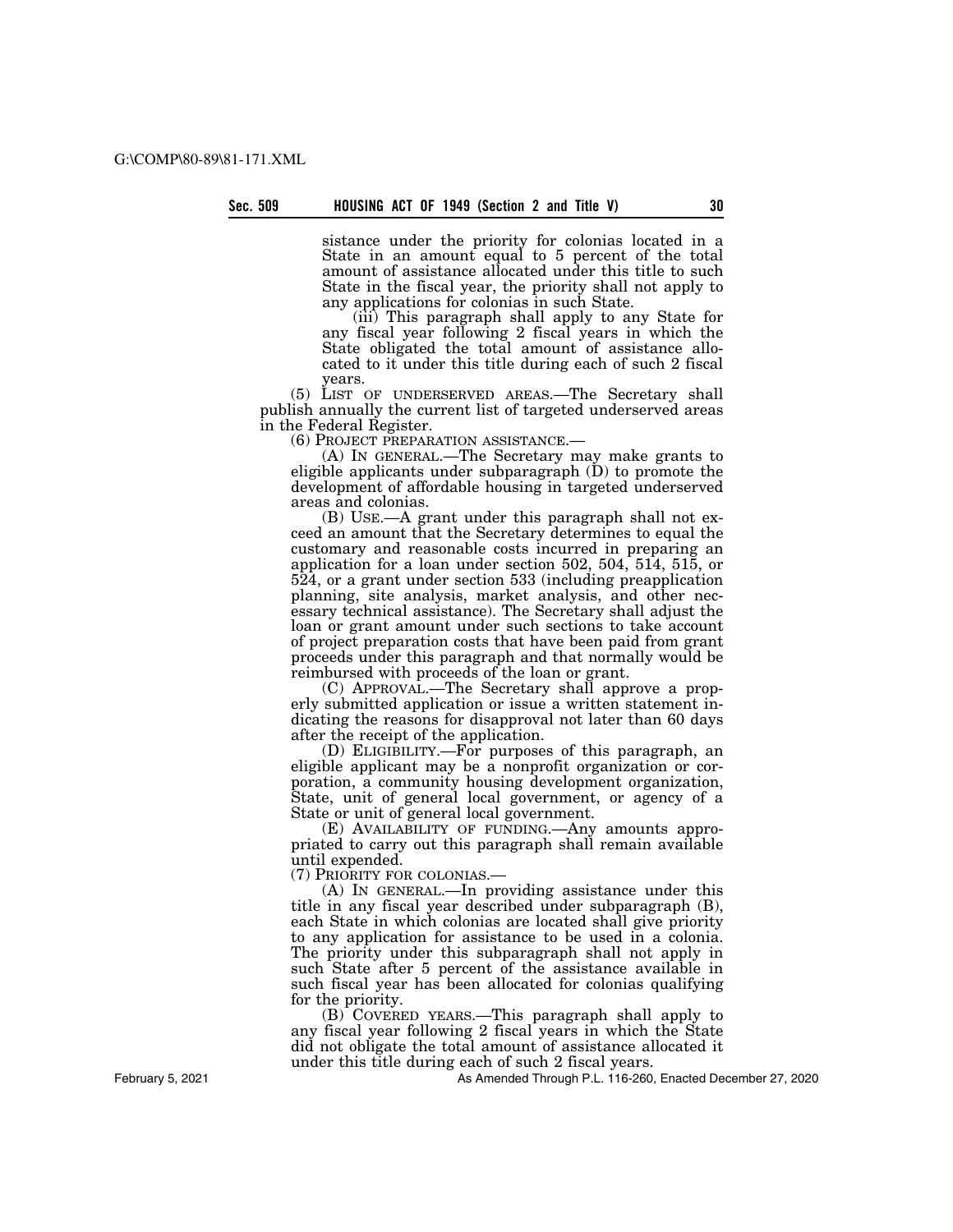(8) DEFINITION OF COLONIA.—For purposes of this subsection, the term "colonia" means any identifiable community that—

(A) is in the State of Arizona, California, New Mexico, or Texas;

(B) is in the area of the United States within 150 miles of the border between the United States and Mexico, except that the term does not include any standard metropolitan statistical area that has a population exceeding 1,000,000;

(C) is determined to be a colonia on the basis of objective criteria, including lack of potable water supply, lack of adequate sewage systems, and lack of decent, safe, and sanitary housing; and

(D) was in existence as a colonia before the date of the enactment of the Cranston-Gonzalez National Affordable Housing Act. 25

# ADMINISTRATIVE PROVISIONS

SEC. 510.  $[42 \text{ U.S.C. } 1480]$  In carrying out the provisions of this title, the Secretary shall have the power to—

(a) make contracts for services and supplies without regard to the provisions of section 3709 of the Revised Statutes, as amended, when the aggregate amount involved is less than \$300;

(b) enter into subordination, subrogation, or other agreements satisfactory to the Secretary;

(c) compromise, adjust, reduce, or charge-off claims, and adjust, modify, subordinate, or release the terms of security instruments, leases, contracts, and agreements entered into or administered by the Secretary under this title, as circumstances may require, including the release of borrowers or others obligated on a debt from personal liability with or without payment of any consideration at the time of the compromise, adjustment, reduction, or charge-off of any claim;

(d) collect all claims and obligations arising out of or under any mortgage, lease, contract, or agreement entered into pursuant to this title, and, if in his judgment necessary and advisable, to pursue to same to final collection in any court having jurisdiction: *Provided,* That the prosecution and defense of all litigation under this title shall be conducted under the supervision of the Attorney General and the legal representation shall be by the United States attorneys for the districts, respectively, in which such litigation may arise and by such other attorney or attorneys as may, under law, be designated by the Attorney General; except that—

(1) prosecution and defense of any litigation under section 502 shall be conducted, at the discretion of the Secretary, by—

(A) the United States attorneys for the districts in which the litigation arises and any other attorney that

February 5, 2021

<sup>25</sup> November 28, 1990.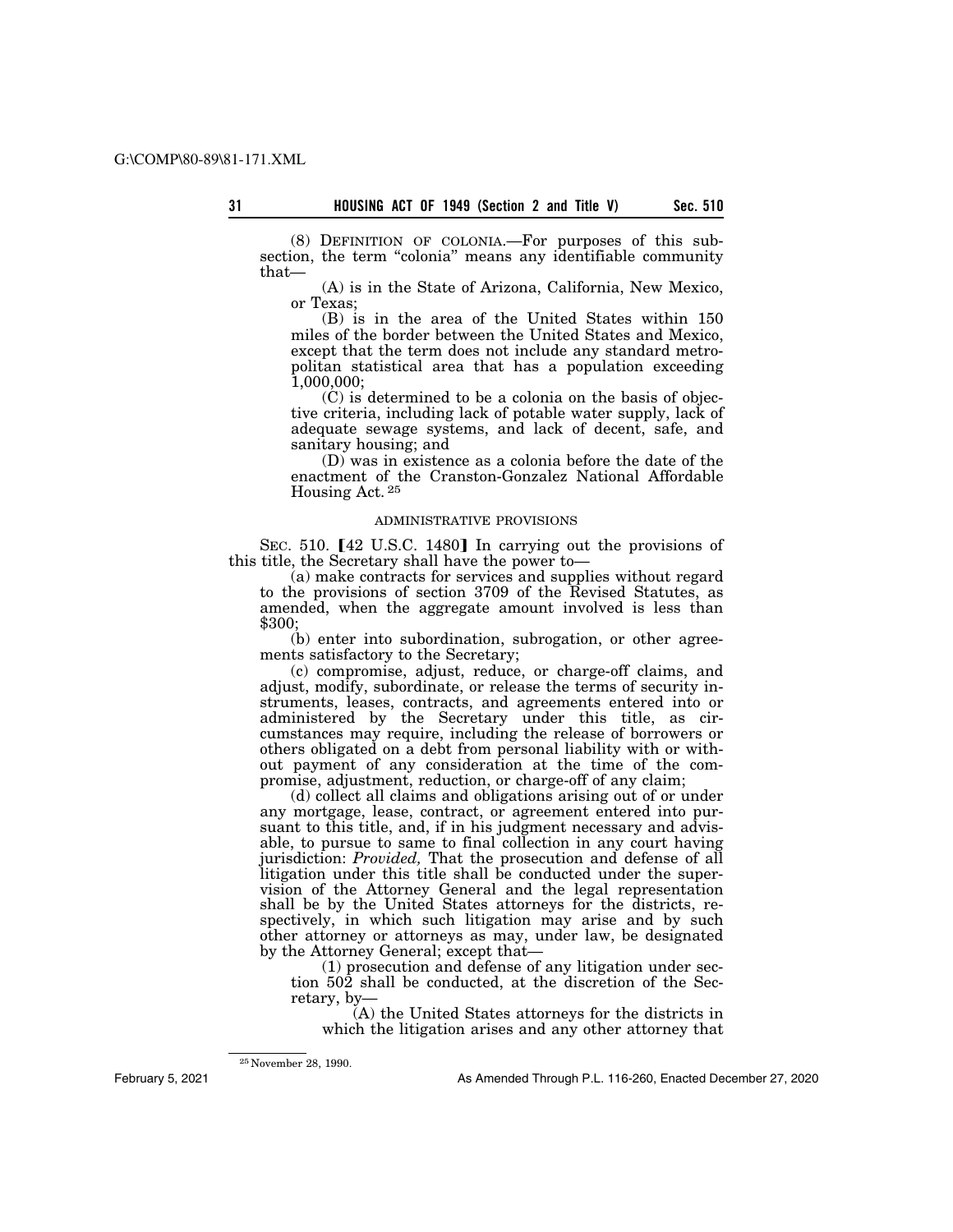the Attorney General may designate under law, under the supervision of the Attorney General;

(B) the General Counsel of the Department of Agriculture; or

(C) any other attorney with whom the Secretary enters into a contract after a determination by the Secretary that—

(i) the attorney will provide competent and cost-effective representation for the Farmers Home Administration; and

(ii) representation by the attorney will either (I) accelerate the process by which a family or person eligible for assistance under section 502 will be able to purchase and occupy the housing involved; or  $(\hat{\Pi})$  preserve the quality of the housing involved; and

(2) the Secretary shall annually submit to the Congress a report describing activities carried out under paragraph (1)(C), including the cost of entering into contracts with such attorneys and the savings resulting from expedited foreclosure proceedings;

(e) bid for and purchase at any foreclosure or other sale or otherwise to acquire the property pledged or mortgaged to secure a loan or other indebtedness owing under this title, to accept title to any property so purchased or acquired, to operate or lease such property for such period as may be necessary or advisable, to protect the interest of the United States therein, to repair and rehabilitate such property, and to sell or otherwise dispose of the property so purchased or acquired by such terms and for such considerations as the Secretary shall determine to be reasonable and to make loans as provided herein to provide adequate farm dwellings and buildings for the purchasers of such property; except that the Secretary may not sell or otherwise dispose of such property unless (1) the Secretary assures that such property will meet decent, safe, and sanitary standards, including cost-effective energy conservation standards prescribed under section  $509(a)$ ,  $(2)$  the recipient of the property is obligated, as a condition of the sale or other disposition of the property, to meet such standards with respect to the property before such property is occupied, or (3) such recipient is precluded, as a condition of the sale or other disposition of the property, from using the property for residential purposes and the authority of the Secretary under this paragraph includes the authority to transfer section 502 inventory properties for use as rental or cooperative units under section 515 with mortgages containing repayment terms with up to fifty years, or for use as rental units under section 514 with mortgages containing repayment terms with up to 33 years, to private nonprofit organizations, public bodies, or for-profit entities, which have good records of providing low income housing under section 515; such a transfer may be made even where rental assistance may be required so long as the authority to provide such assistance is available after taking into account the requirements of section  $521(d)(1)$ ; where the Secretary de-

February 5, 2021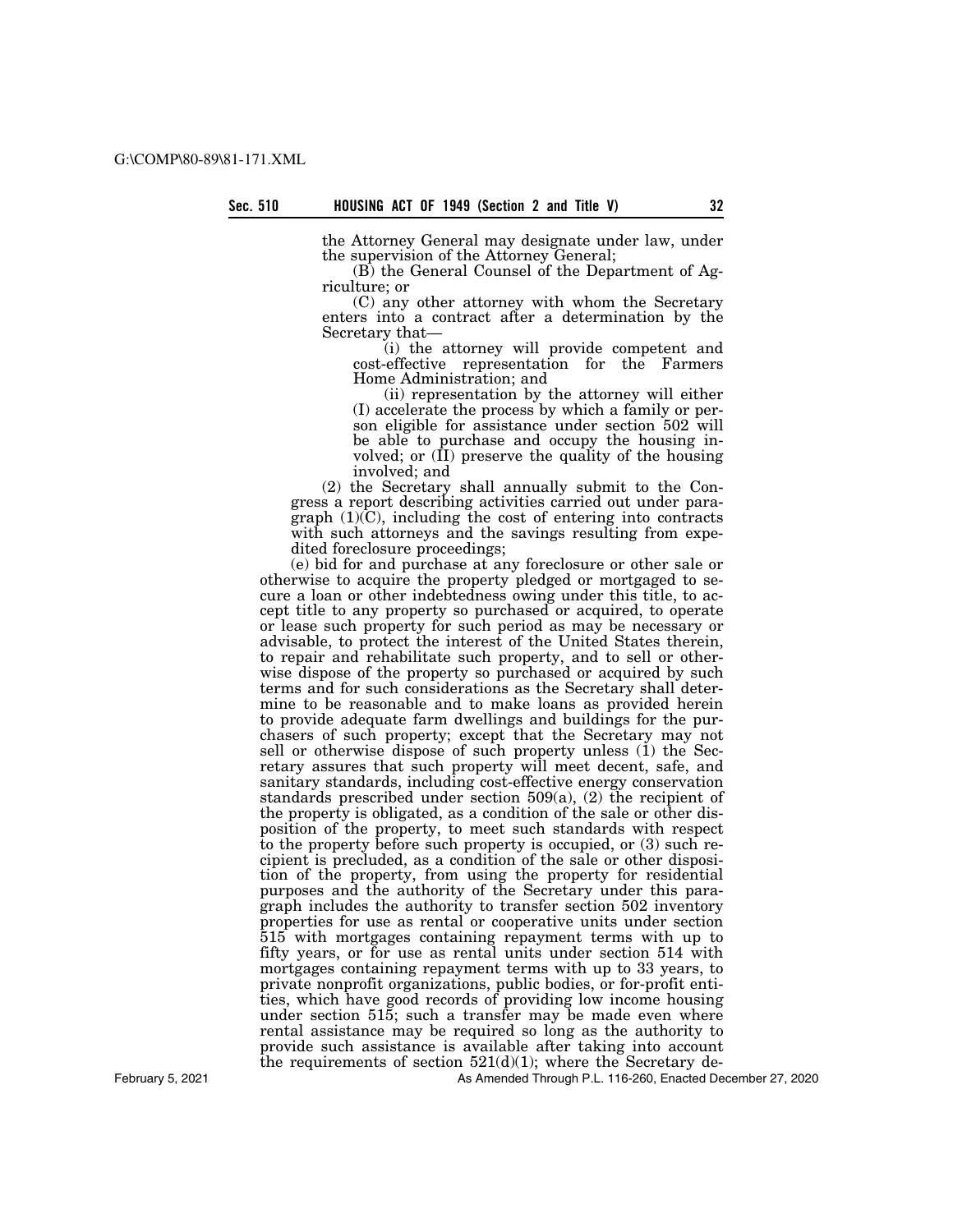termines the transfer will contribute to the provision of housing for very low-income persons and families, the transfer may be made at the lesser of the appraised value or the Farmers Home Administration's investment;

(f) continue processing as expeditiously as possible applications on hand received prior to the time an area has been determined by the Secretary not to be "rural" or a "rural area", as those terms are defined in section 520, and make loans or grants to such applicants who are found to be eligible on the same basis as though the area were still rural;

(g) issue rules and regulations which assure that applicants denied assistance under this title or persons or organizations whose assistance under this title is being substantially reduced or terminated are given written notice of the reasons for denial, reduction or termination and are provided at least an opportunity to appeal an adverse decision and to present additional information relevant to that decision to a person, other than the person making the original determination, who has authority to reverse the decision, except that rules issued under this subsection may not exclude from their coverage decisions made by the Secretary that are not based on objective standards contained in published regulations;

(h) notwithstanding that an area ceases, or has ceased, to be "rural", in a "rural area", or an eligible area, make assistance under this title available for subsequent loans to permit necessary dwelling repairs and rehabilitation and in connection with transfers and assumptions of property securing any loan made, insured, or held by the Secretary or in connection with any property held by the Secretary under this title on the same basis as though the area were still rural;

(i) utilize with respect to the indebtedness arising from loans and payments made under this title, all the powers and authorities given to him under the Act approved December 20, 1944, entitled ''An Act to authorize the Secretary of Agriculture to compromise, adjust, or cancel certain indebtedness, and for other purposes'' (58 Stat. 836), as such Act now provides or may hereafter be amended;

(j) utilize the services of fee inspectors and fee appraisers to expedite the processing of applications for loans and grants under this title, which services shall be utilized in any case in which a county or district office is unable to expeditiously process such loan and grant applications, and to include the cost of such services in the amount of such loans and grants; and

(k) make such rules and regulations as he deems necessary to carry out the purpose of this title.

### LOAN FUNDS

SEC. 511. [42 U.S.C. 1481] The Secretary may issue notes and other obligations for purchase by the Secretary of the Treasury for the purpose of making direct loans under this title. The notes and obligations issued by the Secretary shall be secured by the obligations of borrowers and the Secretary's commitments to make contributions under this title and shall be repaid from the payment of

As Amended Through P.L. 116-260, Enacted December 27, 2020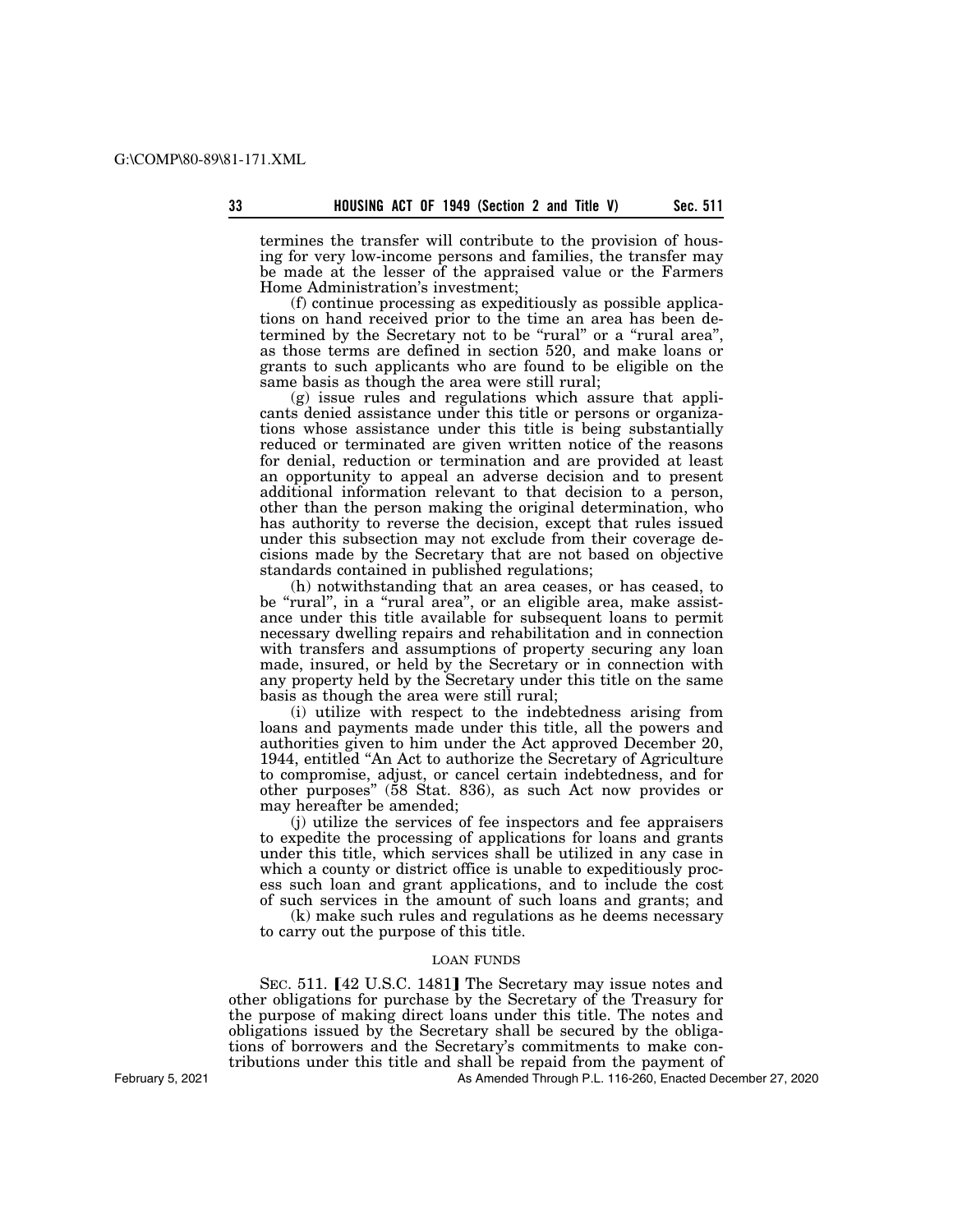# **Sec. 512 HOUSING ACT OF 1949 (Section 2 and Title V) 34**

principal and interest on the obligations of the borrowers and from funds appropriated hereunder. The notes and other obligations issued by the Secretary shall be in such forms and denominations, shall have such maturities, and shall be subject to such terms and conditions as may be prescribed by the Secretary with the approval of the Secretary of the Treasury. Each such note or other obligation shall bear interest at the average rate, as determined by the Secretary of the Treasury, payable by the Treasury upon its marketable public obligations outstanding at the beginning of the fiscal year in which such note or other obligation is issued, which are neither due nor callable for redemption for 15 years from their date of issue. The Secretary of the Treasury is authorized and directed to purchase any notes and obligations of the Secretary issued hereunder and for such purpose is authorized to use as a public debt transaction the proceeds from the sale or any securities issued under chapter 31 of title 31, United States Code, and the purposes for which securities may be issued under such chapter are extended to include any purchases of such obligations. The Secretary of the Treasury may at any time sell any of the notes or obligations acquired by him under this section. All redemptions, purchases, and sales by the Secretary of the Treasury of such notes or obligation shall be treated as public debt transactions of the United States.

# **[CONTRIBUTIONS ]**

# $SEC. 512.$  [Repealed.] ]

## PROGRAM LEVELS AND AUTHORIZATIONS

SEC. 513.  $[42 \text{ U.S.C. } 1483]$  (a) In GENERAL.—(1) The Secretary may, to the extent approved in appropriation Acts, insure and guarantee loans under this title during fiscal years 1993 and 1994, in aggregate amounts not to exceed \$2,446,855,600 and \$2,549,623,535, respectively, as follows:

(A) For insured or guaranteed loans under section 502 on behalf of low-income borrowers receiving assistance under section 521(a)(1), \$1,676,484,000 for fiscal year 1993 and \$1,746,896,328 for fiscal year 1994.

(B) For guaranteed loans under section 502(h) on behalf of low- and moderate-income borrowers, such sums as may be appropriated for fiscal years 1993 and 1994.

(C) For loans under section 504, \$12,400,000 for fiscal year 1993 and \$12,920,800 for fiscal year 1994.

(D) For insured loans under section 514, \$16,821,600 for fiscal year 1993 and \$17,528,107 for fiscal year 1994.

 $(E)$  For insured loans under section 515, \$739,500,000 for fiscal year 1993 and \$770,559,000 for fiscal year 1994.

 $(F)$  For loans under section 523(b)(1)(B), \$800,000 for fiscal year 1993 and \$833,600 for fiscal year 1994.

(G) For site loans under section 524, \$850,000 for fiscal year 1993 and \$885,700 for fiscal year 1994.

(2) Notwithstanding any other provision of law, insured and

guaranteed loan authority in this title for any fiscal year beginning

As Amended Through P.L. 116-260, Enacted December 27, 2020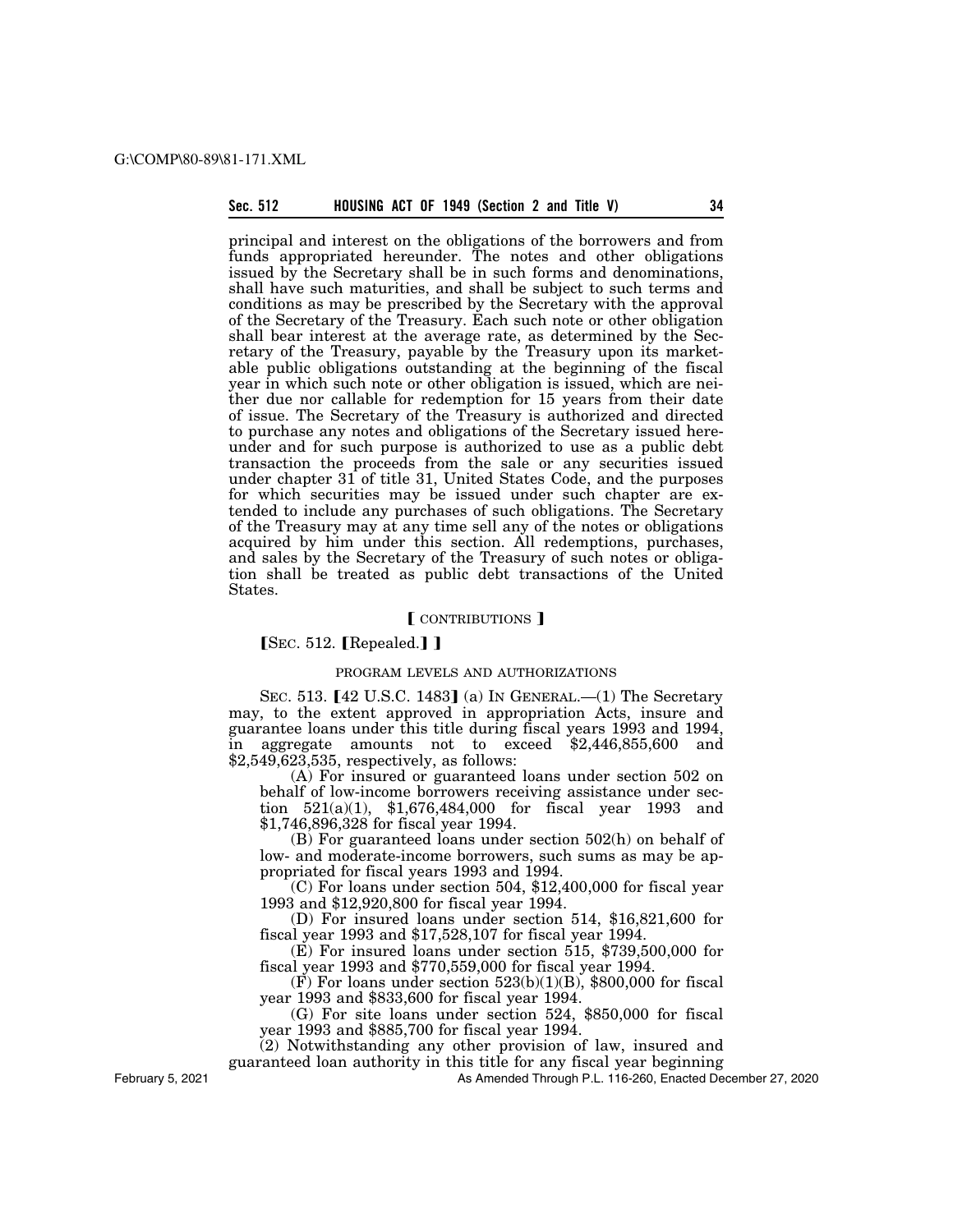after September 30, 1984, shall not be transferred or used for any

purpose not specified in this title. (b) AUTHORIZATION OF APPROPRIATIONS.—There are authorized to be appropriated for fiscal years 1993 and 1994, and to remain available until expended, the following amounts:

(1) For grants under section  $502(f)(1)$ , \$1,100,000 for fiscal year 1993 and \$1,146,200 for fiscal year 1994.

(2) For grants under section 504, \$21,100,000 for fiscal year 1993 and \$21,986,200 for fiscal year 1994.

 $(3)$  For purposes of section  $509(c)$ , \$600,000 for fiscal year 1993 and \$625,200 for fiscal year 1994.

(4) For project preparation grants under section  $509(f)(6)$ , \$5,300,000 in fiscal year 1993 and \$5,522,600 in fiscal year 1994.

(5) In fiscal years 1993 and 1994, such sums as may be necessary to meet payments on notes or other obligations issued by the Secretary under section 511 equal to—

 $(A)$  the aggregate of the contributions made by the Secretary in the form of credits on principal due on loans made pursuant to section 503; and

(B) the interest due on a similar sum represented by notes or other obligations issued by the Secretary.

 $(6)$  For grants for service coordinators under section 515 $(y)$ , \$1,000,000 in fiscal year 1993 and \$1,042,000 in fiscal year 1994.

(7) For financial assistance under section 516—

(A) for low-rent housing and related facilities for domestic farm labor under subsections (a) through (j) of such section, \$21,700,000 for fiscal year 1993 and \$22,611,400 for fiscal year 1994; and

(B) for housing for rural homeless and migrant farmworkers under subsection (k) of such section, \$10,500,000 for fiscal year 1993 and \$10,941,000 for fiscal year 1994.  $(8)$  For grants under section 523 $(f)$ , \$13,900,000 for fiscal

year 1993 and \$14,483,800 for fiscal year 1994. (9) For grants under section 533, \$30,800,000 for fiscal

year 1993 and \$32,093,600 for fiscal year 1994.

(c) RENTAL ASSISTANCE.—(1) The Secretary, to the extent approved in appropriations Acts for fiscal years 1993 and 1994, may enter into rental assistance payment contracts under section 521(a)(2)(A) aggregating \$414,100,000 for fiscal year 1993 and \$431,492,200 for fiscal year 1994.

(2) Any authority approved in appropriation Acts for fiscal year 1988 or any succeeding fiscal year for rental assistance payment contracts under section  $521(a)(2)(A)$  or contracts for operating assistance under section  $521(a)(5)$  shall be used by the Secretary-

(A) to renew rental assistance payment contracts or operating assistance contracts that expire during such fiscal year;

(B) to provide amounts required to continue assistance

payments for the remaining period of an existing contract, in any case in which the original amount of assistance is used prior to the end of the term of the contract; and

As Amended Through P.L. 116-260, Enacted December 27, 2020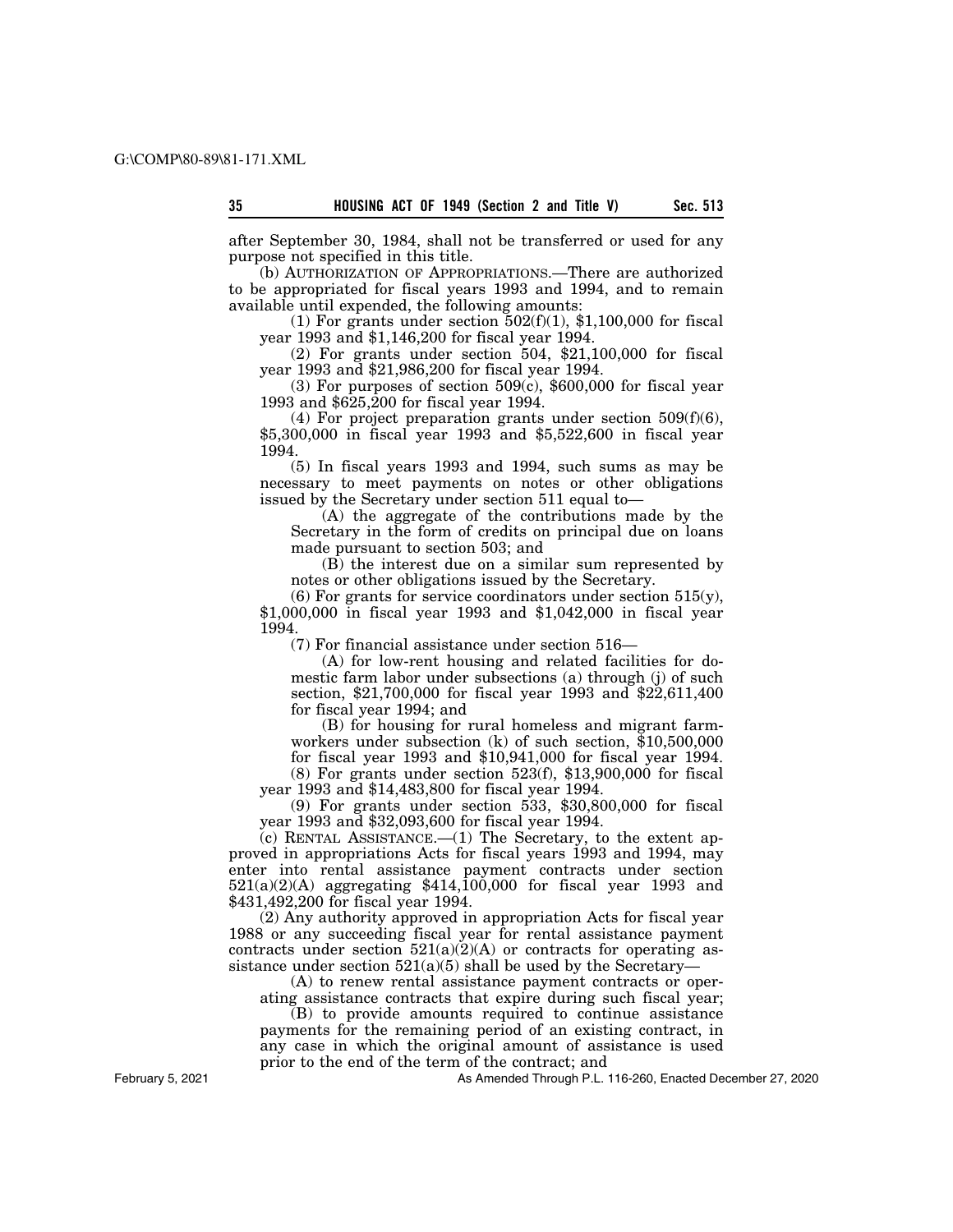# **Sec. 514 HOUSING ACT OF 1949 (Section 2 and Title V) 36**

(C) to make additional rental assistance payment contracts or operating assistance contracts for existing or newly constructed dwelling units.

(d) SUPPLEMENTAL RENTAL ASSISTANCE CONTRACTS.—The Secretary, to the extent approved in appropriations Acts for fiscal years 1993 and 1994, may enter into 5-year supplemental rental assistance contracts under section  $502(c)(5)(D)$  aggregating \$12,178,000 for fiscal year 1993 and \$12,689,476 for fiscal year 1994.

(e) AUTHORIZATION OF APPROPRIATIONS.—There are authorized to be appropriated for rural housing vouchers under section 542, \$130,000,000 for fiscal year 1993 and \$140,000,000 for fiscal year 1994.

# INSURANCE OF LOANS FOR THE PROVISION OF HOUSING AND RELATED FACILITIES FOR DOMESTIC FARM LABOR

SEC. 514.  $[42 \text{ U.S.C. } 1484]$  (a) The Secretary is authorized to insure and make commitments to insure loans made by lenders other than the United States to the owner of any farm or any association of farmers for the purpose of providing housing and related facilities for domestic farm labor, or to any Indian tribe for such purpose, or to any State (or political subdivision thereof), or any broad-based public or private nonprofit organization, or any limited partnership in which the general partner is a nonprofit entity, or any nonprofit organization of farm workers incorporated within the State for the purpose of providing housing and related facilities for domestic farm labor any place within the State where a need exists. All such loans shall be made in accordance with terms and conditions substantially identical with those specified in section 502, except that—

 $(1)$  no such loan shall be insured in an amount in excess of the value of the farm involved less any prior liens in the case of a loan to an individual owner of a farm, or the total estimated value of the structures and facilities with respect to which the loan is made in the case of any other loan;

(2) no such loan shall be insured if it bears interest at a rate in excess of 1 per centum per annum;

(3) out of interest payments by the borrower the Secretary shall retain a charge in an amount not less than one-half of 1 per centum per annum of the unpaid principal balance of the loan;

(4) the insurance contracts and agreements with respect to any loan may contain provisions for servicing the loan by the Secretary or by the lender, and for the purchase by the Secretary of the loan if it is not in default, on such terms and conditions as the Secretary may prescribe; and

(5) the Secretary may take mortgages creating a lien running to the United States for the benefit of the insurance fund referred to in subsection (b) notwithstanding the fact that the note may be held by the lender or his assignee.

(b) The Secretary shall utilize the insurance fund created by section 11 of the Bankhead Jones Farm Tenant Act (7 U.S.C. 1005a) and the provisions of section 13 (a), (b), and (c) of such Act

As Amended Through P.L. 116-260, Enacted December 27, 2020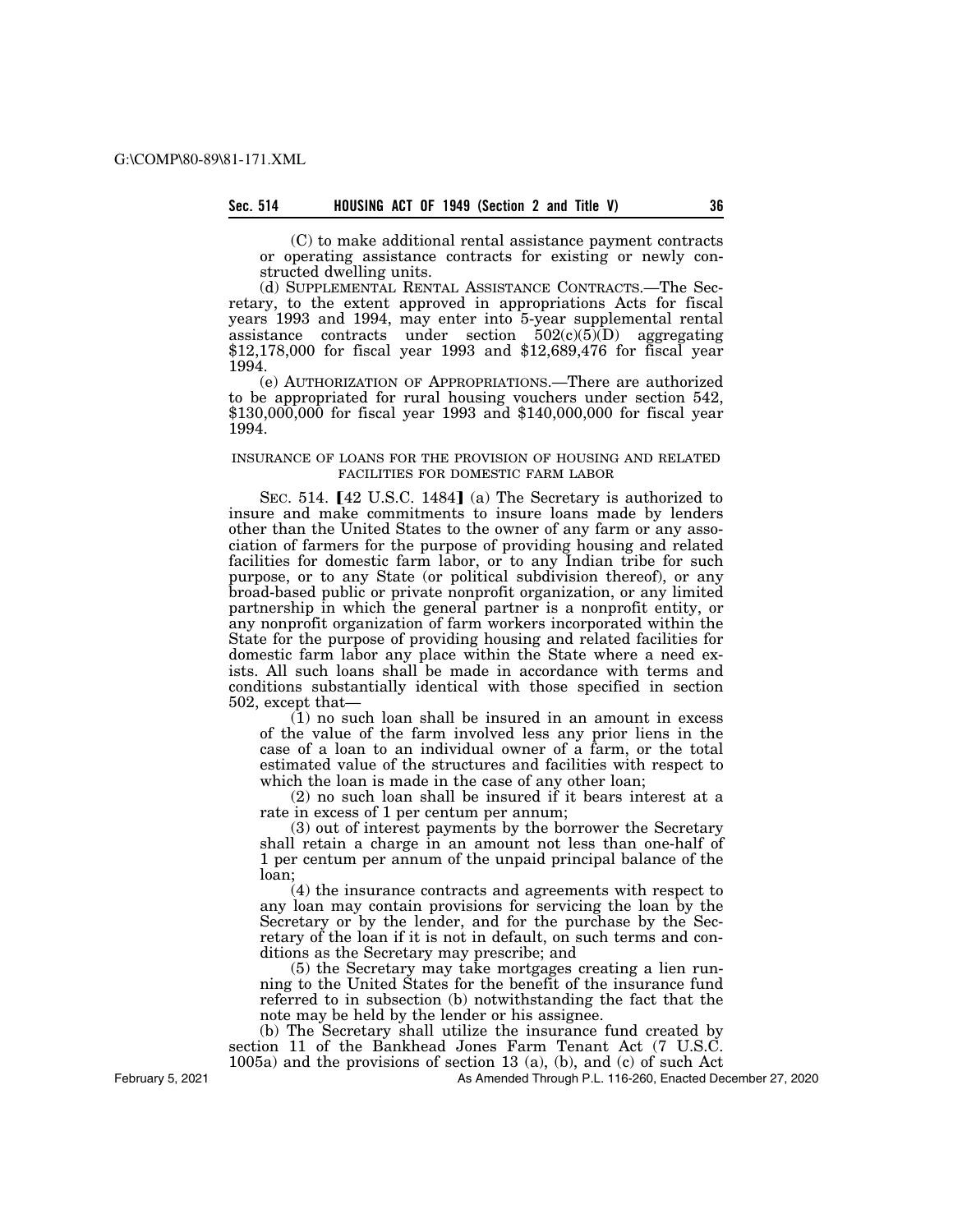$(7 \text{ U.S.C. } 1005c \text{ (a)}, \text{ (b)}, \text{ and } \text{ (c)})$  to discharge obligations under insurance contracts made pursuant to this section, and

(1) the Secretary may utilize the insurance fund to pay taxes, insurance, prior liens, and other expenses to protect the security for loans which have been insured hereunder and to acquire such security property at foreclosure sales or otherwise;

(2) the notes and security therefor acquired by the Secretary under insurance contracts made pursuant to this section shall become a part of the insurance fund. Loans insured under this section may be held in the fund and collected in accordance with their terms or may be sold and reinsured. All proceeds from such collections, including the liquidation of security and the proceeds of sales, shall become a part of the insurance fund; and

(3) of the charges retained by the Secretary out of interest payments by the borrower, amounts not less than one-half of 1 per centum per annum of the unpaid principal balance of the loan shall be deposited in and become a part of the insurance fund. The remainder of such charges shall be deposited in the Treasury of the United States and shall be available for administrative expenses of the Farmers Home Administration, to be transferred annually to and become merged with any appropriation for such expenses.

(c) Any contract of insurance executed by the Secretary under this section shall be an obligation of the United States and incontestable except for fraud or misrepresentation of which the holder of the contract has actual knowledge.

 $\lbrack$ (d) [Repealed.]]

(e) Amounts made available pursuant to section 513 of this Act shall be available for administrative expenses incurred under this section.

(f) As used in this section—

(1) the term ''housing'' means (A) new structures (including household furnishings) suitable for dwelling use by domestic farm labor, and (B) existing structures (including household furnishings) which can be made suitable for dwelling use by domestic farm labor by rehabilitation, alteration, conversion, or improvements;

(2) the term ''related facilities'' means (A) new stuctures (including household furnishings) suitable for use as dining halls, community rooms or buildings, or infirmaries, or for other essential services facilities, (B) existing structures (including household furnishings) which can be made suitable for the above uses by rehabilitation, alteration, conversion, or improvement and  $(\dot{C})$  necessary for an adequate site; and

(3) the term ''domestic farm labor'' means any person (and the family of such person) who receives a substantial portion of his or her income from primary production of agricultural or aquacultural commodities, the handling of agricultural or aquacultural commodities in the unprocessed stage, or the processing of agricultural or aquacultural commodities, without respect to the source of employment, except that—

As Amended Through P.L. 116-260, Enacted December 27, 2020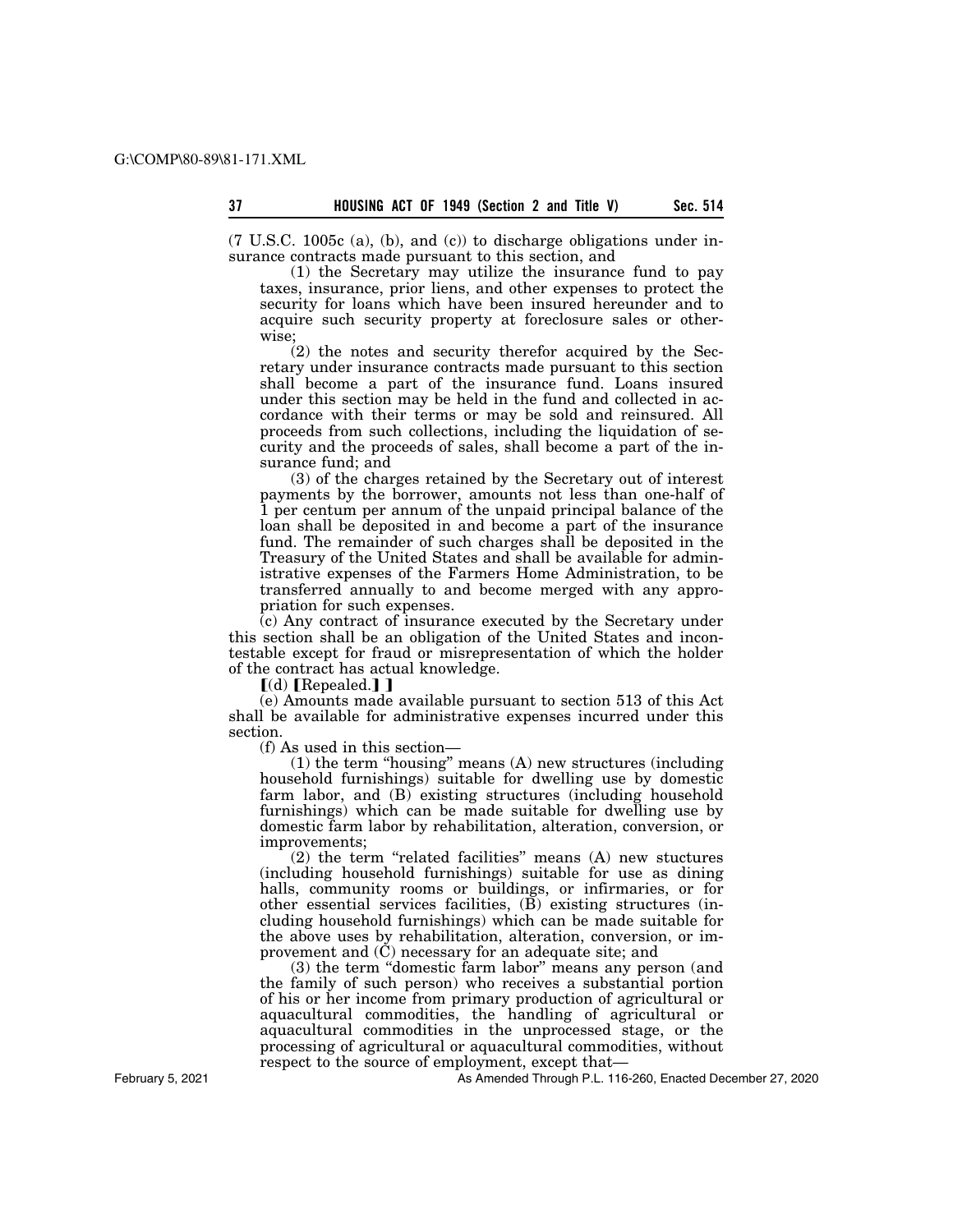(A) such person shall be a citizen of the United States, or a person legally admitted for permanent residence, or a person legally admitted to the United States and authorized to work in agriculture;

(B) such term includes any person (and the family of such person) who is retired or disabled, but who was domestic farm labor at the time of retirement or becoming disabled; and

(C) in applying this paragraph with respect to vacant units in farm labor housing, the Secretary shall make units available for occupancy in the following order of priority:

(i) to active farm laborers (and their families);

(ii) to retired or disabled farm laborers (and their families) who were active in the local farm labor market at the time of retiring or becoming disabled; and

(iii) to other retired or disabled farm laborers (and their families).

(g) The Secretary may waive the interest rate limitation contained in subsection  $(a)(2)$  and the requirement of section  $501(c)(3)$ in any case in which the Secretary determines that qualified public or private nonprofit sponsors are not currently available and are not likely to become available within a reasonable period of time and such waiver is necessary to permit farmers to provide housing and related facilities for migrant domestic farm laborers, except that the benefits resulting from such waiver shall accrue to the tenants, and the interest rate on a loan insured under this section and for which the Secretary permits such waiver shall be no less than one-eighth of 1 per centum above the average interest rate on notes or other obligations which are issued under section 511 and have maturities comparable to such a loan.

(h) In making available assistance in any area under this section or section 516, the Secretary shall—

(1) in determining the need for the assistance, take into consideration the housing needs only of domestic farm labor, including migrant farmworkers, in the area; and

(2) in determining whether to provide such assistance, make such determination without regard to the extent or nature of other housing needs in the area.

(i) Housing and related facilities constructed with loans under this section may be used for tenants eligible for occupancy under section 515 if the Secretary determines that—

(1) there is no longer a need in the area for farm labor housing; or

(2) the need for such housing in the area has diminished to the extent that the purpose of the loan, providing housing for domestic farm labor, can no longer be met.

(j) Housing and related facilities constructed with loans under this section shall contain installed carbon monoxide alarms or detectors that meet or exceed—

(1) the standards described in chapters 9 and 11 of the 2018 publication of the International Fire Code, as published by the International Code Council; or

As Amended Through P.L. 116-260, Enacted December 27, 2020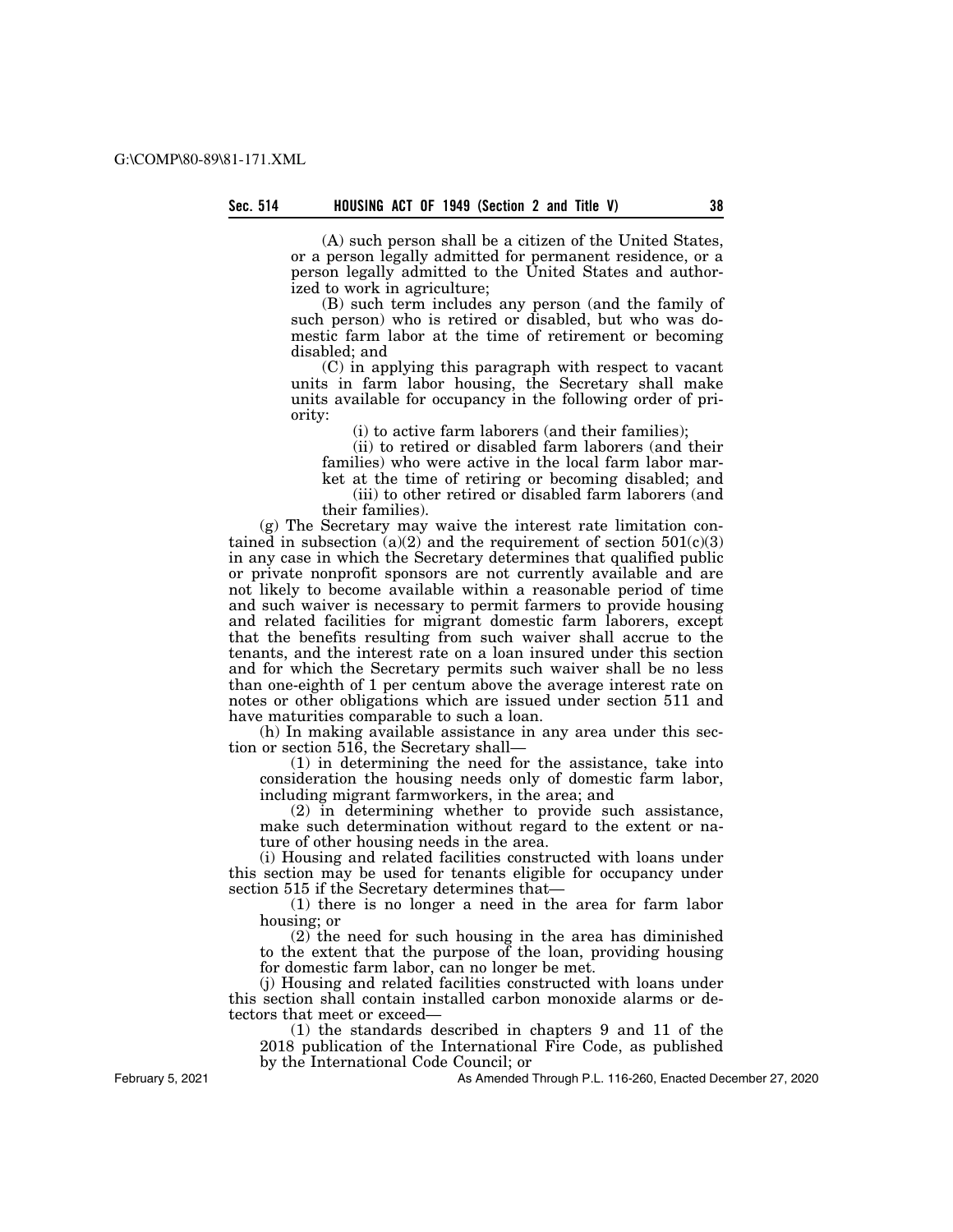(2) any other standards as may be adopted by the Secretary, in collaboration with the Secretary of Housing and Urban Development, including any relevant updates to the International Fire Code, through a notice published in the Federal Register.

DIRECT AND INSURED LOANS TO PROVIDE HOUSING AND RELATED FACILITIES FOR ELDERLY PERSONS AND FAMILIES IN RURAL AREAS

SEC. 515.  $[42 \text{ U.S.C. } 1485]$  (a) The Secretary is authorized to make loans to private nonprofit corporations and consumer cooperatives and Indian tribes to provide rental or cooperative housing and related facilities for elderly or handicapped persons or families of low or moderate income or other persons and families of low income in rural areas, in accordance with terms and conditions substantially identical with those specified in section 502; except that—

(1) no such loan shall exceed the development cost or the value of the security, whichever is less;

(2) such a loan may be made for a period of up to 30 years from the making of the loan; and

(3) such a loan, when made to a consumer cooperative for cooperative housing purposes, may, notwithstanding any other provision of law, be made upon the condition that any person who is admitted as an eligible member and tenant of the cooperative may not subsequently be deprived of his membership or tenancy by reason of his no longer meeting the income eligibility requirements established by the Secretary.

There is authorized to be appropriated not to exceed \$50,000,000 which shall constitute a revolving fund to be used by the Secretary in carrying out this subsection.

(b) The Secretary is authorized to insure and make commitments to insure loans made to any individual, corporation, association, trust, Indian tribe, or partnership to provide rental or cooperative housing and related facilities for elderly or handicapped persons or families or other persons and families of moderate income in rural areas, in accordance with terms and conditions substantially identical with those specified in section 502; except that—

(1) no such loan shall exceed the development cost or the value of the security, whichever is less;

(2) such a loan may be made for a period of up to 30 years from the making of the loan, but the Secretary may provide for periodic payments based on an amortization schedule of 50 years with a final payment of the balance due at the end of the term of the loan;

(3) for insuring such loans, the Secretary shall utilize the Agricultural Credit Insurance Fund subject to all the provisions of section 309 and the second and third sentences of section 308 of the Consolidated Farmers Home Administration Act of 1961, including the authority in section  $309(f)(1)$  of that Act to utilize the insurance fund to make, sell, and insure loans which could be insured under this subsection; but the aggregate of the principal amounts of such loans made by the Secretary and not disposed of shall not exceed \$10,000,000 out-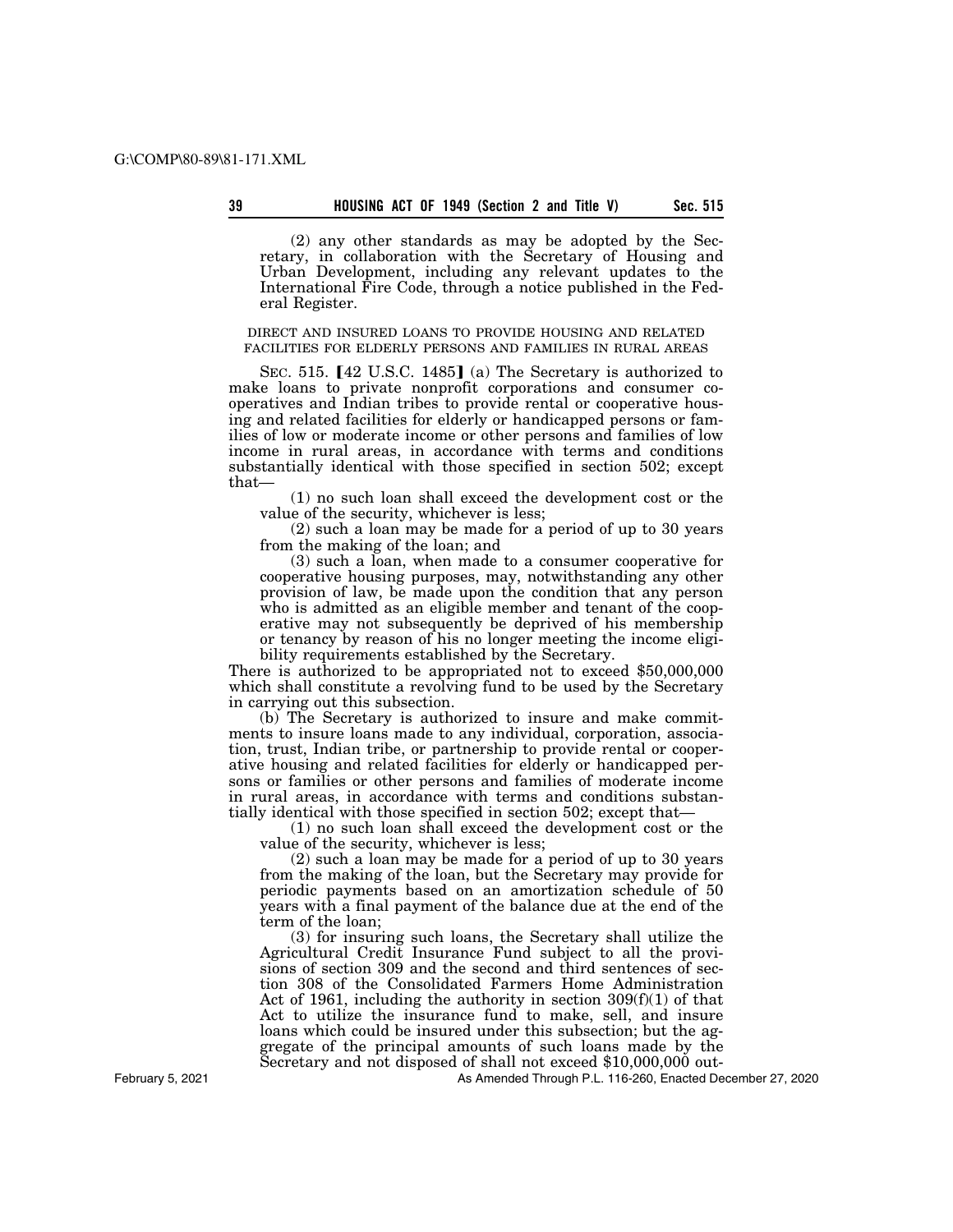standing at any one time; and the Secretary may take liens running to the United States though the notes may be held by other lenders;

(4) such a loan, when made to a consumer cooperative for cooperative housing purposes, may, notwithstanding any other provision of law, be made upon the condition that any person who is admitted as an eligible member and tenant of the cooperative may not subsequently be deprived of his membership or tenancy by reason of his no longer meeting the income eligibility requirements established by the Secretary;

(5) loans may be made to owners who are otherwise eligible under this section to purchase and convert single-family residences to rental units of two or more dwellings; and

(6) the Secretary may make a new loan to the current borrower to finance the final payment of the original loan for an additional period not to exceed twenty years, if—

(A) the Secretary determines—

(i) it is more cost-efficient and serves the tenant base more effectively to maintain the current property than to build a new property in the same location; or

(ii) the property has been maintained to such an extent that it warrants retention in the current portfolio because it can be expected to continue providing decent, safe, and affordable rental units for the balance of the loan; and

(B) the Secretary determines—

(i) current market studies show that a need for low-income rural rental housing still exists for that area; and

(ii) any other criteria established by the Secretary has been met.

(c) With respect to a loan made or insured under subsection (a) or (b), the Secretary is authorized to—

(1) make or insure an equity loan in the form of a supplemental loan for the purpose of equity takeout to the owner of housing financed with a loan made or insured under this section pursuant to a contract entered into before December 15, 1989, for the purpose of extending the affordability of the housing for low income families or persons and very low-income families or persons for not less than 20 years, except that such loan may not exceed 90 percent of the value of the equity in the project as determined by the Secretary;

(2) transfer and reamortize an existing loan in connection with assistance provided under paragraph (1); and

(3) make or insure a loan to enable a nonprofit organization or public agency to make a purchase described in section  $502(c)(5)$ .

(d) No loan shall be made or insured under subsection (a) or (b) unless the Secretary finds that the construction involved will be undertaken in an economical manner and will not be of elaborate or extravagant design or materials. However, specifically designed equipment required by elderly or handicapped persons or families shall not be considered elaborate or extravagant. A loan may be made or insured under subsection (a) or (b) with respect to de-

As Amended Through P.L. 116-260, Enacted December 27, 2020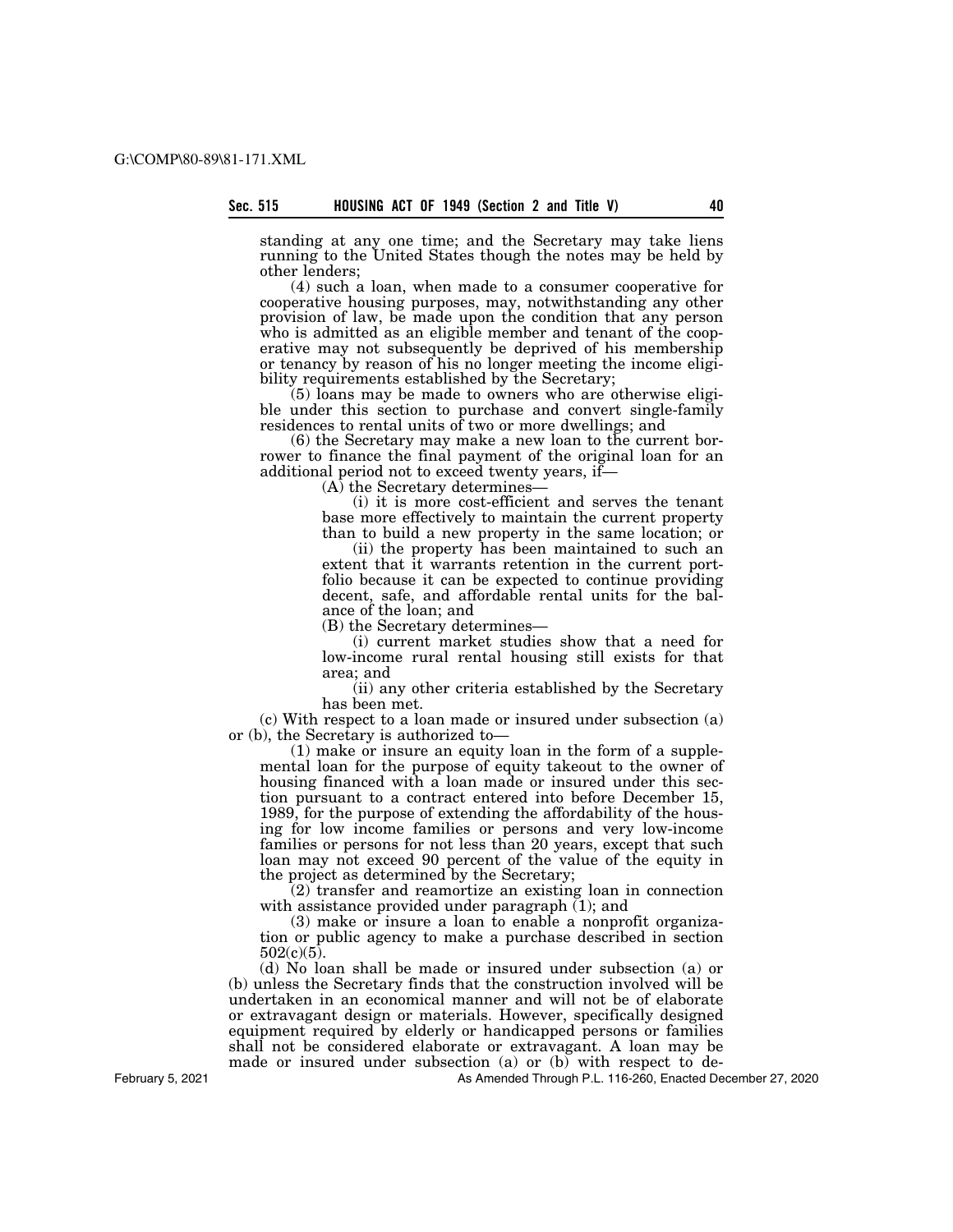tached units, including those on scattered sites, for cooperative housing.

(e) As used in this section—

(1) the term ''housing'' means new or existing housing suitable for dwelling use by occupants eligible under this section, and such term also means manufactured home rental parks where either the lots or both the lots and the homes are available for use by occupants eligible under this section; and such term also means congregate housing facilities for elderly or handicapped persons or families who require some supervision and central services but are otherwise able to care for themselves; such housing for the handicapped may be utilized in conjunction with educational and training facilities;

(2) the term ''related facilities'' includes cafeterias or dining halls, community rooms or buildings, appropriate recreation facilities, and other essential service, facilities;

(3) the term ''congregate housing'' means housing in which (A) some of the units may not have kitchen facilities, and (B) there is a central dining facility to provide wholesome and economic meals for elderly or handicapped persons or families; and

(4) the term ''development cost'' means the costs of constructing, purchasing, improving, altering, or repairing new or existing housing and related facilities and purchasing and improving the necessary land, including necessary and appropriate fees and charges, initial operating expenses up to 2 per centum of the aforementioned costs, approved by the Secretary, impact fees, local charges for installation, provision, or use of infrastructure, and local assessments for public improvements and services imposed by State and local governments. Such fees and charges may include payments of qualified consulting organizations or foundations which operate on a nonprofit basis and which render services or assistance to nonprofit corporations or consumer cooperatives who provide housing and related facilities for low or moderate income families. Notwithstanding the first sentence of this paragraph, the term ''development cost'' shall not include any initial operating expenses in the case of any nonprofit corporation or consumer cooperative that is financing housing under this section and has been allocated a low-income housing tax credit by a housing credit agency pursuant to section 42 of the Internal Revenue Code of 1986.

(f) Amounts made available pursuant to section 513 of this Act shall be available for administrative expenses incurred under this section.

(g) Notwithstanding the provisions of subsections (a) and (b) of this section, the Secretary may make and insure loans to consumer cooperatives to enable such cooperatives to finance the transfers of memberships in the cooperatives upon such terms and conditions as low- and moderate-income persons can reasonably afford, except that such loans shall not be made upon terms more favorable than are authorized under section  $521(a)$ , and that the total loan to a cooperative under this section shall not exceed the value of the property.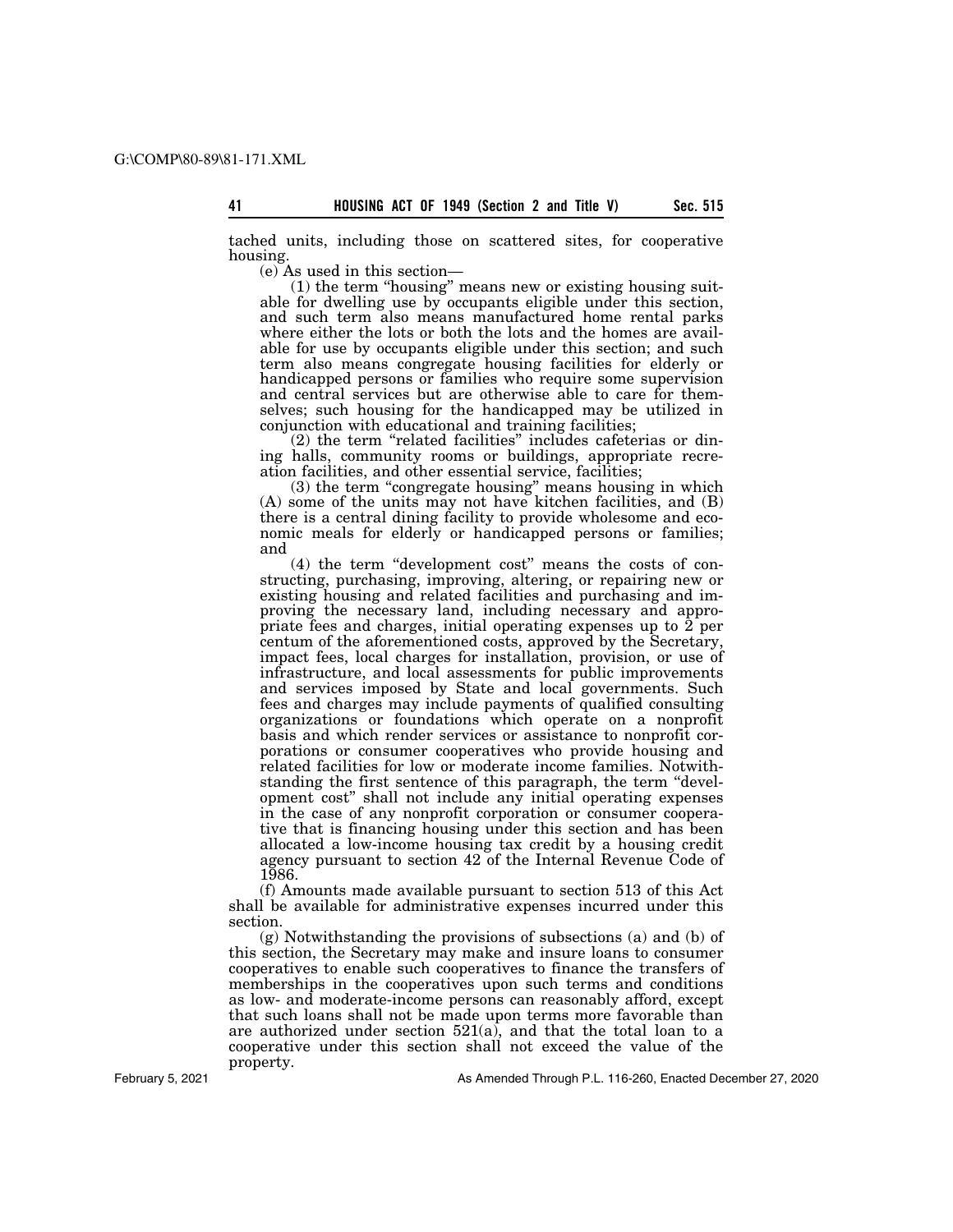$(h)(1)$  CONDITION.—<sup>26</sup> PROJECT TRANSFERS.—After the date of the enactment of the Act entitled ''An Act making appropriations for Agriculture, Rural Development, Food and Drug Administration, and Related Agencies programs for the fiscal year ending September 30, 1997, and for other purposes<sup>"27</sup>, the ownership or control of a project for which a loan is made or insured under this section may be transferred only if the Secretary determines that such transfer would further the provision of housing and related facilities for low-income families or persons and would be in the best interests of residents and the Federal Government.<br>(2) ACTIONS TO EXPEDITE PROJECT APPROVALS.

(A) IN GENERAL.—The Secretary shall take actions to facilitate timely approval of requests to transfer ownership or control, for the purpose of rehabilitation or preservation, of multifamily housing projects for which assistance is provided by the Secretary of Agriculture in conjunction with any low-income housing tax credits under section 42 of the Internal Revenue Code of 1986 or tax-exempt housing bonds.

(B) CONSULTATION.—The Secretary of Agriculture shall consult with the Commissioner of the Internal Revenue Service and take such actions as are appropriate in conjunction with such consultation to simplify the coordination of rules, regulations, forms (including applications forms for project transfers), and approval requirements 28 multifamily housing projects for which assistance is provided by the Secretary of Agriculture in conjunction with any low-income housing tax credits under section 42 of the Internal Revenue Code of 1986 or tax-exempt housing bonds.

(C) EXISTING REQUIREMENTS.—Any actions taken pursuant to this paragraph shall be taken in a manner that provides for full compliance with any existing requirements under law or regulation that are designed to protect families receiving Federal housing assistance, including income targeting, rent, and fair housing provisions, and shall also comply with requirements regarding environmental review and protection and wages paid to laborers.

(D) RECOMMENDATIONS.—In implementing the changes required under this paragraph, the Secretary shall solicit recommendations regarding such changes from project owners and sponsors, investors and stakeholders in housing tax credits, State and local housing finance agencies, tenant advocates, and other stakeholders in such projects.

(i) After approving a project involving newly constructed or substantially rehabilitated units under this section, the Secretary shall limit cost increases to those approved by the Secretary. The Secretary may approve those increases only for unforeseen factors beyond the owner's control, design changes required by the Sec-

February 5, 2021

 $^{26}$  So in law. There are two headings for paragraph (1). See amendment made by section  $^{27}$  August 6, 1996. 27 August 6, 1996. 2888).  $^{27}$  August 6, 1996.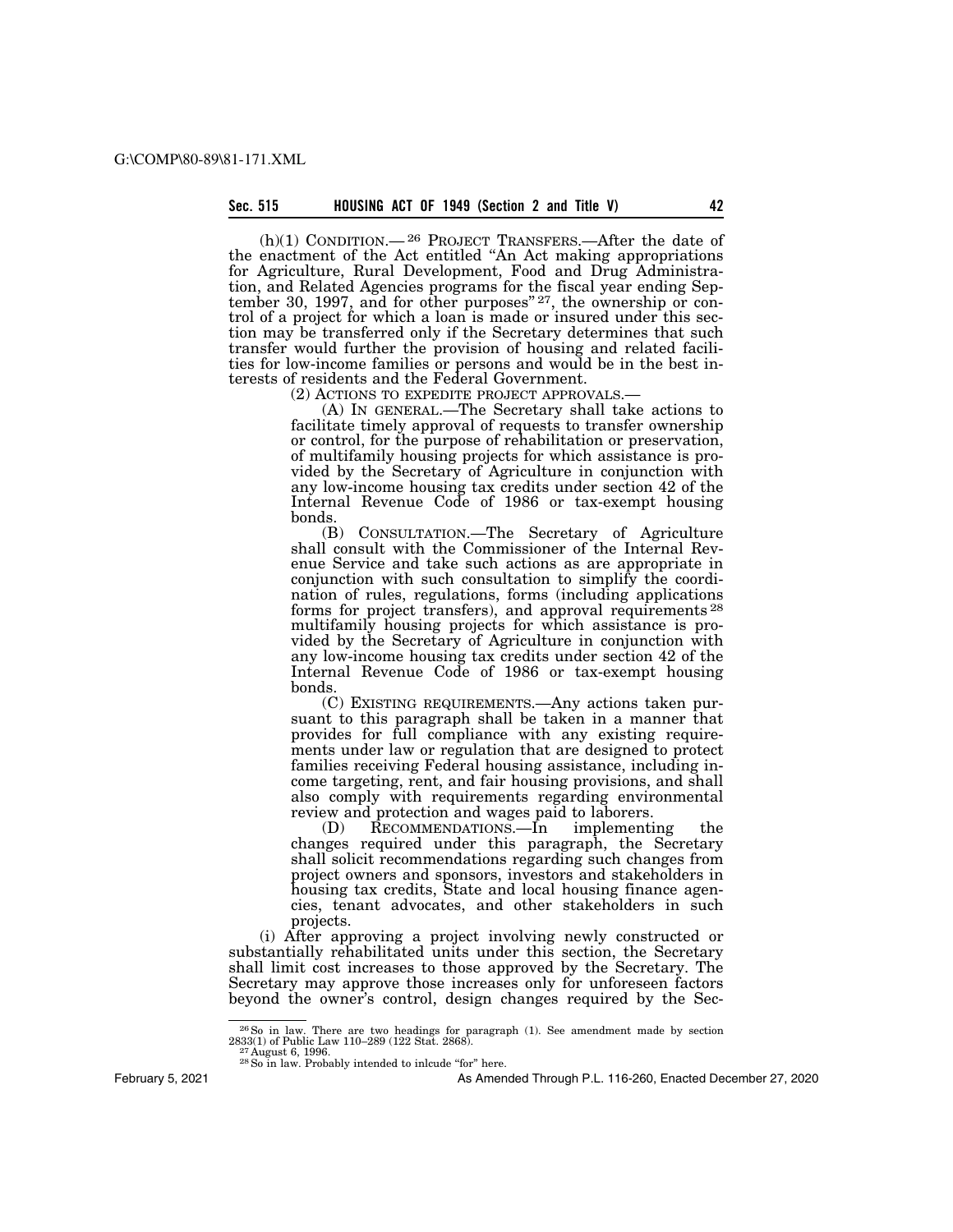retary or the local government, or changes in financing approved by the Secretary.

(j) For the purpose of achieving the lowest cost in providing units in newly constructed projects assisted under this section, the Secretary shall give a preference in entering into contracts under this section for projects which are to be located on specific tracts of land provided by States, units of local government, or others if the Secretary determines that the tract of land is suitable for such housing, and that affording such preference will be cost effective.

(k) The Secretary shall assure that management fees are not excessive when a project developed under this section is managed by the developer or an affiliate of the developer.

(l) For purposes of determining the market feasibility of any project to be assisted under this section—

(1) in the case of any applicant who applies for rental assistance payments under section 521 in connection with such project, the Secretary shall consider the availability of such rental assistance payments with respect to the project and shall require such applicant to demonstrate that a market exists for persons and families eligible for such rental assistance payments; and

(2) in the case of any applicant whose project is expected to utilize any assistance under a program of a State, or political subdivision thereof, that is similar to such assistance payments under section 521, the Secretary shall only require such applicant to demonstrate that—

(A) a market exists for persons and families eligible for such program of assistance;

(B) such program of assistance will provide rental assistance for a period of not less than five years, and, at the option of the applicant, either that there is a reasonable assurance that the contract for assistance will be extended or renewed, or for the term of the loan remaining after the period of such assistance, that an adequate rental market exists for the project without such assistance; and

(C) during the term of such rental assistance contracts, such State or political subdivision shall make available the amounts required for such rental assistance not less than annually.

(m)(1) The Secretary shall establish standards for housing and related facilities rehabilitated or repaired with amounts received under a loan made or insured under this section. Standards established by the Secretary under this subsection shall provide that except for substantial rehabilitation the particular items or systems repaired or rehabilitated must meet appropriate levels of quality or performance comparable to those levels prescribed by the Secretary of Housing and Urban Development for rehabilitation, but shall not require that such items or systems or the remainder of the property meet the standards which are applicable to new construction. The Secretary shall ensure that standards prescribed under this subsection provide decent, safe, and sanitary housing and related facilities.

February 5, 2021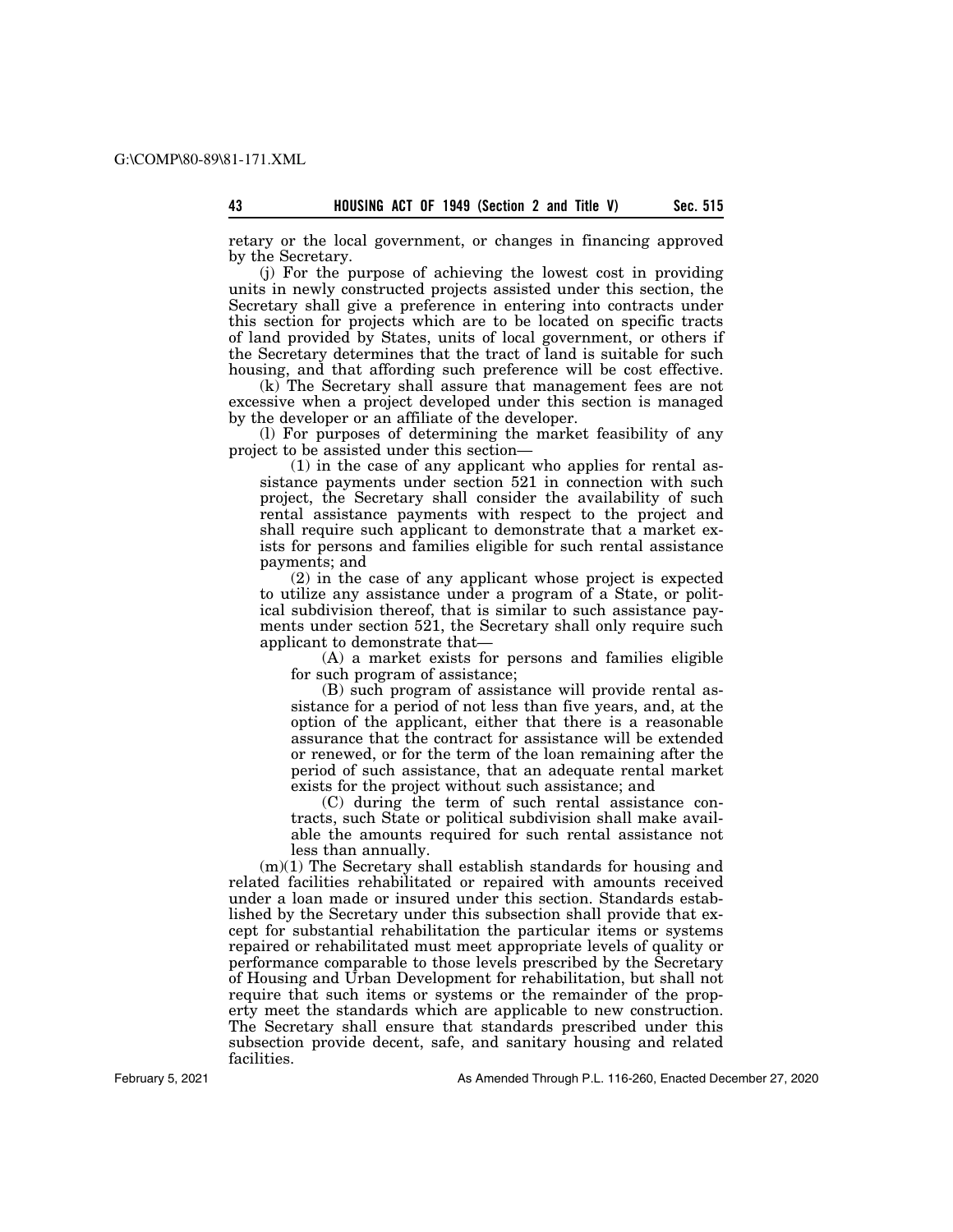(2) 29 Housing and related facilities rehabilitated or repaired with amounts received under a loan made or insured under this section shall contain installed carbon monoxide alarms or detectors that meet or exceed—

(A) the standards described in chapters 9 and 11 of the 2018 publication of the International Fire Code, as published by the International Code Council; or

(B) any other standards as may be adopted by the Secretary, in collaboration with the Secretary of Housing and Urban Development, including any relevant updates to the International Fire Code, through a notice published in the Federal Register.

(n) The Secretary may not deny assistance under this section or section 521 on the basis that the project involved is to be located on more than one site.

(o) The Secretary may not (1) deny assistance under this section on the basis that rental assistance payments under section 521 may be required unless the authority to provide such assistance is not available; or (2) promulgate any regulation that would have the effect of denying occupancy to eligible persons on the basis that such persons require rental assistance payments under section 521.

 $(\vec{p})(1)$  To the extent assistance is available under section  $521(a)(2)$ , not more than 25 per centum of the dwelling units which were available for occupancy under this section prior to the date of enactment of this subsection, <sup>30</sup> and which will be leased on or after such date shall be available for leasing by low income persons and families other than very low-income persons and families.

(2) To the extent assistance is available under section  $521(a)(2)$ , not more than 5 per centum of the dwelling units which become available for occupancy under this section on or after the date of enactment of this subsection 30 shall be available for leasing by low income persons and families other than very low-income persons and families.

(3) Units in projects financed under this section which become available for occupancy after the date of enactment of this subsection <sup>30</sup> shall not be available for occupancy by persons and families other than very low-income persons and families if the authority to provide assistance for such persons is available.

(4) In projects financed under this section, units that have been allocated a low-income housing tax credit by a housing credit agency pursuant to section 42 of the Internal Revenue Code of 1986 shall not be available for occupancy by persons or families other than persons or families with incomes not in excess of the qualifying income applicable to such units pursuant to subparagraph (A) or (B) of section  $42(g)(1)$  of such Code.

(5) The Secretary shall coordinate the processing of any application for a loan under this section for a project and the processing of any application for assistance under section  $521(a)(2)$  with respect to housing units in the same project in an economical and efficient manner. At the time the Secretary enters into a commitment to make or insure a loan under this section the Secretary

<sup>&</sup>lt;sup>29</sup>Margin so in law. See amendments made by section 101(f) of division Q of Public Law 116-260.

<sup>&</sup>lt;sup>30</sup> November 30, 1983.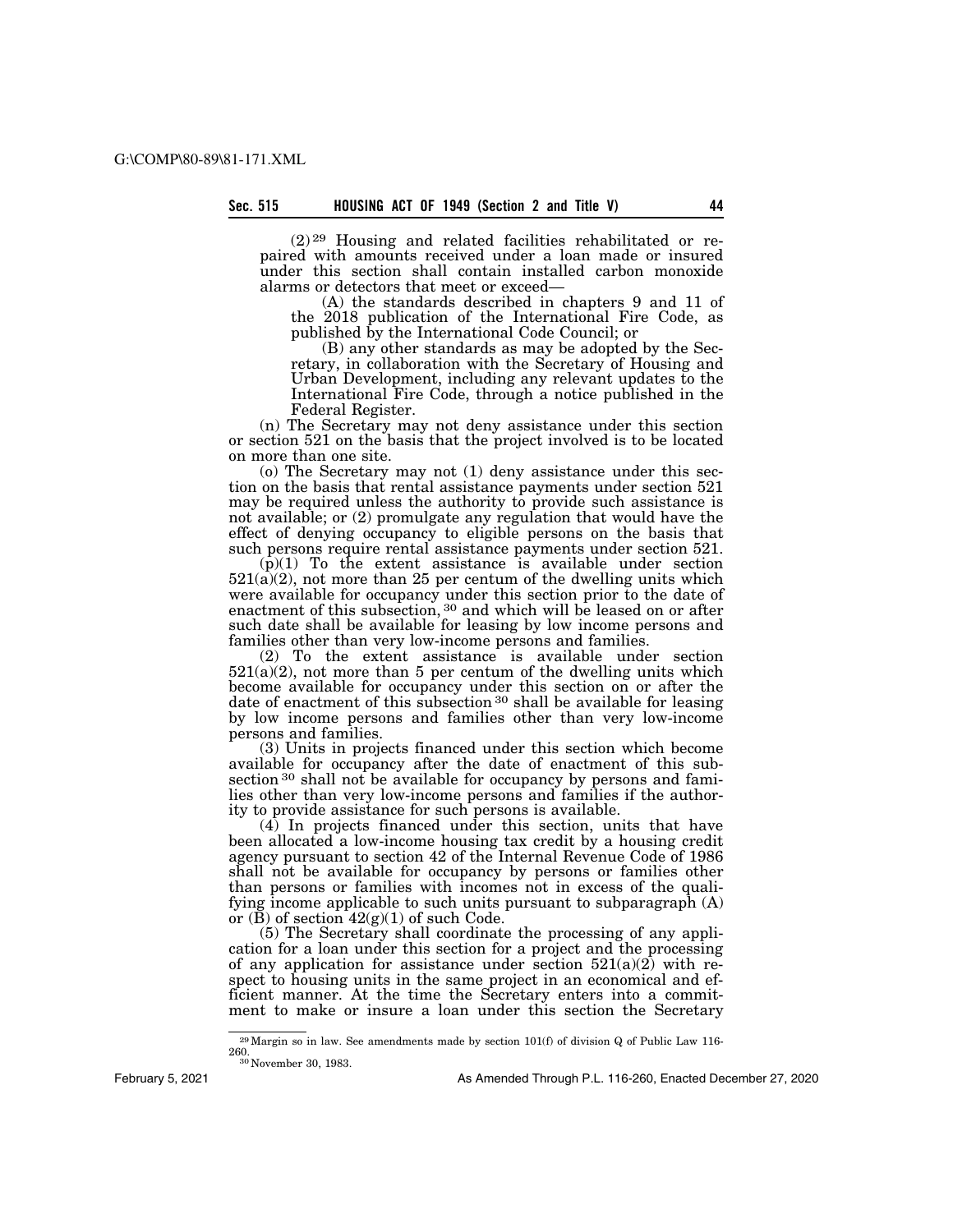shall obligate amounts for assistance payments under section  $521(a)(2)$  for the project, to the extent that such amounts are available and the Secretary determines such assistance is necessary for the market feasibility of the project.

(q) In determining the income of a person or family occupying housing financed under this section, the Secretary shall consider the value of that person's or family's assets in the same manner as the Secretary of Housing and Urban Development considers such value for the purpose of the United States Housing Act of 1937.

 $(r)(1)$  the <sup>31</sup> Secretary-

(A) may require that the initial operating reserve under this section may be in the form of an irrevocable letter of credit; and

(B) except as provided in paragraph (2), may require not more than a 3 percent contribution to equity, except that the Secretary shall require a 5 percent contribution in the case of a project that is allocated a low-income housing tax credit pursuant to section 42 of the Internal Revenue Code of 1986.

(2) The Secretary may adjust the amount of equity contribution to ensure that assistance provided is not more than is necessary to provide affordable housing after taking account of assistance from all Federal, State, and local sources.

(3) Not later than 60 days after the date of enactment of the Act entitled ''An Act making appropriations for Agriculture, Rural Development, Food and Drug Administration, and Related Agencies programs for the fiscal year ending September 30, 1997, and for other purposes"<sup>32</sup>, the Secretary shall issue regulations to implement subsection  $(r)(2)$  in accordance with the negotiated rulemaking procedures set forth in subchapter III of chapter 5 of title 5, United States Code: *Provided,* That if the negotiated rulemaking is not completed within the designated time, the Secretary shall proceed to promulgate regulations under the rulemaking authority contained in 5 U.S.C. 557.

(s) No fee other than a late fee may be imposed by or for the Secretary or any other Federal agency on or with respect to a loan made or insured under this section.

(t) EQUITY TAKEOUT LOANS.—

(1) AUTHORITY.—The Secretary is authorized to guarantee an equity loan (in the form of a supplemental loan) to an owner of housing financed with a loan made or insured under subsection (b), only if the Secretary determines, after taking into account local market conditions, that there is reasonable likelihood that the housing will continue as decent, safe, and sanitary housing for the remaining life of the original loan on the project made or insured under subsection (b) and that such an equity loan is—

(A) necessary to provide a fair return on the owner's investment in the housing;

February 5, 2021

 $^{31}\mathrm{So}$  in law.  $^{32}\mathrm{The}$  date of enactment was August 6, 1996.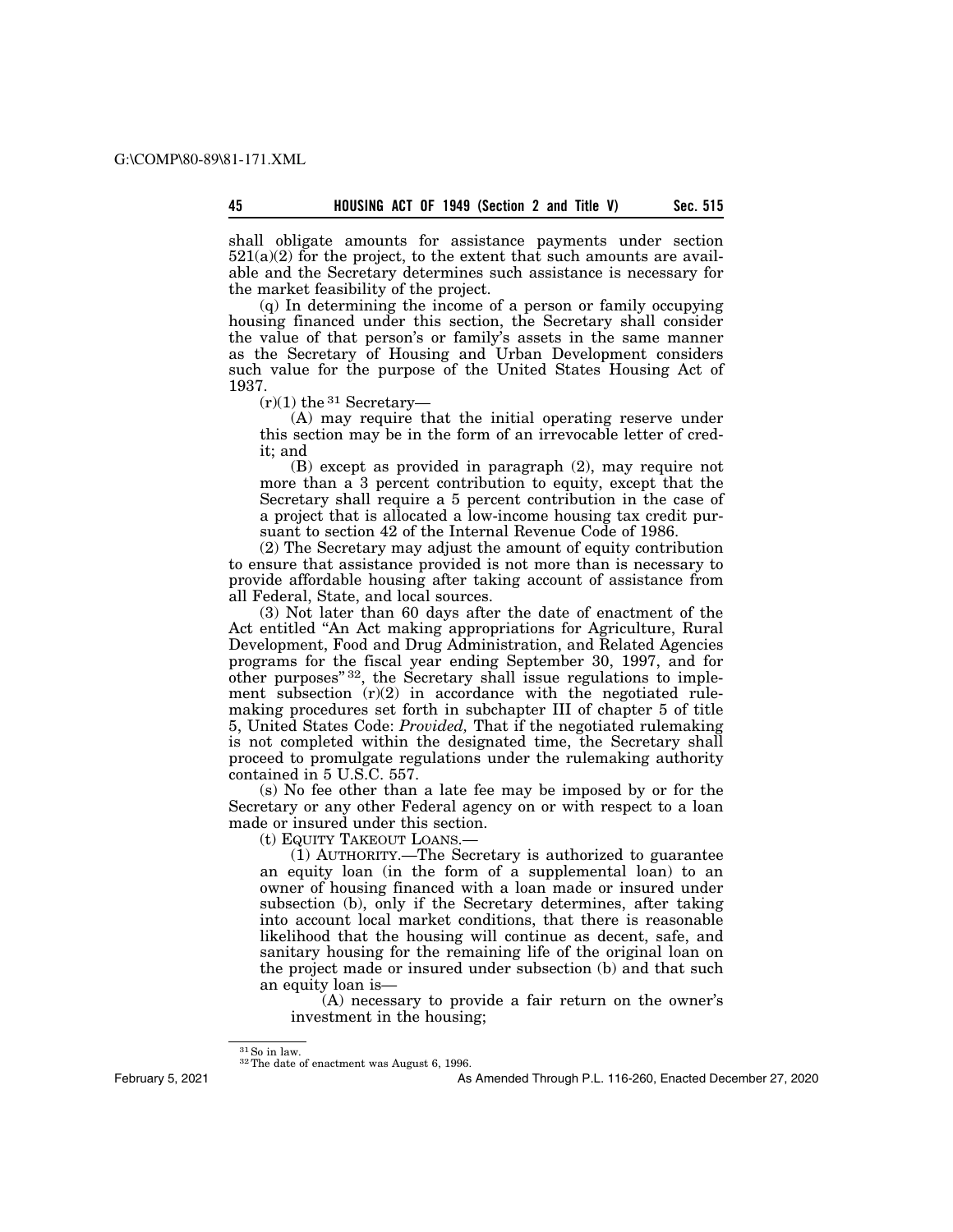(B) the least costly alternative for the Federal Government that is consistent with carrying out the purposes of this subsection; and

(C) would not impose an undue hardship on tenants or an unreasonable cost to the Federal Government.

The amount of loans guaranteed under this subsection shall be subject to limits provided in appropriations Acts.

(2) TIMING.—The Secretary is authorized to guarantee an equity loan under this subsection after the expiration of the 20 year period beginning on the date that an existing loan under subsection (b) of this section was made or insured. Not more than one equity loan under this subsection may be provided for any project.

 $(3)$  AMOUNT OF THE TAKEOUT.—The amount of an equity loan under this subsection shall not exceed the difference between the outstanding principal on debt secured by the project and 90 percent of the appraised value of the project. The appraised value of the project shall be determined by 2 independent appraisers, 1 of whom shall be selected by the Secretary and 1 of whom shall be selected by the owner. If the 2 appraisers fail to agree on the value of the project, the Secretary and the owner shall jointly select a third appraiser whose appraisal shall be binding on the Secretary and the owner. The amount of the equity loan shall not exceed 30 percent of the amount of the original appraised value of the project made or insured under subsection (b).

(4) SUBMISSION OF PLAN.—An owner requesting an equity loan under this subsection shall submit a plan acceptable to the Secretary to ensure that the cost of amortizing an equity loan under paragraph (1) does not result in the displacement of very-low-income tenants or substantially alter the income mix of the tenants in the project.

(5) REGULATIONS.—The Secretary shall issue final regulations within 180 days from the date of enactment of this subsection.

(6) EFFECTIVE DATE.—The requirements of this subsection shall apply to any loan obligated under this section on or after December 15, 1989. This subsection shall not require retroactive reserve account payments with respect to any loan that was obligated on or after December 15, 1989, and on or before June 16, 1990, but reserve account payments shall be required for such loans beginning on the date of the enactment of this paragraph. 33

(u) REUSE OF LOAN AUTHORITY.—Loan authority that is obligated under this section but that is not expended due to any action that removes the original borrower, may be reallocated to a different borrower during the same fiscal year in which the loan authority was obligated. Any loan authority under this section appropriated or made available within limits established in appropriations Acts shall remain available until expended.

(v) ASSUMPTION OF LOANS.—The Secretary may provide for the assumption or transfer of a loan or loan obligation under this sec-

<sup>33</sup> November 28, 1990.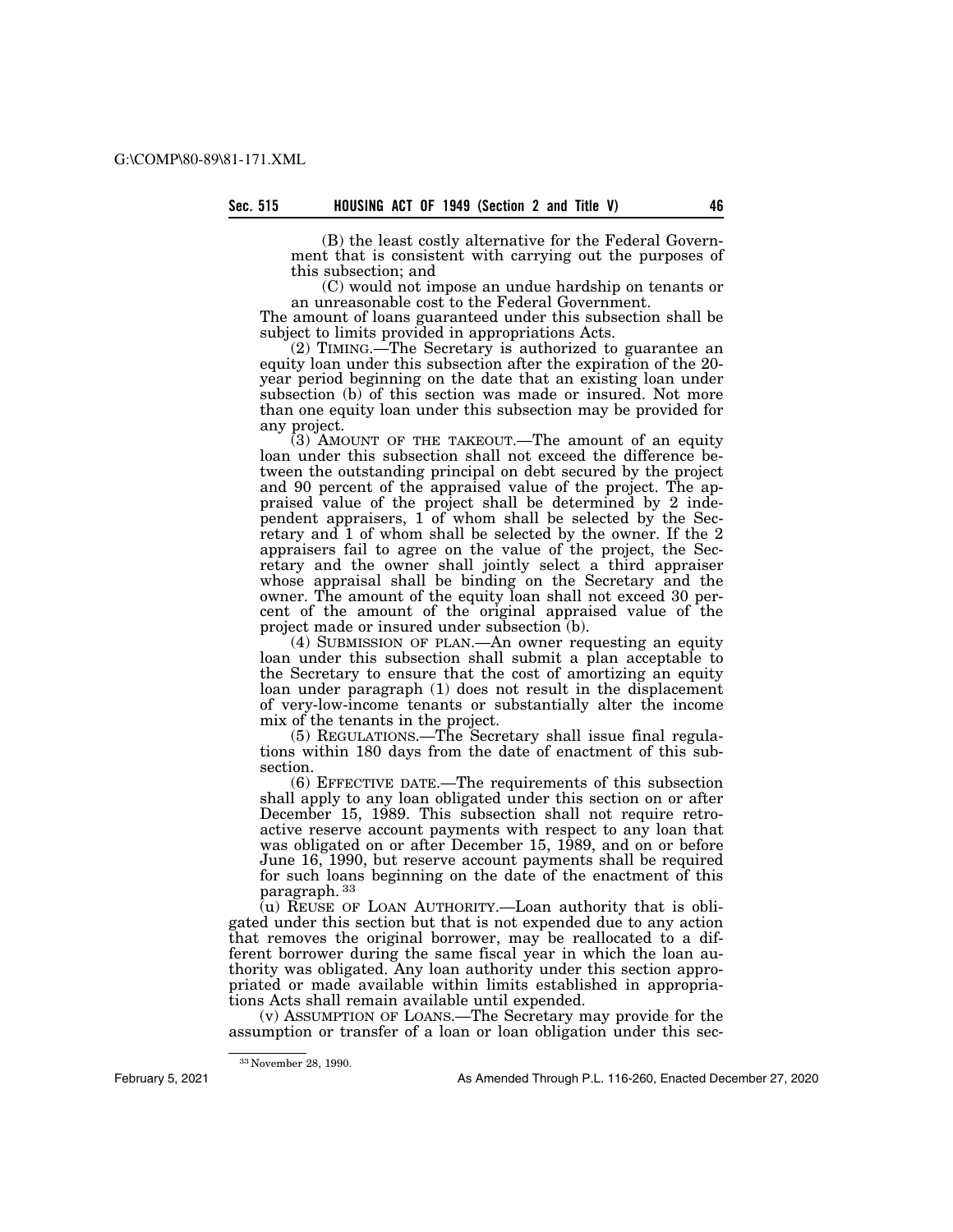tion to any person or entity qualified to receive a loan or loan obligation under this section in any case of default or foreclosure with respect to the original borrower. The Secretary shall provide in each assumption or transfer under this subsection for the assumption of the obligations, rights, and interests under the terms of the loan or loan obligation or such other terms as the Secretary determines appropriate.<br>
(w) SET-ASIDE OF RURAL RENTAL HOUSING FUNDS.—

(1) AUTHORITY.—Except as provided in paragraph  $(2)$ , the Secretary shall set aside from amounts made available for each State for loans under this section, not less than 9 percent of the amounts available in each fiscal year. Amounts set aside shall be available only for nonprofit entities in the State, which may not be wholly or partially owned or controlled by a forprofit entity. A partnership, that has as its general partner a nonprofit entity or the nonprofit entity's for-profit subsidiary, is eligible to receive funds set aside under this subsection to sponsor a project which is receiving low-income housing tax credits authorized under section 42 of the Internal Revenue Code of 1986. For the purposes of this subsection, a nonprofit entity is an organization that—

(A) will own an interest in a project to be financed under this section and will materially participate in the development and the operation of the project;

(B) is a private organization that has nonprofit, tax exempt status under section  $501(c)(3)$  or section  $501(c)(4)$  of the Internal Revenue Code of 1986;

(C) has among its purposes the planning, development, or management of low-income housing or community development projects; and

(D) is not affiliated with or controlled by a for-profit organization.

(2) MINIMUM STATE SET-ASIDE.—If the amount set aside under paragraph (1) for any State is less than \$750,000 in any fiscal year, the Secretary shall pool such amount together with set-aside amounts from other States whose set-aside is less than \$750,000, and shall make such amounts available for such eligible entities under paragraph (1) in any such State. The Secretary shall establish a procedure to provide that any amounts pooled under this paragraph from the allocation for any State in any fiscal year that are not obligated during a reasonable period in such year shall be made available for any such eligible entities under paragraph (1) in such State. The Secretary may provide amounts available for reallocation under this subsection in excess of \$750,000 in a given State, if such amounts are necessary to finance a project under this section.

(3) UNUSED AMOUNTS.—

(A) EQUITABLE DISTRIBUTION.—Any amounts set aside under this subsection from the allocation for any State that are not obligated by 9 months after the allocation, shall first be pooled and made available to any other eligible nonprofit entity in any State as defined in this subsection. The Secretary shall make reasonable efforts to en-

As Amended Through P.L. 116-260, Enacted December 27, 2020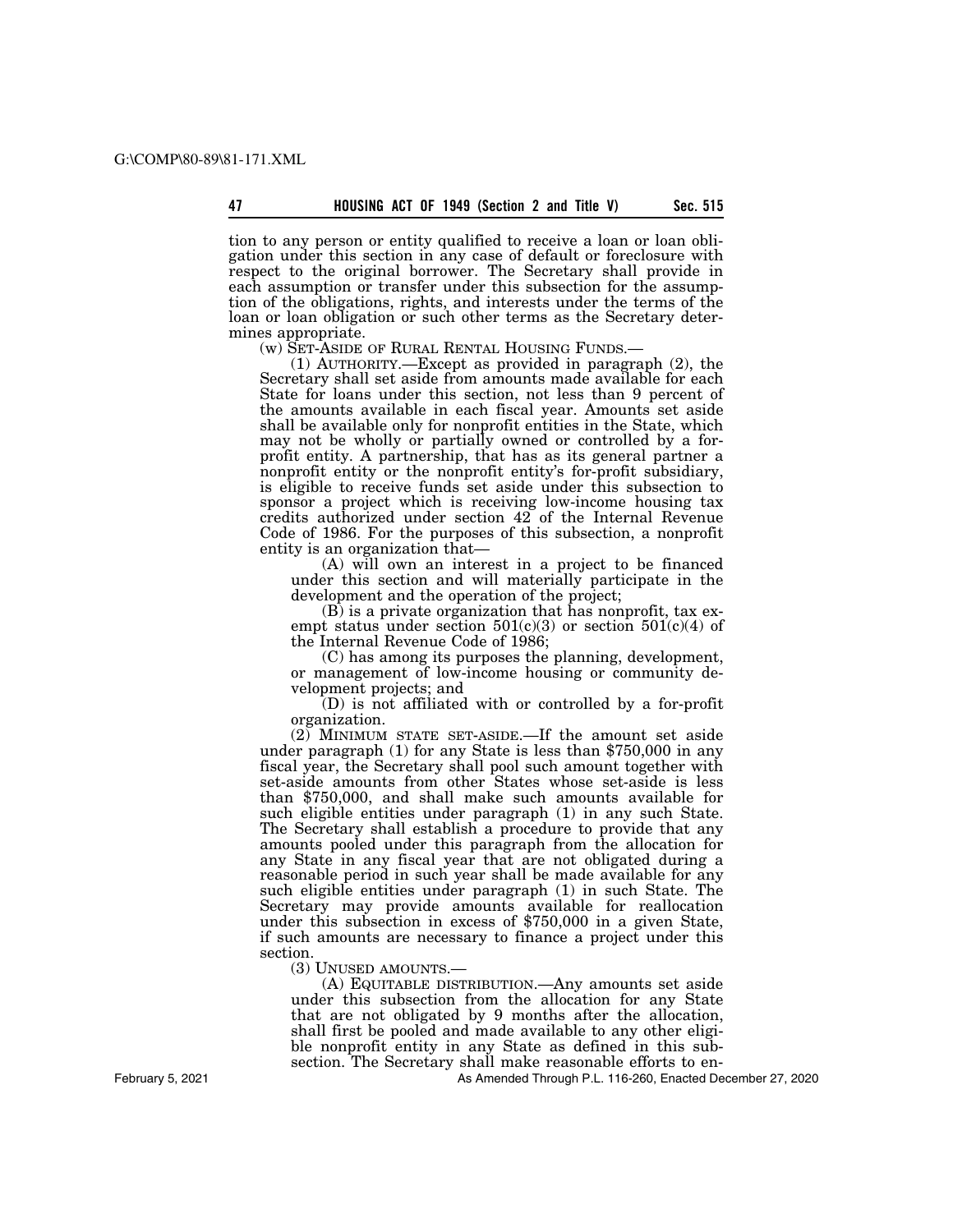sure that pooled funds are distributed under this subparagraph in an equitable manner.

(B) RETURN TO THE STATES.—After funds have been pooled and obligated for 30 days, the Secretary shall return any remaining funds to the States on a proportional basis for use by any other eligible entity as defined in this section.

(x) UNIFORM PROJECT COSTS; COORDINATION OF HOUSING RE-SOURCES AND TAX BENEFITS.—The Secretary shall—

(1) establish standard guidelines for State offices that describe allowable development costs which are required for development of all projects under this section, without regard to whether the project was allocated a low-income housing tax credit;

(2) require each State to establish a process for coordinating the selection of projects under this section with the housing needs and priorities as established in a State comprehensive housing affordability strategy under section 105 of the Cranston-Gonzalez National Affordable Housing Act and a low-income housing tax credit allocation plan under section 42 of the Internal Revenue Code of 1986; and

(3) develop, in consultation with housing credit agencies (as that term is defined under section 42 of the Internal Revenue Code of 1986), uniform procedures for identifying and sharing information on project costs, builder profit, identity of interests relationships, and other factors, as appropriate, with the relevant housing credit agency for projects that are allocated a low-income housing tax credit pursuant to section 42(h) of the Internal Revenue Code of 1986 for the purpose of achieving compliance with section 102(d) of the Department of Housing and Urban Development Reform Act of 1989 (42 U.S.C.  $3545(d)$ ).

(y) SERVICE COORDINATORS.—

(1) GRANTS.—The Secretary may make grants under this subsection, with respect to any project that the Secretary determines has a sufficient number of frail elderly residents, for the cost of employing or otherwise retaining the services of one or more individuals to coordinate services provided to frail elderly residents of the project (in this subsection referred to as a ''service coordinator''), who shall be responsible for—

(A) assessing the supportive service needs of frail elderly residents of the project, based on objective criteria and interviews with such residents;

(B) working with service providers to design the provision of services to meet the needs of frail elderly residents of the project, taking into consideration the needs and desires of such residents and their ability and willingness to pay for such services, as expressed by the residents;

(C) mobilizing public and private resources to obtain funding for such services for such residents;

(D) monitoring and evaluating the impact and effectiveness of any supportive services provided for such residents;

As Amended Through P.L. 116-260, Enacted December 27, 2020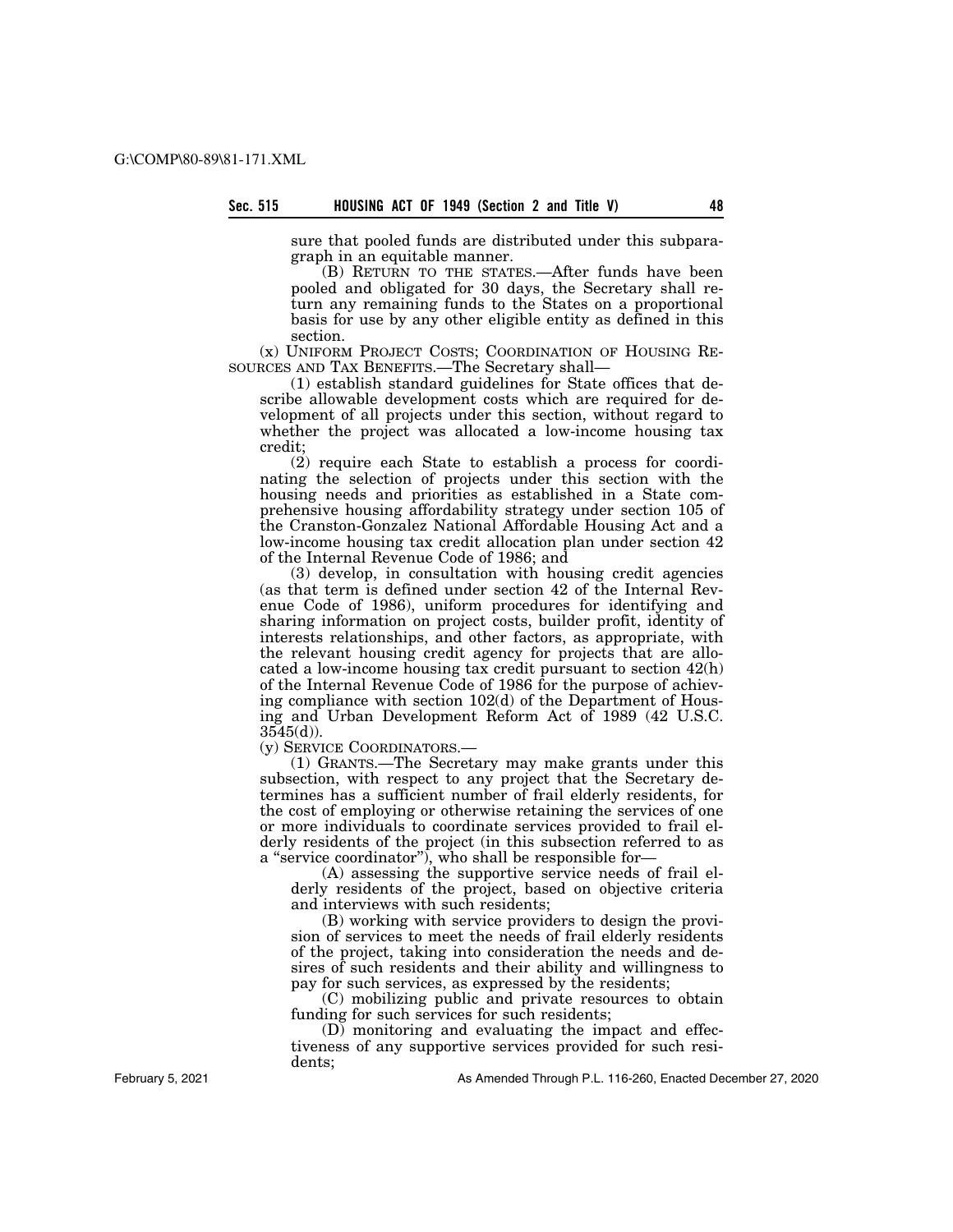(E) consulting and coordinating with any appropriate public and private agencies regarding the provision of supportive services; and

(F) performing such other duties that the Secretary deems appropriate to enable frail elderly persons residing in federally assisted housing to live with dignity and independence.

(2) QUALIFICATIONS.—Individuals employed as service coordinators pursuant to this subsection shall meet the minimum qualifications and standards established under section  $802(d)(4)$  of the Cranston-Gonzalez National Affordable Housing Act for service coordinators under a congregate housing services program.

(3) APPLICATION AND SELECTION.—The Secretary shall provide for the form and manner of applications for grants under this subsection and for the selection of applicants to receive the grants.

(4) DEFINITION OF FRAIL ELDERLY.—For purposes of this subsection, the term "frail elderly" has the meaning given the term in section 802(k) of the Cranston-Gonzalez National Affordable Housing Act.<br>(z) ACCOUNTING AND RECORDKEEPING REQUIREMENTS.-

(1) ACCOUNTING STANDARDS.— The Secretary shall require that borrowers in programs authorized by this section maintain accounting records in accordance with generally accepted accounting principles for all projects that receive funds from loans made or guaranteed by the Secretary under this section.

(2) RECORD RETENTION REQUIREMENTS.—The Secretary shall require that borrowers in programs authorized by this section retain for a period of not less than 6 years and make available to the Secretary in a manner determined by the Secretary, all records required to be maintained under this subsection and other records identified by the Secretary in applicable regulations.

(aa) DOUBLE DAMAGES FOR UNAUTHORIZED USE OF HOUSING PROJECTS ASSETS AND INCOME.—

(1) ACTION TO RECOVER ASSETS OR INCOME.—

(A) IN GENERAL.—The Secretary may request the Attorney General to bring an action in a United States district court to recover any assets or income used by any person in violation of the provisions of a loan made or guaranteed by the Secretary under this section or in violation of any applicable statute or regulation.

(B) IMPROPER DOCUMENTATION.—For purposes of this subsection, a use of assets or income in violation of the applicable loan, loan guarantee, statute, or regulation shall include any use for which the documentation in the books and accounts does not establish that the use was made for a reasonable operating expense or necessary repair of the project or for which the documentation has not been maintained in accordance with the requirements of the Secretary and in reasonable condition for proper audit.

(C) DEFINITION.—For the purposes of this subsection, the term "person" means-

As Amended Through P.L. 116-260, Enacted December 27, 2020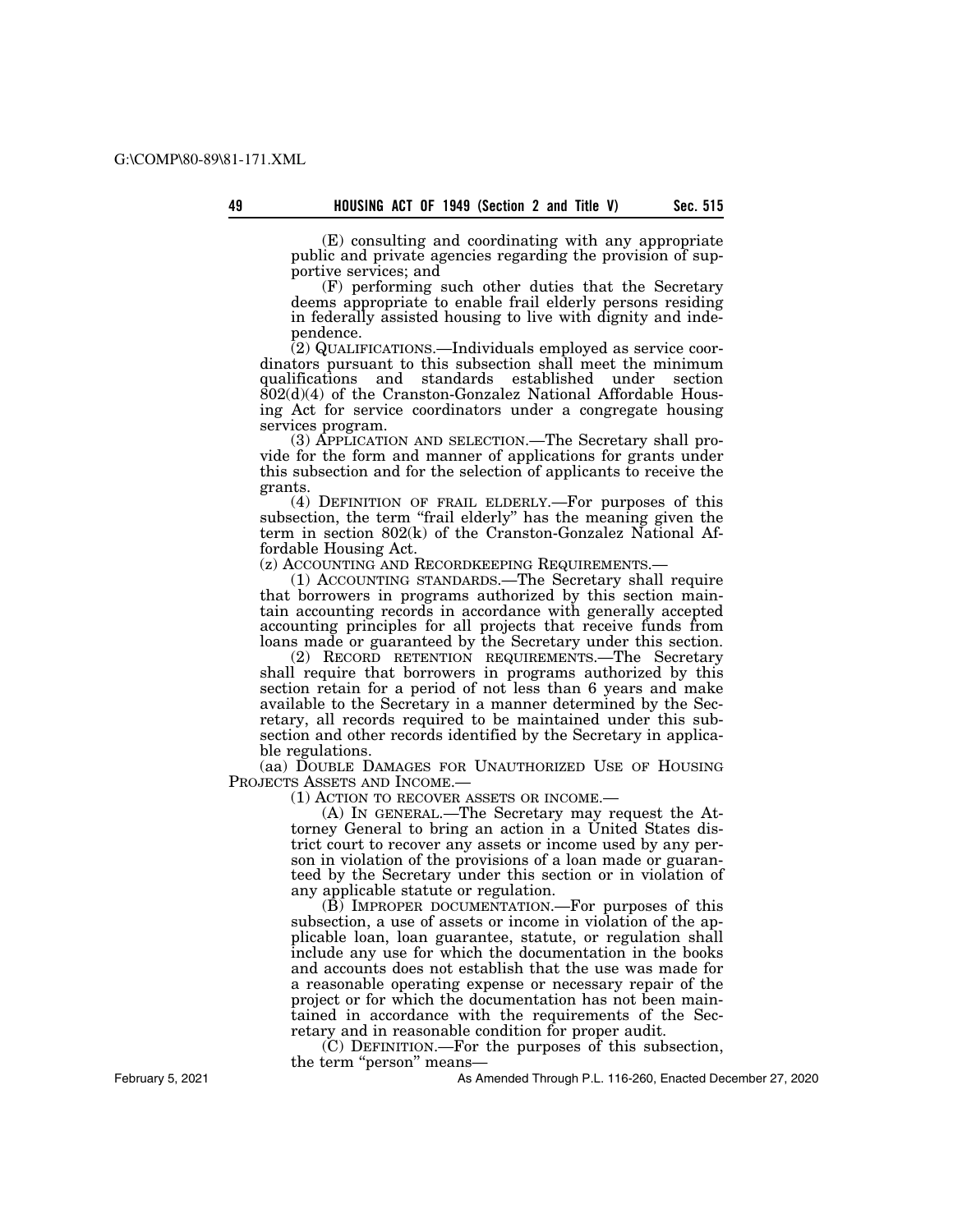(i) any individual or entity that borrows funds in accordance with programs authorized by this section;

(ii) any individual or entity holding 25 percent or more interest of any entity that borrows funds in accordance with programs authorized by this section; and

(iii) any officer, director, or partner of an entity that borrows funds in accordance with programs authorized by this section.

(2) AMOUNT RECOVERABLE.—

(A) IN GENERAL.—In any judgment favorable to the United States entered under this subsection, the Attorney General may recover double the value of the assets and income of the project that the court determines to have been used in violation of the provisions of a loan made or guaranteed by the Secretary under this section or any applicable statute or regulation, plus all costs related to the action, including reasonable attorney and auditing fees.

(B) APPLICATION OF RECOVERED FUNDS.—Notwithstanding any other provision of law, the Secretary may use amounts recovered under this subsection for activities authorized under this section and such funds shall remain available for such use until expended.

(3) TIME LIMITATION.—Notwithstanding any other provision of law, an action under this subsection may be commenced at any time during the 6-year period beginning on the date that the Secretary discovered or should have discovered the violation of the provisions of this section or any related statutes or regulations.

(4) CONTINUED AVAILABILITY OF OTHER REMEDIES.—The remedy provided in this subsection is in addition to and not in substitution of any other remedies available to the Secretary or the United States.

# FINANCIAL ASSISTANCE TO PROVIDE LOW-RENT HOUSING FOR DOMESTIC FARM LABOR

SEC. 516.  $[42 \text{ U.S.C. } 1486]$  (a) Upon the application of any State or political subdivision thereof, or any Indian tribe, or any broad-based public or private nonprofit organization incorporated within the State, or any nonprofit organization of farmworkers incorporated within the State, the Secretary is authorized to provide financial assistance for the provision of low-rent housing and related facilities (which may be located any place within the State) for domestic farm labor, if he finds that—

(1) the housing and related facilities for which financial assistance is requested will fulfill a pressing need in the area in which such housing and facilities will be located, and there is reasonable doubt that the same can be provided without financial assistance under this section;

(2) the applicant will contribute, from its own resources or from funds borrowed under section 514 or elsewhere, at least 10 per centum of the total development cost;

As Amended Through P.L. 116-260, Enacted December 27, 2020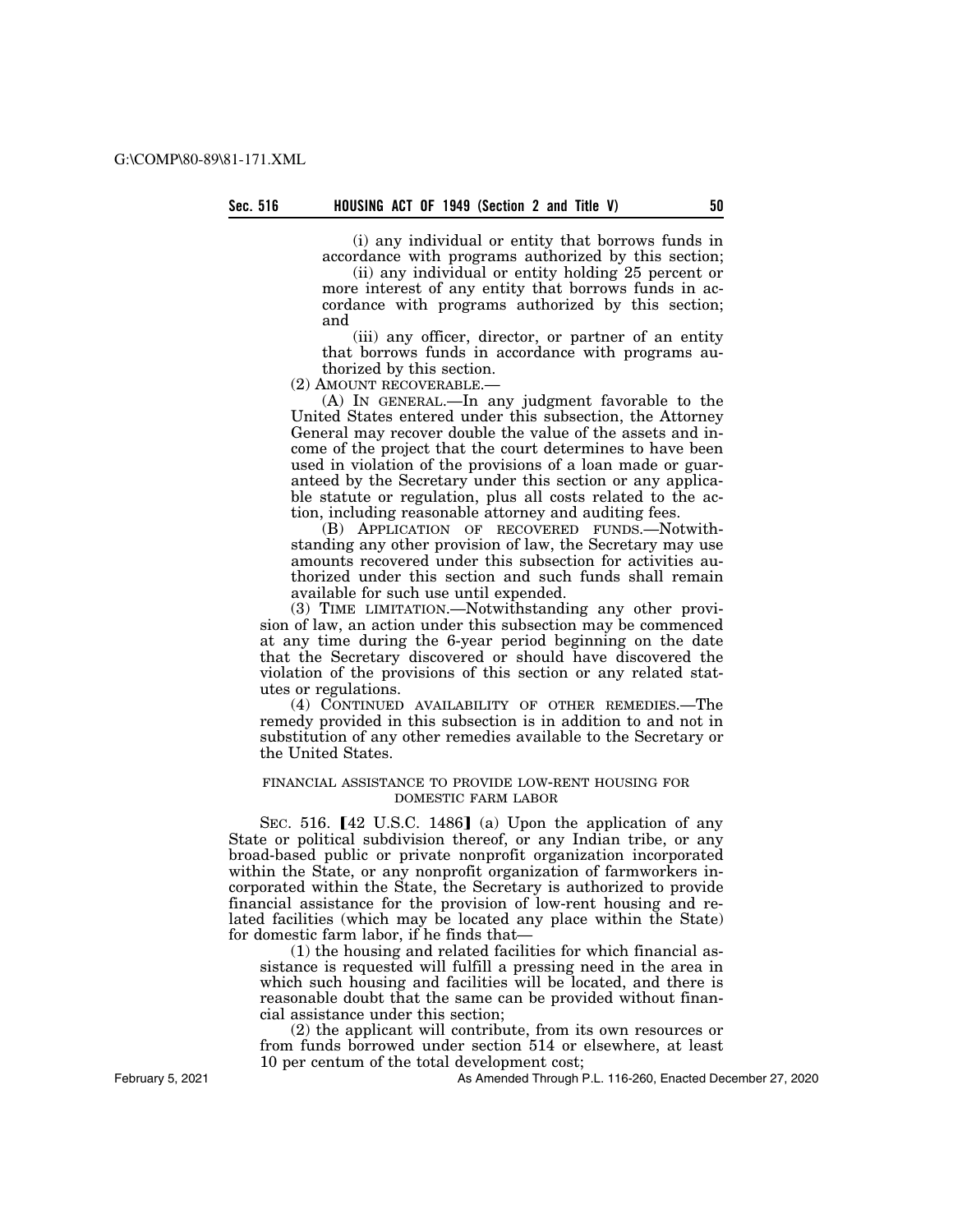(3) the types of housing and related facilities to be provided are most practical, giving due consideration to the purposes to be served thereby and the needs of the occupants thereof, and such housing and facilities shall be durable and suitable for year-around occupancy or use, unless the Secretary finds that there is no need for such year-around occupancy or use in that area; and

(4) the construction will be undertaken in an economical manner, and the housing and related facilities will not be of elaborate or extravagant design or materials.

(b) The amount of any financial assistance provided under this section for low-rent housing and related facilities shall not exceed 90 per centum of the total development cost thereof, as determined by the Secretary, less such amount as the Secretary determines can be practicably obtained from other sources (including a loan under section 514).

(c) No financial assistance for low-rent housing and related facilities shall be made available under this section unless, to any extent and for any periods required by the Secretary, the applicant agrees—

(1) that the rentals charged domestic farm labor shall not exceed such amounts as may be approved by the Secretary giving due consideration to the income and earning capacity of the tenants, and the necessary costs of operating and maintaining such housing;

(2) that such housing shall be maintained at all times in a safe and sanitary condition in accordance with such standards as may be prescribed by State or local law, or, in the absence of such standards, in accordance with such minimum requirements as the Secretary shall prescribe; and

(3) an absolute priority will be given at all times in granting occupancy of such housing and facilities to domestic farm labor.

(d) The Secretary may make payments pursuant to any contract for financial assistance under this section at such times and in such manner as may be specified in the contract. In each contract, the Secretary shall include such covenants, conditions, or provisions as he deems necessary to insure that the housing and related facilities, for which financial assistance is made available, be used only in conformity with the provisions of this section.

(e) The Secretary shall prescribe regulations to insure that Federal funds expended under this section are not wasted or dissipated. The Secretary shall not give priority for funding under this section to any one of the groups listed in subsection (a) over any of the others so listed.

(f) All laborers and mechanics employed by contractors or subcontractors on projects assisted by the Secretary which are undertaken by approved applicants under this section shall be paid wages at rates not less than those prevailing on similar construction in the locality, as determined by the Secretary of Labor in accordance with the Davis-Bacon Act, as amended (40 U.S.C. 276a— 276a–5). The Secretary shall not extend any financial assistance under this section for any project without first obtaining adequate assurance that these labor standards will be maintained on the

As Amended Through P.L. 116-260, Enacted December 27, 2020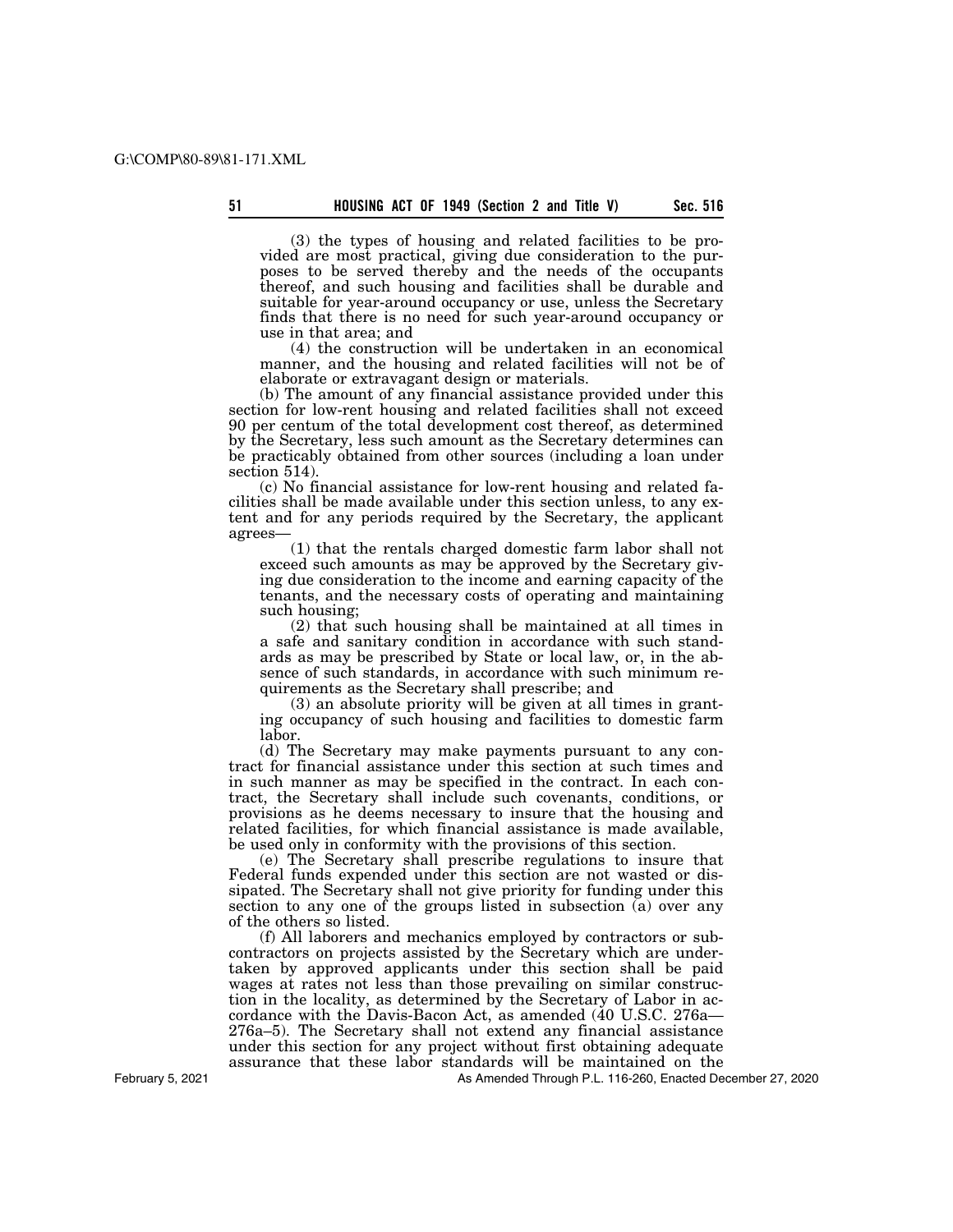construction work; except that compliance with such standards may be waived by the Secretary in cases or classes of cases where laborers or mechanics, not otherwise employed at any time on the project, voluntarily donate their services without compensation for the purpose of lowering the costs of construction and the Secretary determines that any amounts thereby saved are fully credited to the person, corporation, association, organization, or other entity undertaking the project. The Secretary of Labor shall have, with respect to the labor standards specified in this section, the authority and functions set forth in Reorganization Plan Numbered 14 of 1950 (15 F.R. 3176; 64 Stat. 1267; 5 U.S.C. 133z–15), and section 2 of the Act of June 13, 1934, as amended (40 U.S.C. 276).

(g) As used in this section—

(1) the term ''low-rent housing'' means rental housing within the financial reach of families of low income consisting of (A) new structures (including household furnishings) suitable for dwelling use by domestic farm labor, and (B) existing structures (including household furnishings) which can be made suitable for dwelling use by domestic farm labor by rehabilitation, alteration, conversion, or improvement;

(2) the terms ''related facilities'' and ''domestic farm labor'' shall have the meaning assigned to them in section 514(f);

(3) the term ''development cost'' shall have the meaning assigned to it in section  $515(d)(4)$ ; and

(4) the term ''domestic farm labor'' has the meaning given such term in section  $514(f)(3)$ .

(h) Notwithstanding the provisions of subsection (a)(3), the Secretary may, upon a finding of persistent need for migrant farmworker housing in any area, provide assistance to eligible applicants for 90 per centum of the development costs of such housing in such area to be used solely by migrant farmworkers while they are away from their residence. Such housing shall be constructed in such a manner as to be safe and weatherproof for the time it is to be occupied, be equipped with potable water and modern sanitation facilities (including a kitchen sink, toilet, and bathing facilities), and meet such other requirements as the Secretary may prescribe.

(i) The Secretary shall utilize not more than 10 per centum of the amounts available for any fiscal year for purposes of this section for financial assistance to eligible private and public nonprofit agencies to encourage the development of domestic and migrant farm labor housing projects under this title.

(j) Housing and related facilities constructed with grants under this section may be used for tenants eligible for occupancy under section 515 if the Secretary determines that—

(1) there is no longer a need in the area for farm labor housing; or

(2) the need for such housing in the area has diminished to the extent that the purpose of the grant, providing housing for domestic farm labor, can no longer be met.

(k) HOUSING FOR RURAL HOMELESS AND MIGRANT FARM-WORKERS.—

(1) IN GENERAL.—The Secretary may provide financial as-

sistance for providing affordable rental housing and related fa-

As Amended Through P.L. 116-260, Enacted December 27, 2020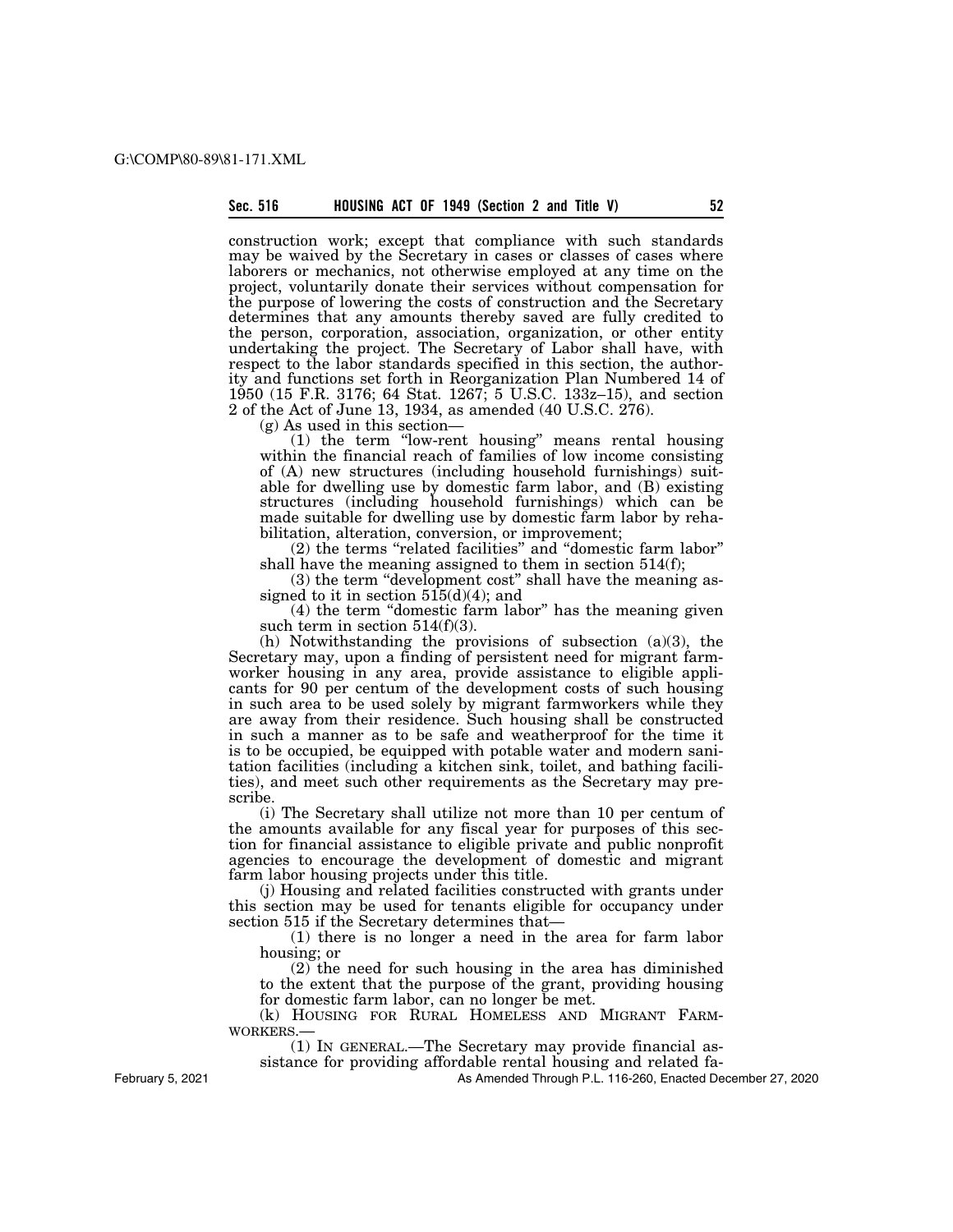cilities for migrant farmworkers and homeless individuals (and the families of such individuals) to applicants as provided in this subsection.

(2) TYPES OF ASSISTANCE.— (A) IN GENERAL.—The Secretary may provide the following assistance for housing under this subsection:

(i) An advance, in an amount not to exceed \$400,000, of the cost of acquisition, substantial rehabilitation, or acquisition and rehabilitation of an existing structure or construction of a new structure for use in the provision of housing under this subsection. The repayment of any outstanding debt owed on a loan made to purchase an existing structure shall be considered to be a cost of acquisition eligible for an advance under this subparagraph if the structure was not used for the purposes under this subsection prior

to the receipt of assistance. (ii) A grant, in an amount not to exceed \$400,000, for moderate rehabilitation of an existing structure for use in the provision of housing under this subsection.

(iii) Annual payments for operating costs of such housing (without regard to whether the housing is an existing structure), not to exceed 75 percent of the annual operating costs of such housing.

(B) AVAILABLE ASSISTANCE.—A recipient may receive assistance under both clauses (i) and (ii) of subparagraph (A). The Secretary may increase the limit contained in such clauses to \$800,000 in areas which the Secretary finds have high acquisition and rehabilitation costs.

(C) REPAYMENT OF ADVANCE.—Any advance provided under subparagraph (A)(i) shall be repaid on such terms as may be prescribed by the Secretary when the project ceases to be used as housing in accordance with the provisions of this subsection. Recipients shall be required to repay 100 percent of the advance if the housing is used for purposes under this subsection for fewer than 10 years following initial occupancy. If the housing is used for such purposes for more than 10 years, the percentage of the amount that shall be required to be repaid shall be reduced by 10 percentage points for each year in excess of 10 that the property is so used.

(D) PREVENTION OF UNDUE BENEFITS.—Upon any sale or other disposition of housing acquired or rehabilitated with assistance under this subsection prior to the close of 20 years after the housing is placed in service, other than a sale or other disposition resulting in the use of the project for the direct benefit of low income persons or where all of the proceeds are used to provide housing for migrant farmworkers and homeless individuals (and the families of such individuals), the recipient shall comply with such terms and conditions as the Secretary may prescribe to prevent the recipient from unduly benefiting from the sale or other disposition of the project.

(3) PROGRAM REQUIREMENTS.—

As Amended Through P.L. 116-260, Enacted December 27, 2020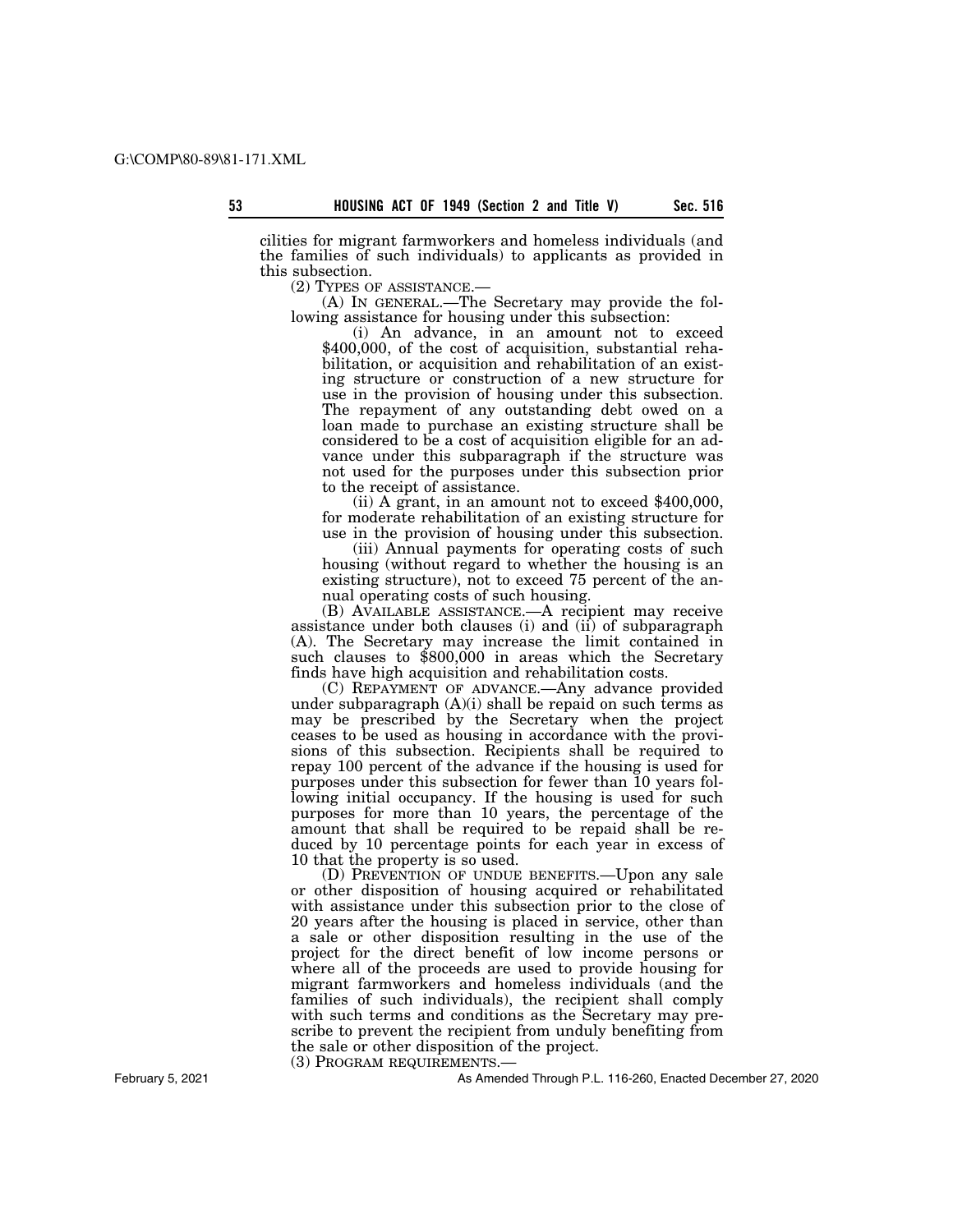(A) APPLICATIONS.—

(i) Applications for assistance under this subsection shall be submitted by an applicant in such form and in accordance with such procedures as the Secretary shall establish.

(ii) The Secretary shall require that applications contain at a minimum (I) a description of the proposed housing, (II) a description of the size and characteristics of the population that would occupy the housing, (III) a description of any public and private resources that are expected to be made available in connection with the housing, (IV) a description of the housing needs for migrant farmworkers and homeless individuals (and the families of such individuals) in the area to be served by the housing, and (V) assurances satisfactory to the Secretary that the housing assisted will be operated for not less than 10 years for the purpose specified in the application.

(iii) The Secretary shall require that an application furnish reasonable assurances that the housing will be available for occupancy by homeless individuals (and the families of such individuals) only on an emergency and temporary basis during the offseason and shall be otherwise available for occupancy by migrant farmworkers (and their families).

(iv) The Secretary shall require that an application furnish reasonable assurances that the applicant will own or have control of a site for the proposed housing not later than 6 months after notification of an award for grant assistance. An applicant may obtain ownership or control of a suitable site different from the site specified in the application. If an applicant fails to obtain ownership or control of the site within 1 year after notification of an award for grant assistance, the grant shall be recaptured and reallocated.

(B) SELECTION CRITERIA.—The Secretary shall establish selection criteria for a national competition for assistance under this subsection, which shall include—

(i) the ability of the applicant to develop and operate the housing;

(ii) the feasibility of the proposal in providing the housing;

(iii) the need for such housing in the area to be served;

(iv) the cost effectiveness of the proposed housing;

(v) the extent to which the project would meet the needs of migrant farmworkers and homeless individuals (and the families of such individuals) in the State;

(vi) the extent to which the applicant has control of the site of the proposed housing; and

As Amended Through P.L. 116-260, Enacted December 27, 2020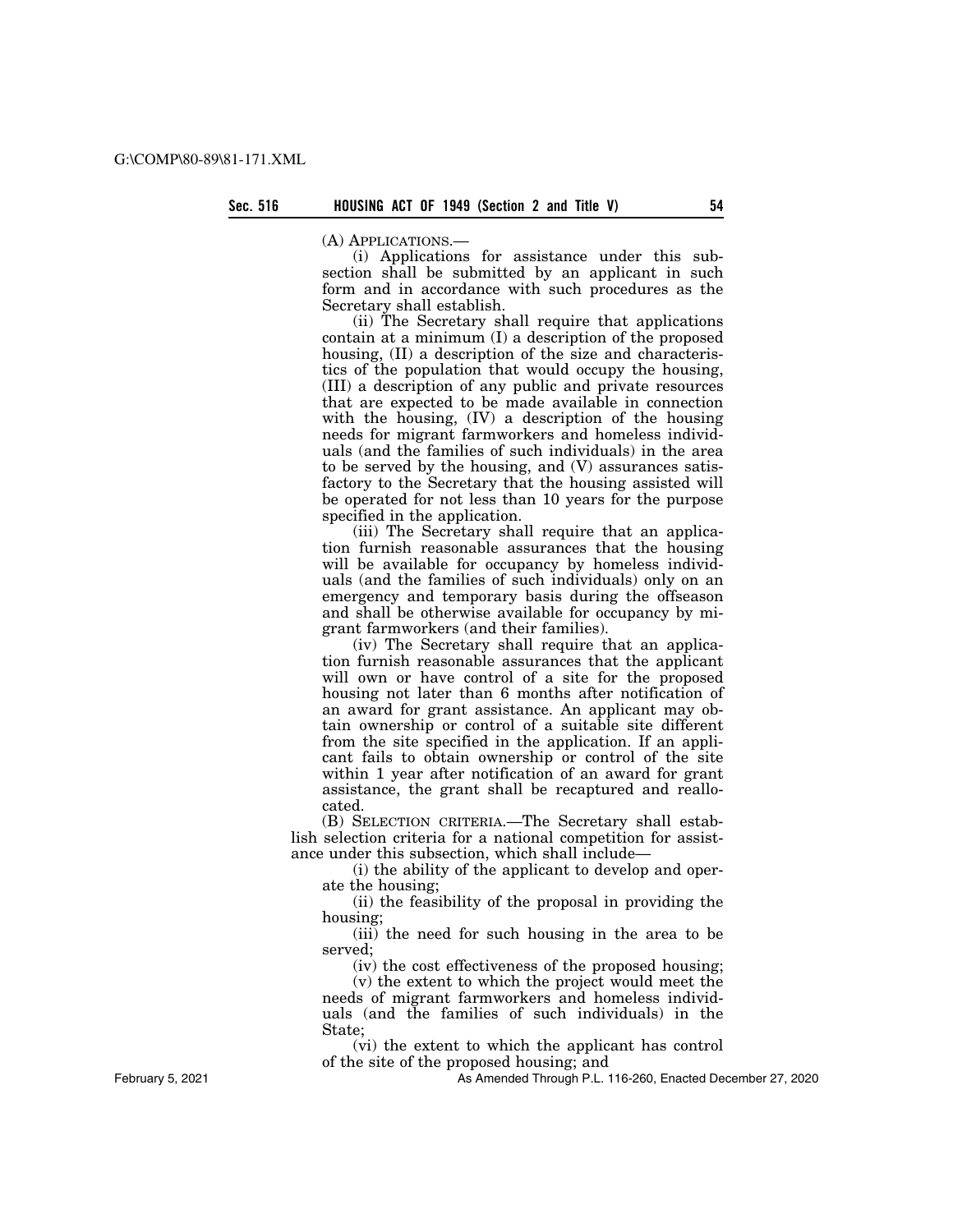(vii) such other factors as the Secretary determines to be appropriate for purposes of this subsection.

(C) REQUIRED AGREEMENTS.—The Secretary may not approve assistance for any housing under this subsection unless the applicant agrees—

(i) to operate the proposed project as housing for migrant farmworkers and homeless individuals (and the families of such individuals) in compliance with the provisions of this subsection and the application approved by the Secretary;

(ii) to monitor and report to the Secretary on the progress of the housing; and

(iii) to comply with such other terms and conditions as the Secretary may establish for purposes of this subsection.

(D) OCCUPANT RENT.—Each migrant farmworker and homeless individual residing in a facility assisted under this subsection shall pay as rent an amount determined in accordance with the provisions of section 3(a) of the United States Housing Act of 1937.<br>(4) GUIDELINES.—

(A) REGULATIONS.—Not later than 120 days after the date of enactment of the Cranston-Gonzalez National Affordable Housing Act, 34 the Secretary shall by notice establish such requirements as may be necessary to carry out the provisions of this subsection.

(B) LIMITATION ON USE OF FUNDS.—No assistance received under this subsection (or any State or local government funds used to supplement such assistance) may be used to replace other public funds previously used, or designated for use, to assist homeless individuals (and the families of such individuals) or migrant farmworkers.

(5) LIMITATION ON ADMINISTRATIVE EXPENSES.—No recipient may use more than 5 percent of an advance or grant received under this subsection for administrative purposes.

(6) REPORTS TO CONGRESS.—The Secretary shall submit annually to the Congress a report summarizing the activities carried out under this subsection and setting forth the findings, conclusions, and recommendations of the Secretary as a result of the activities. The report shall be submitted not later than 3 months after the end of each fiscal year.

(7) DEFINITIONS.—For purposes of this subsection:

(A) The term "applicant" means a State, political subdivision thereof, Indian tribe, any private nonprofit organization incorporated within the State that has applied for a grant under this subsection.

(B) The term ''homeless individual'' has the same meaning given the term under section 103 of the Stewart B. McKinney Homeless Assistance Act 35.

Continued

February 5, 2021

 $^{34}$  The date of enactment was November 28, 1990.  $^{35}$  Public Law 106-400, enacted on October 30, 2000, renamed the Stewart B. McKinney Homeless Assistance Act as the McKinney-Vento Homeless Assistance Act. Section 2 of such Act (42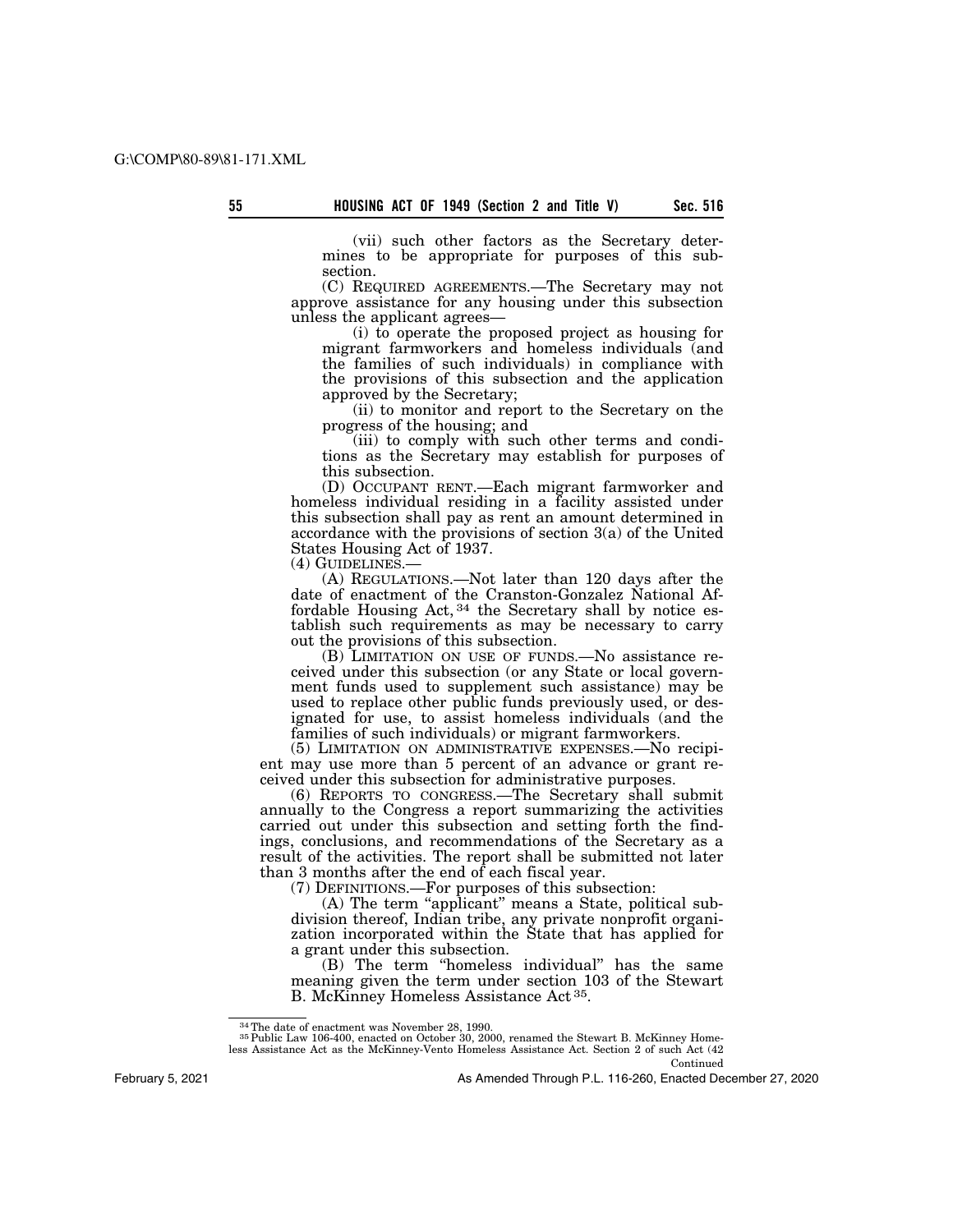$(C)$  The term "migrant farmworker"—

(i) means any person (and the family of such person) who (I) receives a substantial portion of his or her income from primary production of agricultural or aquacultural commodities, the handling of such commodities in the unprocessed stage, or the processing of such commodities, without respect to the source of employment, and (II) establishes residence in a location on a seasonal or temporary basis, in an attempt to receive an income as described in subclause (I); and

(ii) includes any person (and the family of such person) who is retired or disabled, but who met the requirements of clause (i) at the time of retirement or becoming disabled.

(D) The term ''operating costs'' means expenses incurred by a recipient providing housing under this subsection with respect to the administration, maintenance, repair, and security of such housing and utilities, fuel, furnishings, and equipment for such housing.

# INSURED RURAL HOUSING LOANS

SEC. 517.  $[42 \text{ U.S.C. } 1487]$  (a) The Secretary may insure loans meeting the requirements of section 502, and may make loans in accordance with the requirements of such section to be sold and insured. The amount of such a loan to a low income person or family shall not exceed the amount necessary to provide adequate housing which is modest in size, design, and cost (as determined by the Secretary).

(b) The Secretary may insure loans in accordance with the requirements of sections 514 (exclusive of subsections (a)(3), (a)(5), and (b)),  $515$  (exclusive of subsections (a) and (b)(3)),  $524$  and  $526$ and may make loans meeting such requirements to be sold and insured. Upon the expiration of ninety days after the original capitalization of the Rural Housing Insurance Fund, created by subsection (e) of this section, no new loans shall be made or insured under section 514 or 515(b), except in conformity with this section. The notes held in the Agricultural Credit Insurance Fund (7 U.S.C. 1929) which evidence loans made or insured by the Secretary under section 514 or 515(b), the rights and liabilities of that Fund under insurance contracts relating to such loans held by insured investors, the mortgages securing the obligations of the borrowers under such loans held in that Fund or by insured investors, and all rights to subsequent collections on and proceeds of such notes, contracts, and mortgages, are hereby transferred to the Rural Housing Insurance Fund and for the purposes of this title and any other Act shall be subject to the provisions of this section as if created pursuant thereto. The Rural Housing Insurance Fund shall compensate the Agricultural Credit Insurance Fund for the aggregate unpaid principal balance plus accrued interest of the notes so transferred.

February 5, 2021

U.S.C. 11301 note) provides that ''[a]ny reference in any law, regulation, document, paper, or other record of the United States to the Stewart B. McKinney Homeless Assistance Act shall be deemed to be a reference to the 'McKinney-Vento Homeless Assistance Act' ''.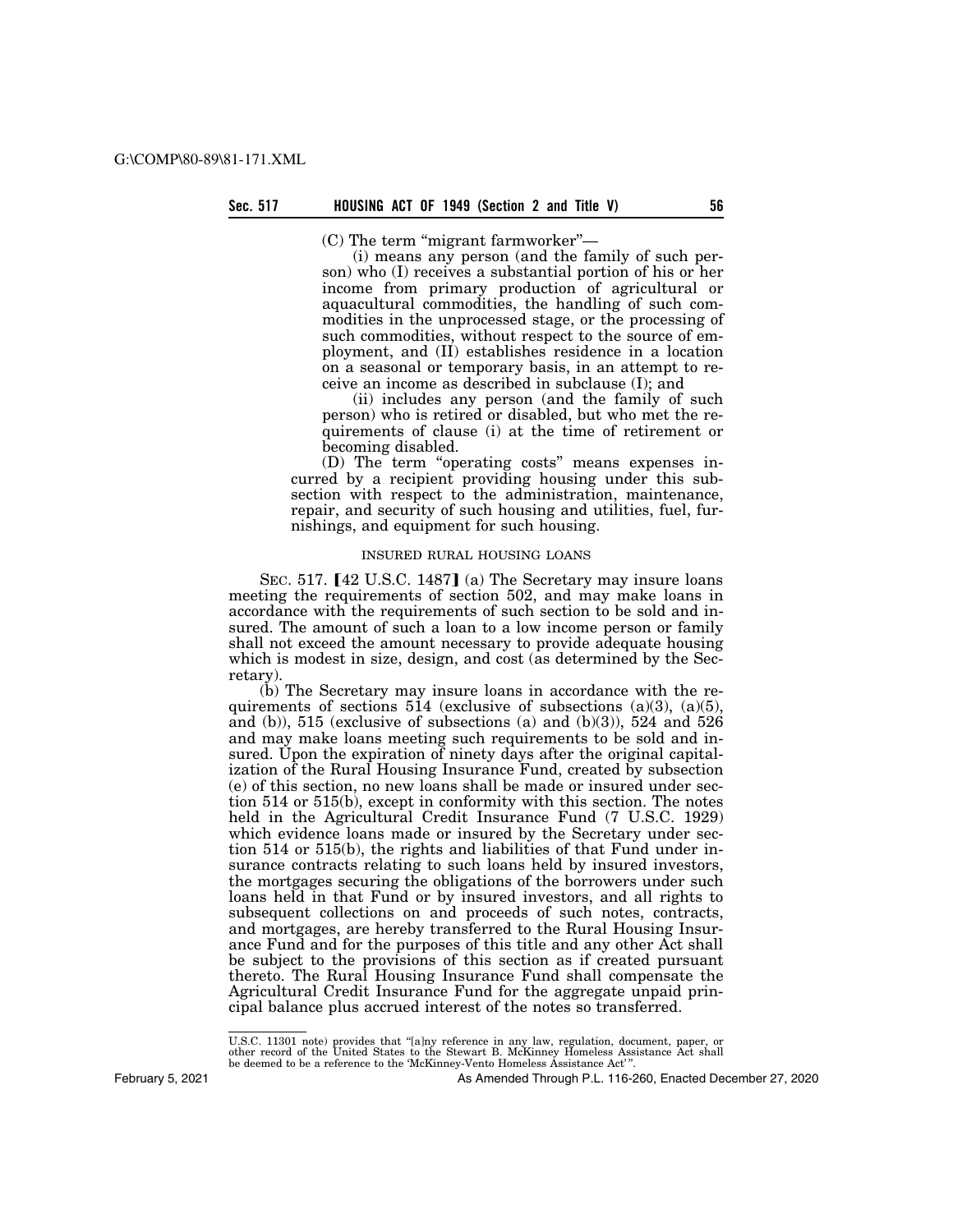(c) The Secretary may use the Rural Housing Insurance Fund for the purpose of making loans to be sold and insured under this section. Any loan made and sold by the Secretary under this section after the date of the enactment of the Housing and Community Development Reconciliation Amendments of 1985 36 (and any loan made by other lenders under this title that is insured or guaranteed in accordance with this section, is purchased by the Secretary, and is sold by the Secretary under this section after such date) shall be sold to the public and may not be sold to the Federal Financing Bank, unless such sale to the Federal Financing Bank is required to service transactions under this title between the Secretary and the Federal Financing Bank occurring on or before such date.

 $(d)(1)$  The Secretary may, in conformity with subsections  $(a)$ , (b), and (m), insure the payment of principal and interest on loans made by lenders other than the United States, and on loans made from or otherwise acquired by the Rural Housing Insurance Fund which are sold by the Secretary. Any contract of insurance executed by the Secretary hereunder shall be an obligation supported by the full faith and credit of the United States, and shall be incontestable except for fraud or material misrepresentation of which the holder has actual knowledge. In connection with loans insured under this section, the Secretary may take liens running to the United States notwithstanding the fact that the notes evidencing such loans may be held by lenders other than the United States. Notes evidencing such loans shall be freely assignable, but the Secretary shall not be bound by any such assignment until notice thereof is given to and acknowledged by him.

(2) Each loan made by the Secretary or other lenders under this title that is insured or guaranteed in accordance with this subsection shall, when offered for sale to the public, be accompanied by an agreement by the Secretary to pay to the holder of such loan (through an agreement to purchase such loan or through such other means as the Secretary determines to be appropriate) the difference between the rate of interest paid by the borrower of such loan and the market rate of interest (as determined by the Secretary) on obligations having comparable periods to maturity on the date of such sale.

(3) Each loan made by the Secretary or other lenders under this title that is insured or guaranteed in accordance with this subsection shall, when offered for sale to the public, be accompanied by agreements for the benefit of the borrower under the loan that provide that—

(A) the purchaser or any assignee of the loan shall not diminish any substantive or procedural right of the borrower arising under this title;

(B) upon any substantial default of the borrower, but prior to foreclosure, the loan shall be assigned to the Secretary for the purpose of avoiding foreclosure; and

(C) following any assignment under subparagraph (B) and before commencing any action to foreclose or otherwise dispossess the borrower, the Secretary shall afford the borrower

February 5, 2021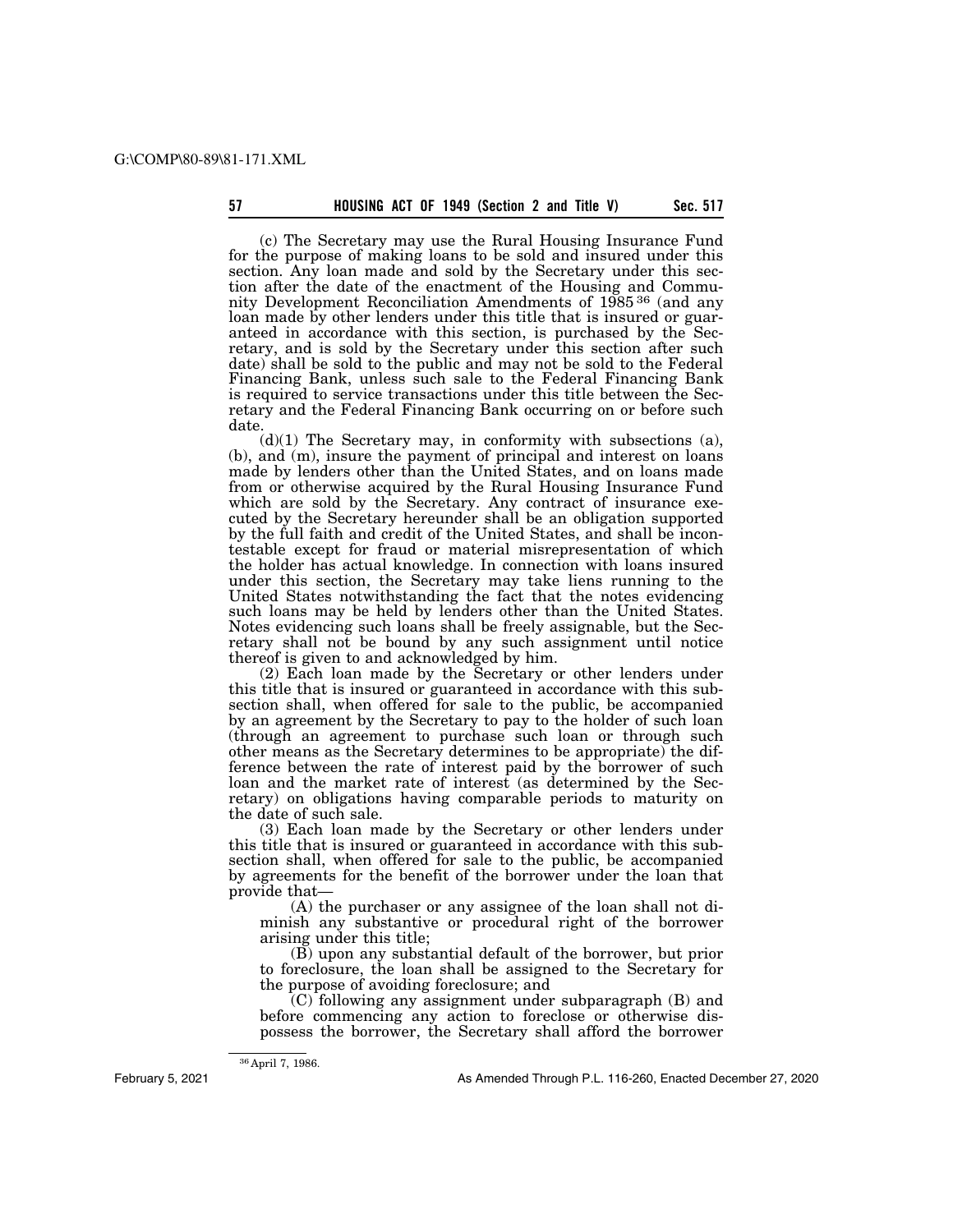all substantive and procedural rights arising under this title, including consideration for interest subsidy, moratorium, reamortization, refinancing, and appeal of any adverse decision to an impartial officer.

(4) From the proceeds of loan sales under paragraph (2), the Secretary shall set aside as a reserve against future losses not less than 5 percent of the outstanding face amount of the loans held by the public at any time. 37

(e) There is hereby created the Rural Housing Insurance Fund (hereinafter referred to as the ''Fund'' which shall be used by the Secretary as a revolving fund for carrying out the provisions of this section. The guaranteed loan program under this title shall be operated separately from the insured loan program operated under this title and no funds designated for one program may be transferred to another program. There are authorized to be appropriated to the Secretary such sums as may be necessary for the purposes of the Fund.

(f) Money in the Fund not needed for current operations shall be invested in direct obligations of the United States or obligations guaranteed by the United States.

(g) All funds, claims, notes, mortgages, contracts, and property acquired by the Secretary under this section, and all collections and proceeds therefrom, shall constitute assets of the Fund; and all liabilities and obligations of such assets shall be liabilities and obligations of the Fund. Loans may be held in the Fund and collected in accordance with their terms or may be sold by the Secretary with or without agreements for insurance thereof. The Secretary is authorized to make agreements with respect to servicing loans held or insured by him under this section and purchasing such insured loans on such terms and conditions as he may prescribe.

(h) The Secretary is authorized to issue notes to the Secretary of the Treasury to obtain funds necessary for discharging obligations under this section and for authorized expenditures out of the Fund, but, except as may be authorized in appropriations Acts, not for the original or any additional capital of the Fund. Such notes shall be in such form and denominations and have such maturities and be subject to such terms and conditions as may be prescribed by the Secretary with the approval of the Secretary of the Treasury. Each note shall bear interest at the average rate, as determined by the Secretary of the Treasury, payable by the Treasury upon its marketable public obligations outstanding at the beginning of the fiscal year in which such note is issued, which are neither due nor callable for redemption for fifteen years from their date of issue. The Secretary of the Treasury is authorized and directed to purchase any notes of the Secretary issued hereunder, and for that purpose the Secretary of the Treasury is authorized to use as a public debt transaction the proceeds from the sale of any securities issued under chapter 31 of title 31, United States Code, and the purposes for which such securities may be issued under such chapter are extended to include purchases of notes issued by the Secretary. All redemptions, purchases, and sales by the Secretary of the Treasury of such notes shall be treated as pub-

37See also section 310C of the Consolidated Farm and Rural Development Act (7 USC 1933).

February 5, 2021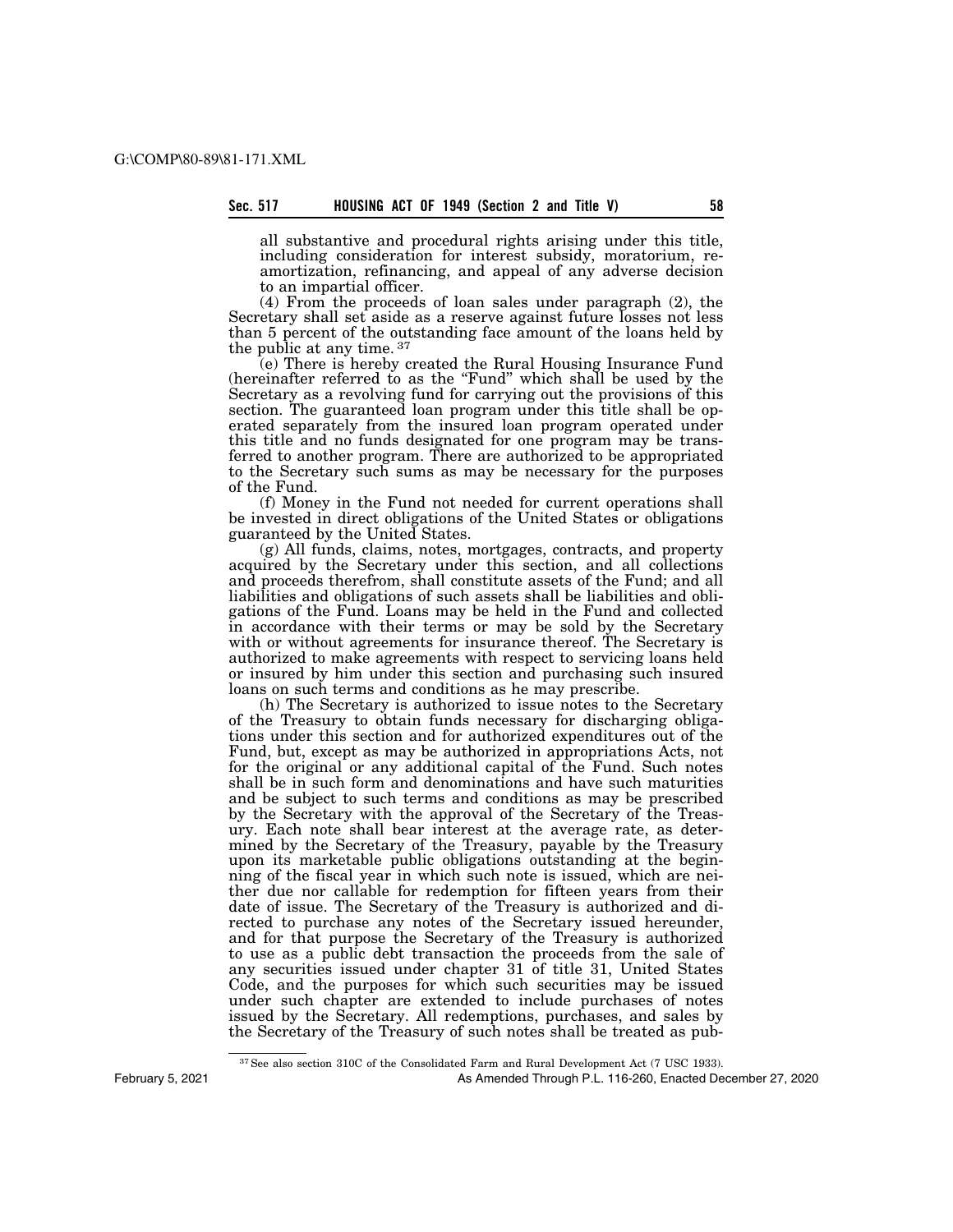lic debt transactions of the United States. The notes issued by the Secretary to the Secretary of the Treasury shall constitute obligations of the Fund.

(i) The Secretary may retain out of interest payments by the borrower an annual charge in an amount specified in the insurance or sale agreement applicable to the loan. Of the charges retained by the Secretary, if any, not to exceed 1 per centum per annum of the unpaid balance of the loan shall be deposited in the Fund. Any retained charges not deposited in the Fund shall be available for administrative expenses in carrying out the provisions of this title, to be transferred annually, and become merged with any appropriation for administrative expenses of the Farmers Home Administration, when and in such amounts as may be authorized in appropriation Acts.

(j) The Secretary may also utilize the Fund—

(1) to pay amounts to which the holder of the note is entitled in accordance with an insurance or sale agreement under this section accruing between the date of any payment by the borrower to the Secretary and the date of transmittal of any such payments to the holder of the note; and in the discretion of the Secretary, payments other than final payments need not be remitted to the holder until due or until the next agreed annual or semiannual remittance date;

(2) to pay the holder of any note insured under this section any defaulted installment or, upon assignment of the note to the Secretary at the Secretary's request, or pursuant to a purchase agreement, the entire balance outstanding on the note;

(3) to pay taxes, insurance, prior liens, expenses necessary to make fiscal adjustments in connection with the application and transmittal of collections or necessary to obtain credit reports on applicants or borrowers, and other services customary in the industry, independent audits of project expenses, construction inspections, commercial appraisals, servicing of loans, and other related program services and expenses, and other expenses and advances to protect the security for loans which are insured under this section or held in the Fund, and to acquire such security property at foreclosure sale or otherwise;

(4) to make assistance payments authorized by section  $521(a);$ 

(5) after October 1, 1977, and as approved in appropriations Acts, to make advances authorized by section 501(e);

(6) to make payments and take other actions in accordance with agreements entered into under paragraph (2) and (3) of subsection (d); and

(7) to provide advances and assistance required to carry out paragraphs  $(4)$  and  $(5)$  of section  $502(c)$ .

(k) Any sale by the Secretary of loans individually or in blocks, pursuant to subsections (c) and (g), shall be treated as a sale of assets for the purposes of chapter 11 of title 31, United States Code, notwithstanding the fact that the Secretary, under an agreement with the purchaser, holds the debt instruments evidencing the loans and holds or reinvests payments thereon as trustee and custodian for the purchaser.

February 5, 2021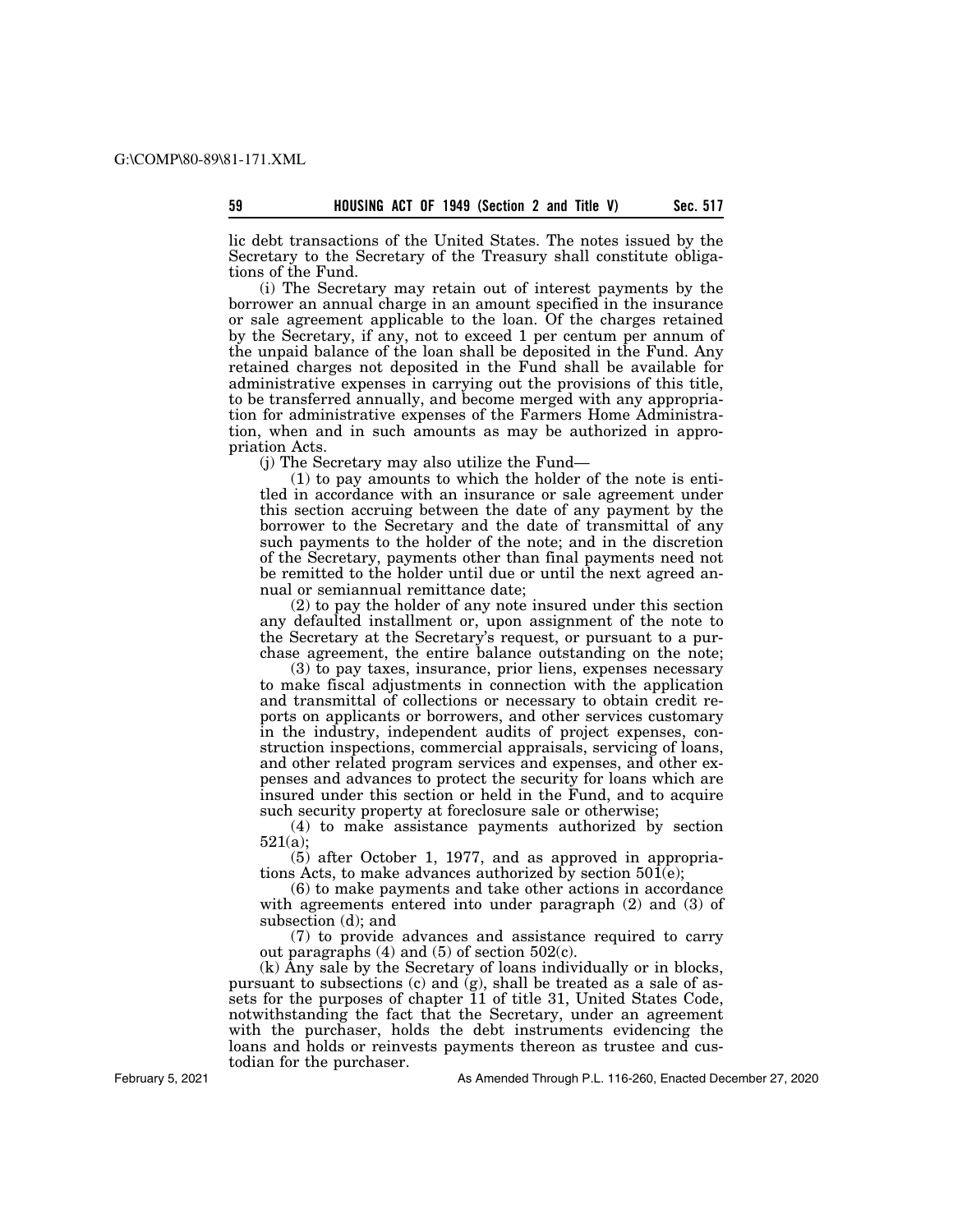(l) The Secretary may also, upon the application of lenders, builders, or sellers and upon compliance with requirements specified by him, make commitments upon such terms and conditions as he shall prescribe to make or insure loans under this section to eligible applicants.

(m) The assets and liabilities of, and authorizations applicable to, the Rural Housing Direct Loan Account are hereby transferred to the Fund, and such Account is hereby abolished. Such assets and their proceeds, including loans made out of the Fund pursuant to this section, shall be subject to all of the provisions of this section.

(n) The Secretary may guarantee and service loans made for the purchase of eligible residential properties under section  $21A(c)$ of the Federal Home Loan Bank Act in accordance with subsection (d) of this section and the last sentence of section  $521(a)(1)(A)$ .

(o)(1) The Secretary shall promulgate rules which encourage the rehabilitation or purchase of existing buildings for the purpose of providing housing which is economical in cost and operation.

(2) Not later than the expiration of the 90-day period following the date of the enactment of the Housing and Community Development Reconciliation Amendments of 1985, 38 the Secretary shall issue regulations to facilitate the marketability in the secondary mortgage market of loans insured or guaranteed under this section. Such regulations shall ensure that such loans are competitive with other loans and mortgages insured or guaranteed by the Federal Government.

# RURAL HOUSING DIRECT LOAN ACCOUNT ]

# $SEC. 518.$  [Repealed.] ]

# SUMS EXCESS TO THE NEEDS OF THE RURAL HOUSING INSURANCE FUND

SEC. 519.  $[42 \text{ U.S.C. } 1489]$  Any sums in the Rural Housing Insurance Fund which the Secretary determines are in excess of amounts needed to meet the obligations and carry out the purposes of such Fund shall be returned to miscellaneous receipts of the Treasury.

# DEFINITION OF RURAL AREA

SEC. 520. [42 U.S.C. 1490] As used in this title, the terms ''rural'' and ''rural area'' mean any open country, or any place, town, village, or city which is not (except in the cases of Pajaro, in the State of California, and Guadalupe, in the State of Arizona) part of or associated with an urban area and which (1) has a population not in excess of 2,500 inhabitants, or (2) has a population in excess of 2,500 but not in excess of 10,000 if it is rural in character, or (3) has a population in excess of 10,000 but not in excess of  $20,000$ , and  $(\overline{A})$  is not contained within a standard metropolitan statistical area, and (B) has a serious lack of mortgage credit for lower and moderate-income families, as determined by the Sec-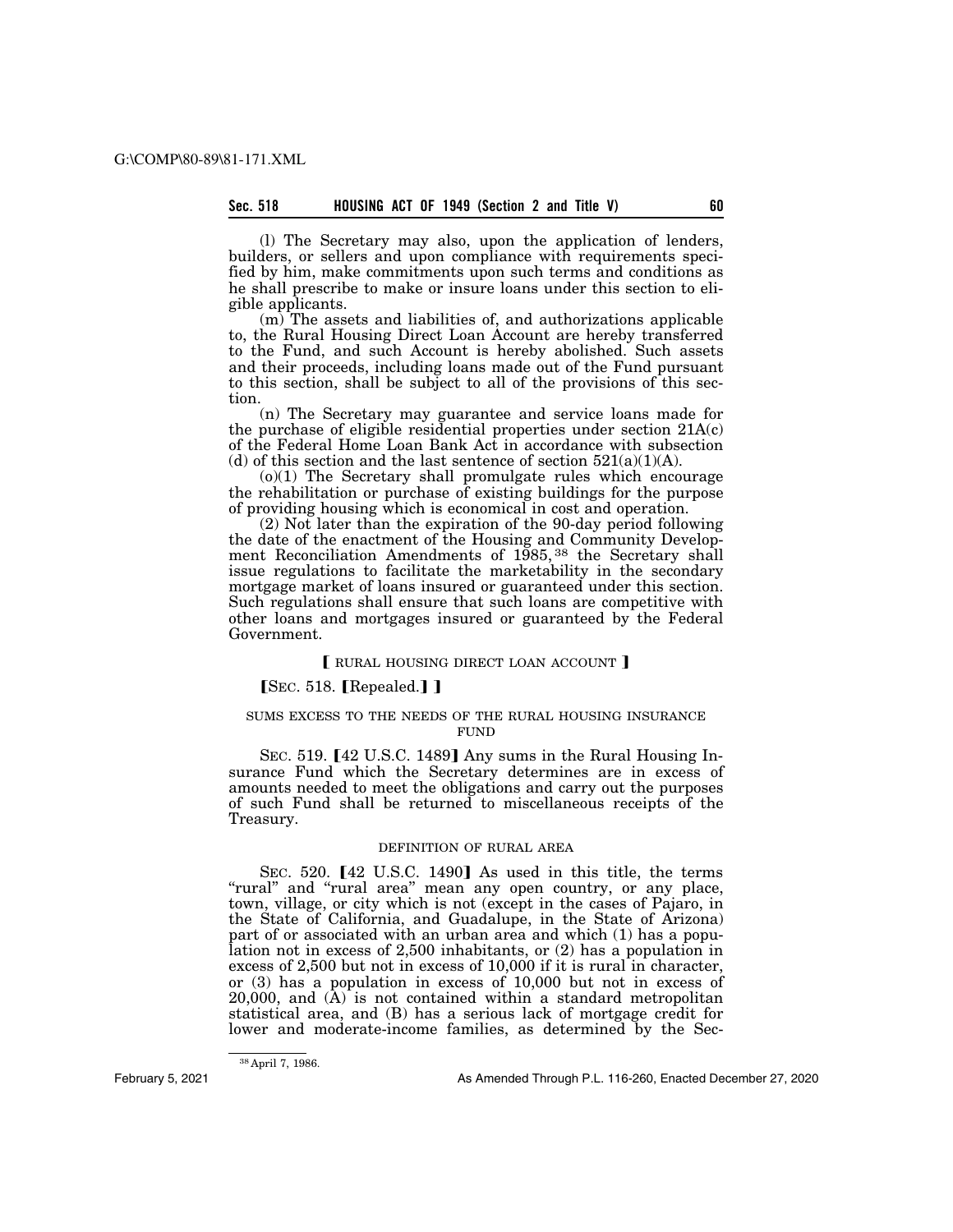|  | 61 | HOUSING ACT OF 1949 (Section 2 and Title V) |  |  |  |  |  |  |  |  | Sec. 521 |
|--|----|---------------------------------------------|--|--|--|--|--|--|--|--|----------|
|--|----|---------------------------------------------|--|--|--|--|--|--|--|--|----------|

retary and the Secretary of Housing and Urban Development. 39 For purposes of this title, any area classifed as "rural" or a "rural" area'' prior to October 1, 1990, and determined not to be ''rural'' or a ''rural area'' as a result of data received from or after the 1990, 2000, 2010, or 2020 decennial census, and any area deemed to be a "rural area" for purposes of this title under any other provision of law at any time during the period beginning January 1, 2000, and ending December 31, 2020, shall continue to be so classified until the receipt of data from the decennial census in the year 2030, if such area has a population in excess of 10,000 but not in excess of 35,000, is rural in character, and has a serious lack of mortgage credit for lower and moderate-income families. Notwithstanding any other provision of this section, the city of Plainview, Texas, shall be considered a rural area for purposes of this title, and the city of Altus, Oklahoma, shall be considered a rural area for purposes of this title until the receipt of data from the decennial census in the year 2000.

LOANS TO PROVIDE OCCUPANT-OWNED, RENTAL, AND COOPERATIVE HOUSING FOR LOW- AND MODERATE-INCOME PERSONS AND FAMILIES

SEC. 521.  $[42 \text{ U.S.C. } 1490a]$  (a)(1)(A) Not withstanding the provisions of sections  $502$ ,  $517(a)$  and  $515$ , loans to persons of low or moderate income under section 502 or  $517(a)(1)$ , or  $526(a)$ , loans under section 515 or 526(c) to provide rental or cooperative housing and related facilities for persons and families of low or moderate income or elderly persons and elderly families, and loans under section 526 to provide condominium housing for persons and families of low or moderate income, shall bear interest at a rate prescribed by the Secretary at not less than a rate determined by the Secretary of the Treasury upon the request of the Secretary taking into consideration the current average market yield on outstanding marketable obligations of the United States with remaining periods of maturity comparable to the average maturities of such loans, adjusted to the nearest one-eighth of 1 per centum. Any loan guaranteed under this title shall bear interest at such rate as may be agreed upon by the borrower and the lender.

(B) From the interest rate so determined, the Secretary may provide the borrower with assistance in the form of credits so as to reduce the effective interest rate to a rate not less than 1 per centum per annum for such periods of time as the Secretary may determine for applicants described in subparagraph (A) if without such assistance such applicants could not afford the dwelling or make payments on the indebtedness of the rental or cooperative housing. In the case of assistance provided under this subparagraph with respect to a loan under section 502, the Secretary may not reduce, cancel, or refuse to renew the assistance due to an increase in the adjusted income of the borrower if the reduction, cancellation, or nonrenewal will cause the borrower to be unable to reasonably afford the resulting payments required under the loan.

<sup>39</sup>Section 761 of the Agriculture, Rural Development, Food and Drug Administration, and Related Agencies Appropriations Act, 2001 (H.R. 5426, 106th Congress, enacted by reference by<br>Public Law 106–387, 114 Stat. 1549A-44) provides that "[h]ereafter, the Secretary of Agriculture<br>shall consider the City of Kewane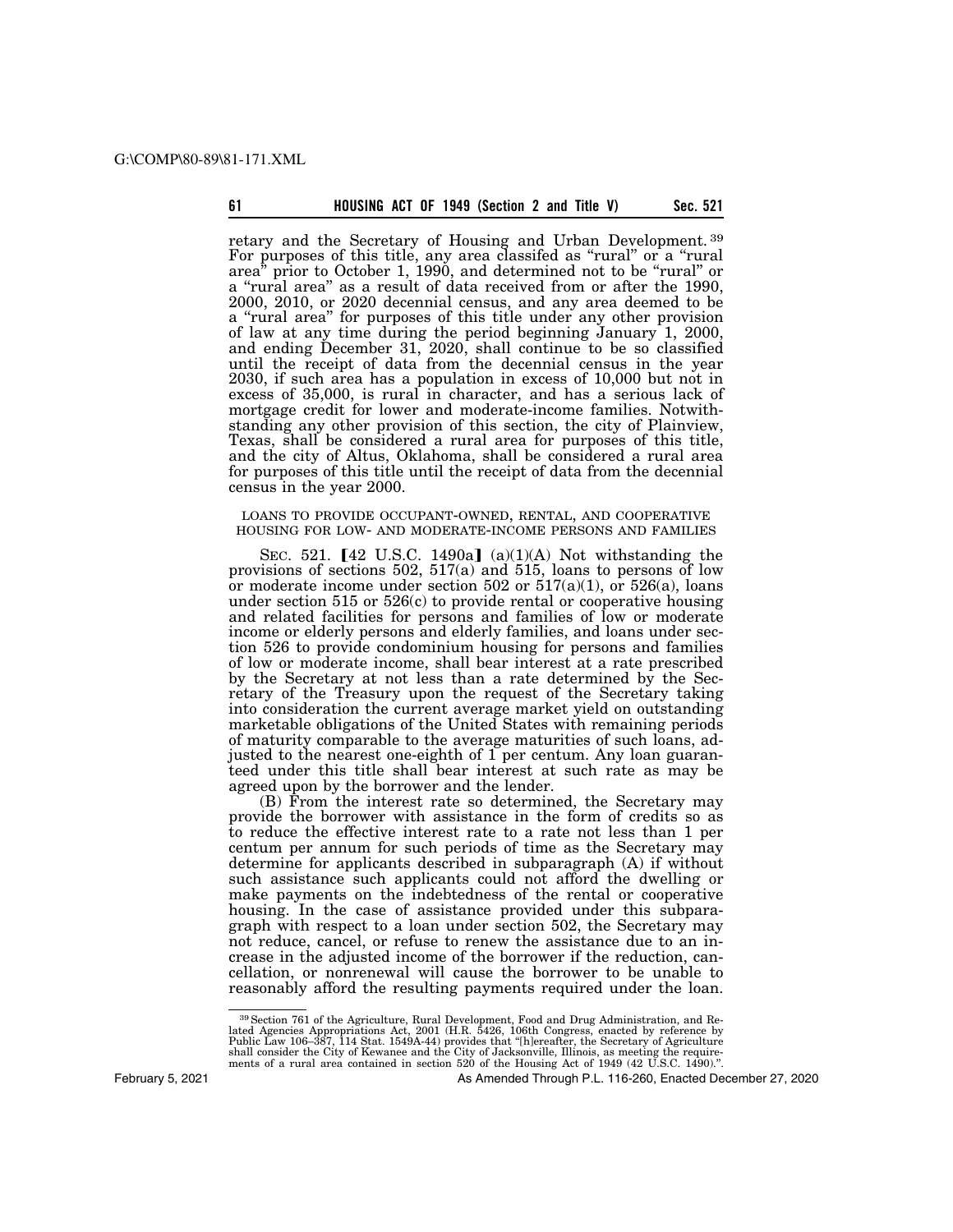(C) For persons of low income under section 502 or 517(a) who the Secretary determines are unable to afford a dwelling with the assistance provided under subparagraph (B) and when the Secretary determines that assisted rental housing programs (as authorized under this title, the National Housing Act, and the United States Housing Act of 1937) would be unsuitable in the area in which such persons reside, the Secretary may provide additional assistance, pursuant to amounts approved in appropriation Acts and for such periods of time as the Secretary may determine, which may be in an amount not to exceed the difference between (i) the amount determined by the Secretary to be necessary to pay the principal indebtedness, interest, taxes, insurance, utilities, and maintenance, and (ii) 25 per centum of the income of such applicant. The amount of such additional assistance which may be approved in appropriation Acts may not exceed an aggregate amount of \$100,000,000. Such additional assistance may not be so approved with respect to any fiscal year beginning on or after October 1, 1981.

 $(D)(i)$  With respect to borrowers under section 502 or 517(a) who have received assistance under subparagraph  $(B)$  or  $(C)$ , the Secretary shall provide for the recapture of all or a portion of such assistance rendered upon the disposition or nonoccupancy of the property by the borrower. In providing for such recapture, the Secretary shall make provisions to provide incentives for the borrower to maintain the property in a marketable condition. Notwithstanding any other provisions of law, any such assistance whenever rendered shall constitute a debt secured by the Security instruments given by the borrower to the Secretary to the extent that the Secretary may provide for recapture of such assistance.

(ii) In determining the amount recaptured under this subparagraph with respect to any loan made pursuant to section  $502(a)(3)$ for the purchase of a dwelling located on land owned by a community land trust, the Secretary shall determine any appreciation of the dwelling based on any agreement between the borrower and the community land trust that limits the sale price or appreciation of the dwelling.

(E) Except for Federal or State laws relating to taxation, the assistance rendered to any borrower under subparagraphs (B) and (C) shall not be considered to be income or resources for any purpose under any Federal or State laws including, but not limited to, laws relating to welfare and public assistance programs.

(F) Loans subject to the interest rates and assistance provided under this paragraph (1) may be made only when the Secretary determines the needs of the applicant for necessary housing cannot be met with financial assistance from other sources including assistance under the National Housing Act and the United States Housing Act of 1937.

(G) Interest on loans under section 502 or 517(a) to victims of a natural disaster shall not exceed the rate which would be applicable to such loans under section 502 without regard to this section.

(2)(A) The Secretary shall make and insure loans under this section and sections 514, 515, and 517 to provide rental or cooperative housing and related facilities for persons and families of low

As Amended Through P.L. 116-260, Enacted December 27, 2020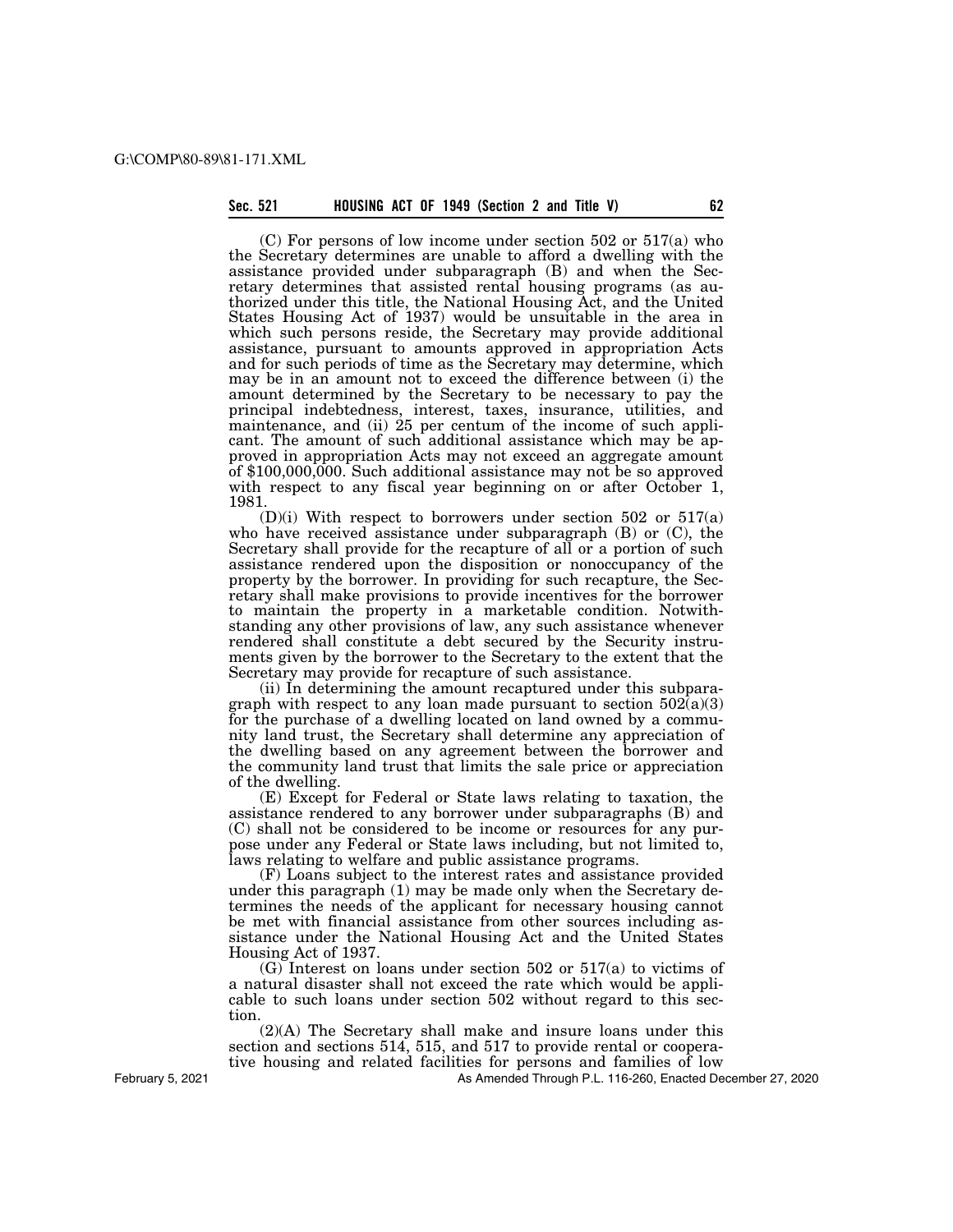income in multifamily housing projects, and shall make, and contract to make, assistance payments to the owners of such rental, congregate, or cooperative housing in order to make available to low-income occupants of such housing rentals at rates commensurate to income and not exceeding the highest of (i) 30 per centum of monthly adjusted income, (ii) 10 per centum of monthly income, or (iii) if the person or family is receiving payments for welfare assistance from a public agency, the portion of such payments which is specifically designated by such agency to meet the person's or family's housing costs. Any rent or contribution of any recipient shall not increase as a result of this section or any other provision of Federal law or regulation by more than 10 per centum during any twelve-month period, unless the increase above 10 per centum is attributable to increases in income which are unrelated to this subsection or other law or regulation.

(B) The owner of any project assisted under this paragraph or paragraph (5) shall be required to provide at least annually a budget of operating expenses and record of tenants' income. The budget (and the income, in the case of a project assisted under this paragraph) shall be used to determine the amount of the assistance for each project.

(C) The project owner shall accumulate, safeguard, and periodically pay to the Secretary any rental charges collected in excess of basic rental charges as established by the Secretary in conformity with subparagraph (A). These funds may be credited to the appropriation and used by the Secretary for making such assistance payments through the end of the next fiscal year. Notwithstanding the preceding sentence, excess funds received from tenants in projects financed under section 515 during a fiscal year shall be available during the next succeeding fiscal year, together with funds provided under subparagraph (D), to the extent approved in appropriations Acts, to make assistance payments to reduce rent overburden on behalf of tenants of any such project whose rents exceed the levels referred to in subparagraph (A). In providing assistance to relieve rent overburden, the Secretary shall provide assistance with respect to very low-income and low-income families to reduce housing rentals to the levels specified in subparagraph (A).

(D) The Secretary, to the extent approved in appropriation Acts, may enter into rental assistance contracts aggregating not more than \$398,000,000 in carrying out subparagraph (A) with respect to the fiscal year ending on September 30, 1982.

(E) In order to assist elderly or handicapped persons or families who elect to live in a shared housing arrangement in which they benefit as a result of sharing the facilities of a dwelling with others in a manner that effectively and efficiently meets their housing needs and thereby reduces their costs of housing, the Secretary shall permit rental assistance to be used by such persons or families if the shared housing arrangement is in a single-family dwelling. For the purpose of this subparagraph, the Secretary shall prescribe minimum habitability standards to assure decent, safe, and sanitary housing for such families while taking into account the special circumstances of shared housing.

February 5, 2021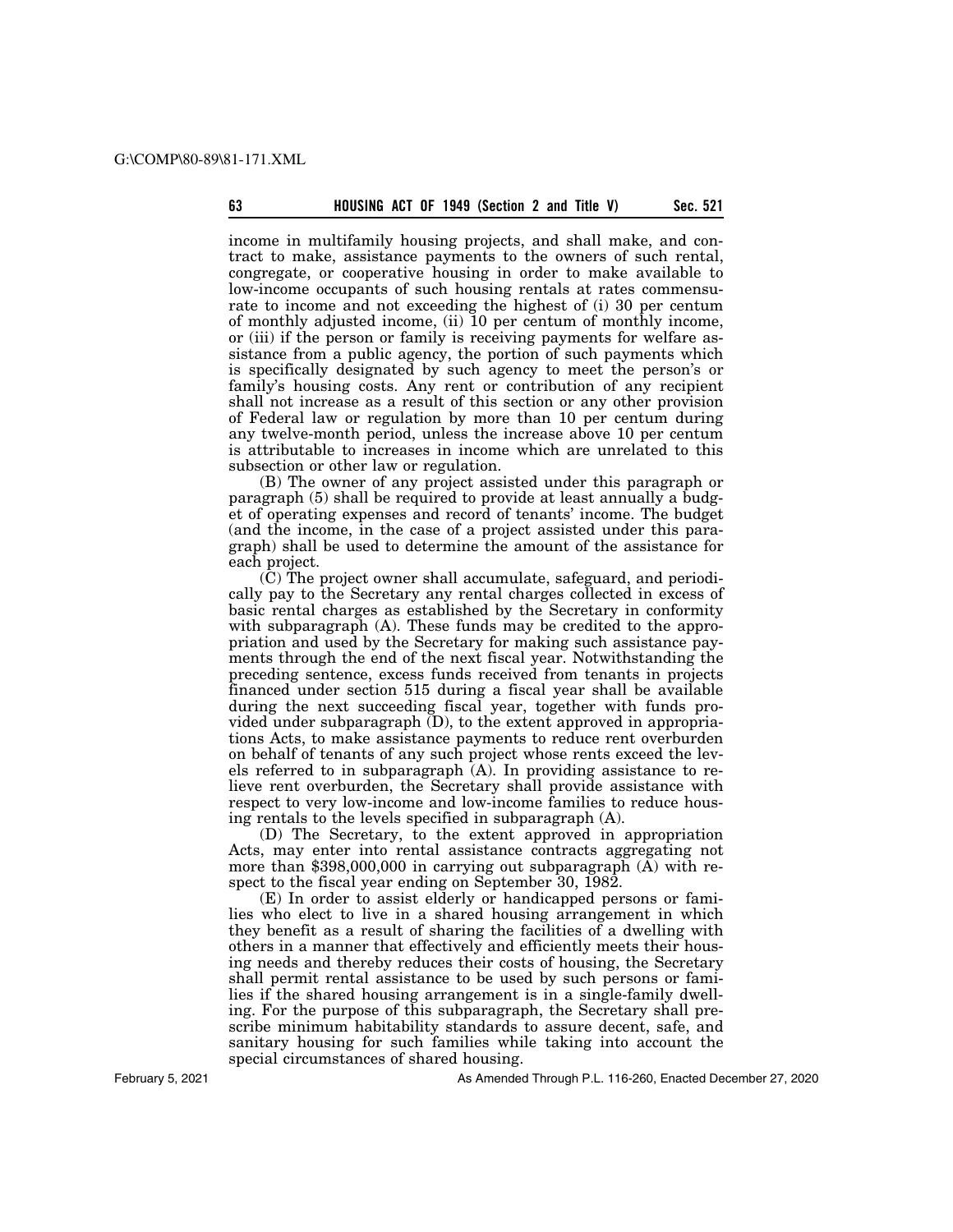(3)(A) In the case of loans under sections 514 and 515 approved prior to the effective date of this paragraph<sup>40</sup> with respect to which rental assistance is provided, the rent for tenants receiving such assistance shall not exceed the highest of (i) 30 per centum of monthly adjusted income, (ii) 10 per centum of monthly income, or (iii) if the person or family is receiving payments for welfare assistance from a public agency, the portion of such payments which is specifically designated by such agency to meet the person's or family's housing costs.

(B) In the case of a section 515 loan approved prior to the effective date of this paragraph<sup>40</sup> with respect to which interest credits are provided, the tenant's rent shall not exceed the highest of (i) 30 per centum of monthly adjusted income, (ii) 10 per centum of monthly income, or (iii) if the person or family is receiving payments for welfare assistance from a public agency, the portion of such payments which is specifically designated by such agency to meet the person's or family's housing costs, or, where no rental assistance authority is available, the rent level established on a basis of a 1 per centum interest rate on debt service.

(C) No rent for a unit financed under section 514 or 515 shall be increased as a result of this subsection or other provision of Federal law or Federal regulation by more than 10 per centum in any twelve-month period, unless the increase above 10 per centum is attributable to increases in income which are unrelated to this subsection or other law, or regulation.

(4) In the case of a loan with respect to the purchase of a manufactured home with respect to which rental assistance is provided, the monthly payment for principal and interest on the manufactured home and for lot rental and utilities shall not exceed the highest of (A) 30 per centum of monthly adjusted income, (B) 10 per centum of monthly income, or (C) if the person or family is receiving payments for welfare assistance from a public agency, the portion of such payments which is specifically designated by such agency to meet the person's or family's housing costs.<br>(5) OPERATING ASSISTANCE FOR MIGRANT

(5) OPERATING ASSISTANCE FOR MIGRANT FARMWORKER PROJECTS.—

(A) AUTHORITY.—In the case of housing (and related facilities) for migrant farmworkers provided or assisted with a loan under section 514 or a grant under section 516, the Secretary may, at the request of the owner of the project, use amounts provided for rental assistance payments under paragraph (2) to provide assistance for the costs of operating the project. Any tenant or unit assisted under this paragraph may not receive rental assistance under paragraph  $(\overline{2})$ .

(B) AMOUNT.—In any fiscal year, the assistance provided under this paragraph for any project shall not exceed an amount equal to 90 percent of the operating costs for the project for the year, as determined by the Secretary. The amount of assistance to be provided for a project under this paragraph shall be an amount that makes units in the project available to migrant farmworkers in the area of the project at rates not exceeding 30 percent of the monthly adjusted incomes

40 November 30, 1983.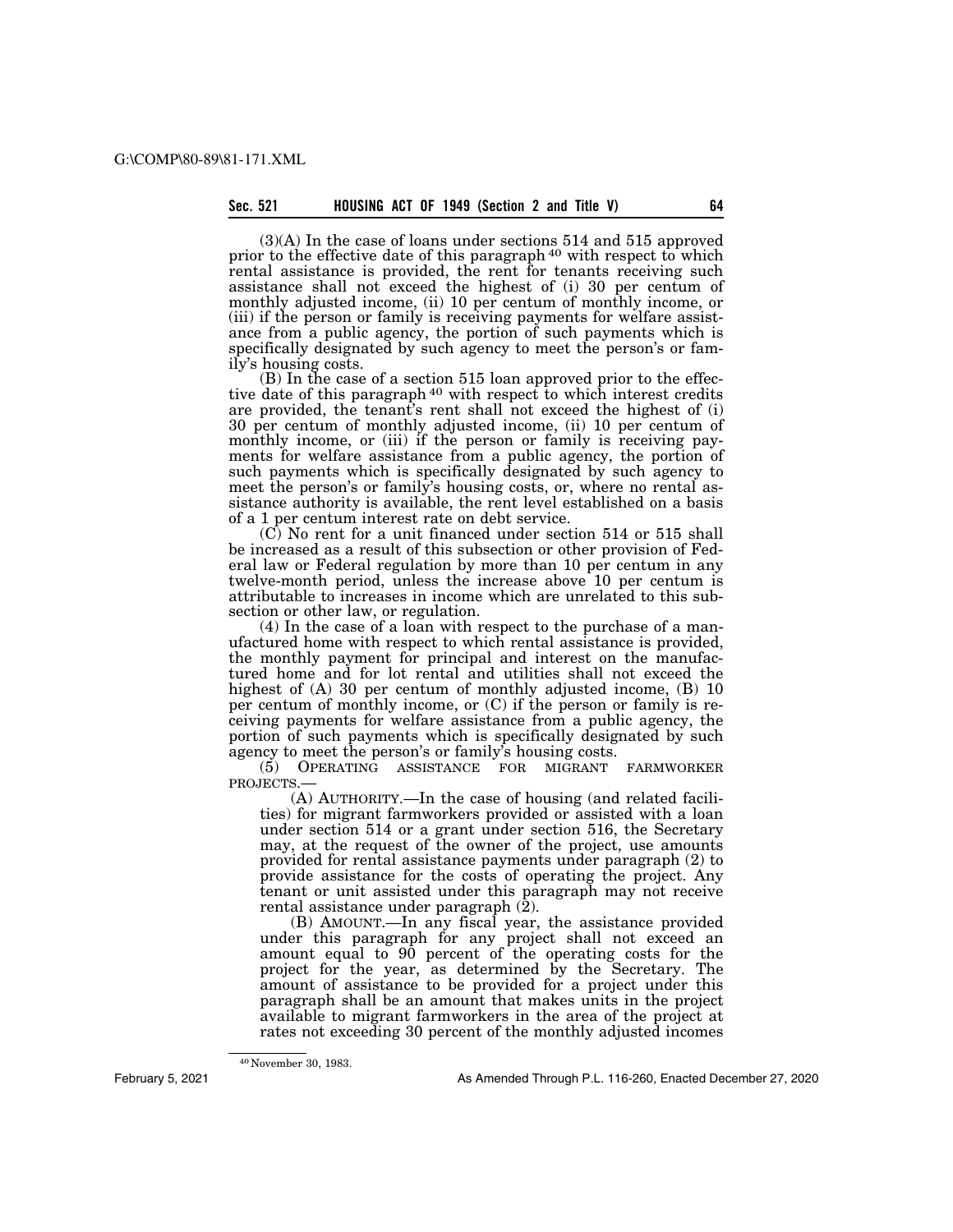of such farmworkers, based on the prevailing incomes of such farmworkers in the area.

(C) SUBMISSION OF INFORMATION.—The owner of a project assisted under this paragraph shall be required to provide to the Secretary, at least annually, a budget of operating expenses and estimated rental income, which the Secretary may use to determine the amount of assistance for the project.

(D) DEFINITIONS.—For purposes of this paragraph, the following definitions shall apply:

(i) The term ''migrant farmworker'' has the same meaning given such term in section  $516(k)(7)$ .

(ii) The term ''operating cost'' means expenses incurred in operating a project, including expenses for—

(I) administration, maintenance, repair, and security of the project;

(II) utilities, fuel, furnishings, and equipment for the project; and

(III) maintaining adequate reserve funds for the project.

(b) Housing and related facilities provided with loans described in subsection (a) shall be located in rural areas; and applicants eligible for such loans under section 502 or  $517(a)(1)$ , or for occupancy of housing provided with such loans under section 515, shall include otherwise qualified nonrural residents who will become rural residents.

(c) There shall be reimbursed to the Rural Housing Insurance Fund by annual appropriations (1) the amounts by which nonprincipal payments made from the fund during each fiscal year to the holders of insured loans described in subsection (a)(1) exceed interest due from the borrowers during each year, and (2) the amount of assistance payments described in subsections  $(a)(2)$  and  $(a)(5)$ . There are authorized to be appropriated to the Rural Housing Insurance Fund such sums as may be necessary to reimburse such fund for the amount of assistance payments described in subsection  $(a)(1)(C)$ . The Secretary may from time to time issue notes to the Secretary of the Treasury under section 517(h) and section 526 to obtain amounts equal to such unreimbursed payments, pending the annual reimbursement by appropriation.

 $(d)(1)$  In utilizing the rental assistance payments authority pursuant to subsection  $(a)(2)$ —

(A) the Secretary shall make such assistance available in existing projects for units occupied by low income families or persons to extend expiring contracts or to provide additional assistance when necessary to provide the full amount authorized pursuant to existing contracts;

(B) any such authority remaining after carrying out subparagraph (A) shall be used in projects receiving commitments under section 514, 515, or 516 after fiscal year 1983 for contracts to assist very low-income families or persons to occupy the units in such projects, except that not more than 5 percent of the units assisted may be occupied by low income families or persons who are not very low-income families or persons; and

February 5, 2021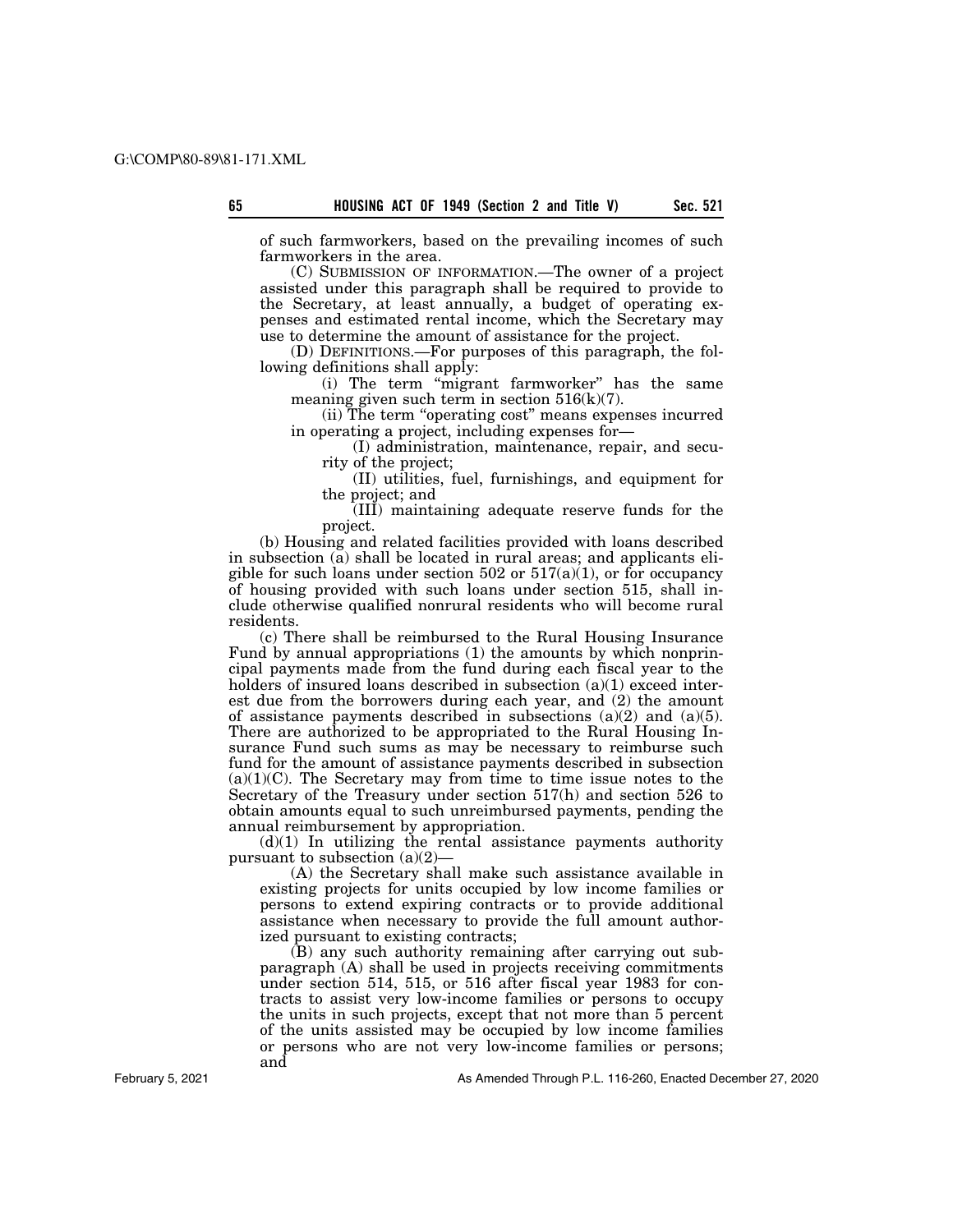# **Sec. 522 HOUSING ACT OF 1949 (Section 2 and Title V) 66**

(C) any such authority remaining after carrying out subparagraphs (A) and (B) may be used to provide further assistance to existing projects under section 514, 515, or 516.

(2) The Secretary shall transfer rental assistance contract authority under this section from projects where such authority is unused after initial rentup and not needed because of a lack of eligible tenants in the area to projects where such authority is needed.

(e) Any rent or contribution of any recipient or any tenant in a project assisted under subsection  $(a)(5)$  shall not increase as a result of this section, any amendment thereto, or any other provision of Federal law or regulation by more than 10 per centum during any twelve-month period, unless the increase above 10 per centum is attributable to increases in income which are unrelated to this subsection or other law or regulation.

# HOUSING FOR RURAL TRAINEES

SEC. 522.  $[42 \text{ U.S.C. } 1490b]$  (a) Upon the application of any State or political subdivision thereof, or any public or private nonprofit organization, the Secretary is authorized after consultation with the Secretary of Labor, the Secretary of Health and Human Services, the Secretary of Housing and Urban Development, and the Director of the Office of Economic Opportunity and after the Secretary determines that the housing and related facilities cannot reasonably be provided in any other way to provide financial and technical assistance for the establishment, in rural areas, of housing and related facilities for trainees and their families who are residents of a rural area and have a rural background, while such trainees are enrolled and participating in training courses designed to improve their employment capability. The selection of training sites and location of housing shall be made with due regard to the economic viability of the area, and only after consideration of a labor area survey and full coordination among all Government agencies having primary responsibilities for administering related programs.

(b) Housing and related facilities assisted under this section shall be safe and sanitary, constructed in the most economical manner, and of modest design, giving due consideration to the purposes to be served and the needs of the occupants, and may, in the discretion of the Secretary, include mobile family quarters. Design and location shall be such as to facilitate, as feasible, the use of such housing and related facilities for other purposes when no longer needed for the primary purpose.

(c) The applicant shall contribute the necessary land, or funds to acquire such land, from its own resources, including land acquired by donation or from funds repayable under subsection (e) or borrowed from other sources.

(d) No financial assistance shall be made available under this section unless, to the extent and for the periods required by the Secretary, the applicant agrees that—

(1) such housing will be maintained at all times in a safe and sanitary condition in accordance with standards prescribed by State or local law, or, in the absence of such standards, with requirements prescribed by the Secretary;

February 5, 2021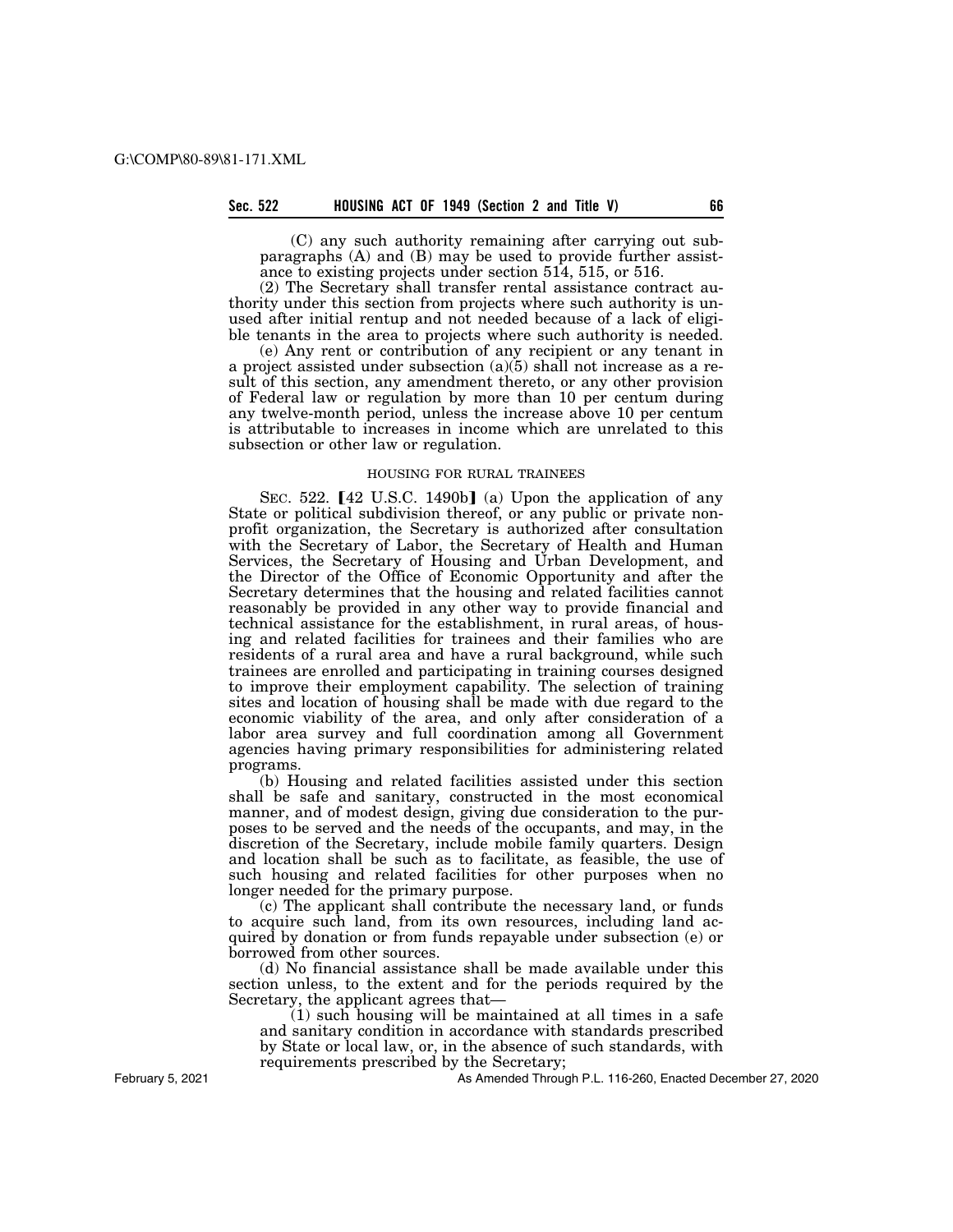(2) priority shall be given at all times, in granting occupancy of such housing and facilities, to the trainees and their families described in subsection (a); and

(3) rentals charged them shall not exceed amounts approved by the Secretary after considering the portion of the actual total family income which the family can afford to pay for rent while meeting its other immediate needs during occupancy.

(e) The Secretary may make advances pursuant to any contract for financial assistance under this section at such times and in such manner as may be specified in the contract. Such advances for the purchase of land shall be repayable with interest and within a period not to exceed thirty-three years and may be made upon such security, if any, as the Secretary requires. Advances for other purposes may be made repayable with or without interest or nonrepayable, as determined by the Secretary on the basis of the anticipated income and cost of operation of the housing and related facilities and the ability of each applicant to finance such facilities. Any advances shall be limited to cover the capital costs of constructing such facilities, plus interest on borrowings to cover such costs.

(f) Should housing and related facilities assisted pursuant to a contract under this section be sold to an ineligible transferee or diverted to a use other than its primary purpose within a period specified in the contract, all advances made under such contract shall be repaid to the Secretary, up to the amount of the sales price or the fair value of the property as determined by the Secretary, whichever is higher, with interest from the date of the sale or diversion. If no suitable alternate use of the property is available, as determined by the Secretary, after the purpose of this section can no longer be served, the property shall be returned to its original condition by the recipient of the assistance.

(g) Interest charged on advances made under this section shall be at a rate, prescribed by the Secretary, which shall be not less than a rate determined by the Secretary of the Treasury taking into consideration the current average market yield on outstanding marketable obligations of the United States with remaining periods to maturity comparable to the average maturities of such loans adjusted to the nearest one-eighth of 1 per centum, less not to exceed the difference between the adjusted rate determined by the Secretary of the Treasury and 1 per centum per annum, as determined by the Secretary.

(h) The Secretary shall prescribe regulations to insure that Federal funds expended under this section are not wasted or dissipated.

(i) As used in this section (1) the term ''related facilities'' shall include any necessary community rooms or buildings, infirmaries, utilities, access roads, water and sewer services, and the minimum fixed or movable equipment determined by the Secretary to be necessary to make the housing reasonably habitable by trainees and their families; and (2) the term "trainee" means any person receiving training under any federally assisted training program.

(j) There are authorized to be appropriated such sums as may be necessary to carry out this section.

As Amended Through P.L. 116-260, Enacted December 27, 2020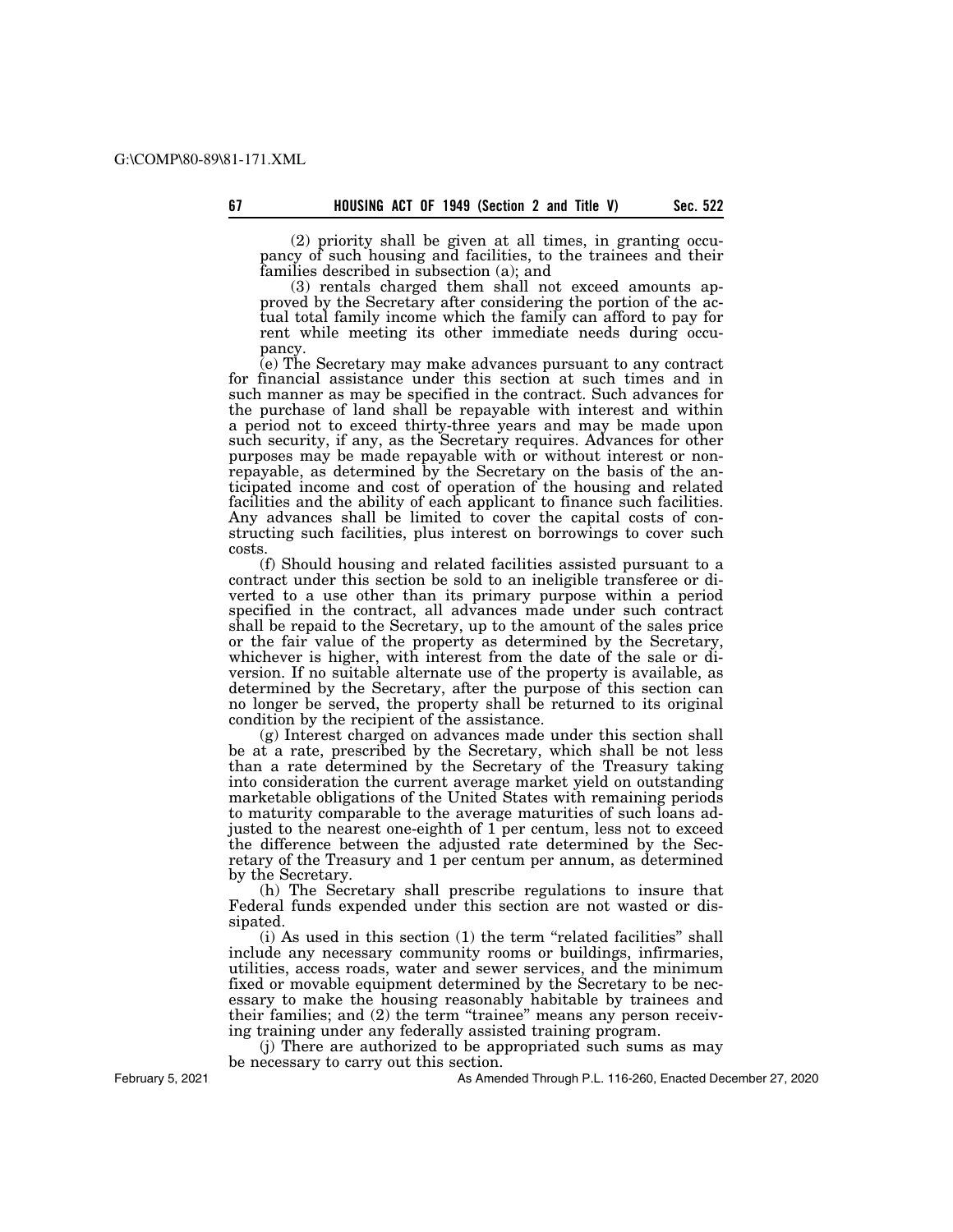#### **Sec. 523 HOUSING ACT OF 1949 (Section 2 and Title V) 68**

#### MUTUAL AND SELF-HELP HOUSING

SEC. 523.  $[42 \text{ U.S.C. } 1490c]$  (a) The purposes of this section are (1) to make financial assistance available on reasonable terms and conditions in rural areas and small towns to needy low-income individuals and their families who, with the benefit of technical assistance and overall guidance and supervision, participate in approved programs of mutual or self-help housing by acquiring and developing necessary land, acquiring building materials, providing their own labor, and working cooperatively with others for the provision of decent, safe, and sanitary dwellings for themselves, their families, and others in the area or town involved, and (2) to facilitate the efforts of both public and private nonprofit organizations providing assistance to such individuals to contribute their technical and supervisory skills toward more effective and comprehensive programs of mutual or self-help housing in rural areas and small towns wherever necessary.

(b) In order to carry out the purposes of this section, the Secretary of Agriculture (in this section referred to as the ''Secretary'') is authorized—

(1)(A) to make grants to, or contract with, public or private nonprofit corporations, agencies, institutions, organizations, Indian tribes, and other associations approved by him, to pay part or all of the costs of developing, conducting, administering, or coordinating effective and comprehensive programs of technical and supervisory assistance which will aid needy low-income individuals and their families in carrying out mutual or self-help housing efforts, including the repair of units financed under section 502 that are being held in inventory; and

(B) to establish the Self-Help Housing Land Development Fund, referred to herein as the Self-Help Fund, to be used by the Secretary as a revolving fund for making loans, on such terms and conditions and in such amounts as he deems necessary, to public or private nonprofit organizations and to Indian tribes for the acquisition and development of land as building sites to be subdivided and sold to families, nonprofit organizations, and cooperatives eligible for assistance under section 235 or 236 of the National Housing Act or section 521 of this Act. Such a loan, with interest at a rate not to exceed 3 percent per annum shall be repaid within a period not to exceed two years from the making of the loan, or within such additional period as may be authorized by the Secretary in any case as being necessary to carry out the purposes hereof: *Provided,* That the Secretary may advance funds under this paragraph to organizations receiving assistance under clause (A) to enable them to establish revolving accounts for the purchase of land options and any such advances may bear interest at a rate determined by the Secretary and shall be repaid to the Secretary at the expiration of the period for which the grant to the organization involved was made;

(2) to make grants to, or contract with, national or regional private nonprofit corporations to provide training and technical assistance to public or private nonprofit corporations, agencies,

As Amended Through P.L. 116-260, Enacted December 27, 2020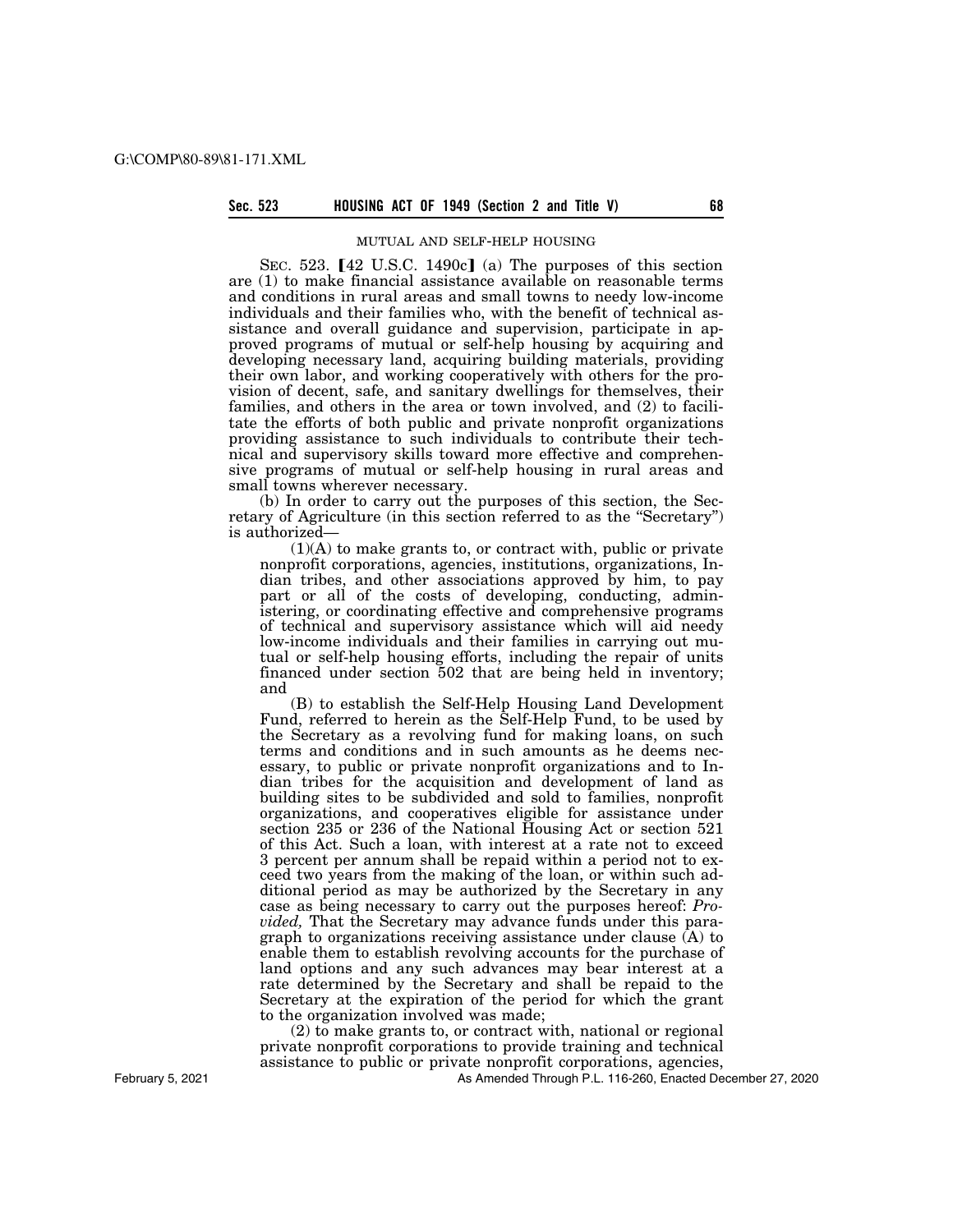institutions, organizations, and other associations, including Indian tribes, eligible to receive assistance under this section in order to expand the use of authorities contained in this section and to improve performance; and

(3) to make loans, on such terms and conditions and in such amounts as he deems necessary, to needy low-income individuals participating in programs of mutual or self-help housing approved by him, for the acquisition and development of land and for the purchase of such other building materials as may be necessary in order to enable them, by providing substantially all of their own labor, and by cooperating with others participating in such programs, to carry out to completion the construction of decent, safe, and sanitary dwellings for such individuals and their families, subject to the following limitations:

(A) there is reasonable assurance of repayment of the loan;

(B) the amount of the loan, together with other funds which may be available, is adequate to achieve the purpose for which the loan is made;

(C) the credit assistance is not otherwise available on like terms or conditions from private sources or through other Federal, State, or local programs;

(D) the loan bears interest at a rate not to exceed 3 per centum per annum on the unpaid balance of principal, plus such additional charge, if any, toward covering other costs of the loan program as the Secretary may determine to be consistent with its purposes; and

(E) the loan is repayable within not more than thirtythree years.

(c) In determining whether to extend financial assistance under paragraph (1) or (2) of subsection (b), the Secretary shall take into consideration, among other factors, the suitability of the area within which construction will be carried out to the type of dwelling which can be provided under mutual or self-help housing programs, the extent to which the assistance will facilitate the provision of more decent, safe, and sanitary housing conditions than presently exist in the area, the extent to which the assistance will be utilized efficiently and expeditiously, the extent to which the assistance will effect an increase in the standard of living of low-income individuals participating in the mutual or self-help housing program, and whether the assistance will fulfill a need in the area which is not otherwise being met through other programs, including those carried out by other Federal, State, or local agencies.

(d) As used in this section, the term ''construction'' includes the erection of new dwellings, and the rehabilitation, alteration, conversion, or improvement of existing structures.

(e) The Secretary is authorized to establish appropriate criteria and procedures in order to determine the eligibility of applicants for the financial assistance provided under this section, including criteria and procedures with respect to the periodic review of any construction carried out with such financial assistance.

 $[(f)$  [Repealed.]]

As Amended Through P.L. 116-260, Enacted December 27, 2020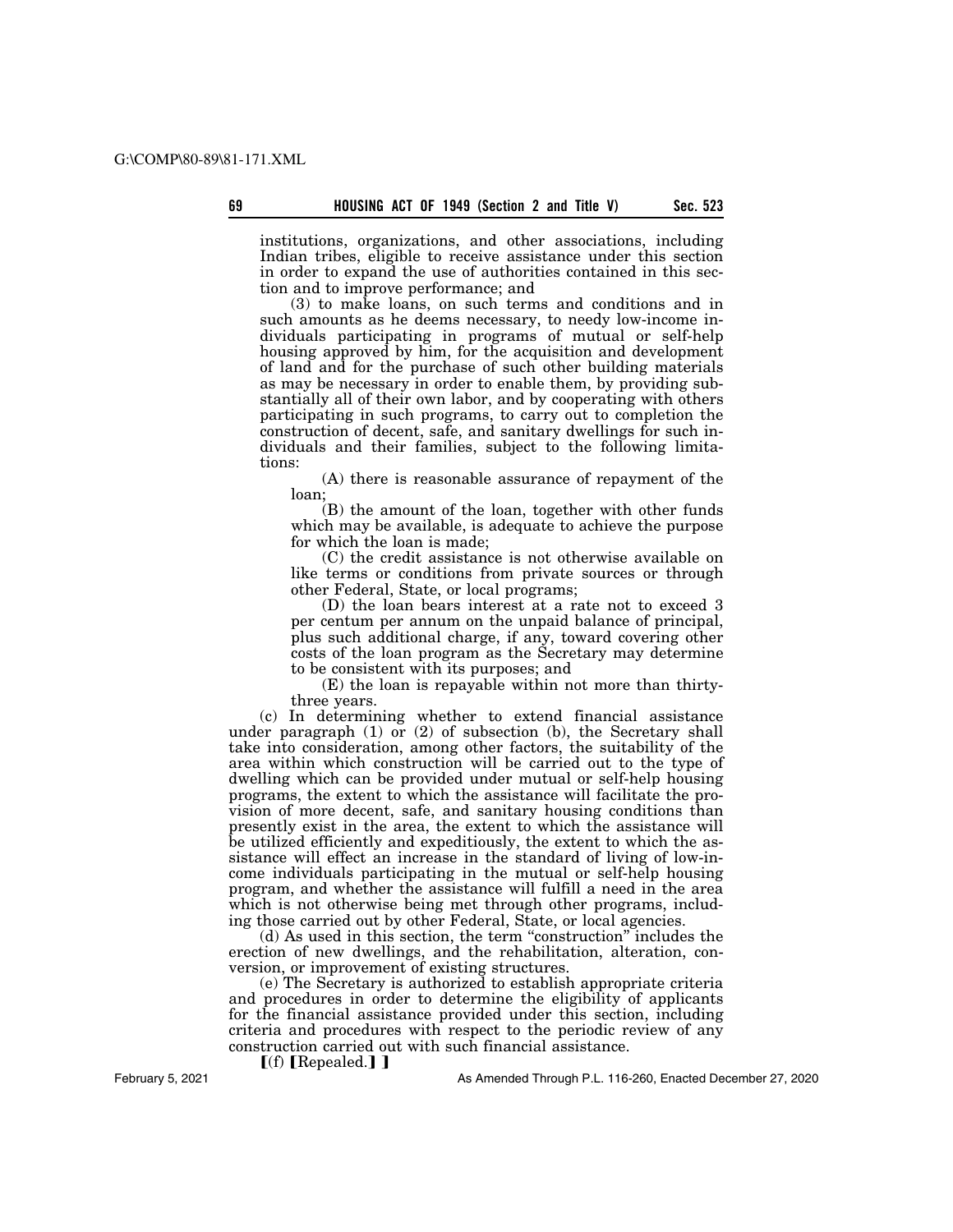# **Sec. 524 HOUSING ACT OF 1949 (Section 2 and Title V) 70**

(g) Amounts appropriated under this subsection, together with principal collections from loans made under appropriations in any previous fiscal years, shall be deposited in the Self-Help Housing Land Development Fund, which shall be available, to the extent approved in appropriation Acts, as a revolving fund for making loans under subsection (b)(1)(B); except that not more than \$5,000,000 may be made available during fiscal year 1985. Instruments and property acquired by the Secretary in or as a result of making such loans shall be assets of the Self-Help Housing Land Development Fund.

(h) The Secretary shall issue rules and regulations for the orderly processing and review of applications under this section and rules and regulations protecting the rights of grantees under this section in the event he determines to end grant assistance prior to the termination date of any grant agreement.

# FINANCIAL ASSISTANCE TO NONPROFIT ORGANIZATIONS TO PROVIDE SITES FOR RURAL HOUSING FOR LOW- AND MODERATE-INCOME FAM- ILIES

SEC. 524.  $[42 \text{ U.S.C. } 1490d]$  (a)(1) In GENERAL.—The Secretary may make loans, on such terms and conditions and in such amounts he deems necessary, to public or private nonprofit organizations and to Indian tribes for the acquisition and development of land as building sites to be subdivided and sold to families, nonprofit organizations, public agencies, and cooperatives eligible for assistance under any section of this title or under any other law which provides financial assistance for housing low- and moderateincome families. Such a loan shall bear interest at a rate prescribed by the Secretary taking into consideration a rate determined annually by the Secretary of the Treasury as the current average market yield on outstanding marketable obligations of the United States with remaining periods to maturity comparable to the average maturities of such loans, adjusted to the nearest oneeighth of 1 per centum, and shall be repaid within a period not to exceed two years from the making of the loan or within such additional period as may be authorized by the Secretary in any case as being necessary to carry out the purposes of this section.

 $(2)$ <sup>41</sup> REVOLVING FUNDS.—The Secretary may make grants to nonprofit housing agencies to establish revolving loan funds for the acquisition and preparation of building sites for low-income housing. Any proceeds and repayments from such loans shall be returned to the revolving loan fund to be used for purposes related to this section. Loan funds and interest payments shall be used solely for the acquisition of land; the preparation of land for building sites; the payment of reimbursable legal and technical costs; and technical assistance and administrative costs, not to exceed 10 percent of the fund.

(b) In determining whether to extend financial assistance under this section, the Secretary shall take into consideration, among other factors, (1) the suitability of the area to the types of dwellings which can feasibly be provided, and (2) the extent to which the assistance will (i) facilitate providing needed decent,

<sup>41</sup> Indented so in law.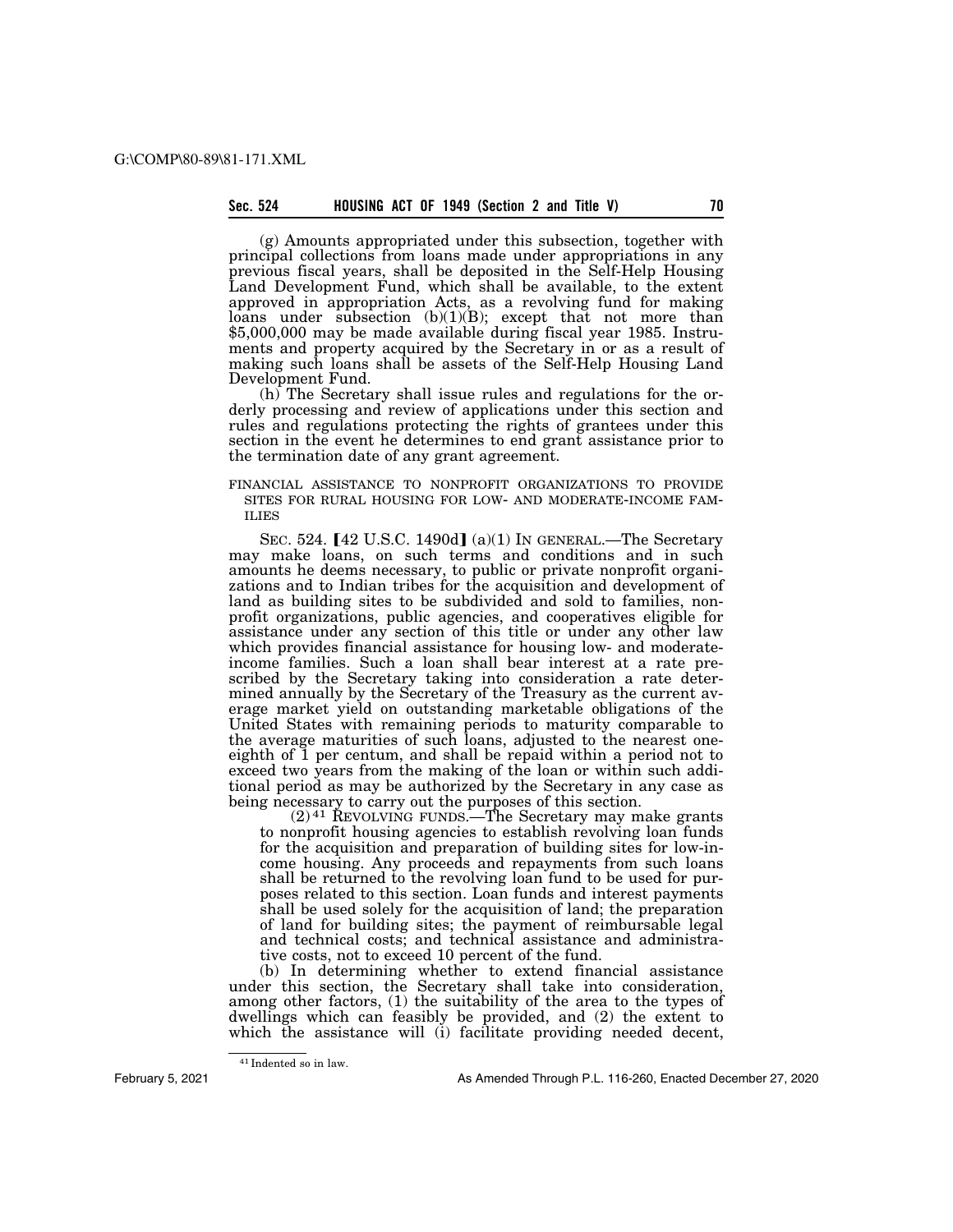safe, and sanitary housing, (ii) be utilized efficiently and expeditiously, and (iii) fulfill a need in the area which is not otherwise being met through other programs, including those being carried out by other Federal, State, or local agencies. [42 U.S.C. 1490d]

# PROGRAMS OF TECHNICAL AND SUPERVISORY ASSISTANCE FOR LOW- INCOME FAMILIES

SEC. 525. [42 U.S.C. 1490e] (a) The Secretary may make grants to or enter into contracts with public or private nonprofit corporations, agencies, institutions, organizations, Indian tribes, and other associations approved by him, to pay part or all of the cost of developing, conducting, administering or coordinating effective and comprehensive programs of technical and supervisory assistance which will aid needy low-income individuals and families in benefiting from Federal, State, and local housing programs in rural areas. In processing applications for such grants or contracts made by private nonprofit corporations, agencies, institutions, organizations, and other associations, the Secretary shall give preference to those which are sponsored (including assistance to the applicant in processing the application, implementing the technical assistance program, and carrying out the obligations of the grant or contract) by a State, county, municipality, or other governmental entity or public body.

(b) The Secretary is authorized to make loans to public or private nonprofit corporations, agencies, institutions, organizations, Indian tribes, and other associations approved by him for the necessary expenses, prior to construction, of planning, and obtaining financing for, the rehabilitation or construction of housing for lowincome individuals or families under any Federal, State, or local housing program which is or could be used in rural areas. Such loans shall be made without interest and shall be for the reasonable costs expected to be incurred in planning, and in obtaining financing for, such housing prior to the availability of financing, including but not limited to preliminary surveys and analyses of market needs, preliminary site engineering and architectural fees, and construction loan fees and discounts. The Secretary shall require repayment of loans made under this subsection, under such terms and conditions as he may require, upon completion of the housing or sooner.

 $(c)$  [Repealed.] ]

(d) All funds appropriated for the purpose of subsection (b) shall be deposited in a fund which shall be known as the low-income sponsor fund, and which shall be available without fiscal year limitation and be administered by the Secretary as a revolving fund for carrying out the purposes of that subsection. Sums received in repayment of loans made under subsection (b) shall be deposited in such fund.

# CONDOMINIUM HOUSING

SEC. 526. [42 U.S.C. 1490f] (a) The Secretary is authorized, upon such terms and conditions (substantially identical insofar as may be feasible with those specified in section 502) as he may prescribe, to make loans to persons and families of low or moderate

As Amended Through P.L. 116-260, Enacted December 27, 2020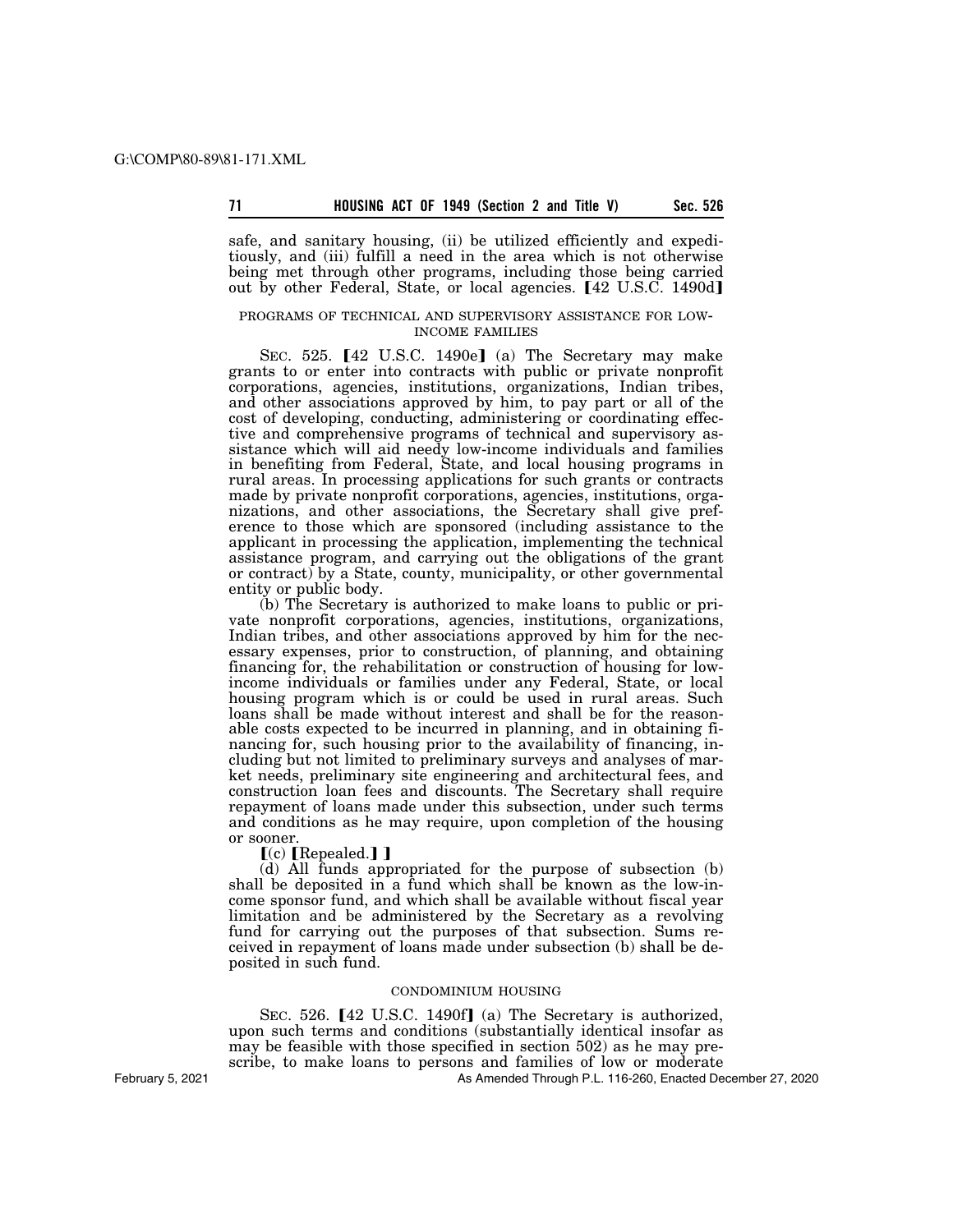income, and to insure and make commitments to insure loans made to persons and families of low or moderate income, to assist them in purchasing dwelling units in condominiums located in rural areas.

(b) Any loan made or insured under subsection (a) shall cover a one-family dwelling unit in a condominium, and shall be subject to such provisions as the Secretary determines to be necessary for the maintenance of the common areas and facilities of the condominium project and to such additional requirements as the Secretary deems appropriate for the protection of the consumer.

(c) In addition to individual loans made or insured under subsection (a) the Secretary is authorized, upon such terms and conditions (substantially identical insofar as may be feasible with those specified in section 515) as he may prescribe, to make or insure blanket loans to a borrower who shall certify to the Secretary, as a condition of obtaining such loan or insurance, that upon completion of the multifamily project the ownership of the project will be committed to a plan of family unit ownership under which (1) each family unit will be eligible for a loan or insurance under subsection (a), and (2) the individual dwelling units in the project will be sold only on a condominium basis and only to purchasers eligible for a loan or insurance under subsection (a). The principal obligation of any blanket loan made or insured under this subsection shall in no case exceed the sum of the individual amounts of the loans which could be made or insured with respect to the individual dwelling units in the project under subsection (a).

(d) As used in this section, the term ''condominium'' means a multiunit housing project which is subject to a plan of family unit ownership acceptable to the Secretary under which each dwelling unit is individually owned and each such owner holds an undivided interest in the common areas and facilities which serve the project.

# [ MOBILE HOMES ]

 $[$ SEC. 527.  $[$ Repealed. $]$ ]

# TAXATION OF PROPERTY HELD BY SECRETARY

SEC. 528. [42 U.S.C. 1490h] All property subject to a lien held by the United States or the title to which is acquired or held by the Secretary under this title other than property used for administrative purposes shall be subject to taxation by a State, Commonwealth, territory, possession, district, and local political subdivisions in the same manner and to the same extent as other property is taxed: *Provided,* That no tax shall be imposed or collected on or with respect to any instrument if the tax is based on—

(1) the value of any notes or mortgages or other lien instruments held by or transferred to the Secretary;

(2) any notes or lien instruments administered under this title which are made, assigned, or held by a person otherwise liable for such tax; or

(3) the value of any property conveyed or transferred to the Secretary, whether as a tax on the instrument, the privilege of conveying or transferring, or the recordation thereof; nor shall the failure to pay or collect any such tax be a ground

As Amended Through P.L. 116-260, Enacted December 27, 2020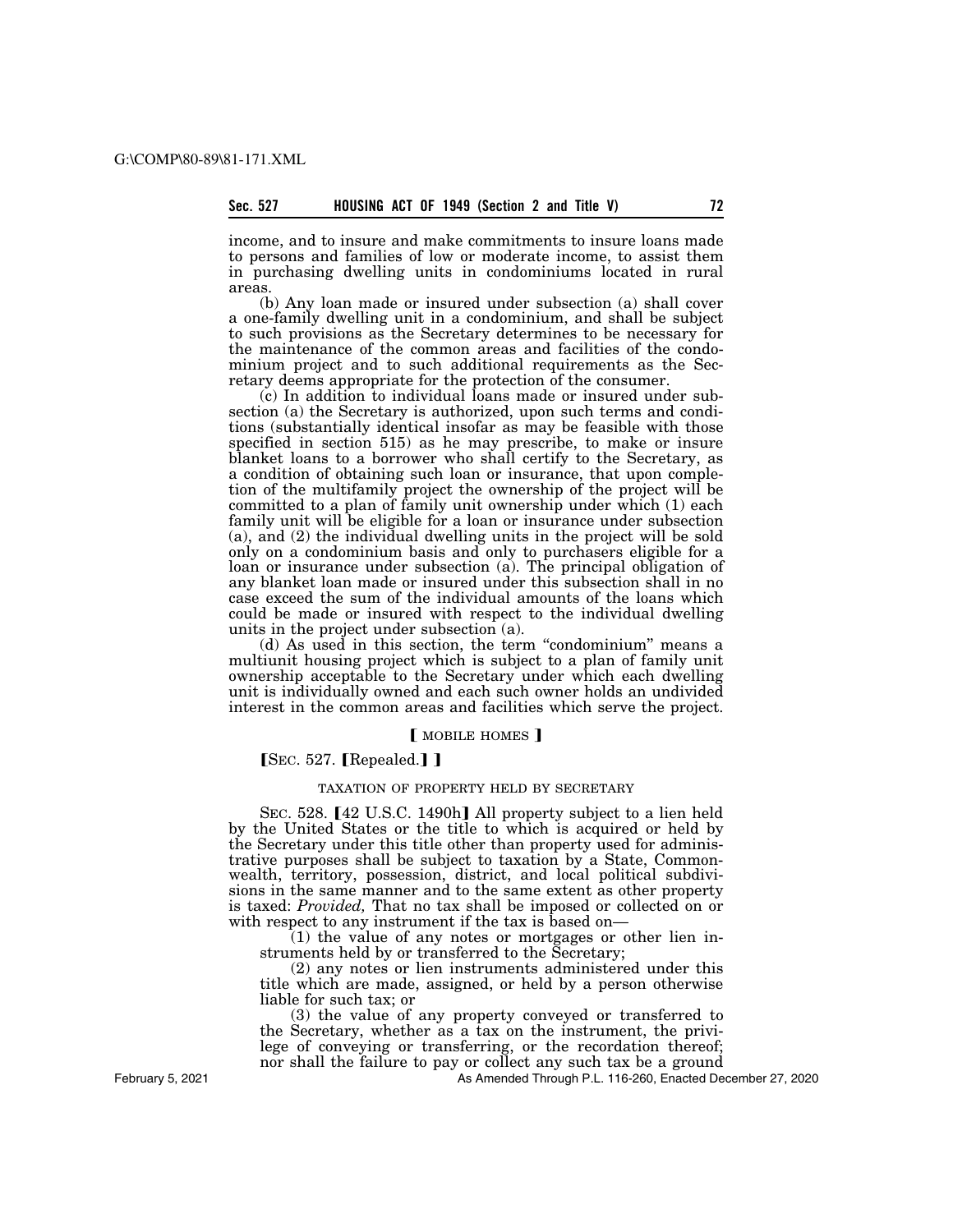for refusal to record or file such instruments, or for failure to impart notice, or prevent the enforcement of its provisions in any State or Federal court.

#### **[ MINIMUM PROPERTY STANDARDS FOR ENERGY CONSERVATION ]**

### $[$ SEC. 529.  $[$ Repealed. $]$ ]

### CONDITION ON RENT INCREASES IN 514, 515, AND 517 PROJECTS

SEC. 530. [42 U.S.C. 1490j] The Secretary may not approve any increase in rental payments, with respect to units in which the tenants are paying rentals in excess of 30 per centum of their incomes, in any project which is assisted under section 514, 515, or 517 and under section  $521(a)(1)(B)$  unless the project owner is receiving, or has applied for (within the most recent period of 180 days prior to the effective date of such increase), assistance payments with respect to such project under section  $521(a)(2)(\overrightarrow{A})$  or 521(a)(5) of this title or section 8 of the United States Housing Act of 1937.

#### FHA INSURANCE

SEC. 531. [42 U.S.C. 1490k] The Secretary is authorized to act as an agent of the Secretary of Housing and Urban Development to recommend insurance of any mortgage meeting the requirements of section 203 of the National Housing Act.

#### PROCESSING OF APPLICATIONS

SEC. 532.  $[42 \text{ U.S.C. } 1490]$  (a) Except as otherwise provided in subsection (c), the Secretary shall, in making assistance available under this title, give a priority to applications submitted by—

(1) persons and families that have the greatest housing assistance needs because of their low income and their residing in inadequate dwellings;

(2) applicants applying for assistance for projects that will serve such persons and families; and

(3) applicants residing in areas which are the most rural in character.

(b) In making available the assistance authorized by section 513 and section  $\overline{521}$ (a) with respect to projects involving insured and guaranteed loans and interest credits and rental assistance payments, the Secretary shall process and approve requests for such assistance in a manner that provides for a preliminary reservation of assistance at the time of initial approval of the project.

(c) PRIORITIZATION OF SECTION 515 HOUSING ASSISTANCE.—

(1) IN GENERAL.—The Secretary shall make assistance under section 515 available pursuant to an objective procedure established by the Secretary, under which the Secretary shall identify counties and communities having the greatest need for such assistance and designate such counties and communities to receive such assistance.

(2) OBJECTIVE MEASURES.—The Secretary shall use the following objective measures to determine the need for rental housing assistance under paragraph  $(1)$ :

As Amended Through P.L. 116-260, Enacted December 27, 2020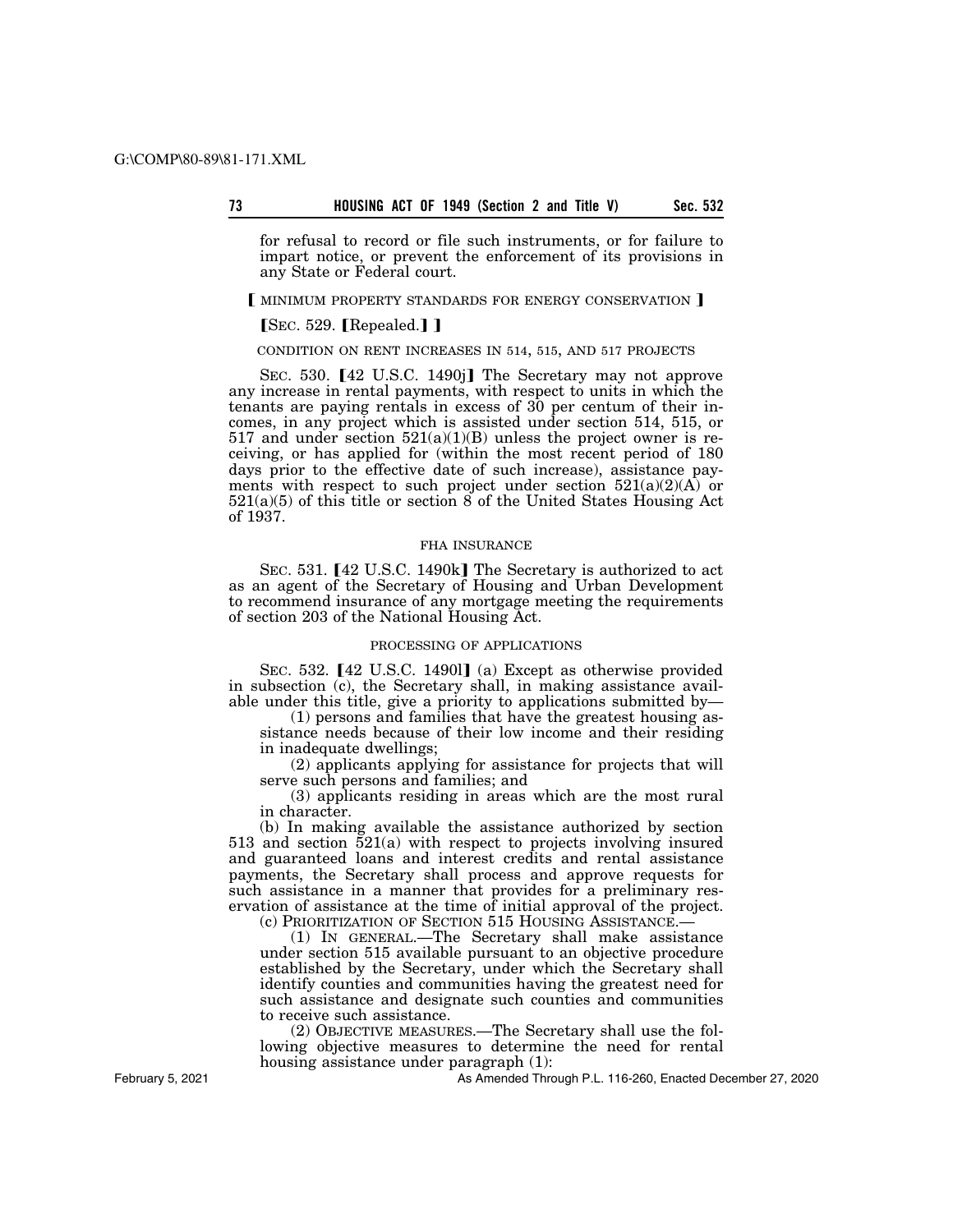(A) The incidence of poverty.

(B) The lack of affordable housing and the existence of substandard housing.

(C) The lack of mortgage credit.

(D) The rural characteristics of the location.

(E) Other factors as determined by the Secretary, demonstrating the need for affordable housing.

(3) INFORMATION.—In administering this subsection, the Secretary shall use information from the most recent decennial census of the United States, relevant comprehensive affordable housing strategies under section 105 of the Cranston-Gonzalez National Affordable Housing Act, and other reliable sources obtained by the Secretary which demonstrate the need for affordable housing in rural areas.

(4) DESIGNATION.—A designation under this subsection shall not be effective for a period of more than 3 years, but may be renewed by the Secretary in accordance with the procedure set forth in this subsection. The Secretary shall take such other reasonable actions as the Secretary considers to be appropriate to notify the public of such designations.

#### HOUSING PRESERVATION GRANTS

SEC. 533.  $[42 \text{ U.S.C. } 1490 \text{ m}]$  (a) The purpose of this section is to authorize the Secretary to make grants to eligible grantees including private nonprofit organizations, Indian tribes, general units of local government, counties, States, and consortia of other eligible grantees, in order to—

(1) rehabilitate or replace single family housing in rural areas which is owned by low- and very low-income persons and families, and

(2) rehabilitate or replace rental properties or cooperative housing which has a membership resale structure that enables the cooperative to maintain affordability for persons of low income in rural areas serving low- and very low-income occupants.

The Secretary may also provide tenant-based assistance as provided under section 8 of the United States Housing Act of 1937 or section 542 of this title upon the request of grantees in order to minimize the displacement of very low-income tenants residing in units rehabilitated or replaced with assistance under this section.

(b) Preservation programs assisted under this section shall—

 $(1)$  be used to provide loans or grants to owners of single family housing in order to cover the cost of repairs and improvements;

(2) be used to provide loans or grants, not to exceed \$15,000 per unit, to owners of single family housing to replace existing housing if repair or rehabilitation of the housing is determined by the Secretary not to be practicable and the owner of the housing is unable to afford a loan under section 502 for replacement housing;

(3) be used to provide interest reduction payment;

(4) be used to provide loans or grants to owners of rental housing, except that rental rehabilitation or replacement as-

As Amended Through P.L. 116-260, Enacted December 27, 2020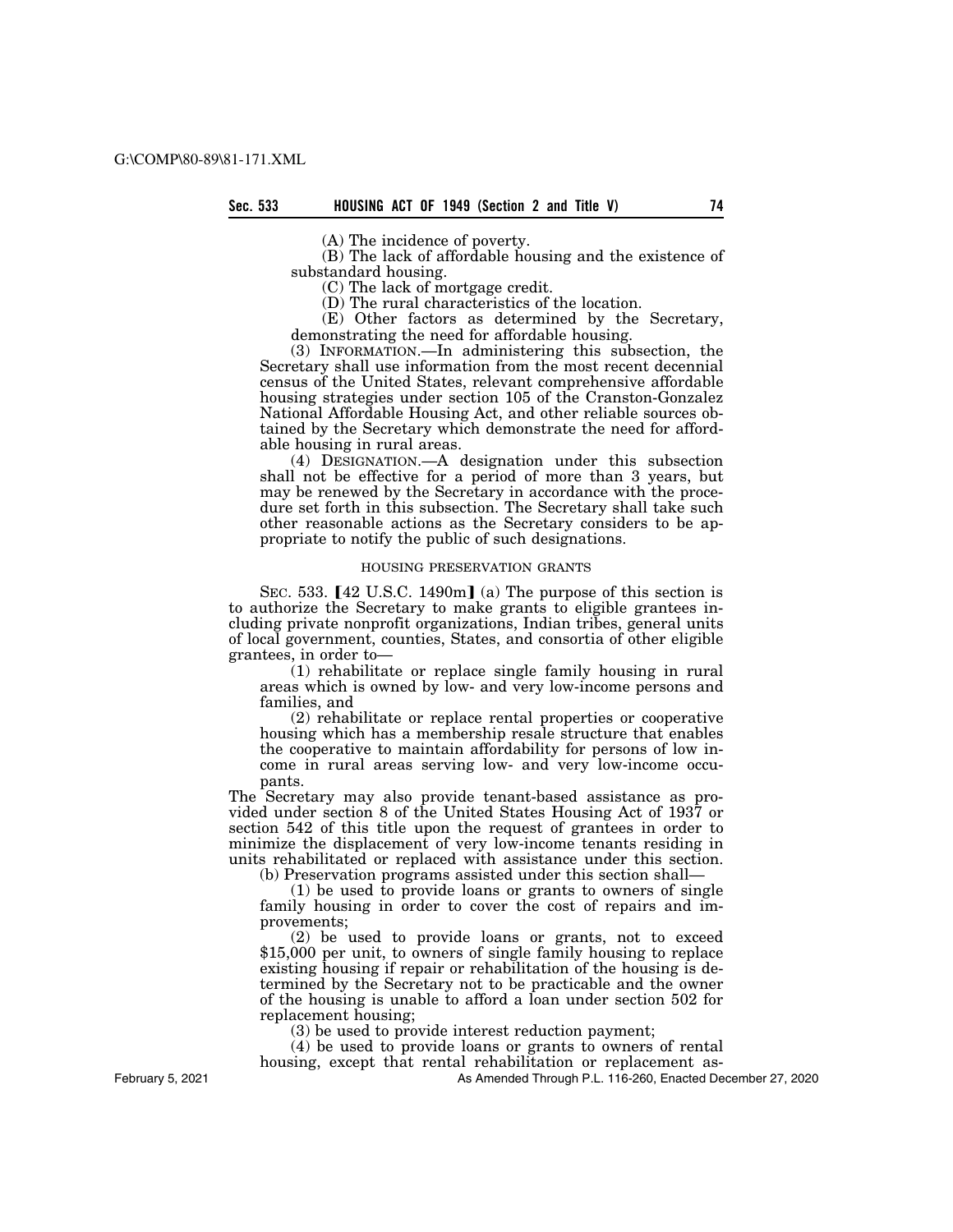sistance provided under this subsection for any structure shall not exceed 75 per centum of the total costs associated with the rehabilitation or replacement of that structure;

(5) be used to provide other comparable assistance that the Secretary deems appropriate to carry out the purpose of this section, designed to reduce the costs of such repair, rehabilitation, and replacement in order to make such housing affordable by persons of low income and, to the extent feasible, by persons and families whose incomes do not exceed 50 per centum of the area median income;

(6) benefit low- and very low-income persons and families in rural areas, without causing the displacement of current residents; and

(7) raise health and safety conditions to meet those specified in section 509(a).

 $(c)(1)$  The Secretary shall allocate grant funds under this section for use in each State on the basis of a formula contained in a regulation prescribed by the Secretary using the average of the ratios between—

(A) the population of the rural areas in that State and the population of the rural areas of all States;

(B) the extent of poverty in the rural areas in that State and the extent of poverty in the rural areas of all States; and

(C) the extent of substandard housing in the rural areas of that State and the extent of substandard housing in the rural areas of all States.

Any funds which are allocated to a State but uncommitted to grantees will be transferred to the State office of the Farmers Home Administration in a timely manner and be used for authorized rehabilitation activities under section 504. Funds obligated, but subsequently unspent and deobligated, may remain available, to the extent provided in appropriations Acts, for use as housing preservation grants in ensuing fiscal years.

(2) Unless there is only one eligible grantee in a State, a single grantee may not receive more than 50 per centum of a State's allocation.

(d)(1) Eligible grantees may submit a statement of activity to the Secretary at the time specified by the program administrator, containing a description of its proposed preservation program. The statement shall consist of the activities each entity proposes to undertake for the fiscal year, and the projected progress in carrying out those activities. The statement of activities shall be made available to the public for comment.

(2) In preparing such statement, the grantee shall consult with and consider the views of appropriate local officials.

(3) The Secretary shall evaluate the merits of each statement on the basis of such criteria as the Secretary shall prescribe, including the extent—

(A) to which the repair, rehabilitation, and replacement activities will assist persons of low income who lack adequate shelter, with priority given to applications assisting the maximum number of persons and families whose incomes do not exceed 50 per centum of the area median income;

February 5, 2021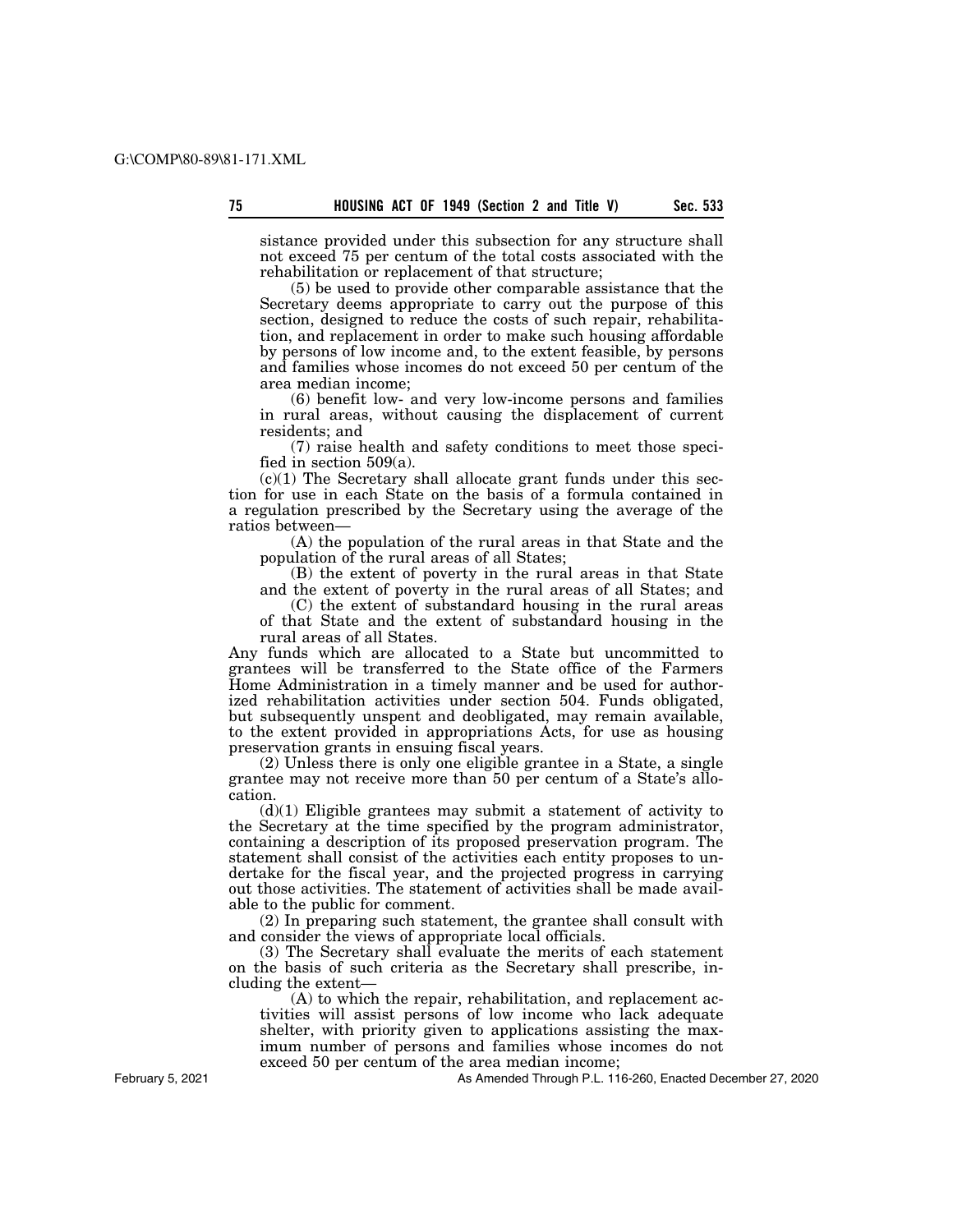(B) to which the repair, rehabilitation, and replacement activities include the participation of other public or private organizations in providing assistance, in addition to the assistance provided under this section, in order to lower the costs of such activities or provide for the leveraging of available funds to supplement the rural housing preservation grant program;

(C) to which such activities will be undertaken in rural areas having populations below 10,000 or in remote parts of other rural areas;

(D) to which the repair, rehabilitation, and replacement activities may be expected to result in achieving the greatest degree of repair or improvement for the least cost per unit or dwelling;

(E) to which the program would minimize displacement;

(F) to which the program would alleviate overcrowding in rural residences inhabited by low- and very low-income persons and families;

(G) to which the program would minimize the use of grant funds for administrative purposes; and

(H) to which the owner agrees to meet the requirement of subsection  $(e)(1)(B)(iv)$  for a period longer than 5 years;

and shall assess the demonstrated capacity of the grantee to carry out the program as well as the financial feasibility of the program.

(4) The amount of assistance provided under this section with respect to any housing shall be the least amount that the Secretary determines is necessary to provide, through the repair and rehabilitation, or replacement, of such housing, decent housing of modest design that is affordable for persons of low income.

(5) A grantee may use housing preservation grant funds under this section for replacement housing only after providing documentation to the Secretary that—

(A) the existing housing is in such poor condition that rehabilitation is not economically feasible;

(B) the owner of the housing lacks the income or repayment ability necessary to qualify for a loan under section  $502$ ; and

(C) the grantee will extend assistance to the owner of the housing under terms that the owner can afford.

 $(e)(1)$  Assistance under this section may be provided with respect to rental or cooperative housing only if—

(A) the owner has entered into such agreements with the Secretary as may be necessary to assure compliance with the requirements of this section, to assure the financial feasibility of such housing, and to carry out the other provisions of this section;

(B) the owner agrees—

(i) to pass on to the tenants any reduction in the debt service payments resulting from the assistance provided under this section;

(ii) not to convert the units to condominium ownership (or in the case of a cooperative, to condominium ownership or any form of cooperative ownership not eligible for assistance under this section);

As Amended Through P.L. 116-260, Enacted December 27, 2020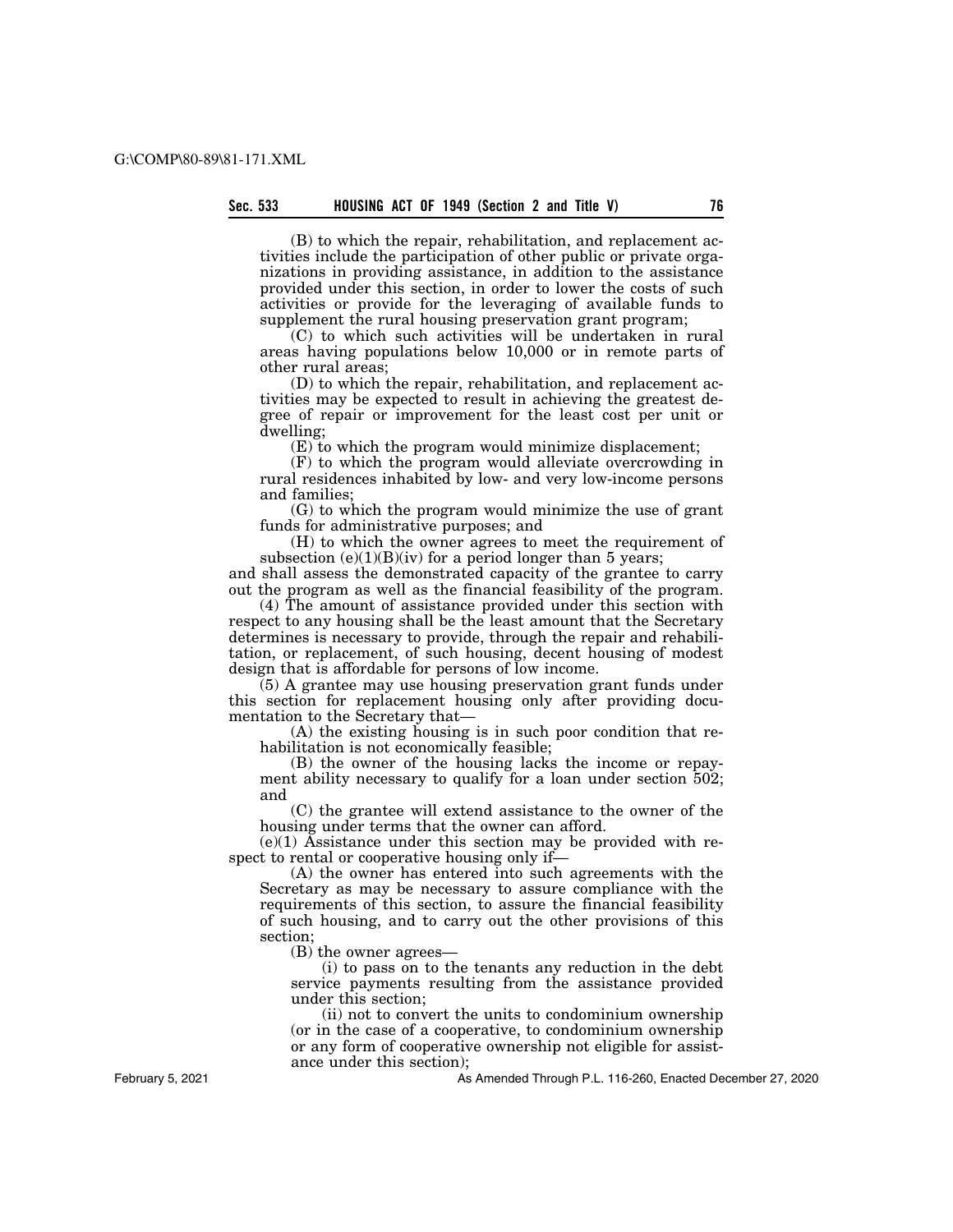(iii) not to refuse to rent a dwelling unit in the structure to a family solely because the family is receiving or is eligible to receive assistance under any Federal, State, or local housing assistance program; and

(iv) that the units repaired and rehabilitated with such assistance will be occupied, or available for occupancy, by persons of low income;

during the 5-year period beginning on the date on which the units in the housing are available for occupancy;

(C) the unit of general local government or nonprofit organization that receives the assistance certifies to the satisfaction of the Secretary that the assistance will be made available in conformity with Public Law 88–352 and Public Law 90–284;

(D) the owner agrees to enter into and abide by written leases with the tenants, which leases shall provide that tenants may be evicted only for good cause; and

(E) the unit of general local government or nonprofit organization will agree to supervise repairs and rehabilitation and will agree to have a disinterested party inspect such repairs and rehabilitation.

(2) Assistance under this section provided with respect to any housing other than rental or cooperative housing may be provided only if the owner complies with the requirements set forth in subparagraph (E) of paragraph (1) and any other requirements established by the Secretary to carry out the purpose of this section.

(3)(A) The Secretary shall provide that if the owner or his or her successors in interest fail to carry out the agreements described in subparagraphs (A) and (B) of paragraph (1) during the applicable period, the owner of his or her successors in interest shall make a payment to the Secretary of an amount that equals the total amount of assistance provided under this section with respect to such housing, plus interest thereon (without compounding), for each year and any fraction thereof that the assistance was outstanding, at a rate determined by the Secretary taking into account the average yield on outstanding marketable long-term obligations of the United States during the month preceding the date on which the assistance was made available.

(B) Notwithstanding any other provision of law, any assistance provided under this section shall constitute a debt, which is payable in the case of any failure to carry out the agreements described in subparagraphs (A), (B), and (C) of paragraph (1), and shall be secured by the security instruments provided by the owner to the Secretary.

(f) The Secretary shall provide for such advance payments of assistance under this section as the Secretary determines is necessary to effectively carry out the provisions of this section.

(g) The Secretary shall, at least on an annual basis, make such review and audits as may be necessary or appropriate to determine whether the grantee has carried out its activities in a timely manner and in accordance with the requirements of this section, the degree to which the activities assisted benefitted low income families or persons and very low-income families or persons who lacked adequate housing, and whether the grantee has a continuing capacity to carry out the activities in a timely manner. The Secretary may

As Amended Through P.L. 116-260, Enacted December 27, 2020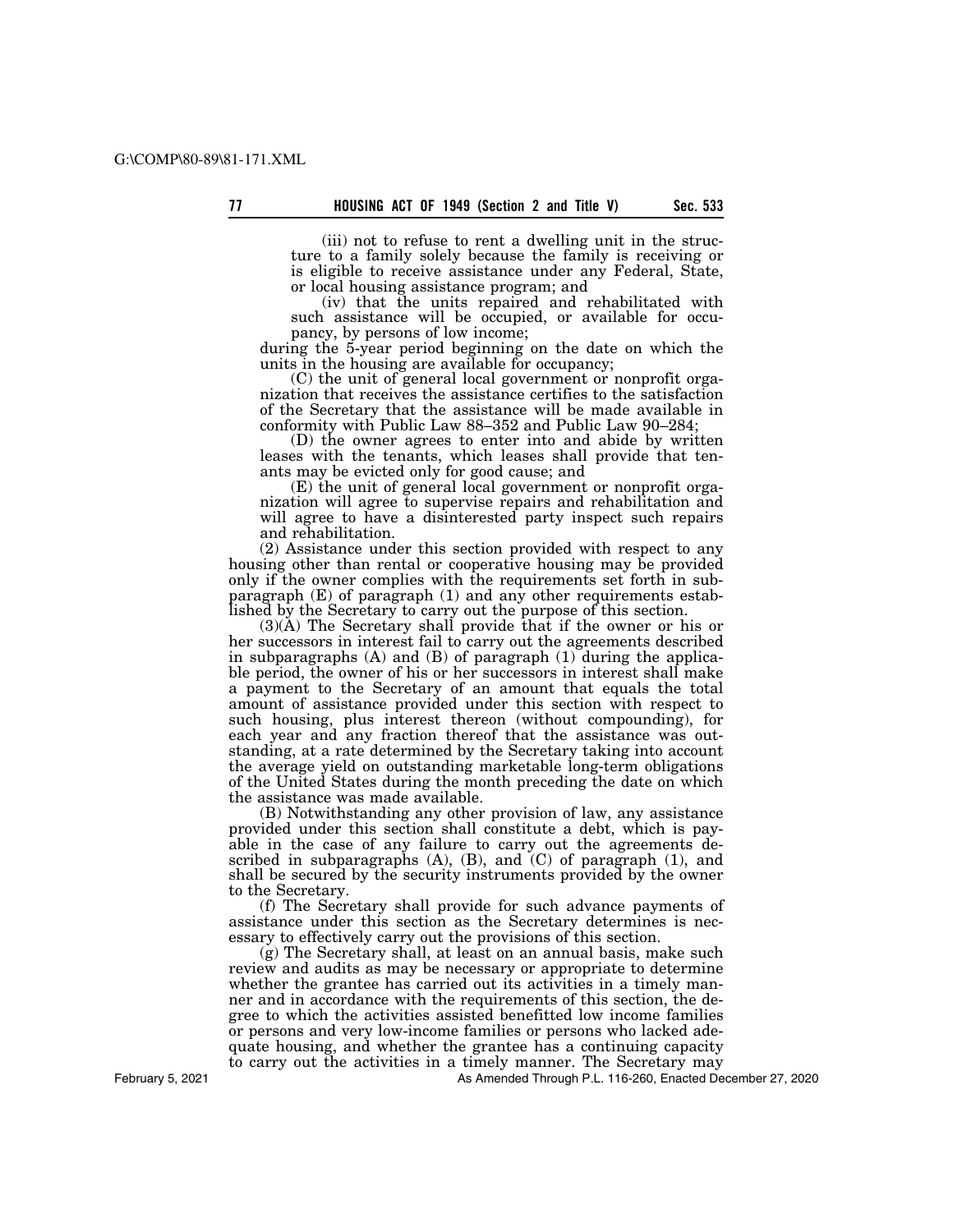adjust, reduce, or withdraw resources made available to grantees receiving assistance under this section, or take other action as appropriate in accordance with the findings of these reviews and audits. Any amounts which became available as a result of actions under this subsection shall be reallocated as housing preservation grants to such grantee or grantees as the Secretary may determine.

(h)(1) The Secretary is authorized to prescribe such rules and regulations and make such delegations of authority as he deems necessary to carry out this section within 90 days after the date of enactment of this section. 42

(2) The Secretary shall, not later than the expiration of the 30 day period following the date of the enactment of the Housing and Community Development Act of 1987 issue regulations to carry out the program of grants under subsection  $(a)(2)$ .

(i) The Secretary shall establish procedures which support national historic preservation objectives and which assure that, if any rehabilitation proposed to be assisted under this section would affect property that is included or is eligible for inclusion on the National Register of Historic Places, such activity shall not be undertaken unless (1) it will reasonably meet the standards for rehabilitation issued by the Secretary of the Interior and the appropriate State historic preservation officer is afforded the opportunity to comment on the specific rehabilitation plan, or (2) the Advisory Council on Historic Preservation is afforded an opportunity to comment on cases for which the recipient of assistance, in consultation with the State historic preservation officer, determines that the proposed rehabilitation activity cannot reasonably meet such standards or would adversely affect historic property as defined therein.

#### REVIEW OF RULES AND REGULATIONS

SEC. 534.  $[42 \text{ U.S.C. } 1490n]$  (a) Notwithstanding any other provision of law, no rule or regulation pursuant to this title may become effective unless it has first been published for public comment in the Federal Register for at least 60 days, and published in final form for at least 30 days.

(b) The Secretary shall transmit to the chairman and ranking Member of the Committee on Banking, Housing, and Urban Affairs of the Senate and the Committee on Banking, Finance and Urban Affairs of the House, all rules and regulations at least 15 days before they are sent to the Federal Register for purposes of subsection (a).

(c) The provisions of this section shall not apply to a rule or regulation which the Secretary certifies is issued on an emergency basis.

(d) The Secretary shall include with each rule or regulation required to be transmitted to the Committees under this section a detailed summary of all changes required by the Office of Management and Budget that prohibit, modify, postpone, or disapprove such rule or regulation in whole or part.

<sup>42</sup>The date of enactment of the section was November 30, 1983.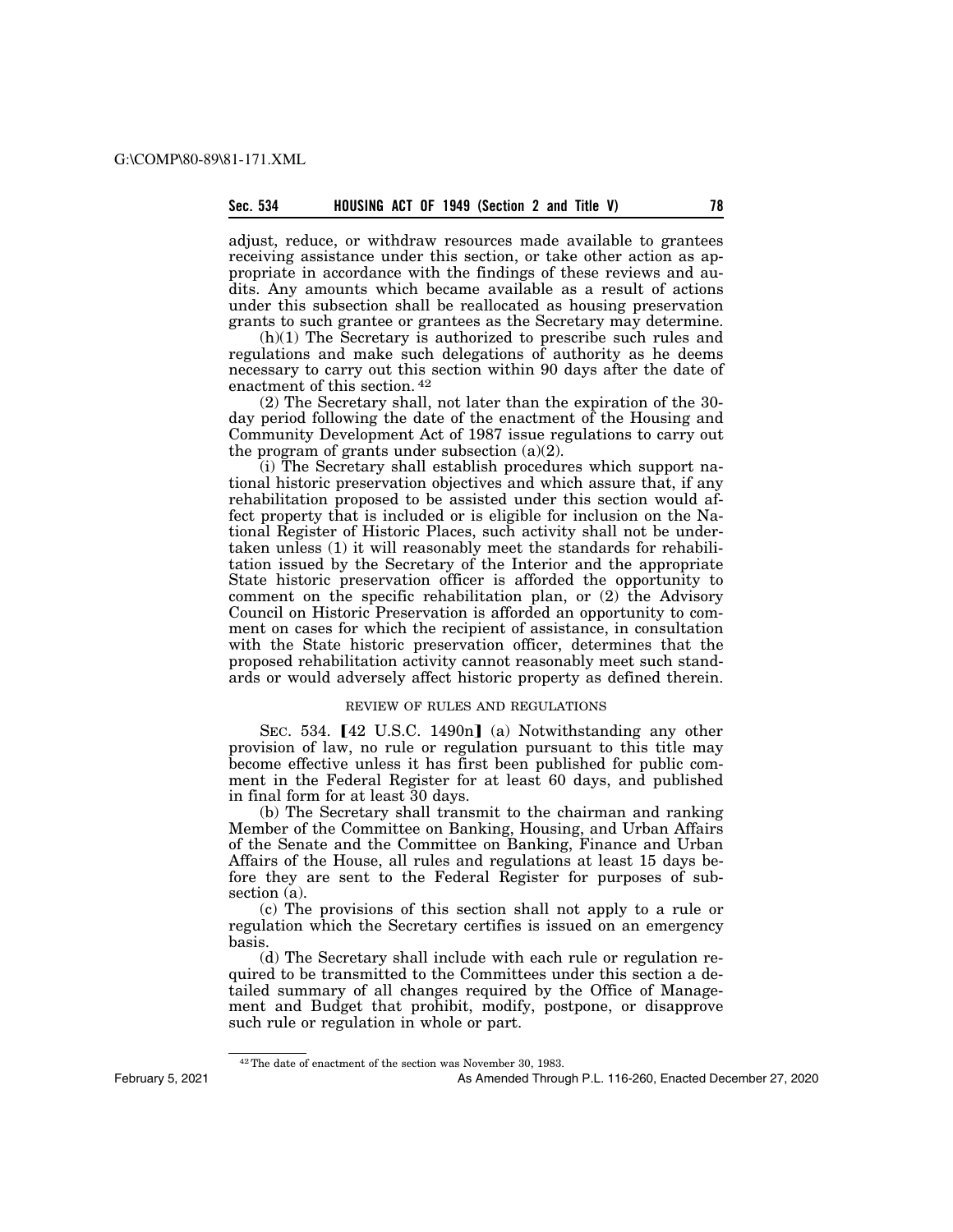### RECIPROCITY IN APPROVAL OF HOUSING SUBDIVISIONS AMONG FEDERAL AGENCIES

SEC. 535.  $[42 \text{ U.S.C. } 1490 \text{o}]$  (a) The Secretary of Agriculture, the Secretary of Housing and Urban Development, and the Secretary of Veterans Affairs shall each accept an administrative approval of any housing subdivision made by any of the others so that not later than January 1, 1984, there is total reciprocity for housing subdivision approvals among the agencies which they head.

(b) For purposes of complying with subsection (a), the Secretary of Housing and Urban Development shall consider the issuance by the Secretary of Veterans Affairs of a certificate of reasonable value for 1 or more properties in a subdivision to be an administrative approval for the entire subdivision. This subsection shall not apply after September 30, 1994.

(c) Before the expiration of the period referred to in subsection (b), the Secretary of Housing and Urban Development shall report to the Congress on housing subdivision approval policies and practices, if any, of the Departments of Housing and Urban Development and Agriculture and the Department of Veterans Affairs. The report shall focus on the administration of environmental laws in connection with any such policies and practices, and shall recommend any statutory, regulatory, and administrative changes needed to achieve total reciprocity for such housing subdivision approvals. The Secretary of Housing and Urban Development shall consult with the foregoing agencies, and such other agencies as the Secretary selects, in preparing the report.

(d) For loans made under this title, the Secretary may accept subdivisions that have been approved by local, county, or State agencies.

#### ACCOUNTABILITY

SEC. 536. [42 U.S.C. 1490p] (a) NOTICE REGARDING ASSIST-ANCE.—

(1) PUBLICATION OF NOTICE OF AVAILABILITY.—The Secretary shall publish in the Federal Register notice of the availability of any assistance under any program or discretionary fund administered by the Secretary under this title.

(2) PUBLICATION OF APPLICATION PROCEDURES.—The Secretary shall publish in the Federal Register a description of the form and procedures by which application for the assistance may be made, and any deadlines relating to the award or allocation of the assistance. Such description shall be sufficient to enable any eligible applicant to apply for such assistance.

(3) PUBLICATION OF SELECTION CRITERIA.—Not less than 30 days before any deadline by which applications or requests for assistance under any program or discretionary fund administered by the Secretary must be submitted, the Secretary shall publish in the Federal Register the criteria by which selection for the assistance will be made. Such criteria shall include any objective measures of housing need, project merit, or efficient use of resources that the Secretary determines are appropriate and consistent with the statute under which the assistance is made available.

February 5, 2021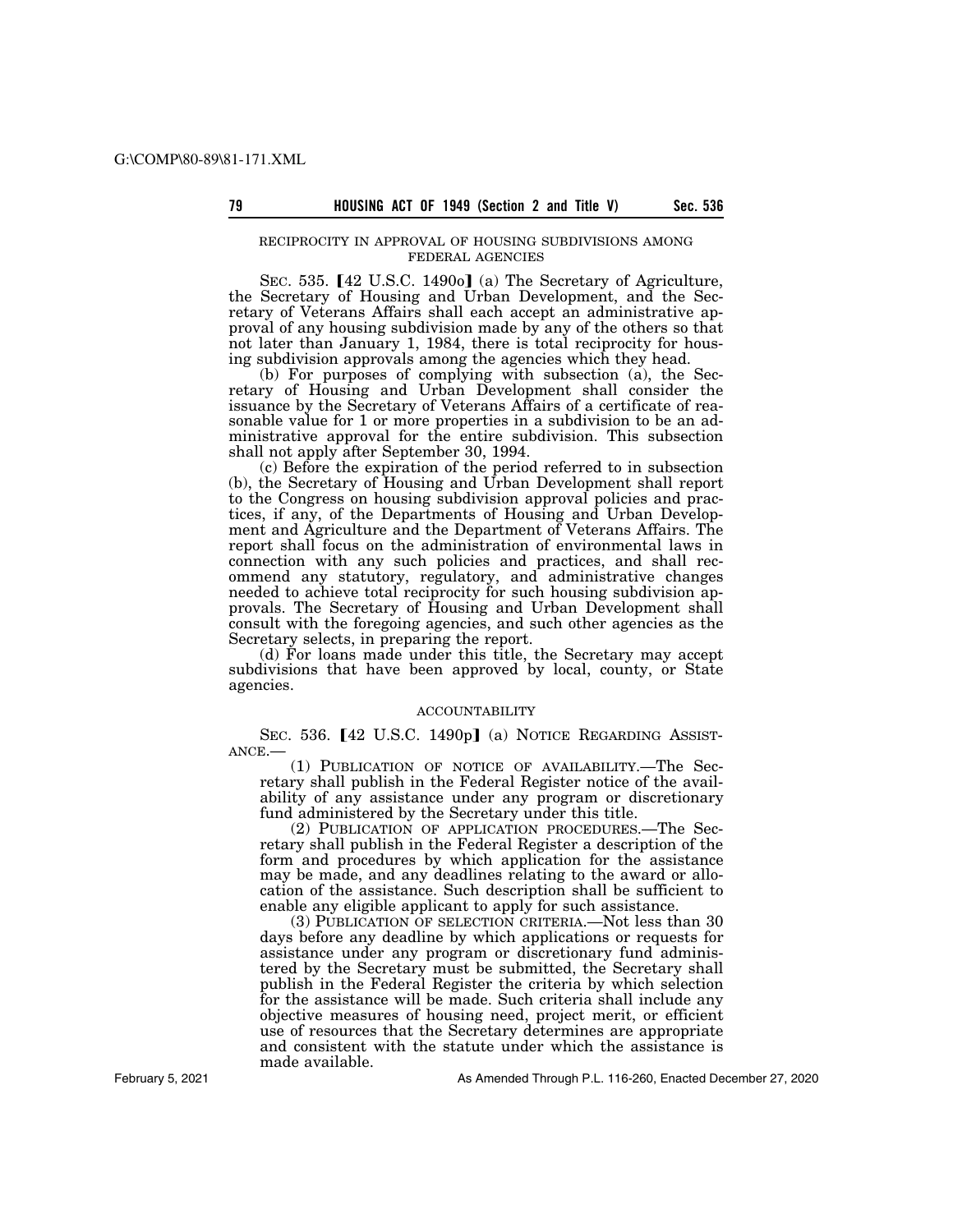(4) DOCUMENTATION OF DECISIONS.—

(A) The Secretary shall award or allocate assistance only in response to a written application in a form approved in advance by the Secretary, except where other award or allocation procedures are specified in statute.

(B) The Secretary shall ensure that documentation and other information regarding each application for assistance is sufficient to indicate the basis on which any award or allocation was made or denied. The preceding sentence shall apply to—

(i) any application for an award or allocation of assistance made by the Secretary to a State, unit of general local government, or other recipient of assistance, and

(ii) any application for a subsequent award or allocation of such assistance by such State, unit of general local government or other recipient.

(C) The Secretary shall ensure that each application and all related documentation and other information referred to in subparagraph (B) is readily available for public inspection for a period of not less than 10 years, beginning not less than 30 days following the date on which the award or allocation is made.

(5) EMERGENCY EXCEPTION.—The Secretary may waive the requirements of paragraphs (1), (2), and (3) if the Secretary determines that the waiver is required for adequate response to an emergency. Not less than 30 days after providing a waiver under the preceding sentence, the Secretary shall publish in the Federal Register the Secretary's reasons for so doing.

(b) DISCLOSURES BY APPLICANTS.—The Secretary shall require the disclosure of information with respect to any application for assistance under this title submitted by any applicant who has received or, in the determination of the Secretary, can reasonably be expected to receive assistance under this title in excess of \$200,000 in the aggregate during any fiscal year. Such information shall include the following:

(1) OTHER GOVERNMENT ASSISTANCE.—Information regarding any related assistance from the Federal Government, a State, or a unit of general local government, or any agency or instrumentality thereof, that is expected to be made available with respect to the project or activities for which the applicant is seeking assistance under this title. Such related assistance shall include but not be limited to any loan, grant, guarantee, insurance, payment, rebate, subsidy, credit, tax benefit, or any other form of direct or indirect assistance.

(2) INTERESTED PARTIES.—The name and pecuniary interest of any person who has a pecuniary interest in the project or activities for which the applicant is seeking assistance. Persons with a pecuniary interest in the project or activity shall include but not be limited to any developers, contractors, and consultants involved in the application for assistance under this title or the planning, development, or implementation of the project or activity. For purposes of this paragraph, resi-

As Amended Through P.L. 116-260, Enacted December 27, 2020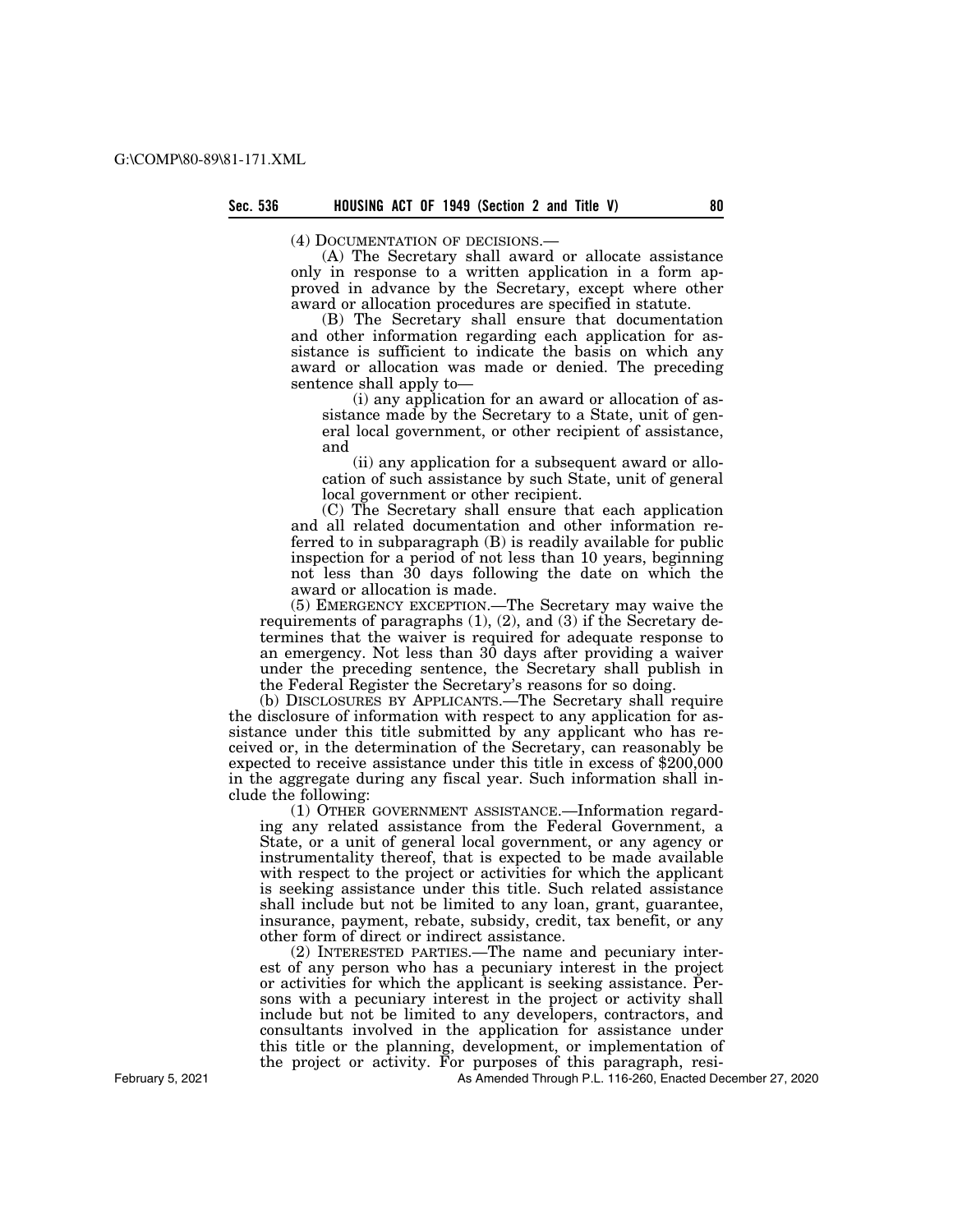dency of an individual in housing for which assistance is being sought shall not, by itself, be considered a pecuniary interest. (3) EXPECTED SOURCES AND USES.—A report satisfactory to

the Secretary of the expected sources and uses of funds that are to be made available for the project or activity.

 $(c)$  UPDATING OF DISCLOSURE.—During the period when an application is pending or assistance is being provided, the applicant shall update the disclosure required under the previous subsection within 30 days of any substantial change.

[(d) [Repealed.] ]<br>(e) REMEDIES AND PENALTIES.—

(1) ADMINISTRATIVE REMEDIES.—If the Secretary receives or obtains information providing a reasonable basis to believe that a violation of subsection  $(b)$ ,  $(c)$ , or  $(d)$  this section has occurred, the Secretary shall—

(A) in the case of a selection that has not been made, determine whether to terminate the selection process or take other appropriate actions; and

(B) in the case of a selection that has been made, determine whether to—

(i) void or rescind the selection, subject to review and determination on the record after opportunity for a hearing;

(ii) impose sanctions upon the violator, including debarment, subject to review and determination on the record after opportunity for a hearing;

(iii) recapture any funds that have been disbursed;

(iv) permit the violating applicant selected to continue to participate in the program; or

(v) take any other actions that the Secretary considers appropriate.

The Secretary shall publish in the Federal Register a descriptive statement of each determination made and action taken under this paragraph.

(2) CIVIL PENALTIES.—Whoever violates any section 43 of this section shall be subject to the imposition of a civil penalty in a civil action brought by the United States in an appropriate district court of the United States. A civil penalty under this

 $(A)$  \$100,000 in the case of an individual; or

(B) \$1,000,000 in the case of an applicant other than an individual.

(3) DEPOSIT OF PENALTIES IN INSURANCE FUNDS.—Notwithstanding any other provision of law, all civil money penalties collected under this section shall be deposited in the Rural Housing Insurance Fund.

(4) NONEXCLUSIVENESS OF REMEDIES.—This subsection may not be construed to limit the applicability of any requirements, sanctions, penalties, or remedies established under any other law. The Secretary shall not be relieved of any obligation to carry out the requirements of this section because such other requirements, sanctions, penalties, or remedies apply.

February 5, 2021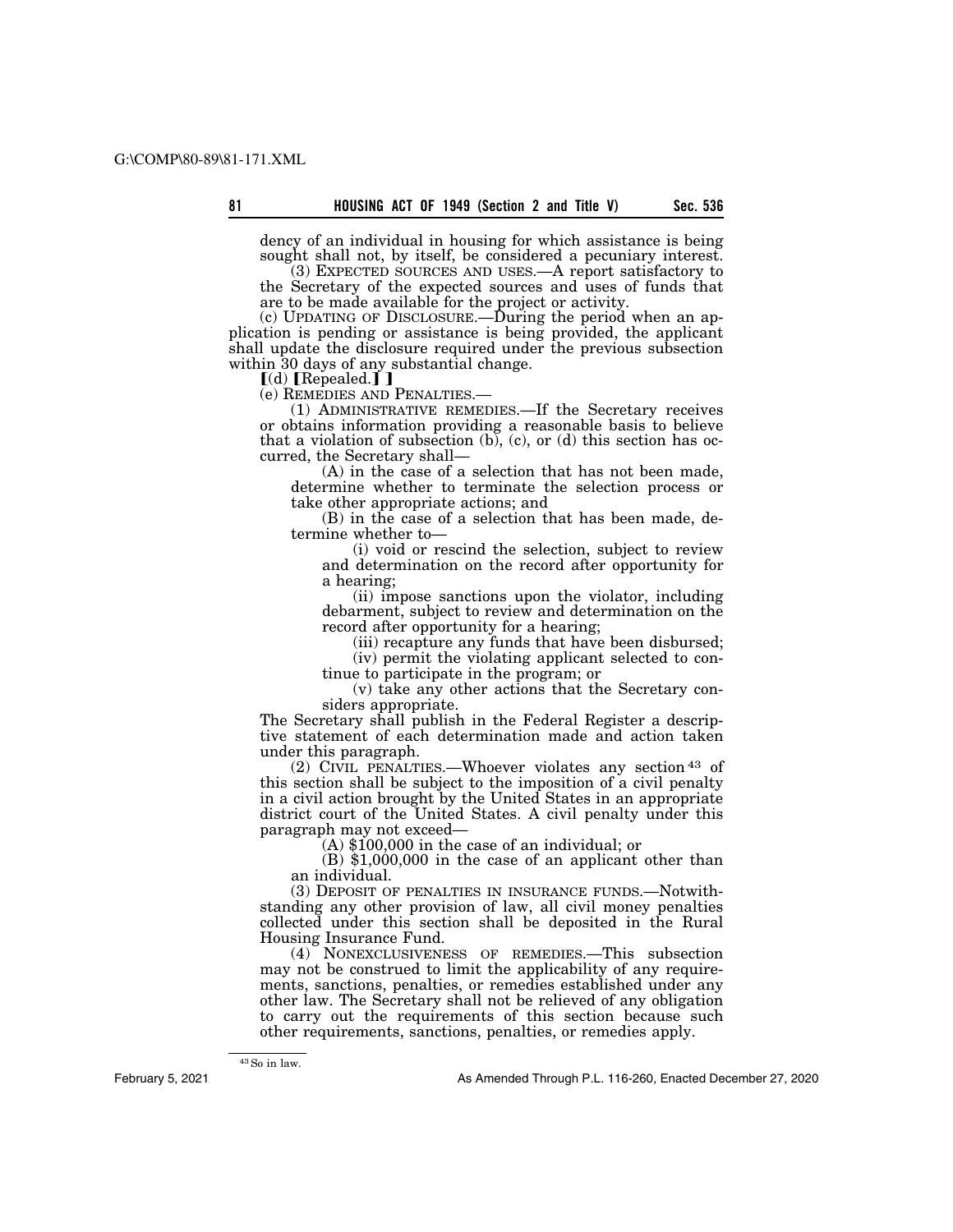(f) LIMITATION OF ASSISTANCE.—The Secretary shall certify that assistance provided by the Secretary to any housing project shall not be more than is necessary to provide affordable housing after taking account of assistance from all Federal, State, and local sources. The Secretary shall adjust the amount of assistance provided to an applicant to compensate for any changes reported under subsection (c).

(g) REGULATIONS.—Not less than 180 days following enactment of this Act, the Secretary shall promulgate regulations to implement this section.

(h) DEFINITION.—For purposes of this section, the term ''assistance'' means any housing grant, loan, guarantee, insurance, rebate, subsidy, tax credit benefit, or other form of direct or indirect assistance, for the original construction or development of the project.

(i) REPORT BY THE SECRETARY.—The Secretary shall submit to the Congress, not later than 180 days following the date of enactment of this section, <sup>44</sup> a report describing actions taken to carry out this section, including actions to inform and educate officers and employees of the Department of Agriculture regarding the provisions of this section.

# **SEC. 537. [42 U.S.C. 1490p-1] OFFICE OF RURAL HOUSING PRESERVA-<br>
TION.**

(a) ESTABLISHMENT.—There is established within the Farmers Home Administration an Office of Rental Housing Preservation (hereafter in this section referred to as the ''Office''). The Office shall be headed by a Director designated by the Secretary of Agriculture.

(b) PURPOSES.—The purposes of the Office are:

(1) to review and process applications under section  $502(c)$ and section 515(t) related to the preservation of rural rental housing;

(2) to provide technical or financial assistance to any other projects needing such assistance;

(3) to coordinate and direct all other activities related to the preservation of rural housing; and

(4) to monitor compliance of projects prepaid or receiving incentives under the Housing Act of 1949.

# SEC. 538. **[42 U.S.C. 1490p-2] LOAN GUARANTEES FOR MULTIFAMILY RENTAL HOUSING IN RURAL AREAS.**

(a) AUTHORITY.—The Secretary may make commitments to guarantee eligible loans for the development costs of eligible housing and related facilities, and may guarantee such eligible loans, in accordance with this section.

(b) EXTENT OF GUARANTEE.—A guarantee made under this section shall guarantee repayment of an amount not exceeding the total of the amount of the unpaid principal and interest of the loan for which the guarantee is made. The liability of the United States under any guarantee under this section shall decrease or increase pro rata with any decrease or increase of the amount of the unpaid portion of the obligation.

(c) ELIGIBLE BORROWERS.—A loan guaranteed under this section may be made to a nonprofit organization, an agency or body

February 5, 2021

<sup>44</sup>The date of enactment was December 15, 1989.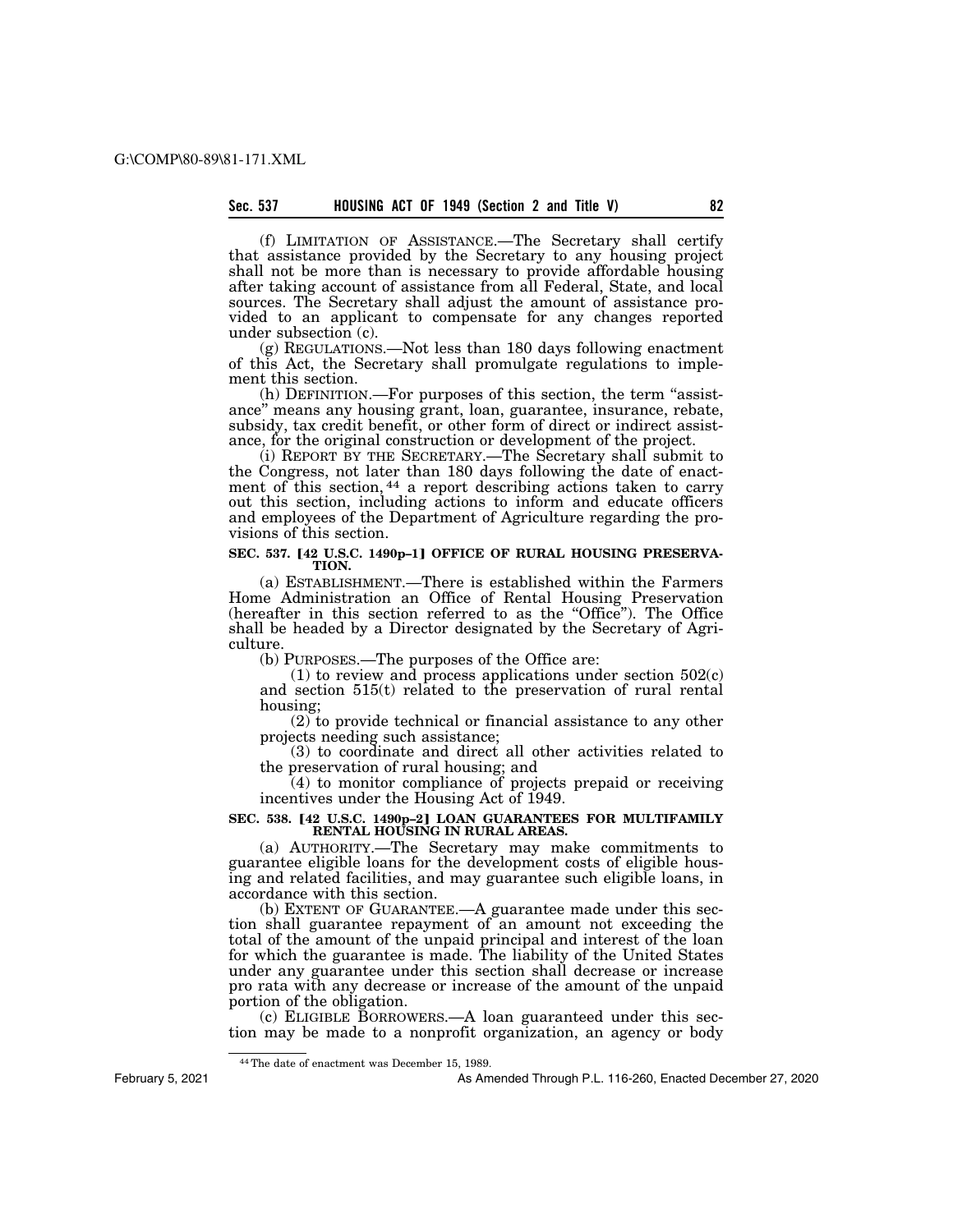of any State government or political subdivision thereof, an Indian tribe, or a private entity.

(d) ELIGIBLE HOUSING.—A loan may be guaranteed under this section only if the loan is used for the development costs of housing and related facilities (as such terms are defined in section  $515(e)$ ) that—

(1) consists of 5 or more adequate dwellings;

(2) is available for occupancy only by low or moderate income families or persons, whose incomes at the time of initial occupancy do not exceed 115 percent of the median income of the area, as determined by the Secretary;

(3) will remain available as provided in paragraph (2), according to such binding commitments as the Secretary may require, for the period of the original term of the loan guaranteed, unless the housing is acquired by foreclosure (or instrument in lieu of foreclosure) or the Secretary waives the applicability of such requirement for the loan only after determining, based on objective information, that—

(A) there is no longer a need for low- and moderateincome housing in the market area in which the housing is located;

(B) housing opportunities for low-income households and minorities will not be reduced as a result of the waiver; and

(C) additional Federal assistance will not be necessary as a result of the waiver; and

(4) is located in a rural area.

(e) ELIGIBLE LENDERS.—

(1) REQUIREMENT.—A loan may be guaranteed under this section only if the loan is made by a lender that the Secretary determines—

(A) meets the qualifications, and has been approved by the Secretary of Housing and Urban Development, to make loans for multifamily housing that are to be insured under the National Housing Act;

(B) meets the qualifications, and has been approved by the Federal National Mortgage Association and the Federal Home Loan Mortgage Corporation, to make loans for multifamily housing that are to be sold to such corporations; or

(C) meets any qualifications that the Secretary may, by regulation, establish for participation of lenders in the loan guarantee program under this section.

(2) ELIGIBILITY LIST AND ANNUAL AUDIT.—The Secretary shall establish a list of eligible lenders and shall annually conduct an audit of each lender included in the list for purposes of determining whether such lender continues to be an eligible lender.

(f) LOAN TERMS.—Each loan guaranteed pursuant to this section shall—

(1) be made for a period of not less than 25 nor greater than 40 years from the date the loan was made and may pro-

vide for amortization of the loan over a period of not to exceed

As Amended Through P.L. 116-260, Enacted December 27, 2020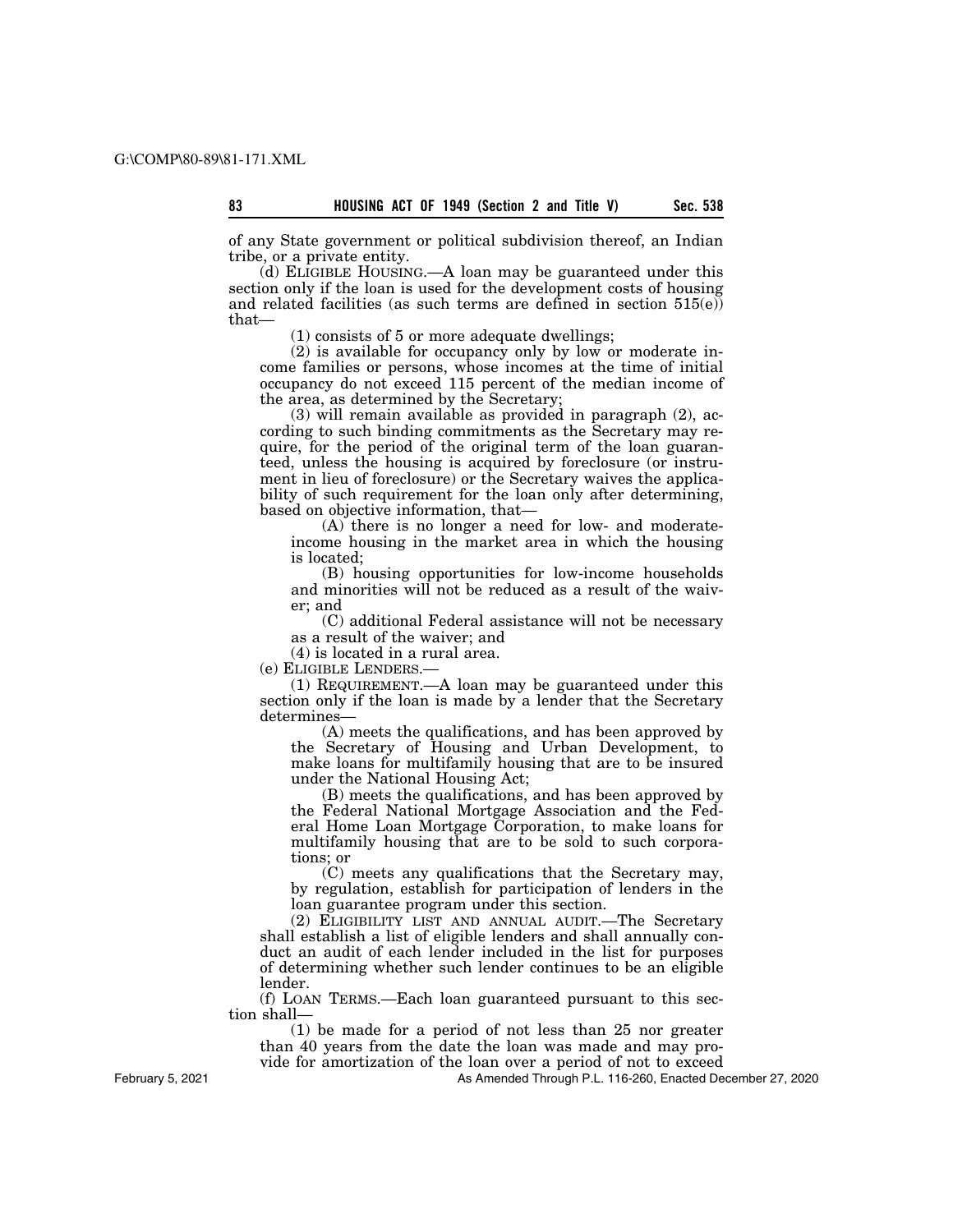40 years with a final payment of the balance due at the end of the loan term;

(2) involve a rate of interest agreed upon by the borrower and the lender that does not exceed the maximum allowable rate established by the Secretary for purposes of this section and is fixed over the term of the loan;

(3) involve a principal obligation (including initial service charges, appraisal, inspection, and other fees as the Secretary may approve) not to exceed—

(A) in the case of a borrower that is a nonprofit organization or an agency or body of any State or local government, 97 percent of the development costs of the housing and related facilities or the value of the housing and facilities, whichever is less;

(B) in the case of a borrower that is a for-profit entity not referred to in subparagraph (A), 90 percent of the development costs of the housing and related facilities or the value of the housing and facilities, whichever is less; and

(C) in the case of any borrower, for such part of the property as may be attributable to dwelling use, the applicable maximum per unit dollar amount limitations under section 207(c) of the National Housing Act;

(4) be secured by a first mortgage on the housing and related facilities for which the loan is made, or otherwise, as the Secretary may determine necessary to ensure repayment of the obligation; and

(5) for at least 20 percent of the loans made under this section, the Secretary shall provide the borrower with assistance in the form of credits pursuant to section  $521(a)(1)(B)$  to the extent necessary to reduce the rate of interest under paragraph (2) to the applicable Federal rate, as such term is used in section  $42(i)(2)\overline{(D)}$  of the Internal Revenue Code of 1986.

(g) GUARANTEE FEE.—At the time of issuance of a loan guaranteed under this section, the Secretary may collect from the lender a fee equal to not more than 1 percent of the principal obligation of the loan.

(h) AUTHORITY FOR LENDERS TO ISSUE CERTIFICATES OF GUAR-ANTEE.—The Secretary may authorize certain eligible lenders to determine whether a loan meets the requirements for guarantee under this section and, subject to the availability of authority to enter into guarantees under this section, execute a firm commitment for a guarantee binding upon the Secretary and issue a certificate of guarantee evidencing a guarantee, without review and approval by the Secretary of the specific loan. The Secretary may establish standards for approving eligible lenders for a delegation of authority under this subsection.

(i) PAYMENT UNDER GUARANTEE.—

(1) NOTICE OF DEFAULT.—In the event of default by the borrower on a loan guaranteed under this section, the holder of the guarantee certificate for the loan shall provide written notice of the default to the Secretary.

(2) FORECLOSURE.—After receiving notice under paragraph (1) and providing written notice of action under this paragraph to the Secretary, the holder of the guarantee certificate for the

As Amended Through P.L. 116-260, Enacted December 27, 2020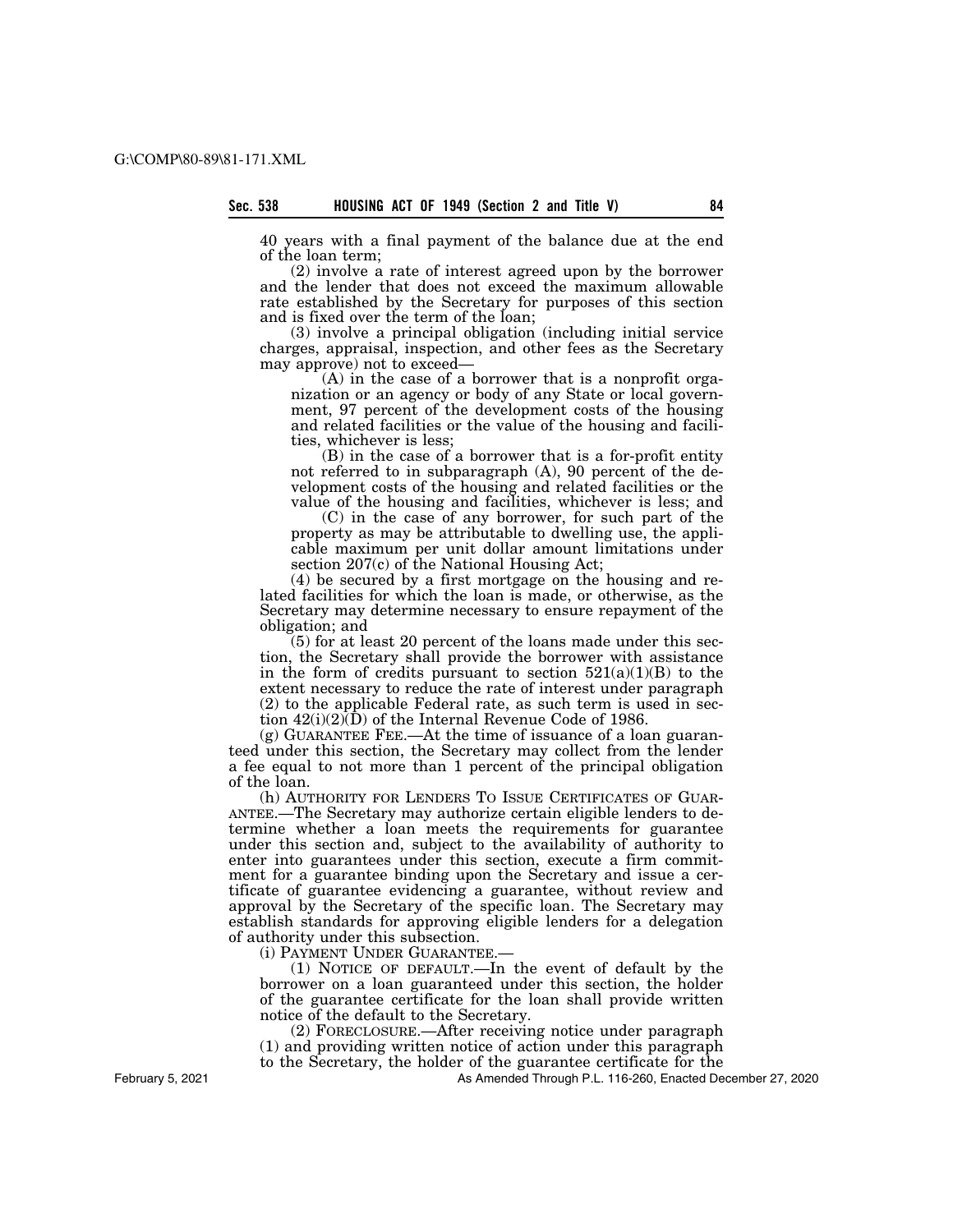loan may initiate foreclosure proceedings for the loan in a court of competent jurisdiction, in accordance with regulations issued by the Secretary, to obtain possession of the security property. After the court issues a final order authorizing foreclosure on the property, the holder of the certificate shall be entitled to payment by the Secretary under the guarantee (in the amount provided under subsection (b)) upon  $(A)$  submission to the Secretary of a claim for payment under the guarantee, and (B) assignment to the Secretary of all the claims of the holder of the guarantee against the borrower or others arising out of the loan transaction or foreclosure proceedings, except claims released with the consent of the Secretary.

(3) ASSIGNMENT BY SECRETARY.—After receiving notice under paragraph (1), the Secretary may accept assignment of the loan if the Secretary determines that the assignment is in the best interests of the United States. Assignment of a loan under this paragraph shall include conveyance to the Secretary of title to the security property, assignment to the Secretary of all rights and interests arising under the loan, and assignment to the Secretary of all claims against the borrower or others arising out of the loan transaction. Upon assignment of a loan under this paragraph, the holder of a guarantee certificate for the loan shall be entitled to payment by the Secretary under the guarantee (in the amount provided under subsection (b)).

(4) REQUIREMENTS.—Before any payment under a guarantee is made under paragraph  $(2)$  or  $(3)$ , the holder of the guarantee certificate shall exhaust all reasonable possibilities of collection on the loan guaranteed. Upon payment, in whole or in part, to the holder, the note or judgment evidencing the debt shall be assigned to the United States and the holder shall have no further claim against the borrower or the United States. The Secretary shall then take such action to collect as the Secretary determines appropriate.

(j) VIOLATION OF GUARANTEE REQUIREMENTS BY LENDERS ISSUING GUARANTEES.—

(1) INDEMNIFICATION.—If the Secretary determines that a loan guaranteed by an eligible lender pursuant to delegation of authority under subsection (h) was not originated in accordance with the requirements under this section and the Secretary pays a claim under the guarantee for the loan, the Secretary may require the eligible lender authorized under subsection (h) to issue the guarantee certificate for the loan—

(A) to indemnify the Secretary for the loss, if the payment under the guarantee was made within a reasonable period specified by the Secretary; or

(B) to indemnify the Secretary for the loss regardless of when payment under the guarantee was made, if the Secretary determines that fraud or misrepresentation was involved in connection with the origination of the loan.

(2) TERMINATION OF AUTHORITY TO ISSUE GUARANTEES.— The Secretary may cancel a delegation of authority under subsection (h) to an eligible lender if the Secretary determines that the lender has violated the requirements and procedures for guaranteed loans under this section or for other good cause.

As Amended Through P.L. 116-260, Enacted December 27, 2020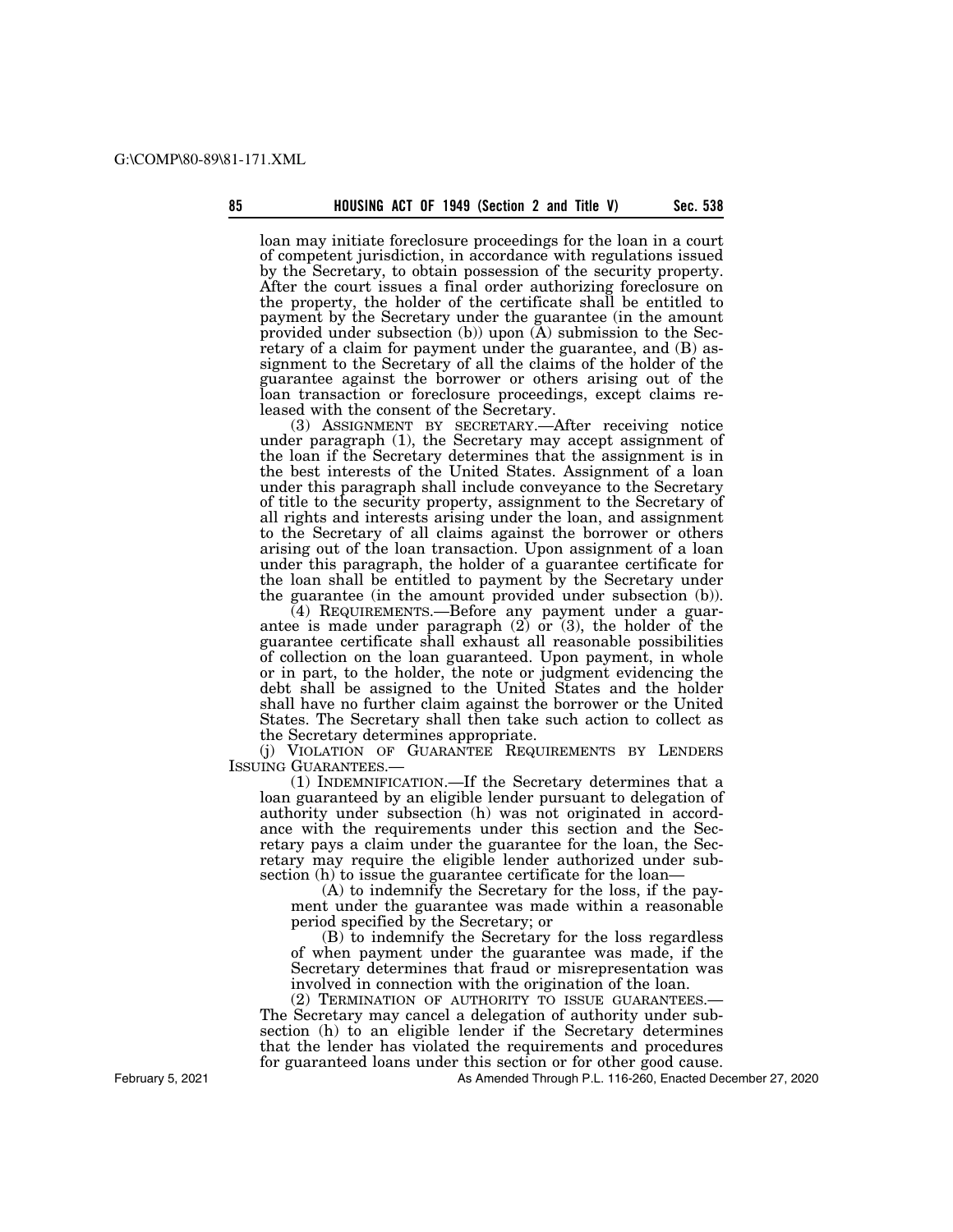Any such cancellation shall be made by giving notice to the eligible lender and shall take effect upon receipt of the notice by the mortgagee or at a later date, as the Secretary may provide. A decision by the Secretary to cancel a delegation shall be final and conclusive and shall not be subject to judicial review.

(k) REFINANCING.—Any loan guaranteed under this section may be refinanced and extended in accordance with terms and conditions that the Secretary shall prescribe, but in no event for an additional amount or term that exceeds the limitations under subsection (f).<br>(1) GEOGRAPHICAL TARGETING.—

(l) GEOGRAPHICAL TARGETING.— (1) STUDY.—The Secretary shall provide for an independent entity to conduct a study to determine the extent to which borrowers in the United States will utilize loan guarantees under this section, the rural areas in the United States in which borrowers can best utilize and most need loans guaranteed under this section, and the rural areas in the United States in which housing of the type eligible for a loan guarantee under this section is most needed by low- and moderateincome families. The Secretary shall require the independent entity conducting the study to submit a report to the Secretary and to the Congress describing the results of the study not later than the expiration of the 90-day period beginning on the date of the enactment of the Homesteading and Housing Opportunity Program Extension Act of 1996 45.

(2) TARGETING.—In providing loan guarantees under this section, the Secretary shall establish standards to target and give priority to rural areas in which borrowers can best utilize and most need loans guaranteed under this section, as determined by the Secretary based on the results of the study under paragraph (1) and any other information the Secretary considers appropriate.

(m) INAPPLICABILITY OF CREDIT-ELSEWHERE TEST.—Section 501(c) shall not apply to guarantees, or loans guaranteed, under this section.

(n) TENANT PROTECTIONS.—The Secretary shall establish standards for the treatment of tenants of housing developed using amounts from a loan guaranteed under this section, which shall incorporate, to the extent applicable, existing standards applicable to tenants of housing developed with loans made under section 515. Such standards shall include standards for fair housing and equal opportunity, lease and grievance procedures, and tenant appeals of adverse actions.

(o) HOUSING STANDARDS.—The standards established under section 515(m) for housing and related facilities assisted under section 515 shall apply to housing and related facilities the development costs of which are financed in whole or in part with a loan guaranteed under this section.

(p) LIMITATION ON COMMITMENTS TO GUARANTEE LOANS.—

(1) REQUIREMENT OF APPROPRIATIONS FOR COST SUBSIDY.— The authority of the Secretary to enter into commitments to guarantee loans under this section, and to guarantee loans,

45The date of enactment was March 28, 1996.

February 5, 2021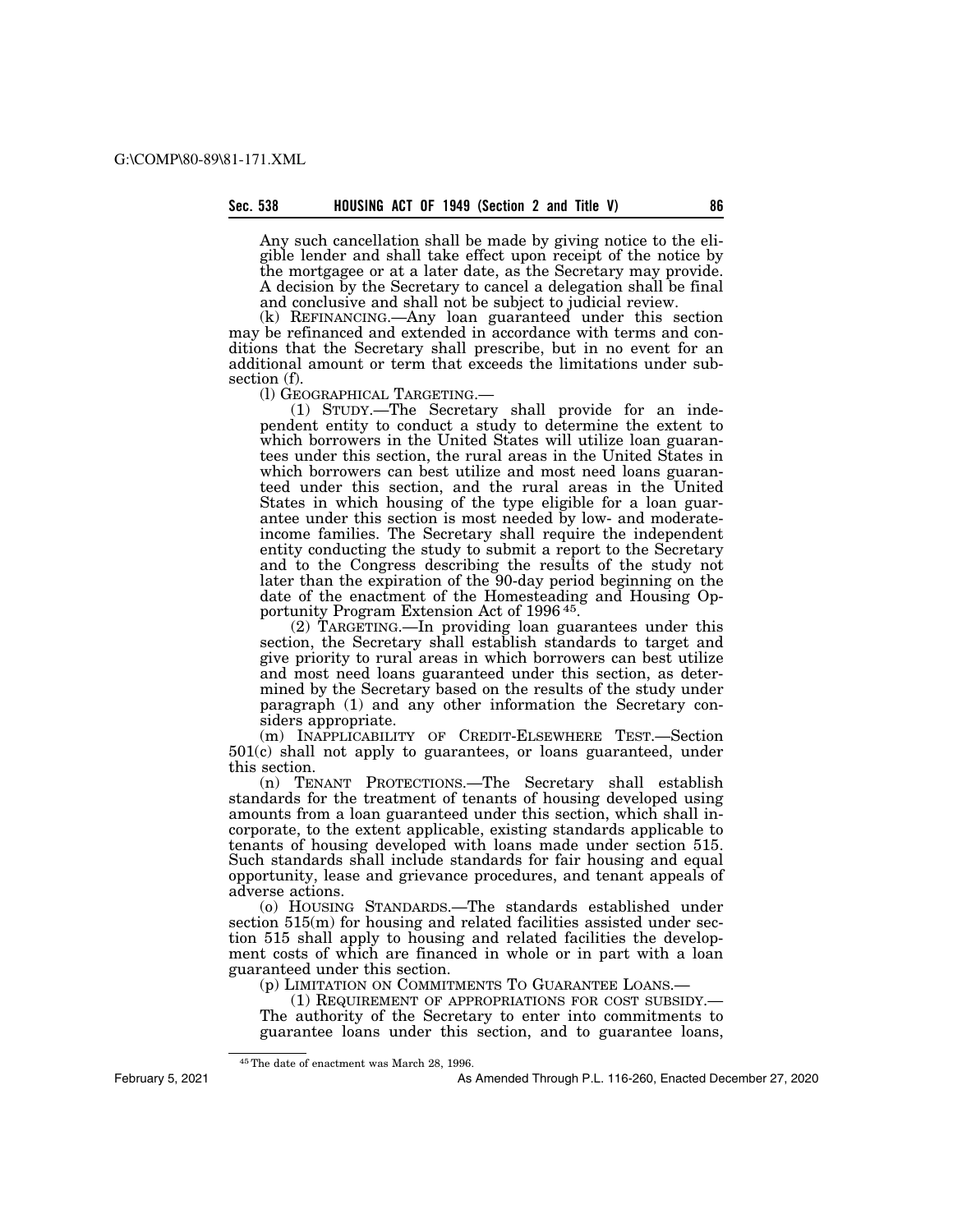shall be effective for each fiscal year only to the extent that appropriations of budget authority to cover the costs (as such term is defined in section 502 of the Congressional Budget Act of 1974) of the guarantees are made in advance for such fiscal year.

(2) ANNUAL LIMITATION ON AMOUNT OF LOAN GUARANTEE.— In each fiscal year, the Secretary may enter into commitments to guarantee loans under this section only to the extent that the costs of the guarantees entered into in such fiscal year do not exceed such amount as may be provided in appropriation Acts for such fiscal year.<br>(q) REPORT.—

 $(1)$  In GENERAL.—The Secretary shall submit a report to the Congress, not later than the expiration of the 2-year period beginning on the date of the enactment of the Housing Opportunity Program Extension Act of 1996<sup>45</sup>, describing the program under this section for guaranteeing loans.

(2) CONTENTS.—The report shall—

(A) describe the types of borrowers providing housing with loans guaranteed under this section, the areas served by the housing provided and the geographical distribution of the housing, the levels of income of the residents of the housing, the number of dwelling units provided, the extent to which borrowers under such loans have obtained other financial assistance for development costs of housing provided with the loans, and the extent to which borrowers under such loans have used low-income housing tax credits provided under section 42 of the Internal Revenue Code of 1986 in connection with the housing provided with the loans;

(B) analyze the financial viability of the housing provided with loans guaranteed under this section and the need for project-based rental assistance for such housing;

(C) include any recommendations of the Secretary for expanding or improving the program under this section for guaranteeing loans; and

(D) include any other information regarding the program for guaranteeing loans under this section that the Secretary considers appropriate.

(r) DEFINITIONS.—For purposes of this section, the following definitions shall apply:

(1) The term ''development cost'' has the meaning given the term in section 515(e).

(2) The term "eligible lender" means a lender determined by the Secretary to meet the requirements of subparagraph  $(A)$ ,  $(B)$ ,  $(C)$ , or  $(D)$  of subsection  $(e)(1)$ .

(3) The terms ''housing'' and ''related facilities'' have the meanings given such terms in section 515(e).

(4) INDIAN TRIBE.—The term ''Indian tribe'' means—

(A) any Indian tribe, band, nation, or other organized group or community of Indians, including any Alaska Native village or regional or village corporation, as defined by or established pursuant to the Alaska Native Claims Settlement Act (43 U.S.C. 1601 et seq.), that is recognized as

As Amended Through P.L. 116-260, Enacted December 27, 2020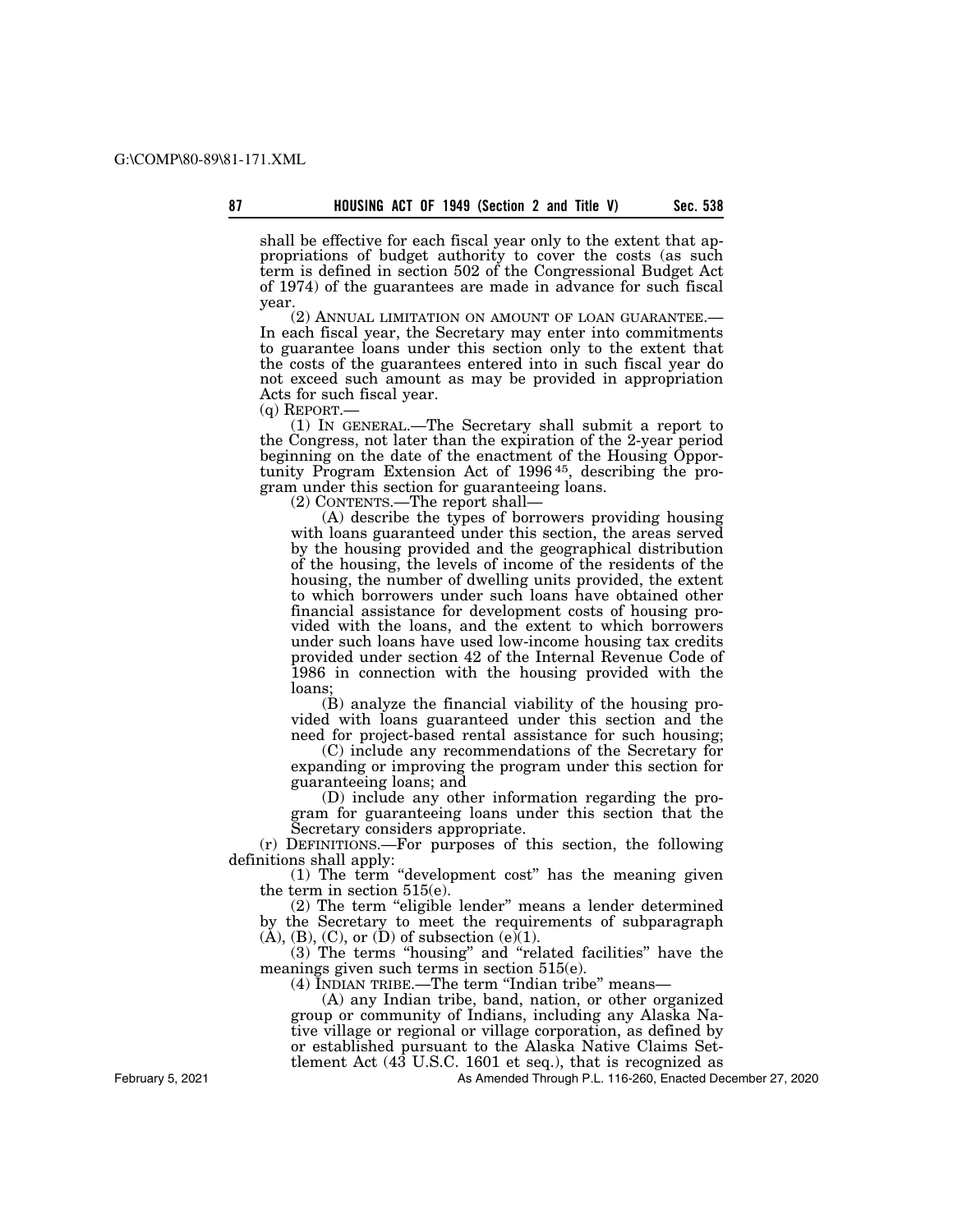eligible for the special programs and services provided by the United States to Indians because of their status as Indians pursuant to the Indian Self-Determination and Education Assistance Act of 1975 (25 U.S.C. 450 et seq.); or

(B) any entity established by the governing body of an Indian tribe described in subparagraph (A) for the purpose of financing economic development.

(s) AUTHORIZATION OF APPROPRIATIONS.—There are authorized to be appropriated for each fiscal year for costs (as such term is defined in section 502 of the Congressional Budget Act of 1974) of loan guarantees made under this section such sums as may be necessary for such fiscal year to provide guarantees under this section for eligible loans having an aggregate principal amount of \$500,000,000.

(t) TAX-EXEMPT FINANCING.—The Secretary may not deny a guarantee under this section on the basis that the interest on the loan or on an obligation supporting the loan for which a guarantee is sought is exempt from inclusion in gross income for purposes of chapter I of the Internal Revenue Code of 1986.

(u) FEE AUTHORITY.—Any amounts collected by the Secretary pursuant to the fees charged to lenders for loan guarantees issued under this section shall be used to offset costs (as defined by section 502 of the Congressional Budget Act of 1974 (2 U.S.C. 661a)) of loan guarantees made under this section.

(v) DEFAULTS OF LOANS SECURED BY RESERVATION LANDS.—In the event of a default involving a loan to an Indian tribe or tribal corporation made under this section which is secured by an interest in land within such tribe's reservation (as determined by the Secretary of the Interior), including a community in Alaska incorporated by the Secretary of the Interior pursuant to the Indian Reorganization Act (25 U.S.C. 461 et seq.), the lender shall only pursue liquidation after offering to transfer the account to an eligible tribal member, the tribe, or the Indian housing authority serving the tribe. If the lender subsequently proceeds to liquidate the account, the lender shall not sell, transfer, or otherwise dispose of or alienate the property except to one of the entities described in the preceding sentence.

#### DISASTER ASSISTANCE

SEC. 541. <sup>46</sup> [42 U.S.C. 1490q] (a) AUTHORITY.—

(1) IN GENERAL.—Notwithstanding any other provision of this title, in the event of a natural disaster, so declared by the President under the Robert T. Stafford Disaster Relief and Emergency Assistance Act, the Secretary shall allocate, for assistance under this section to the States affected for use in the counties designated as disaster areas and the counties contiguous to such counties, amounts made available to the Secretary by an appropriations Act for such purpose. Allocations under this section may be made for each of the fiscal years ending during the 3-year period beginning on the declaration of the disaster by the President.

<sup>46</sup>So in law. There are no sections 539 and 540.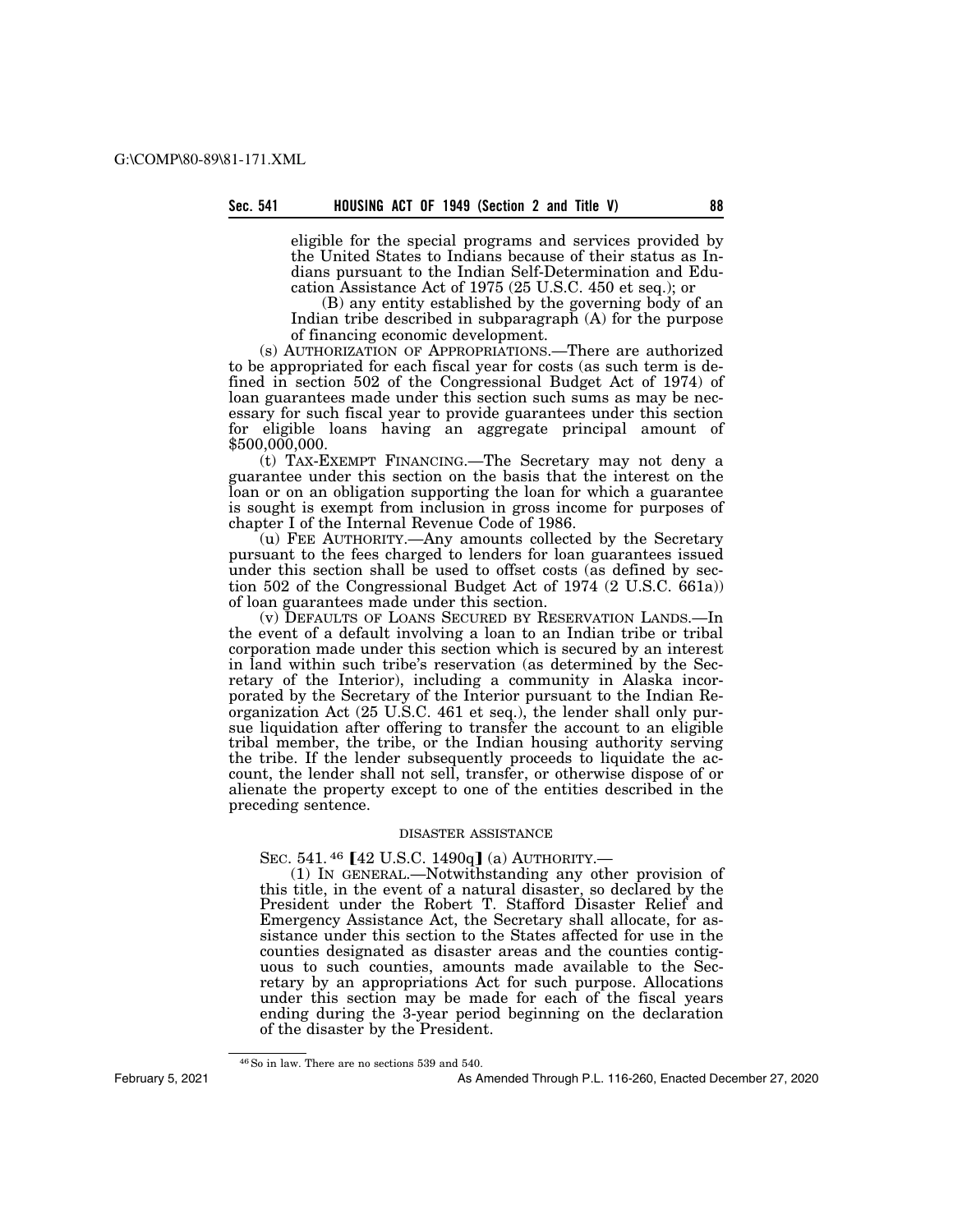(2) AMOUNT.—Subject to the availability of amounts pursuant to appropriations Acts, assistance under paragraph (1) shall be made in an amount equal to the product of—

(A) the sum of the official State estimate of the number of dwelling units in the counties described in paragraph (1) within the eligible service area of the Farmers Home Administration (or otherwise if the Secretary provides for a waiver under subsection (d)) that are destroyed or seriously damaged; and

(B) 20 percent of the average cost of all dwelling units assisted by the Secretary in the State during the previous 3 years.

(b) USE.—The assistance made available under this section may be used for the housing purposes authorized under this title, and the Secretary shall issue such regulations as may be necessary to carry out this section to assure the prompt and expeditious use of such funds for the restoration of decent, safe, and sanitary housing within the areas described in subsection  $(a)(1)$ . In implementing this section, the Secretary shall evaluate the natural hazards to which any permanent replacement housing is exposed and shall take appropriate action to mitigate such hazards.

(c) ELIGIBILITY.—Notwithstanding any other provision of this title, assistance allocated under this section shall be available to units of general local government and their agencies and to local nonprofit organizations, agencies, and corporations for the construction or rehabilitation of housing for agricultural employees and their families.

(d) WAIVER OF RURAL AREA REQUIREMENTS.—The Secretary may waive the application of the provisions of section 520 with respect to assistance under this section, as the Secretary considers appropriate.

(e) RURAL HOUSING INSURANCE FUND.—The Secretary is authorized to advance from the Rural Housing Insurance Fund such sums as may be necessary to meet the requirements of subsection (a)(1), subject to limits previously approved in appropriations Acts.

## **SEC. 542. [42 U.S.C. 1490r] RURAL HOUSING VOUCHER PROGRAM.**

(a) IN GENERAL.—To such extent or in such amounts as are approved in appropriation Acts, the Secretary shall carry out a rural housing voucher program to assist very low-income families and persons to reside in rental housing in rural areas. For such purposes, the Secretary may provide assistance using a payment standard based on the fair market rental rate established by the Secretary for the area. The monthly assistance payment for any family shall be the amount by which the payment standard for the area exceeds 30 per centum of the family's monthly adjusted income, except that such monthly assistance payment shall not exceed the amount which the rent for the dwelling unit (including the amount allowed for utilities in the case of a unit with separate utility metering) exceeds 10 per centum of the family's monthly gross income.

(b) COORDINATION AND LIMITATION.—In carrying out the rural housing voucher program under this section, the Secretary shall—

As Amended Through P.L. 116-260, Enacted December 27, 2020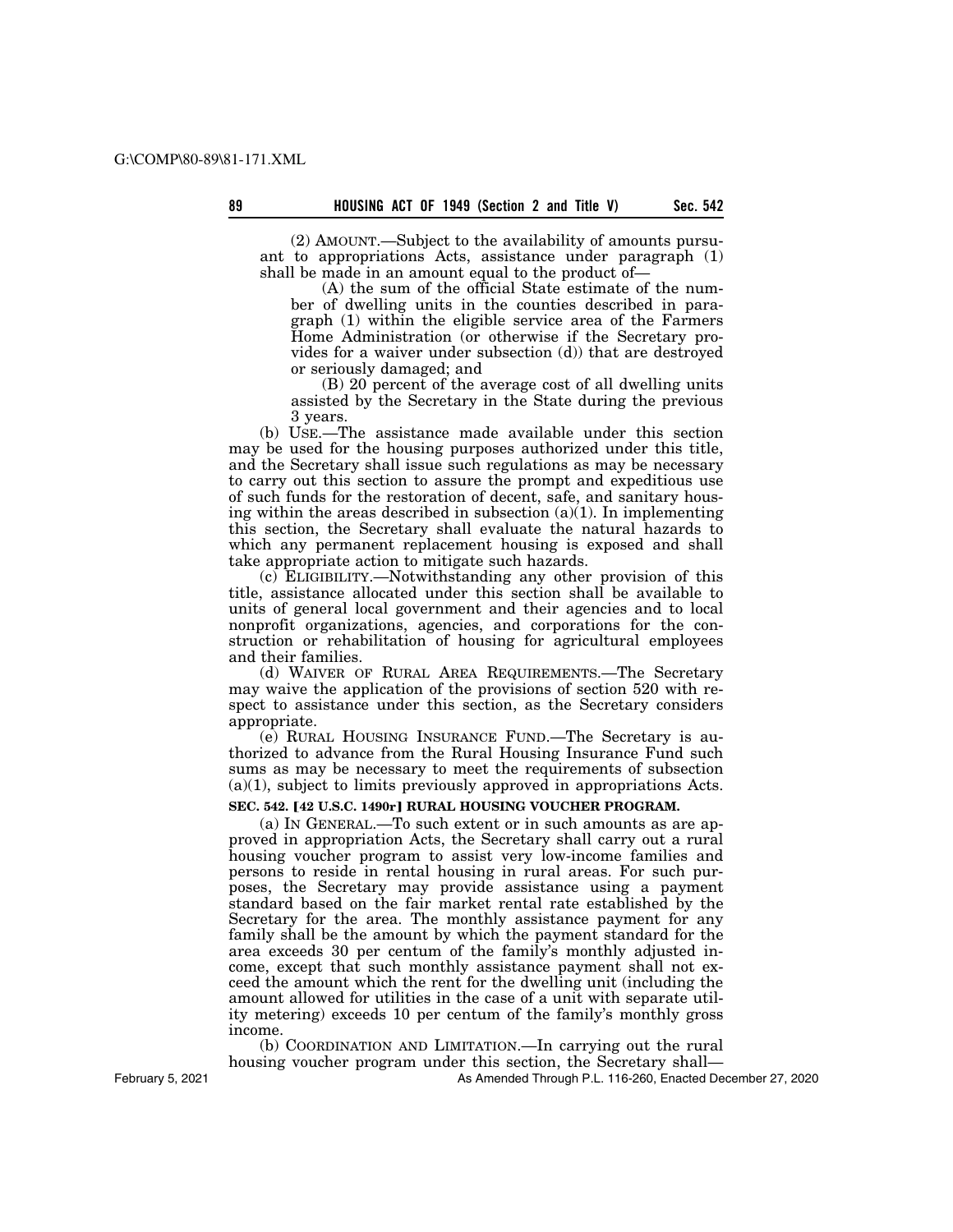(1) coordinate activities under this section with activities assisted under sections 515 and 533 of this title; and

(2) enter into contracts for assistance for not more than 5000 units in any fiscal year.

#### **SEC. 543. [42 U.S.C. 1490s] ENFORCEMENT PROVISIONS.**

(a) EQUITY SKIMMING.—

(1) CRIMINAL PENALTY.—Whoever, as an owner, agent, employee, or manager, or is otherwise in custody, control, or possession of property that is security for a loan made or guaranteed under this title, willfully uses, or authorizes the use, of any part of the rents, assets, proceeds, income, or other funds derived from such property, for any purpose other than to meet actual, reasonable, and necessary expenses of the property, or for any other purpose not authorized by this title or the regulations adopted pursuant to this title, shall be fined under title 18, United States Code, or imprisoned not more than 5 years, or both.

(2) CIVIL SANCTIONS.—An entity or individual who as an owner, operator, employee, or manager, or who acts as an agent for a property that is security for a loan made or guaranteed under this title where any part of the rents, assets, proceeds, income, or other funds derived from such property are used for any purpose other than to meet actual, reasonable, and necessary expenses of the property, or for any other purpose not authorized by this title or the regulations adopted pursuant to this title, shall be subject to a fine of not more than \$25,000 per violation. The sanctions provided in this paragraph may be imposed in addition to any other civil sanctions or civil monetary penalties authorized by law.

(b) CIVIL MONETARY PENALTIES.—

(1) IN GENERAL.—The Secretary may, after notice and opportunity for a hearing, impose a civil monetary penalty in accordance with this subsection against any individual or entity, including its owners, officers, directors, general partners, limited partners, or employees, who knowingly and materially violate, or participate in the violation of, the provisions of this title, the regulations issued by the Secretary pursuant to this title, or agreements made in accordance with this title, by—

(A) submitting information to the Secretary that is false;

(B) providing the Secretary with false certifications;

(C) failing to submit information requested by the Secretary in a timely manner;

(D) failing to maintain the property subject to loans made or guaranteed under this title in good repair and condition, as determined by the Secretary;

(E) failing to provide management for a project which received a loan made or guaranteed under this title that is acceptable to the Secretary; or

 $(F)$  failing to comply with the provisions of applicable civil rights statutes and regulations.

(2) CONDITIONS FOR RENEWAL OR EXTENSION.—The Sec-

retary may require that expiring loan or assistance agreements

As Amended Through P.L. 116-260, Enacted December 27, 2020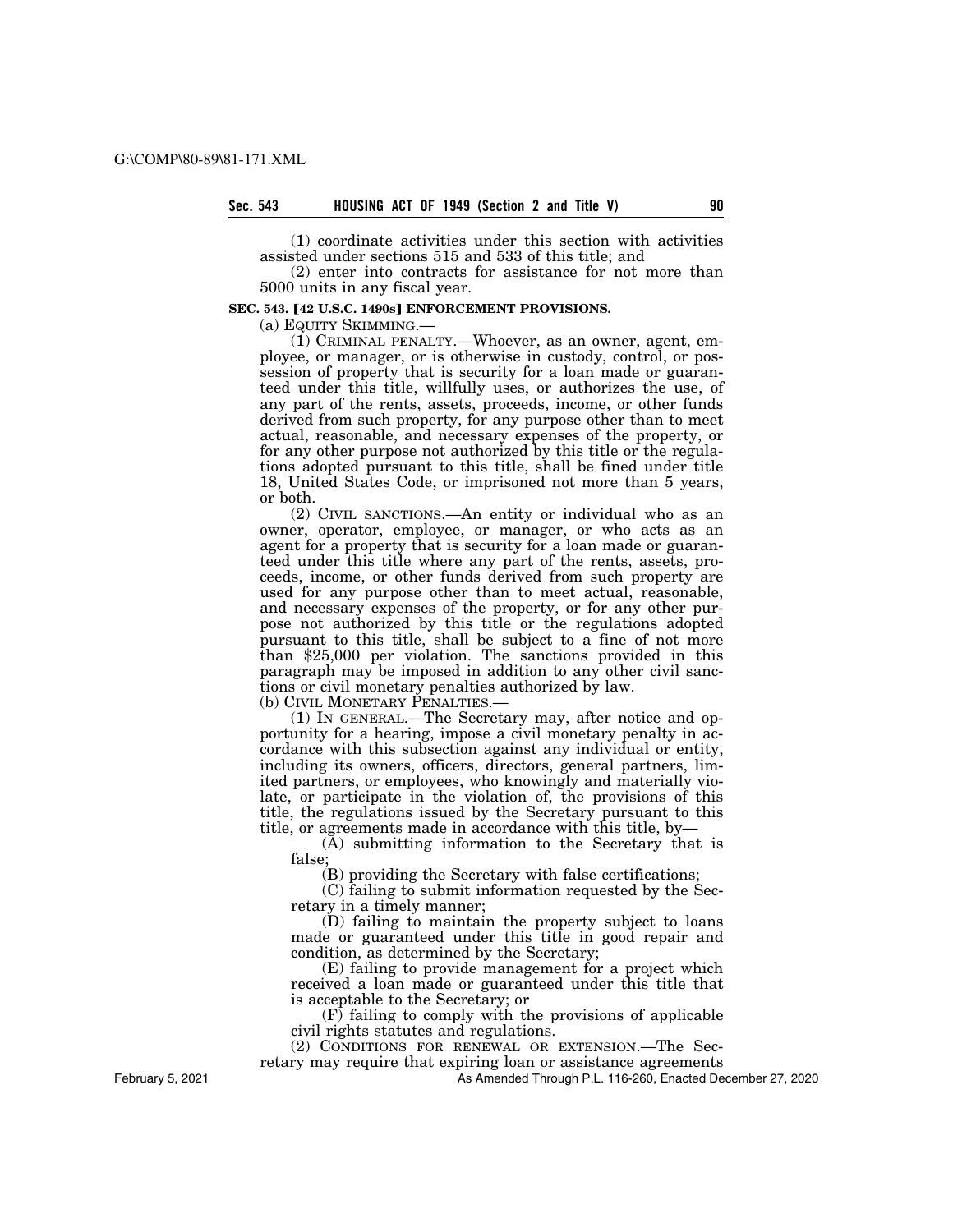entered into under this title shall not be renewed or extended unless the owner executes an agreement to comply with additional conditions prescribed by the Secretary, or executes a new loan or assistance agreement in the form prescribed by the Secretary.

 $(3)$  AMOUNT. $-$ 

(A) IN GENERAL.—The amount of a civil monetary penalty imposed under this subsection shall not exceed the greater of—

(i) twice the damages the Department of Agriculture, the guaranteed lender, or the project that is secured for a loan under this section suffered or would have suffered as a result of the violation; or

(ii) \$50,000 per violation.

(B) DETERMINATION.—In determining the amount of a civil monetary penalty under this subsection, the Secretary shall take into consideration—

(i) the gravity of the offense;

(ii) any history of prior offenses by the violator (including offenses occurring prior to the enactment of this section);

(iii) the ability of the violator to pay the penalty; (iv) any injury to tenants;

(v) any injury to the public;

(vi) any benefits received by the violator as a result of the violation;

(vii) deterrence of future violations; and

(viii) such other factors as the Secretary may establish by regulation.

(4) PAYMENT OF PENALTIES.—No payment of a penalty assessed under this section may be made from funds provided under this title or from funds of a project which serve as security for a loan made or guaranteed under this title.

(5) REMEDIES FOR NONCOMPLIANCE.—

(A) JUDICIAL INTERVENTION.—If a person or entity fails to comply with a final determination by the Secretary imposing a civil monetary penalty under this subsection, the Secretary may request the Attorney General of the United States to bring an action in an appropriate United States district court to obtain a monetary judgment against such individual or entity and such other relief as may be available. The monetary judgment may, in the court's discretion, include the attorney's fees and other expenses incurred by the United States in connection with the action.

(B) REVIEWABILITY OF DETERMINATION.—In an action under this paragraph, the validity and appropriateness of a determination by the Secretary imposing the penalty shall not be subject to review.

#### **SEC. 544. [42 U.S.C. 1490t] INDIAN TRIBES.**

Title VI of the Civil Rights Act of 1964 (42 U.S.C. 2000d et seq.) and title VIII of the Civil Rights Act of 1968 (42 U.S.C. 3601 et seq.) shall not apply to actions by federally recognized Indian

As Amended Through P.L. 116-260, Enacted December 27, 2020